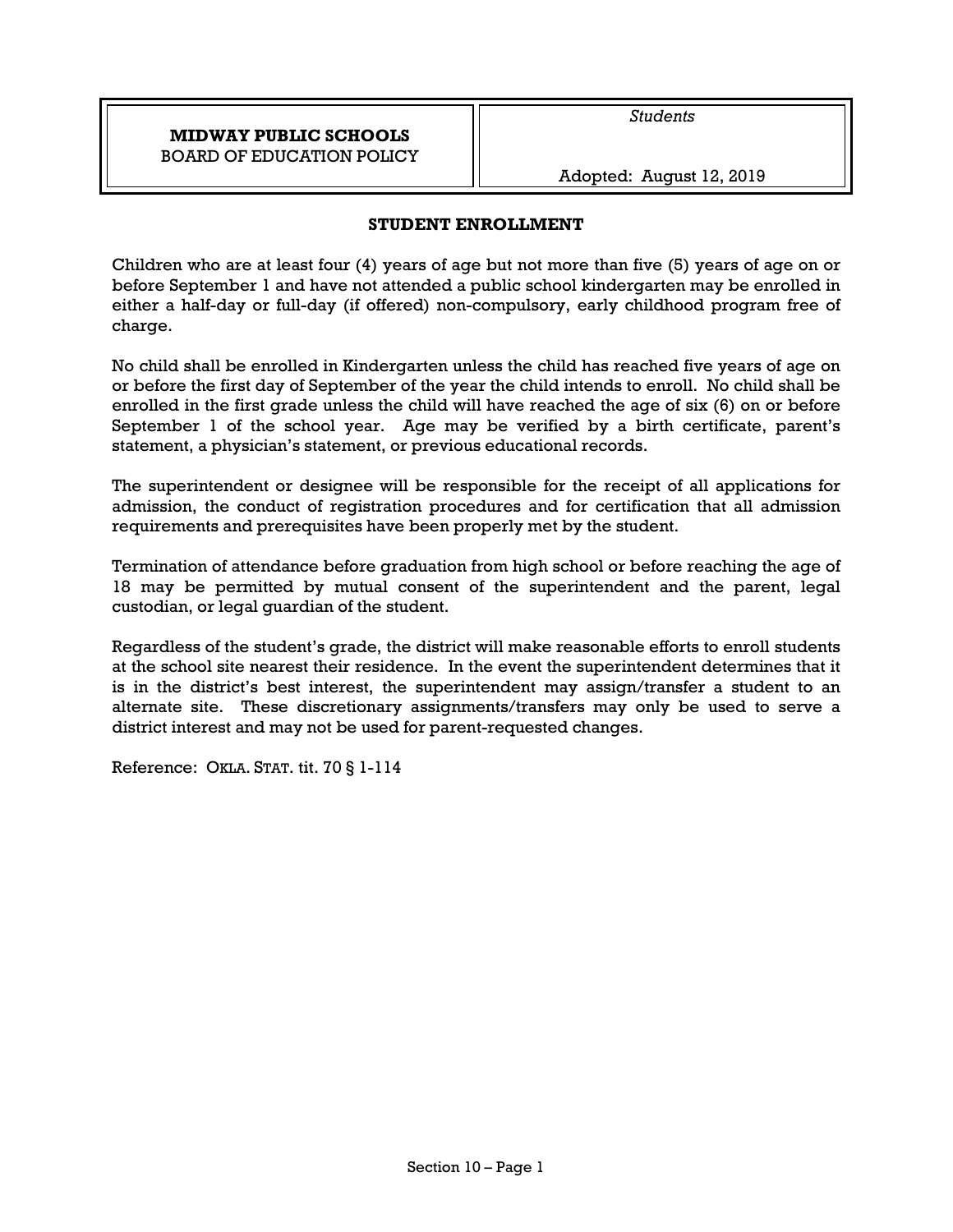# **MIDWAY PUBLIC SCHOOLS**  BOARD OF EDUCATION POLICY

*Students* 

Adopted: August 12, 2019; Revised: September 13, 2021

### **STUDENT RESIDENCY**

The district is established for the purpose of serving the educational interests of resident students. This includes homeless students, students who are not documented citizens, and students whose parents/guardians are not documented citizens. The district will not inquire into a student or parent/guardian's citizenship status as a part of enrollment, and will only use information regarding a student's living situation to better serve the student. The district will periodically review its practices and the documents it seeks as a part of establishing residency within the district to ensure that its processes are not overly burdensome and do not discourage the enrollment of homeless students and/or undocumented students.

### **Definitions**

For purposes of this policy, the terms listed below have the following meanings:

"Residence," "residency" and "legal residence" mean the student's present place of abode, provided that it is a place where important family activities (such as sleeping, eating, working, relaxing, and playing) take place during a significant part of each day. Mere presence alone is not sufficient to establish residency. Documentary evidence that may be submitted to establish residency is identified below.

"Person having legal custody" means a person who is legally responsible for the care of the child pursuant to the order of a court or placement by a governmental agency responsible for making custody determinations and/or placements.

### Basic Residency Requirements

State law provides that a child's residence for school purposes is the school district in which the (1) parents, (2) guardian or (3) person having legal custody of the child holds legal residence. Children who are foster children are granted residency in the district if they attended the district prior to entering foster care, if their current/prior foster family is/was a resident of the district, or if another child in their current foster home attends school in the district pursuant to a transfer. The district does not permit students to establish residency based on the mere affidavit of a person who has assumed permanent care and custody of the child under OKLA. STAT. tit. 70 § 1-113 or based on an attorney in fact affidavit under OKLA. STAT. tit. 10 § 700.

The district does not permit students to establish residency based on the affidavit of a person who has assumed permanent care and custody of the child under OKLA. STAT. tit. 70 § 1-113.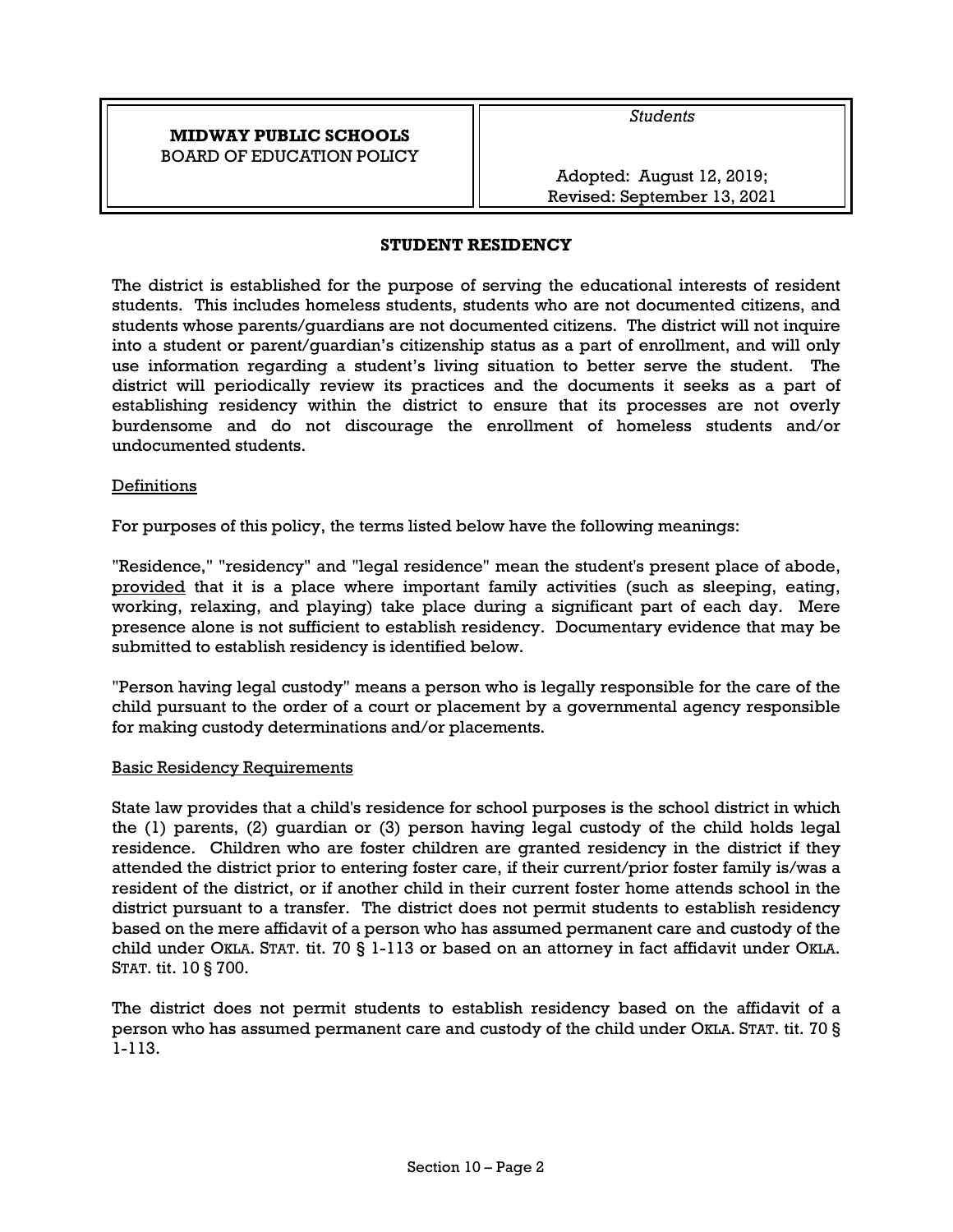## Procedure for Resolving Residency Disputes

The district recognizes that there may be occasions when there is a dispute regarding residency. Upon enrollment in the school system the district will verify that the student is a resident of the district or is otherwise entitled to attend school in the district for any reason authorized by law. As a part of this verification process the district will obtain an address from each student or the student's parent, guardian, or person having legal custody of the child. In providing an address to the district that is within the district's boundaries the student and student's parent, guardian, or person having legal custody of the child represent that this address is the student's residence. The district may also require, in order to verify residency, certified copies of court orders, guardianship documents, written agreements and affidavits relating to the care, custody and control of the student and any other information the district deems relevant.

If at any time a district administrator has a reasonable belief that the reported residence may not be the residence of the child for purposes of school attendance, the administrator shall notify the student's parent, guardian, or person having legal custody of the child that there is a question regarding the student's legal residency. The student's parent, guardian, or person having legal custody of the child shall be given an opportunity to submit information regarding the student's residency to the district's residency officer. All notices required by this policy shall be in writing. Additionally, reasonable alternative arrangements for documenting communications will be made for those persons who are visually impaired or otherwise unable to communicate in writing.

Information or documentation to prove student residency in the district shall include but not be limited to proof of provision of utilities, payments of ad valorem taxes, local agreements or contracts for purchasing/leasing housing, driver's licenses, income tax returns, notes, mortgages, contracts and any other source of proof that is not in conflict with statutory provisions relating to the residence of students.

Any question or dispute as to the residence of a student not deemed to be a "homeless student" shall be determined by the residency officer and the board of education pursuant to the following procedures:

- 1. The student's parent, guardian, or person having legal custody of the child must notify the residency officer in writing of the review request within three (3) school days from the date of written denial of admittance or from the date of written notification that the student is considered not to be a resident of the district. Upon receipt of a request for review, the residency officer shall allow the parent, guardian, or person having legal custody to provide additional pertinent information in accordance with the district's criteria and the statutory provisions regarding residency. This information must be submitted with the request for review.
- 2. The residency officer must render a decision and notify the student's parent, guardian, or person having legal custody of the child of the decision and reasoning therefore in writing within three (3) school days of receipt of the request for review.
- 3. If the student's parent, guardian, or person having legal custody of the child disagrees with the residency officer's decision, such person shall notify the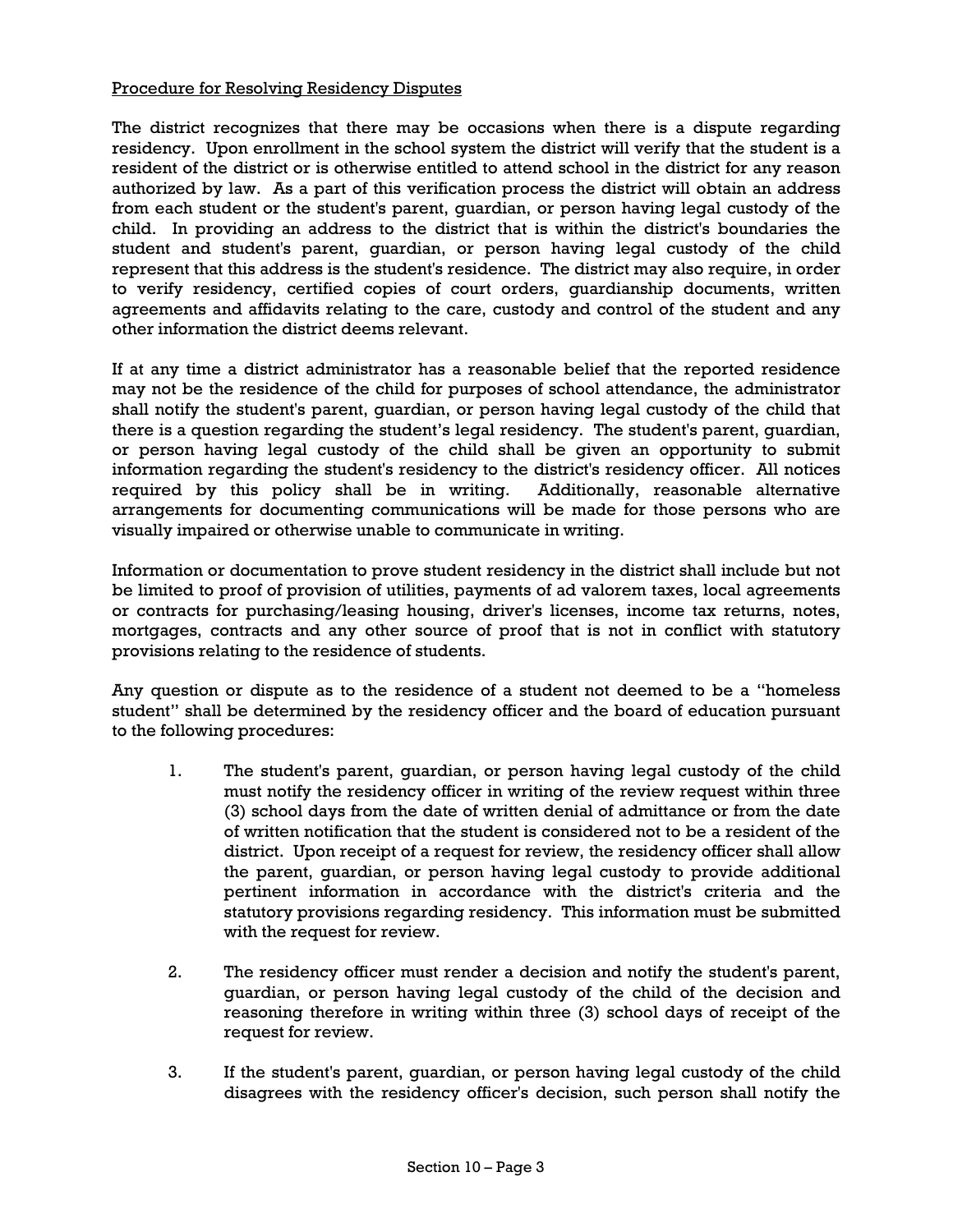residency officer in writing within three (3) school days of his or her receipt of the residency officer's decision. The residency officer will submit his or her findings and all documents reviewed to the board of education. The board of education will review the decision and the documents submitted on behalf of the district and the student and will render a decision at the next board meeting. The decision of the board of education shall be the final administrative decision.

4. In an effort to place students in school as quickly as possible, timelines shall be followed unless due to emergency circumstances both parties agree to an extension of timelines.

# Miscellaneous Policy Provisions

Hearings involving more than one student where students are related or residing in the same household may be consolidated at the discretion of the residency officer and the board of education.

If the residency dispute involves an 18-year-old student, all notices will be delivered to the student.

If already enrolled and attending school in the district, a student or students involved in a dispute related to the student's residency may remain in school until available appeals are exhausted when the student or the student's parent, guardian, or person having legal custody of the child has filed an appeal in the manner and within the time permitted by this policy.

The residency officer shall be in charge of maintaining the files related to a residency dispute, ensuring that the principals or others directly involved in such a dispute forward their records of the dispute following their involvement, and otherwise keeping all communications involving the dispute intact.

The district's residency officer is the District's Elementary and High School Principal.

The board of education understands that there may be some instances where residency may be established on a date other than the date the student was enrolled in the district. For any period during which a student is enrolled in the district, but is not a resident of the district, the district may charge tuition if it is established that the student's parent, guardian, or person having legal custody of the child knew or should have known that the child or children who are the subject of the residency dispute were not residents of the district. The tuition shall be based on a per capita cost of educating a student in the district during the preceding year. This issue may be raised along with other issues related to the residency dispute and shall be heard in the same manner.

The district shall provide for educational services for homeless children as required by law.

The district reserves the right to require reverification of student residency at the beginning of each school term.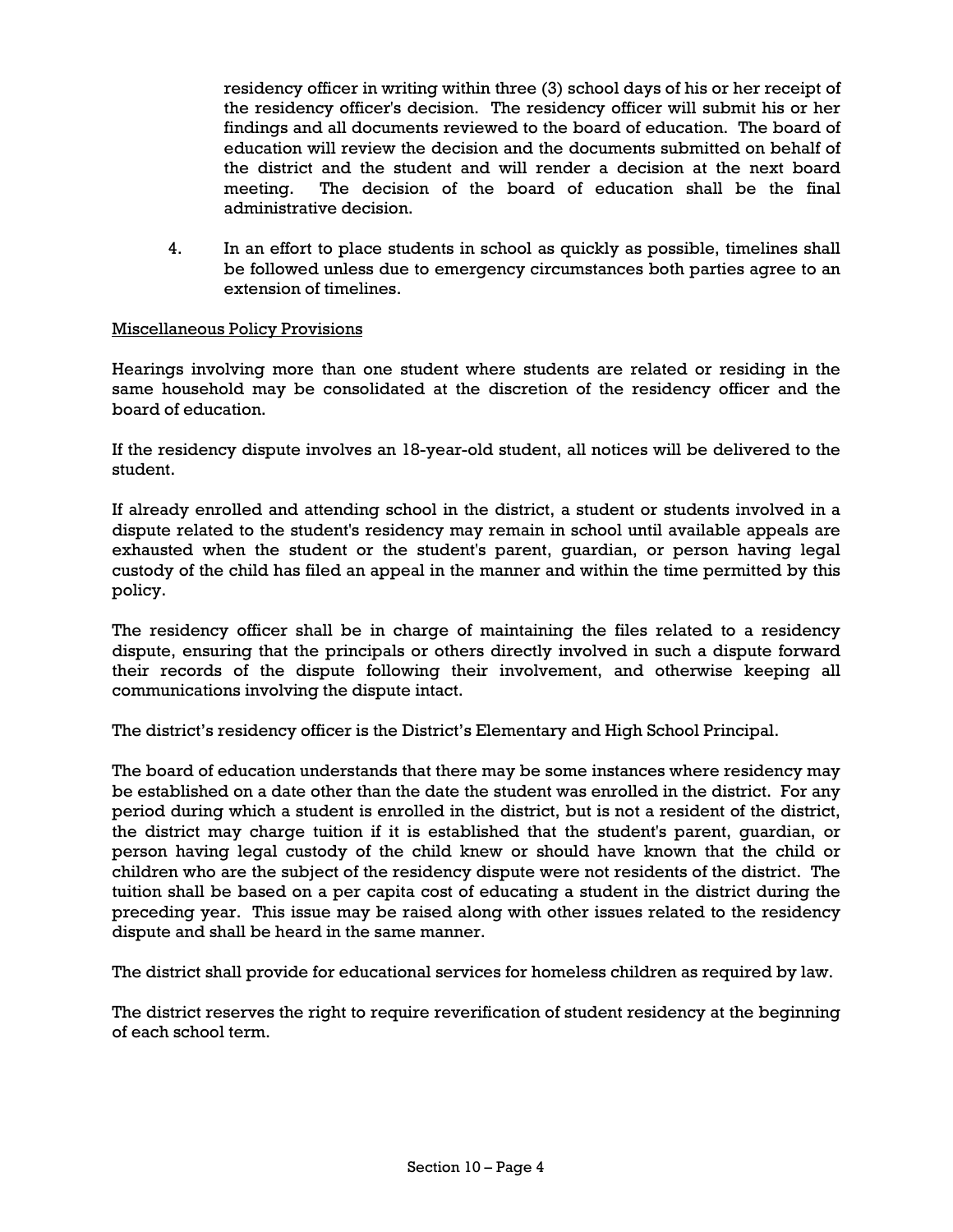A copy of this policy shall be provided to the student's parent, guardian, or person having legal custody of the child as soon as possible following the inception of any residency dispute.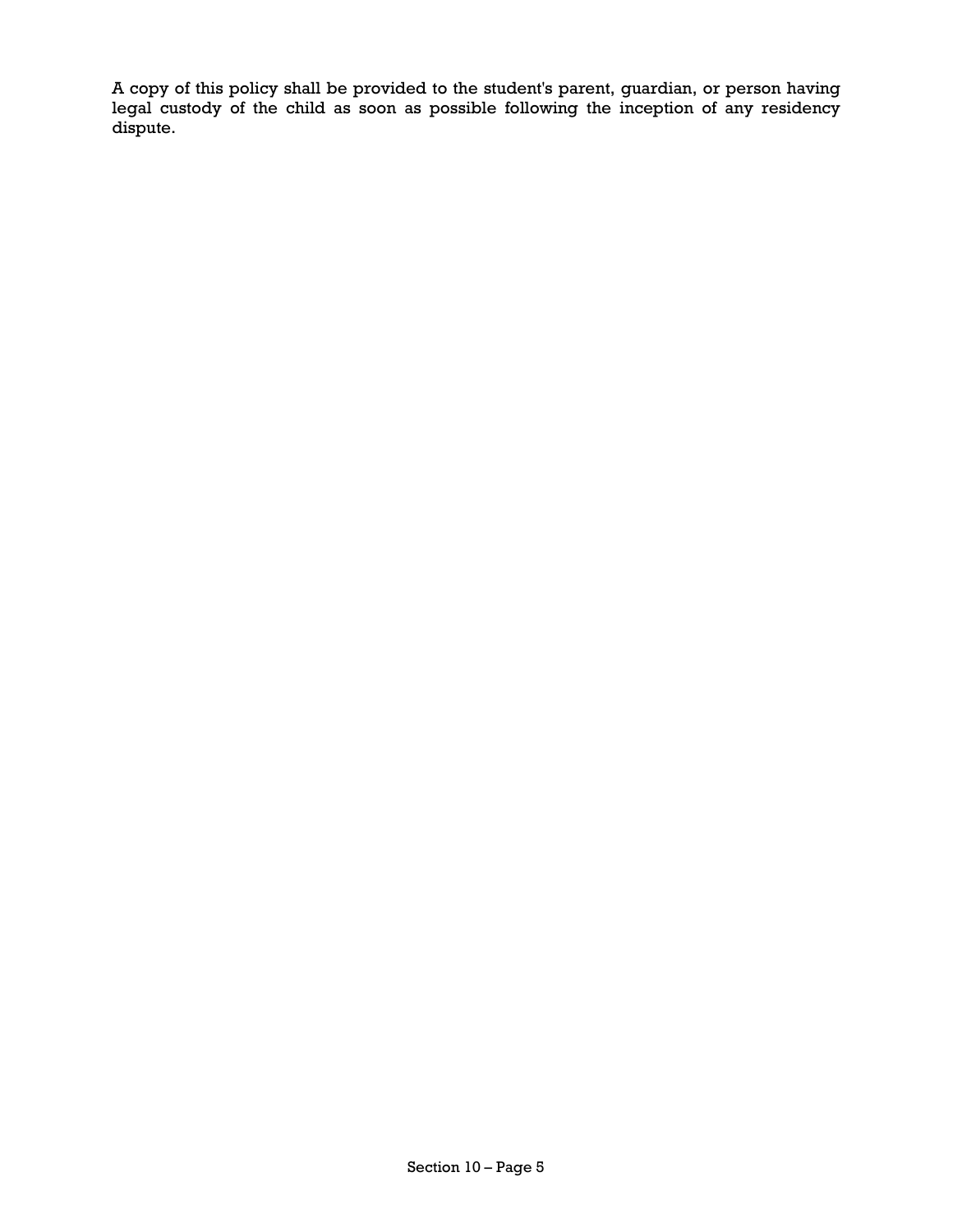## **Special Definitions and Procedures Applicable to Homeless Children and Youth**

The *McKinney-Vento Homeless Assistance Act* (the "Act") applies to all children and youth who lack a fixed, regular, and adequate nighttime residence, such as a children living in homeless shelters, domestic violence shelters, runaway and homeless youth shelters, transitional living facilities, cars, campgrounds, motels or children and youth living doubled up, and homeless and migratory children.

The Act provides that homeless children and youth:

- do not need a permanent address to enroll in school;
- have a choice of school placement;
- cannot be denied school enrollment because school records or other enrollment documentation are not immediately available;
- have the right to participate in all federal, state, or local programs and activities for which they are eligible;
- cannot be isolated or separated from the mainstream school environment; and
- have the right to receive prompt resolution of any dispute regarding educational placement.

Therefore, in accordance with the Act, the district shall make reasonable efforts to identify homeless children, encourage their enrollment, and eliminate existing barriers to their education that may exist. The district will not stigmatize or segregate homeless students and youth, and these students shall have access to the same public school programs available to other students of the district. The district will identify and provide equal access to secondary education and support systems for homeless students, runaway youths and youths separated from public schools. The district will also work to identify and remove those barriers which prevent youths from receiving appropriate credit for full or partial coursework satisfactorily completed while attending a prior school.

### Definitions

For purposes of the Act, and this policy, "homeless children and youth" means students who lack fixed, regular and adequate nighttime residence, and includes:

- 1. children and youths who are sharing the housing of other persons due to loss of housing, economic hardship, or a similar reason; are living in motels, hotels, trailer parks, or camping grounds due to the lack of alternative adequate accommodations; are living in emergency or transitional shelters; or abandoned in hospitals;
- 2. children and youth who have a primary nighttime residence that is a public or private place not designed for or ordinarily used as a regular sleeping accommodation for human beings;
- 3. children and youths who are living in cars, parks, public spaces, buildings, substandard housing, bus or train stations, or similar settings; and
- 4. migratory children (as such term is defined in section 1309 of the Elementary and Secondary Education Act of 1965) who qualify as homeless.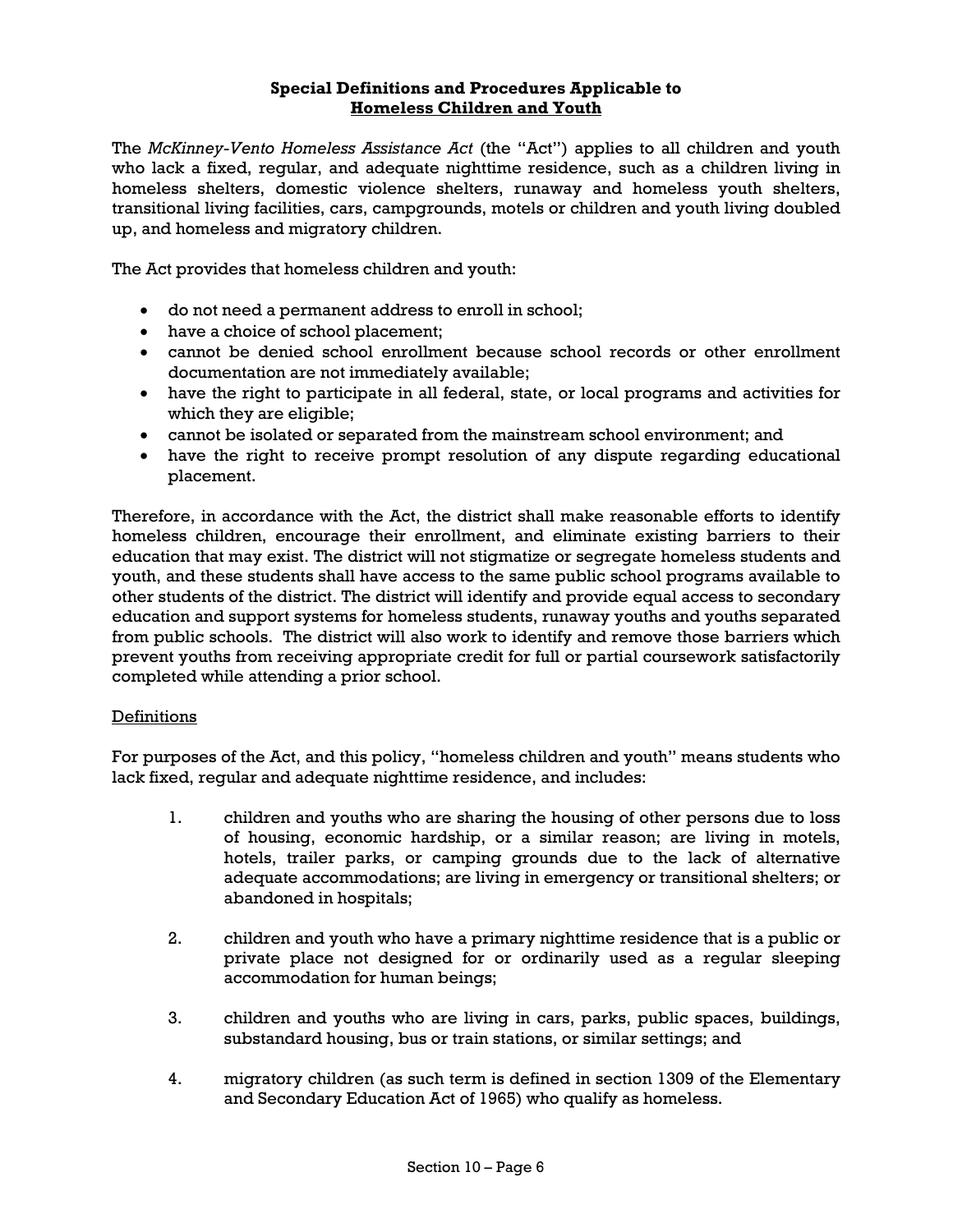## Programs, Activities, and Social Services

The district will provide each homeless student or youth those programs, activities, and social services available to other district students which are determined to be in the student's best interests. The programs, activities, and services include the following:

- Preschool;
- Special education;
- Title I:
- Limited English Proficiency;
- Before and after school care;
- Academic and extracurricular activities;
- Magnet schools;
- Summer school;
- Career and technology education;
- Advanced placement;
- Online learning;
- Charter school;
- School meals; and
- Transportation.

The district will waive those fees which may present a barrier for homeless students or youths, including those associated with the school meal programs and transportation.

### Enrollment, Records and Immunizations

The Act provides that homeless children and youth, individually or through a parent or guardian, may choose to attend the school in the area in which they are currently living. The district's residency officer will determine whether a student is a homeless child or youth for purposes of establishing residency and promptly advise the parent, guardian or person having legal custody of the child of the decision, both orally and in writing, if possible. If there is no such person, the residency officer will advise the student. Whenever possible, the district will comply with the wishes of either the parent, guardian, person having legal custody of the child, or student regarding enrollment. The district will enroll each homeless student and permit his or her full participation in all school programs, whether or not the student is accompanied by a parent, guardian or person having custody of the child, and without proof of residence, current immunizations and traditional enrollment documentation, such as school records and medical/immunization records. The district's homeless liaison may assist the student and school in obtaining those items. A parent, guardian or person having legal custody of the child who disagrees with the residency officer's determination may appeal the decision to the board of education under the procedure identified in this policy. If there is no parent, guardian or person having legal custody of the child available, the student may appeal the decision.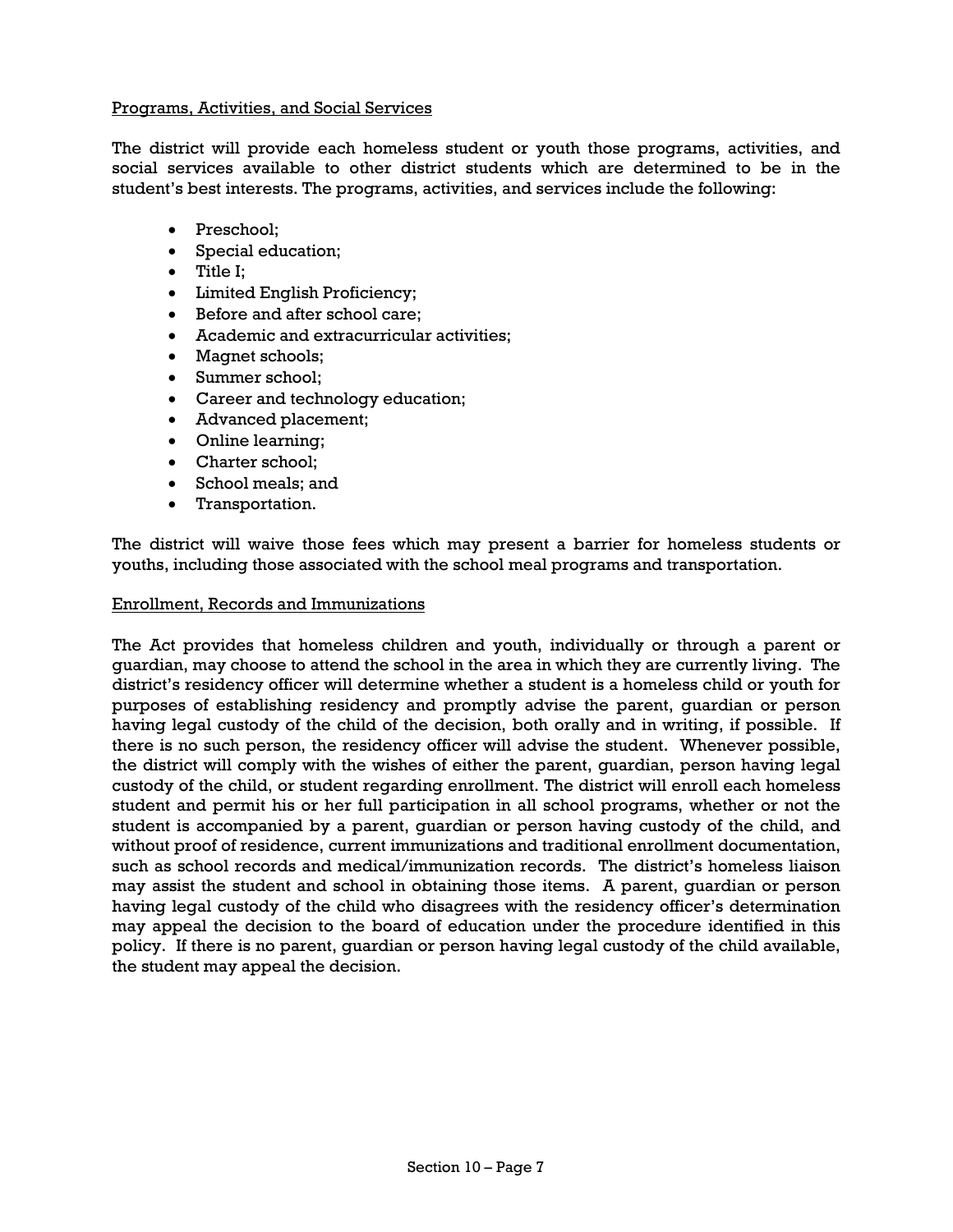# Appeals Procedures

The district will make every effort to resolve disputes regarding homeless children at the lowest level possible by utilizing the following process:

- 1. At the time a homeless student seeks enrollment, the district will notify the student or his/her family of these procedures and provide the student/family with a copy of this policy.
- 2. The district will promptly notify the district's homeless coordinator that a homeless student seeks enrollment, and will seek to involve the coordinator in decisions regarding the student's education.
- 3. Students/families who disagree with a decision regarding the student's education may meet with the coordinator for an informal resolution. The coordinator will notify the student/family that a written complaint may be submitted within five (5) days (or longer if agreed upon by the parties).
- 4. If the coordinator receives a written complaint, the coordinator will prepare a decision (plan of action) and provide it to the student/family within five (5) days of receipt of the written complaint. The coordinator will also notify the student/family of the right to appeal to the superintendent.
- 5. Students/families who are still dissatisfied with a decision regarding the student's education may file a written appeal with the superintendent within five (5) days of receipt of the coordinator's plan. The superintendent will meet with the student/family within five (5) days of receipt of the appeal. The superintendent will issue a decision within five (5) days of the meeting with the student/family. The superintendent will also notify the student/family of the right to appeal to the board of education.
- 6. Students/families who are still dissatisfied with a decision regarding the student's education may file a written appeal with the board of education by submitting a written notice to the superintendent within five (5) days of the superintendent's decision. The appeal will be placed on the next agenda (or the following agenda, if the appeal is received after the agenda posting deadline) and the board's decision is final at the district level. Students/families who are still dissatisfied with a decision regarding the student's education may file an appeal with the Oklahoma State Department of Education utilizing the procedures established by the OSDE.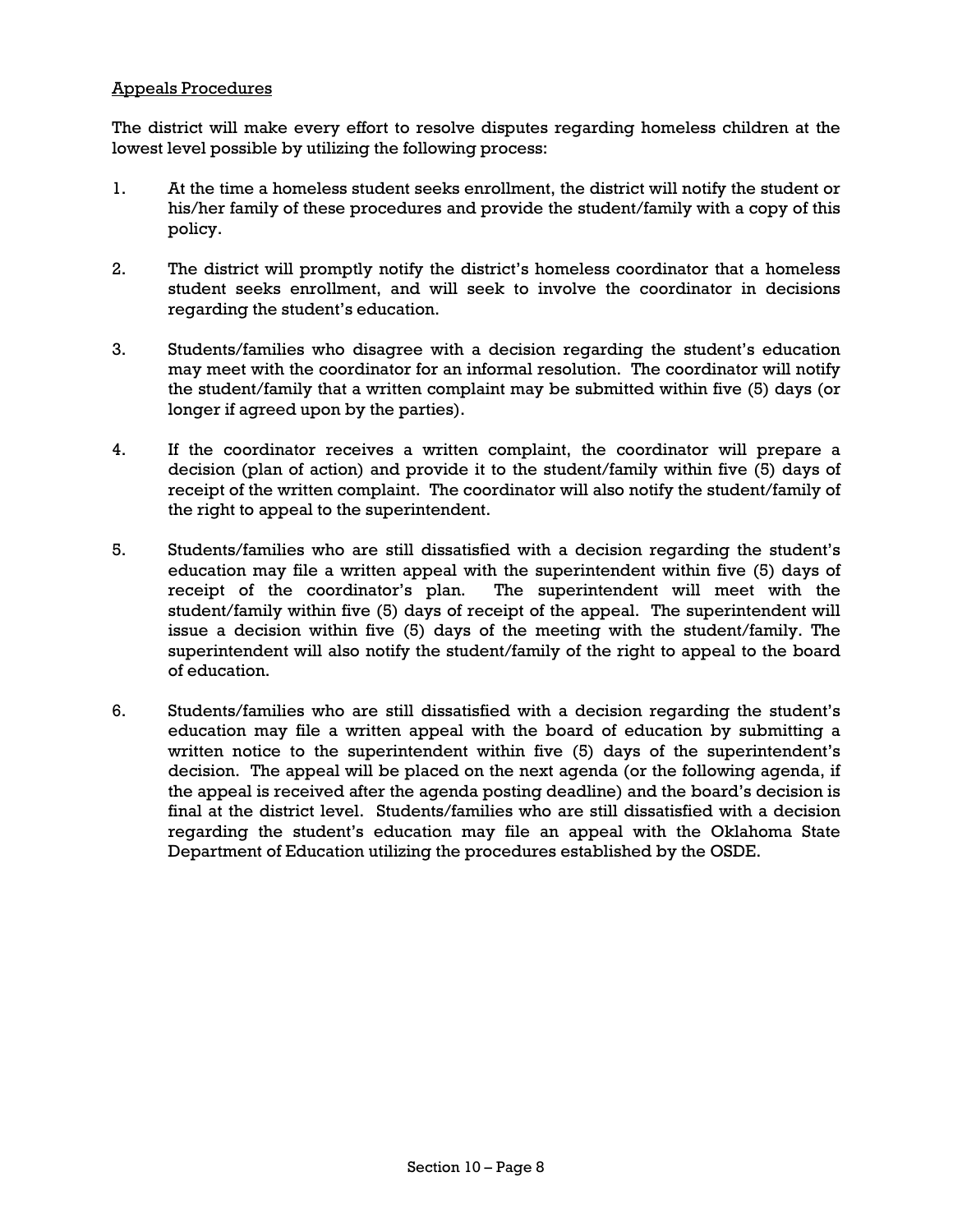# **Special Definitions and Procedures Applicable to Students with Active-Duty Military Parents or Legal Guardians and Transitioning Military Children**

"Children of military families" means a school-aged child(ren), enrolled in kindergarten through twelfth grade, in the household of an active duty member.

"Active duty" means full-time duty status in the active uniformed service of the United States, including members of the National Guard and Military Reserve on active duty orders pursuant to Title 10, Sections 1209 and 1211 of the United States Code.

"Military installation" means a base, camp, post, station, yard, center, homeport facility for any ship or other installation under the jurisdiction of the Department of Defense or the United States Coast Guard.

"Military student" means the child of a military family for whom the local education agency receives public funding and who is formally enrolled in kindergarten through twelfth grade.

"Transition" means (a) the formal and physical process of transferring from school to school or (b) the period of time in which a student moves from one school in the sending state to another school in the receiving state.

"Sending state" means the state from which a child of a military family is sent, brought, or caused to be sent or brought.

"Receiving state" means the state to which a child of a military family is sent, brought, or caused to be sent or brought.

"Uniformed service(s)" means the Army, Navy, Air Force, Marine Corps, Coast Guard as well as the Commissioned Corps of the National Oceanic and Atmospheric Administration and Public Health Services.

### Establishing Residency

A student shall be considered in compliance with residency provisions of this policy and state law if he or she is a student whose parent or legal guardian is transferred or is pending transfer to a military installation within the state while on active military duty pursuant to an official military order. The parent or legal guardian of such a student must provide proof of residence in the school district within ten (10) days after the published arrival date provided on their official documentation. The following may be used to establish proof of residency:

- 1. a temporary on-base billeting facility,
- 2. a purchased or leased home or apartment, or
- 3. federal government or public-private venture off-base military housing.

State law provides that transitioning military children placed in the care of a noncustodial parent or other person standing in loco parentis, may attend school in the school district in which the noncustodial parent or person standing in loco parentis to the transitioning military child holds legal residence. Similarly, transitioning military children placed in the care of a noncustodial parent or other person standing in loco parentis may continue to attend the school in which the student was enrolled while residing with the custodial parent.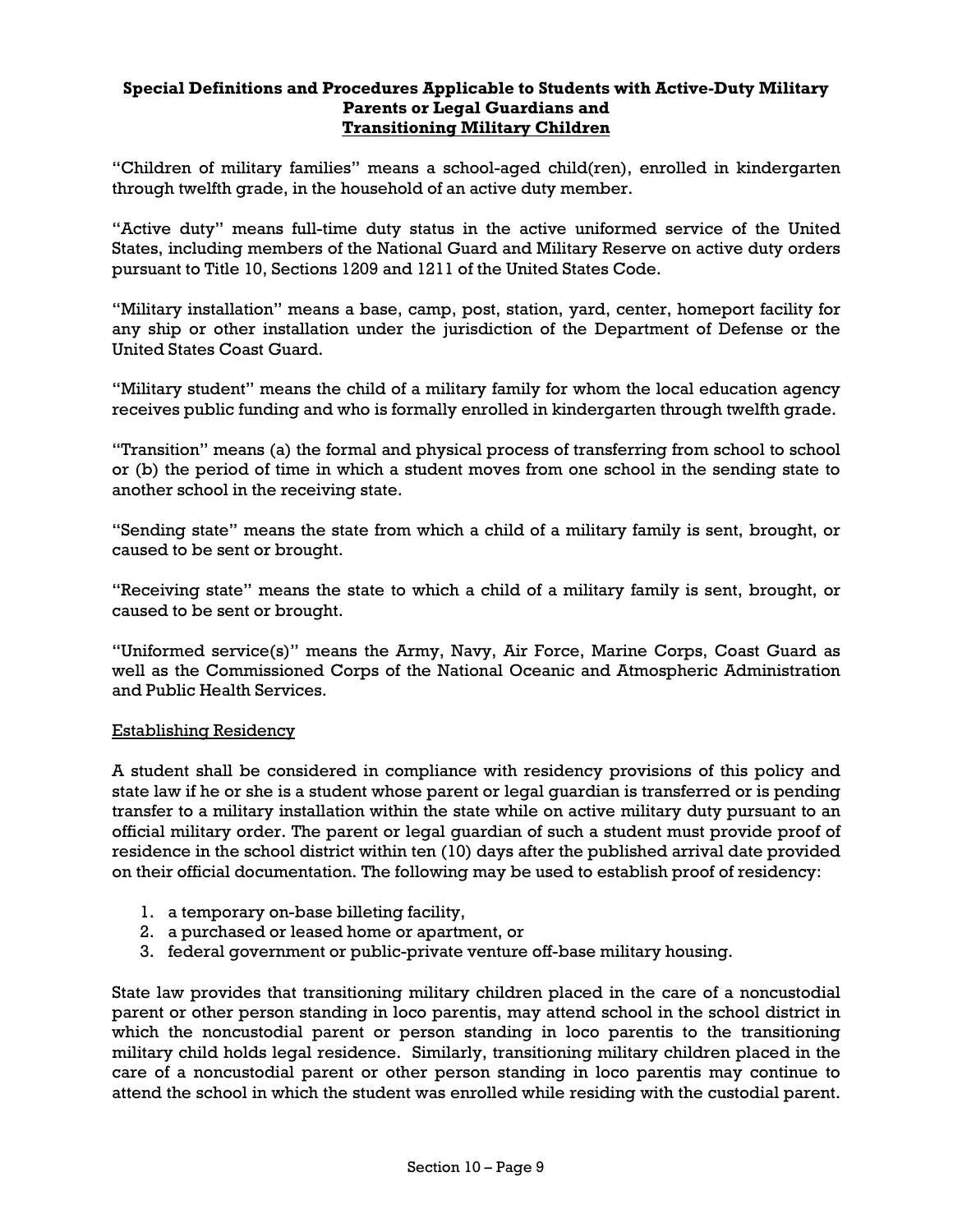A special power of attorney relating to the guardianship of a military child and executed under applicable law shall be sufficient for purposes of enrollment and all other actions requiring parental participation and consent.

### Enrollment

For a student whose parent or legal guardian is transferred or is pending transfer to a military installation within the state while on active military duty pursuant to an official military order, the district shall accept applications by electronic means, including enrollment in a specific school or program within the district and course registration.

The district will promptly accept unofficial or "hand-carried" educational records and transcripts in lieu of official education records and transcripts for transitioning military children. Upon receipt of such records, the district will promptly enroll the transitioning military child. However, upon enrollment, the district will request official educational records and transcripts from the school in the sending state. The district's residency officer will determine whether a student is a transitioning military student for purposes of establishing residency and promptly advise the parent or other person standing in loco parentis of the decision, both orally and in writing, if possible. A parent or other person standing in loco parentis who disagrees with the residency officer's determination may appeal the decision to the board of education under the procedure identified above.

# Grade Level Placement

Transitioning military children, including children entering kindergarten, shall be able to enroll in the same grade level in which they were enrolled in the sending state, regardless of age, time of transfer or age requirements of the receiving state.

### Course Level and Educational Program Placement

To the extent that this district is in a receiving state, the district may subsequently perform course placement and educational program evaluations of a transitioning military student. However, the district will initially place the transitioning military student in courses and programs comparable to those in which the student was a participant while in the sending state, including, but not limited to, Honors, International Baccalaureate, Advanced Placement, Gifted and Talented, English as a Second Language, Special Education and vocational, technical and career pathway courses. The district will make these accommodations whether or not the student has fulfilled the necessary prerequisites in the district or receiving state.

### Extracurricular Activities

When appropriate, the district will provide transitioning military children the opportunity to participate in extracurricular participation, regardless of application deadlines.

### Immunizations

Transitioning military children shall have thirty (30) days from the date of enrollment to obtain any immunizations required by Oklahoma law. For a series of immunizations, such children must obtain initial vaccinations within thirty (30) days.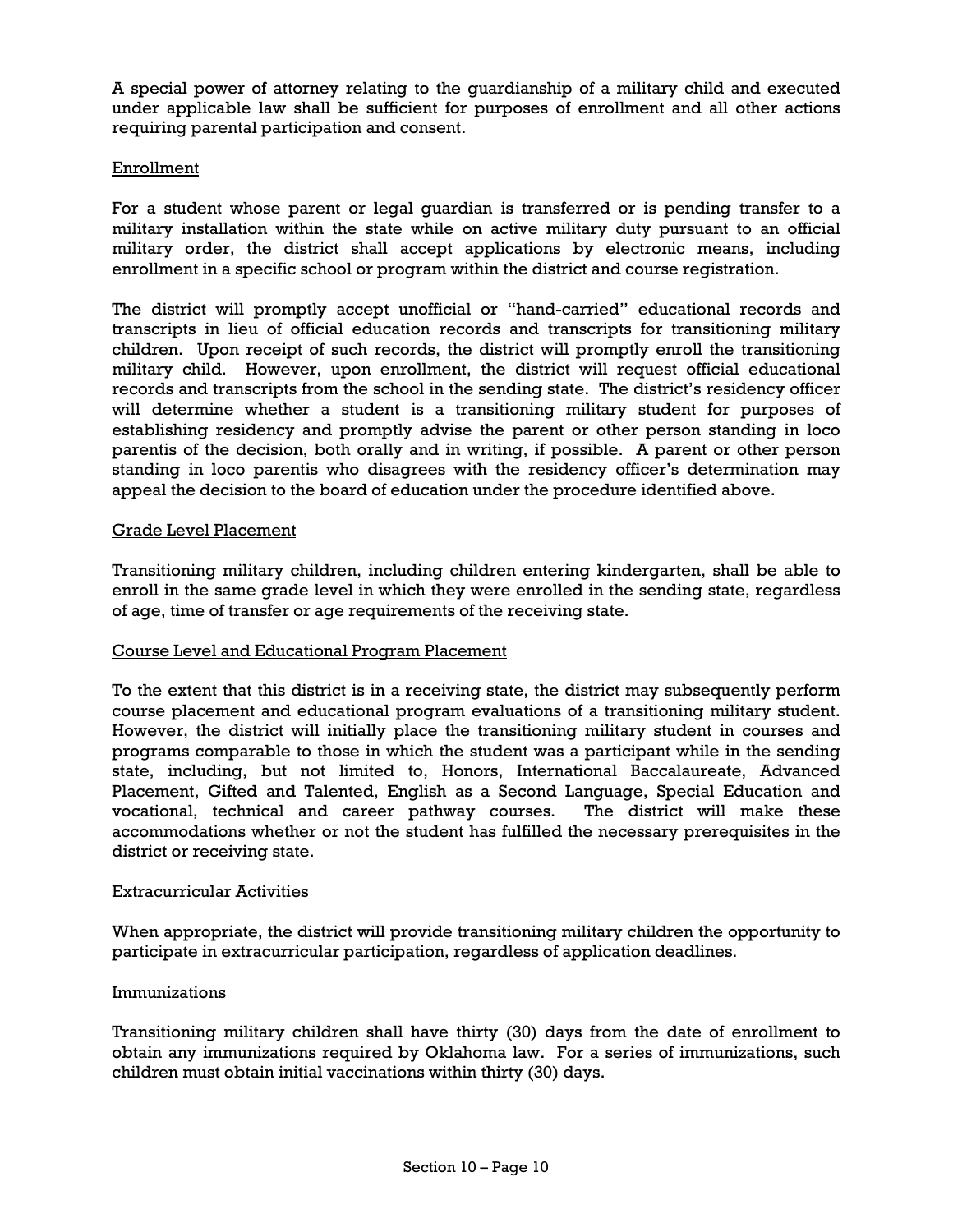## Tuition

The district may not charge tuition to a transitioning military child placed in the care of a noncustodial parent or other person standing in loco parentis who lives in a school district other than that of the custodial parent if the parent or other person standing in loco parentis lives within the boundaries of this district.

Reference: 42 U.S.C. §11301 et seq.; OKLA. STAT. tit. 70 §§ 510.1, 1-113, 8-103.1 (2021)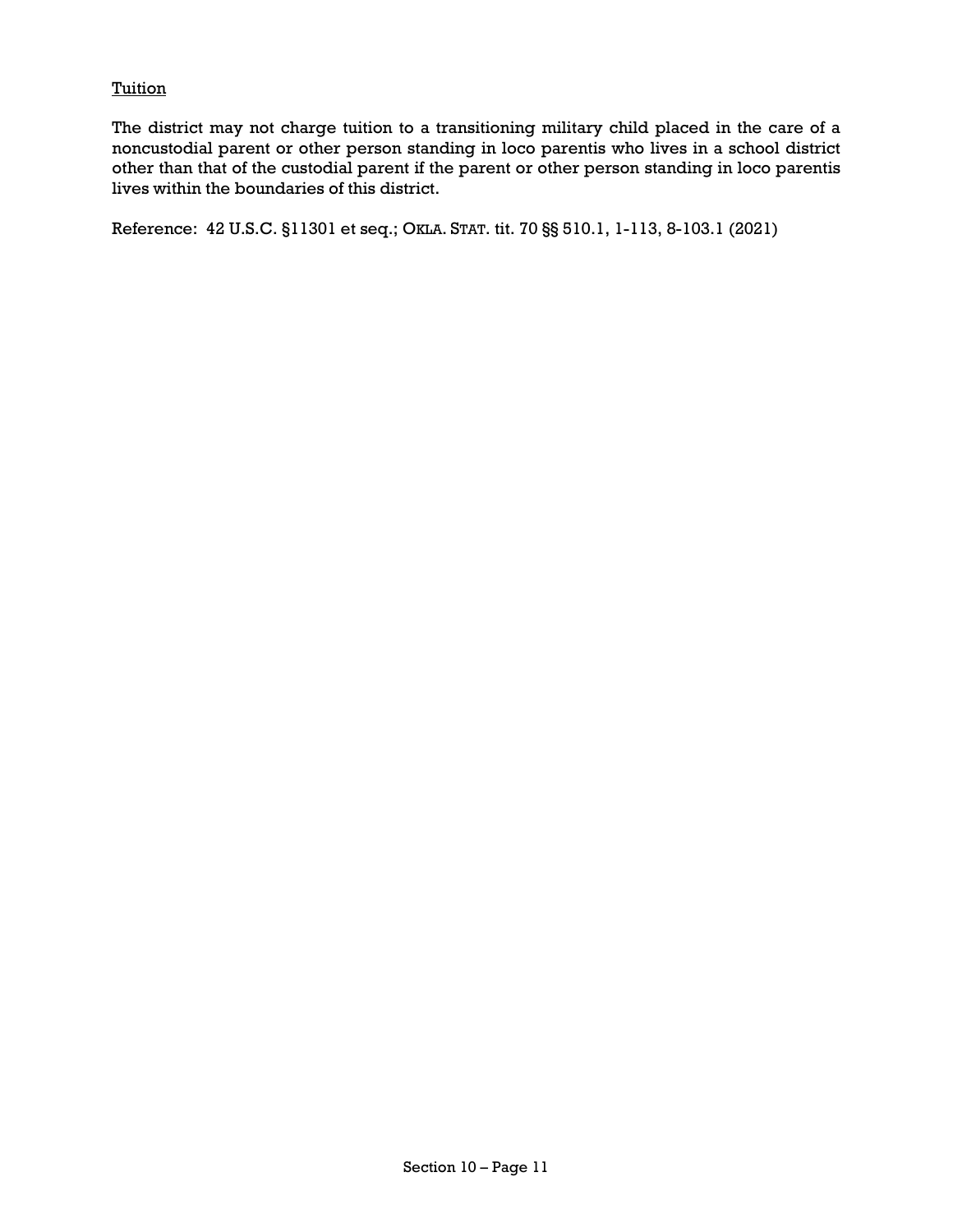# **MIDWAY PUBLIC SCHOOLS**  BOARD OF EDUCATION POLICY

*Students* 

Adopted: August 12, 2019; Revised: September 13, 2021; December 13, 2021

# **STUDENT TRANSFERS**

A request for a transfer into this district initiated by or on behalf of a nonresident student will be approved or refused in accordance with this policy.

### **A.**

# **Transfer Application Requests**

1. Applications for transfer shall be completed by the parent of a student on a properly completed application form specified by the State Board of Education. The term "parent" means the parent of a student or person having custody of the student as provided for in OKLA. STAT. tit. 70,  $\S$  1-113(A)(1). Upon receipt of the application, the District shall stamp the application with the time and date on which it was received to ensure that the District can review applications in the order in which they are received. The application shall also be filed with the superintendent of the District if the receiving school district is within this state or with the State Board of Education for transfers to school districts in another state.

2. Subject to the special considerations applicable to a student on an Individualized Education Program ("IEP") pursuant to the Individuals with Disabilities Education Act (20 U.S.C. §§ 1400 et seq.) ("IDEA") as set forth below, a transfer shall be automatically approved if a student's resident district does not offer the grade level the student is entitled to pursue.

3. A transfer shall be automatically approved if a student's parent or legal guardian is employed as a teacher in the District as defined by OKLA. STAT. tit. 70, § 1-116.

4. A transferring student from another school district that offers the grade the student is entitled to pursue may seek a transfer to the same grade offered by the District. The transferring student will be allowed to attend a District school site that has not exceeded its capacity of the transferring student's grade level. If there are more than one District school sites available for the transferring student, the District retains the sole discretion to determine the school site the transferring student will attend.

5. Nothing by way of this policy prevents the transfer of a sibling of a transfer student so long as the sibling meets the same criteria as the transfer student for attendance in the District.

6. A sibling of a transferred student, who is in the custody of the Oklahoma Department of Human Services in foster care, may attend the District of the transferred student as long as the District has capacity and the sibling does not meet a basis for denial as set forth in this policy. Except for a student in the custody of the Oklahoma Department of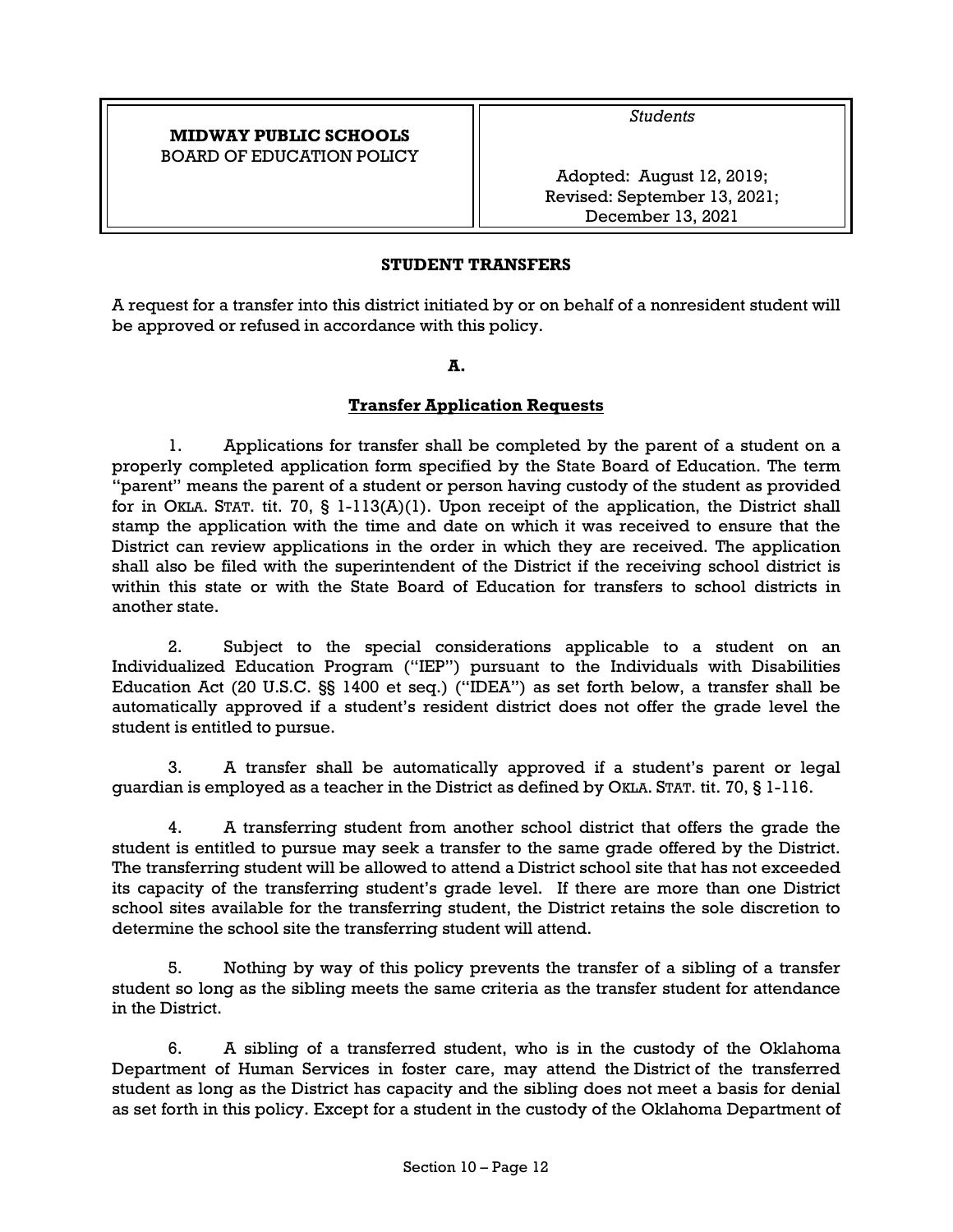Human Services in foster care, a student shall not transfer more than two (2) times per school year to one or more school districts in which the student does not reside, provided that the student may always reenroll at any time in his or her school district of residence.

7. A student who is deaf or hearing-impaired and who wishes to transfer to a school district with a specialized deaf education program may submit a transfer application at any time and may transfer to the receiving school district at any time during the school year.

8. In the event the District exceeds its capacity at all school sites for the grade level sought by the transferring student, transfer requests shall be awarded to those students whose properly completed transfer request applications were received by the District in the order in which they were received.

### **B.**

# **Special Considerations as to Transferring Student on an IEP**

Prior to approving an application for a transfer student who is a child with a disability, as defined in 34 C.F.R. § 300.8, the District will establish (a) the availability of the appropriate program, staff, and services for the transferring student, and (b) conduct a joint conference with the IEP team at the transferring student's current school. The purpose of conducting these activities is to determine whether—at the time the transferring student's application is received—the District can provide the transferring student with a free appropriate public education in the least restrictive environment as required by the IDEA. In the event the District exceeds its capacity at all school sites for the grade level of a transferring child with a disability, the District shall "hold" a place for the transferring student in the order in which the transferring student submitted his or her properly completed application, pending the District's determination in this section.

# **C.**

# **Special Considerations as to Transferring Student who are Dependent Children of an Active U.S. Military Member**

- 1. For purposes of this Section (C):
	- a. "Active military duty" means full-time military duty status in the active uniformed service of the United States including members of the National Guard and Military Reserve on active duty orders; and
	- b. "Military installation" means a base, camp, post, station, yard, center, homeport facility for any ship or other installation under the jurisdiction of the Department of Defense or the United States Coast Guard.

2. Students who are dependent children of a member of the active uniformed military services of the United States on full-time active duty status and for whom Oklahoma is the home of record and students who are the dependent children of a member of the military reserve on active duty orders and for whom Oklahoma is the home of record, shall be approved for transfer into the District regardless of capacity if: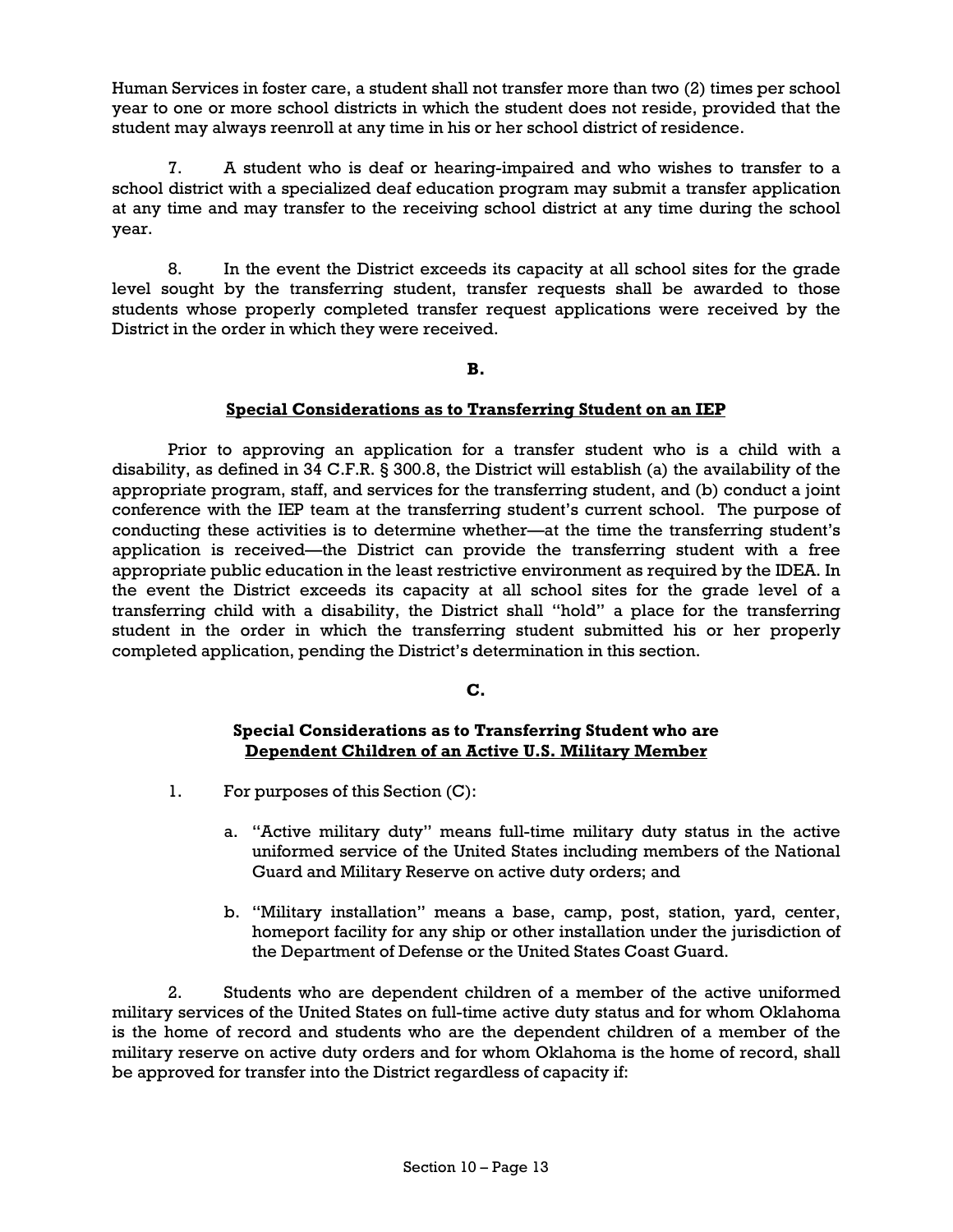- a. At least one parent of the student has a Department of Defense-issued identification card;
- b. At least one parent can provide evidence that he or she will be on active duty status or active duty orders, meaning the parent will be temporarily transferred in compliance with the official orders to another location in support of combat, contingency operation or a natural disaster requiring the use of orders for more than thirty (30) consecutive days; and
- c. The student will be residing with a relative of the student who lives in the District or who will be living in the District within six (6) months of the filing of the application for the transfer.

3. A student is in compliance with the residency provisions of this policy if he or she is a student whose parent or legal guardian is transferred or is pending transfer to a military installation within Oklahoma while on active military duty pursuant to an official military order. A parent or legal guardian of such student must provide proof of residency in the District within ten (10) days after the published arrival date provided on official documentation. A parent or legal guardian my may use the following addresses as proof of residence:

- a. A temporary on-base billeting facility,
- b. A purchased or leased home or apartment, or
- c. Federal government or public-private venture off-base military housing.

# **D.**

# **Denial of a Transfer Request**

1. A transferring student's application will be denied if the transferring student is currently subject to discipline from the transferring student's current school for any of the acts and reasons outlined in OKLA. STAT. tit. 70, § 24-101.3(A)-(C) & (E). A transferring student's application shall be denied for any of the acts and reasons outlined in OKLA. STAT. tit. 70, § 24-101.3(F)(1) until such time as the District determines that the transferring student no longer poses a threat to self, other students, or District faculty or employees.

2. A transferring student's application will be denied if the transferring student has ten or more absences in the last full school semester that are not excused due to illness or for the reasons provided for in OKLA. STAT. tit. 70, § 10-105(B).

3. An IDEA-qualified transferring student's application will be denied if—as of the time of the transferring student's application is received—the District determines that it cannot provide the transferring student with a free appropriate public education in the least restrictive environment as required by the IDEA.

4. A student may be granted a one-year transfer and may continue to attend the District each school year with the approval of the District. At the end of each school year, the District may deny the continued transfer of the student for the reasons outlined in OKLA. STAT. tit. 70, § 24-101.3(A)-(C) & (E), or if the student has ten or more absences in the last full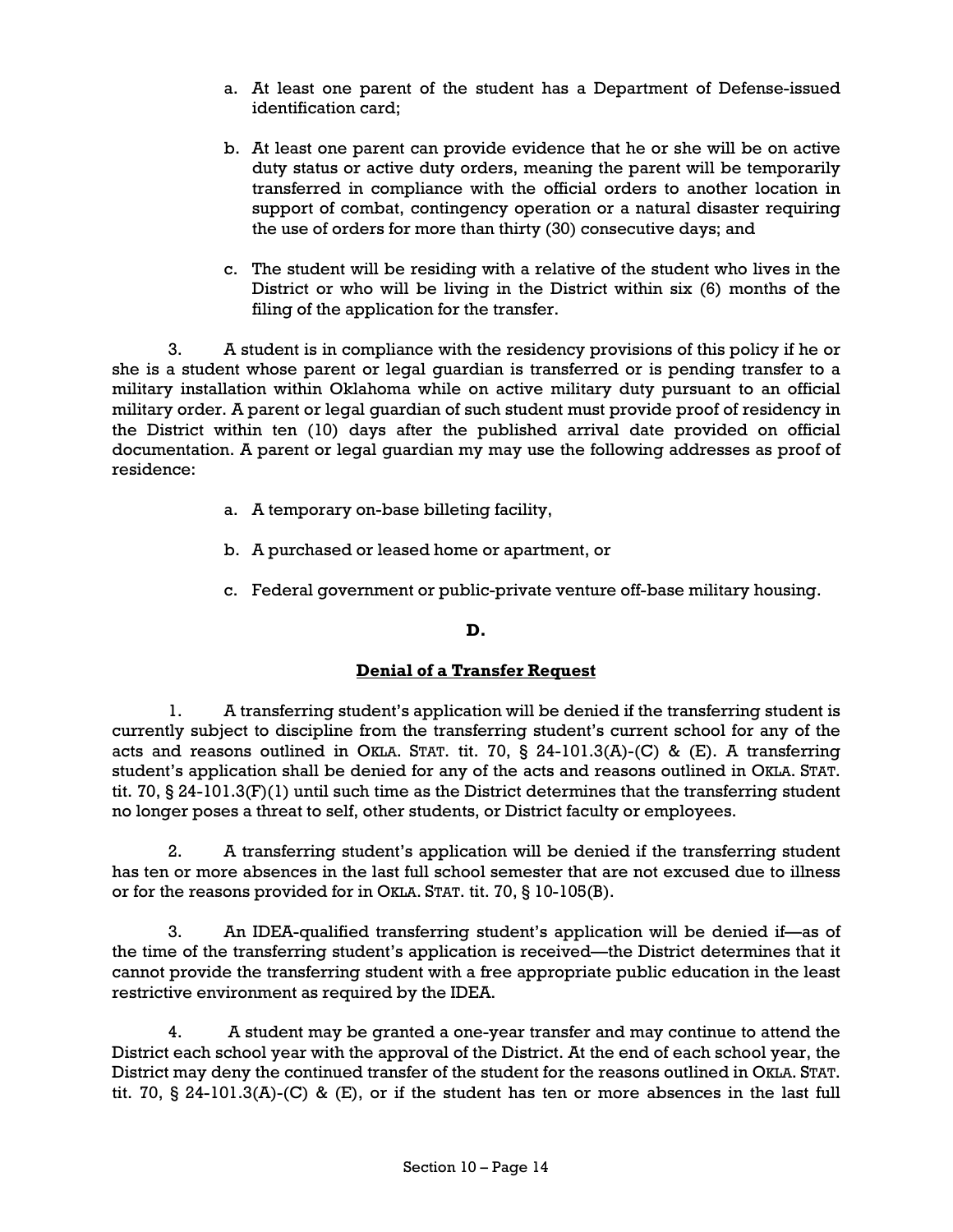school semester that are not excused due to illness or for the reasons provided for in OKLA. STAT. tit. 70, § 10-105(B).

5. A transferring student's application will not be considered if incomplete and will be denied if the parent makes a fraudulent, intentional, or material misrepresentation on the application.

6. The denial of a transfer request from a student seeking a transfer shall be communicated in writing to the parent, as defined in OKLA. STAT. tit. 70, § 1-113(A)(1). Proof of the date of mailing or transmission of the denial by electronic means shall constitute proof of communication of the denial to the parent.

7. The District shall not accept or deny any transfer application based on the student's race, color, sex, pregnancy, gender, gender expression, national origin, religion, disability, veteran status, sexual orientation, age, genetic information, income level, disabling condition, proficiency in the English language, measure of achievement, aptitude, or athletic ability. Failure to be approved for a transfer as set forth in this policy shall not be deemed to be rejection for a discriminatory reason.

**E.** 

# **Determination of Grade Level Capacity**

The superintendent of schools, or his/her designee, shall determine the criteria to be used in determining grade capacity for each school site. The District's capacity determinations are attached hereto as Exhibit A. Each school site's grade level capacity shall be (a) approved by the board of education prior to the first day of January, April, July and October of each school year, and (b) published in a prominent place on the District's website and reported to the State Department of Education.

### **F.**

### **District Level Appeal of Denial of Transfer**

A parent may appeal the denial of a transfer request to the clerk of the board of education so long as the appeal is made within ten (10) calendar days of the notification of the written denial. If a timely appeal is made, the appeal shall be considered by the District's board of education at its next regularly scheduled meeting. The appeal shall be considered by the board of education only upon the written submissions of the District and the parent. Such written submissions shall state, at the minimum, the following in a statement not exceeding two pages in length:

- a. The date of the parent's transfer request application;
- b. The reasons for the denial by the District of the transfer request;
- c. The factual reason(s) of the District or parent as to why the transfer request was/was not properly denied; and
- d. The criteria set forth in this policy as to propriety of the denial of the transfer request.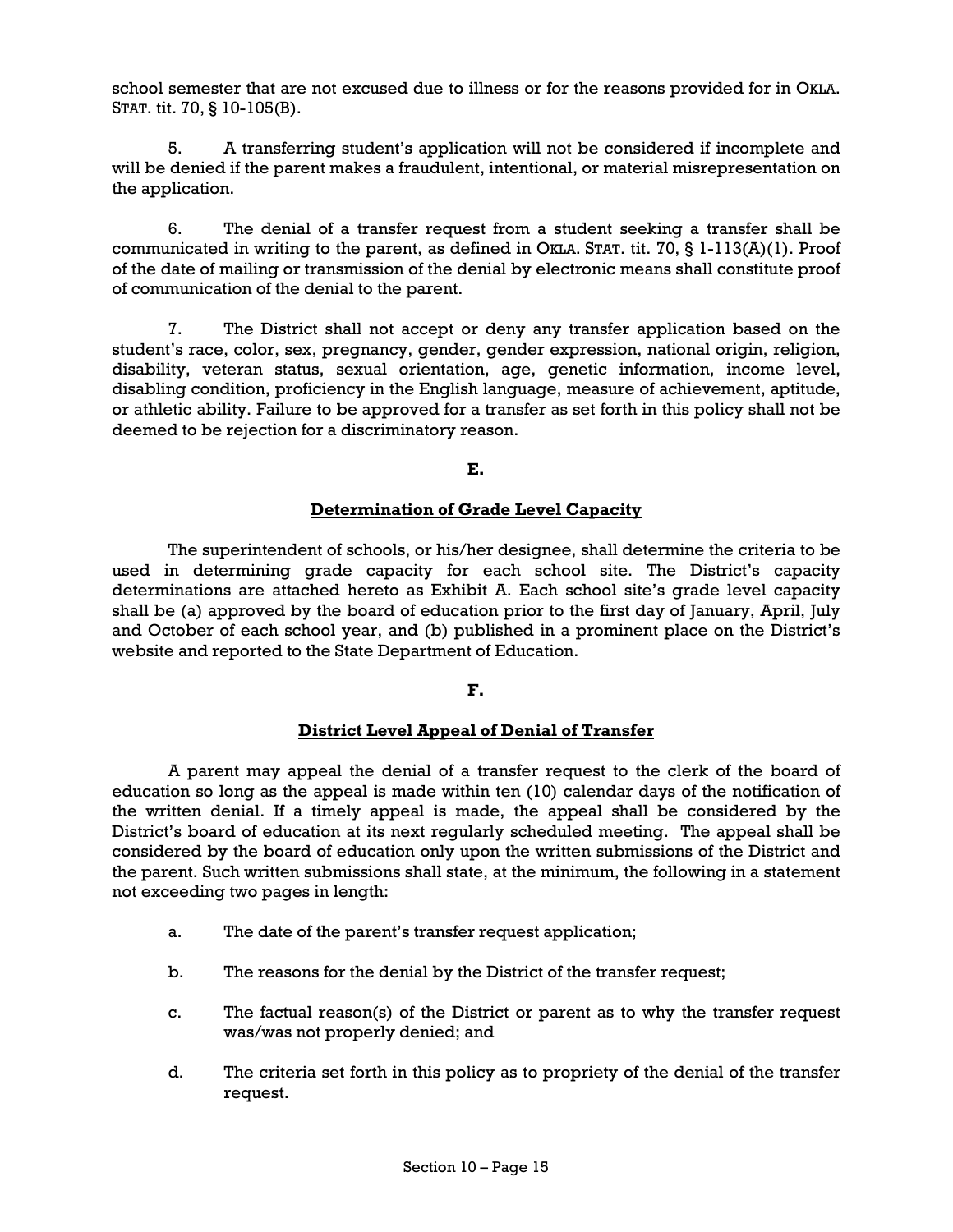If the District denies the parent's appeal, the parent may appeal the board of education's decision to the Oklahoma State Board of Education within ten (10) calendar days of notification of the denial. The parent shall submit to the State Board of Education and the superintendent of the District a notice of appeal on a form prescribed by the State Board of Education. The appeal shall be considered by the State Board of Education at its next regularly scheduled meeting, where the parent and a representative from the District may address the Board. The State Board of Education shall promulgate rules to establish the appeals process authorized by this subsection.

**G.** 

### **District Reporting to the Oklahoma State Department of Education**

1. Prior to the first day of January, April, July and October of each school year, the District shall report to the State Department of Education the capacity of the grade level of each District school site.

2. Prior to the first day of January, April, July and October of each school year, the superintendent of schools of the District shall report to the State Department of Education a statement showing the names of the students granted transfers to the District, the resident school district of the transferred students, and the transfer student's grade level.

3. At the frequency required by the Oklahoma State Department of Education, the District shall also submit to it (a) the number of student transfers approved and denied, and (b) whether each denial was based on capacity, the acts and reasons outlined in OKLA. STAT. 70, § 24-101.3, or a history of absences in the last full school semester that were not excused due to illness or for the reasons provided for in OKLA. STAT. 70, § 10-105(B).

### **H.**

### **Athletic and Other Competitions**

A transfer student granted enrollment in a school district in which the student is not a resident shall not be eligible to participate in school-related interscholastic competitions governed by the Oklahoma Secondary School Activities Association ("Association") for a period of one (1) year from the first day of attendance at the District, unless the transfer is from a school district not offering the grade the student is entitled to pursue. Whether a student granted a transfer under this policy will be eligible to participate in school-related interscholastic competitions shall be determined by the Association.

Reference: OKLA. STAT. tit. 70, §§ 8-101.1, 8-101.2, 8-103, 8-103.1, 8-103.2 OKLA. STAT. tit. 70, § 8-113 OKLA. STAT. tit. 70, § 13-103(B)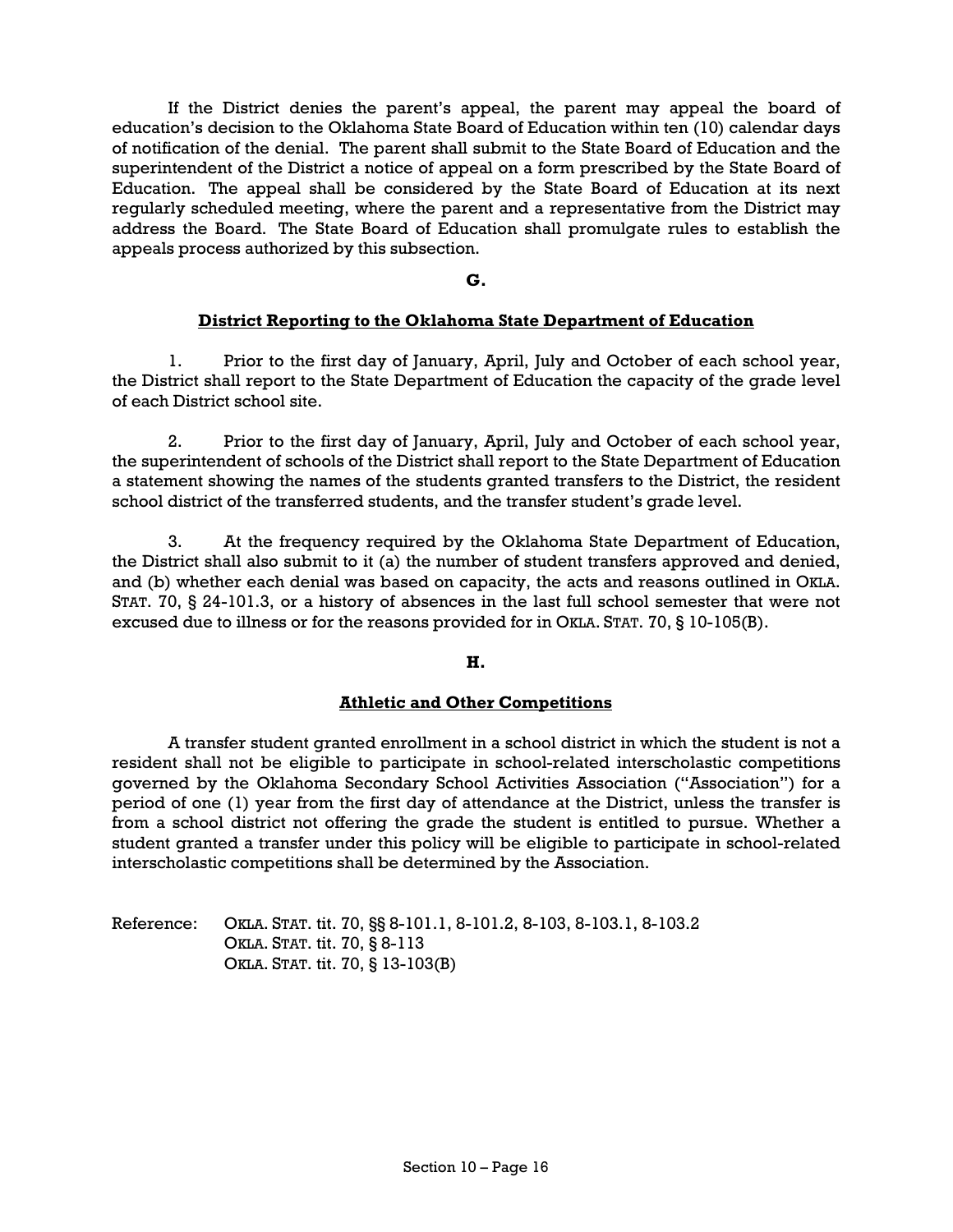

Midway Chargers

PO Box 127<br>Council Hill, OK 74428-0127<br>Phone 918-474-3434

Bruce Douglas, Superintendent

# Grade Level Capacity

| Pre-K                              | 20 |
|------------------------------------|----|
| KG                                 | 20 |
| 1 <sup>st</sup> Grade              | 20 |
| $2nd$ Grade                        | 20 |
| 3rd Grade                          | 20 |
| 4 <sup>th</sup> Grade              | 20 |
| 5 <sup>th</sup> Grade              | 20 |
| $\overline{6}$ <sup>th</sup> Grade | 20 |
| 7 <sup>th</sup> Grade              | 20 |
| $8th$ Grade                        | 20 |
| 9 <sup>th</sup> Grade              | 20 |
| 10 <sup>th</sup> Grade             | 20 |
| 11 <sup>th</sup> Grade             | 20 |
| $12th$ Grade                       | 20 |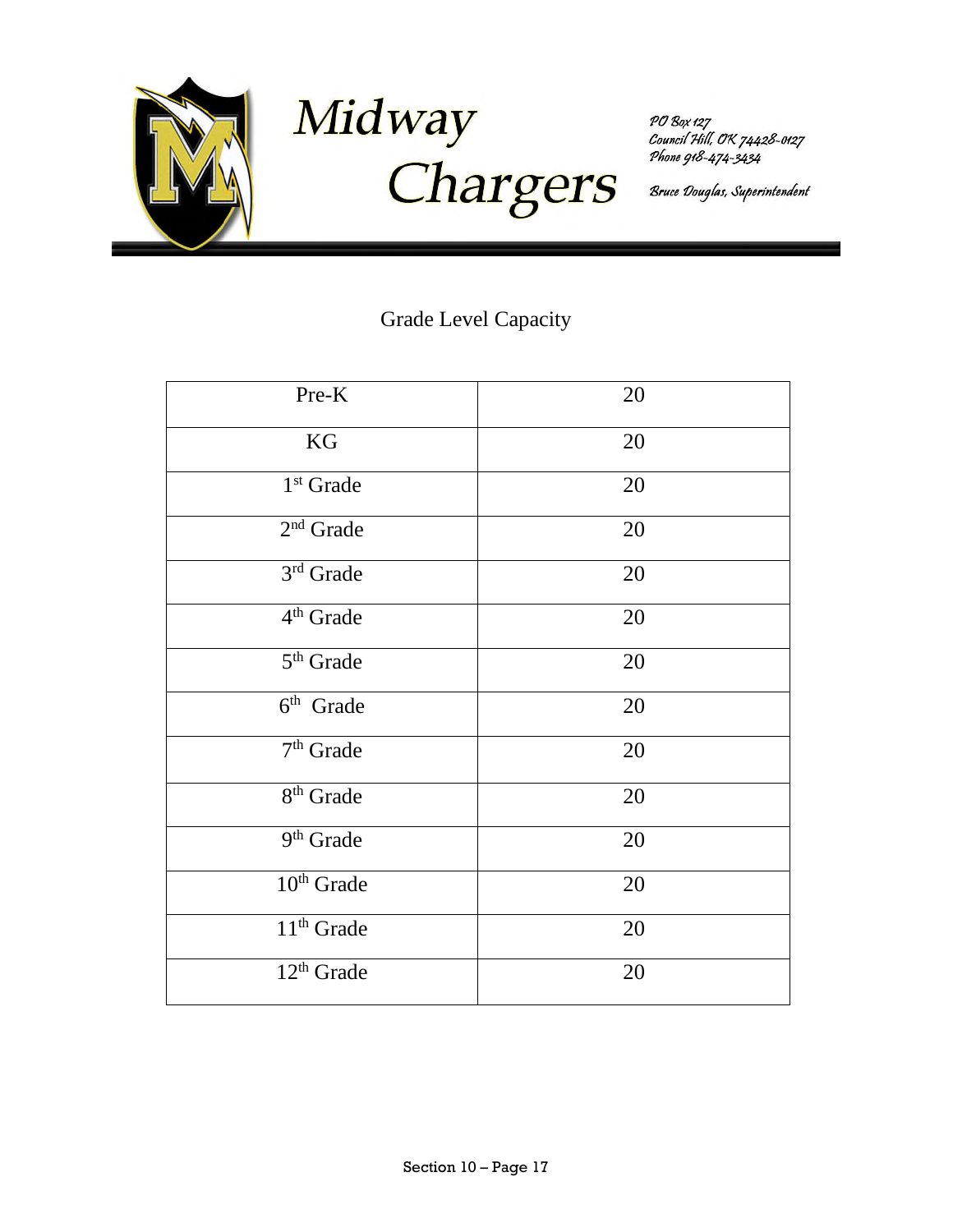### **ATTACHMENT A Application Form**

Completion of this form is required of each applicant for a transfer in order to apply the criteria of this policy. Failure to fully and truthfully complete and timely submit this form to the district will result in a denial of the transfer. Completion of this form will be in addition to completion of any form required by the State Board of Education.

|    | Full names of parent(s), guardian(s), or custodian(s) of the student:                                                                                                                                                     |
|----|---------------------------------------------------------------------------------------------------------------------------------------------------------------------------------------------------------------------------|
|    | Educational history of the student:                                                                                                                                                                                       |
| A. | School district in which student currently resides: ____________________________                                                                                                                                          |
| В. | School in which the student is currently enrolled, if different from above.                                                                                                                                               |
| C. | If the student has not exclusively attended the school district in which the student is<br>currently enrolled, list the name of each school district and addresses, if known, in<br>which student has ever been enrolled: |
|    | School: <b>School</b>                                                                                                                                                                                                     |
|    |                                                                                                                                                                                                                           |
|    |                                                                                                                                                                                                                           |
|    |                                                                                                                                                                                                                           |
|    |                                                                                                                                                                                                                           |
|    |                                                                                                                                                                                                                           |
|    |                                                                                                                                                                                                                           |
|    | <u> 1989 - Johann Barn, mars eta bainar eta baina eta baina eta baina eta baina eta baina eta baina eta baina e</u>                                                                                                       |
|    |                                                                                                                                                                                                                           |
|    |                                                                                                                                                                                                                           |
|    | Grade in which the student desires to enroll: __________________________________                                                                                                                                          |
|    | Courses in which the student desires to enroll in each semester in the coming school year:                                                                                                                                |

 $Yes \t\t — \tNo$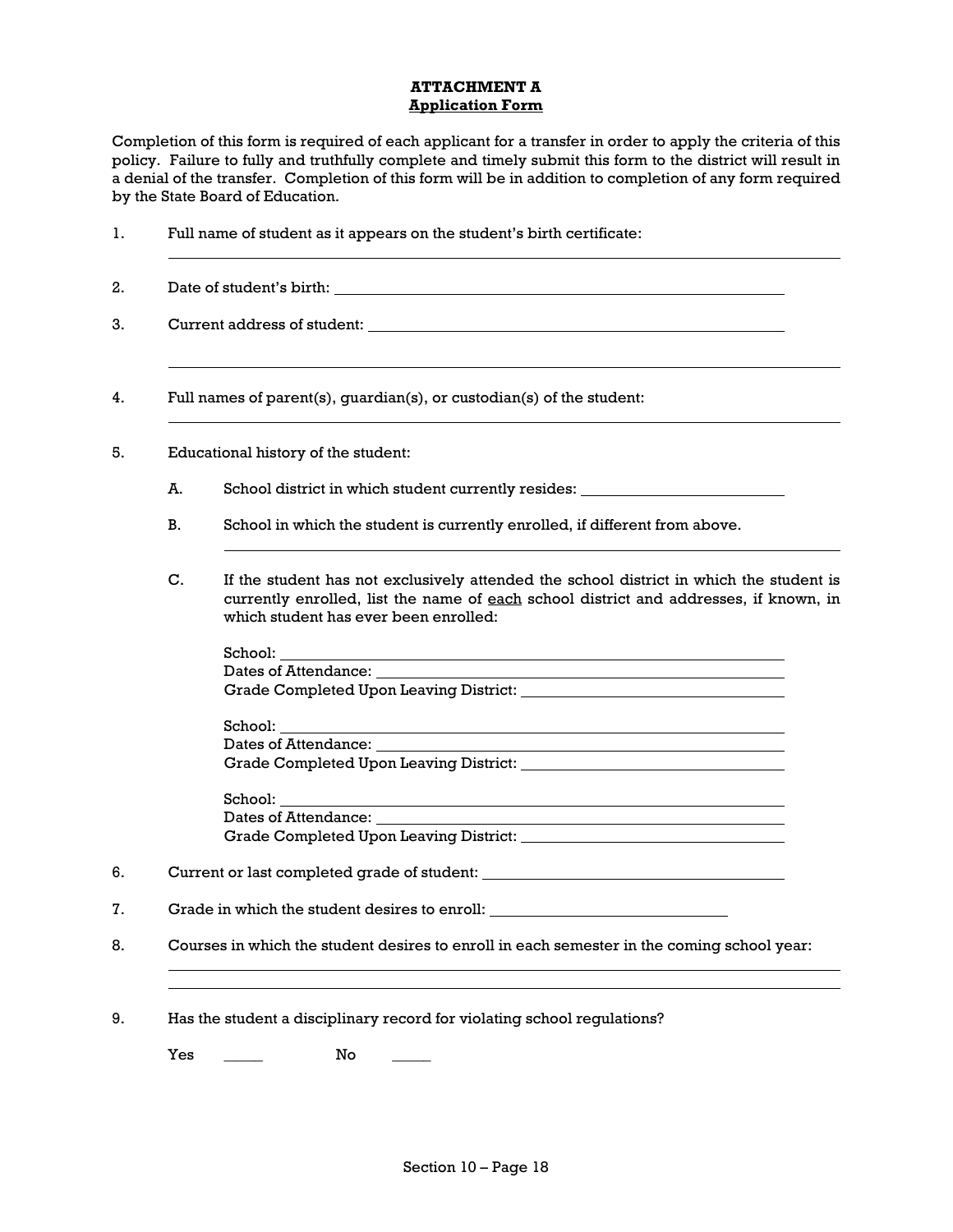If Yes, state school(s) in which each violation occurred and approximate date(s) of violation(s): 10. Has the student ever been suspended from school or placed in an alternative education program or setting for disciplinary reasons? Yes \_\_\_\_\_\_ No \_\_\_\_ If Yes: For each suspension and alternative program or setting, state the school which suspended or placed the student; the nature of the offense; and approximate date of the suspension or placement, if different from the above: 11. Has the student been adjudicated as a delinquent for either a violent or nonviolent offense under relevant Oklahoma law? Yes \_\_\_\_\_\_ No \_\_\_\_ If Yes: State the name of the court making the adjudication; the time of such adjudication; the nature of offense; whether the student is still under any court supervision; and, if so, the name of the person overseeing such supervision: 12. Has the student been convicted as an adult for either a violent or nonviolent offense as defined in relevant Oklahoma law? Yes \_\_\_\_\_\_ No \_\_\_\_ If Yes: State the name of the court in which the conviction was entered; the time of the conviction; the nature of the offense; the sentence imposed; whether the student is still under any court supervision; and, if so, the name of the parole officer or other supervisor: 13. Has the student committed on school property, in school transportation, or at a school event, a violent act or an act showing deliberate or reckless disregard for the health or safety of faculty or others? Yes \_\_\_\_\_\_ No \_\_\_\_ If Yes: State the school district attended when the act occurred; the approximate date of the act; and describe what occurred: 14. Has the student possessed on school property, in school transportation, or at a school event, an alcoholic beverage; low-point beer, as defined by relevant Oklahoma law; or been involved with missing or stolen property found to have been taken from a student, school employee, or the school during school activities? Yes \_\_\_\_\_\_ No \_\_\_\_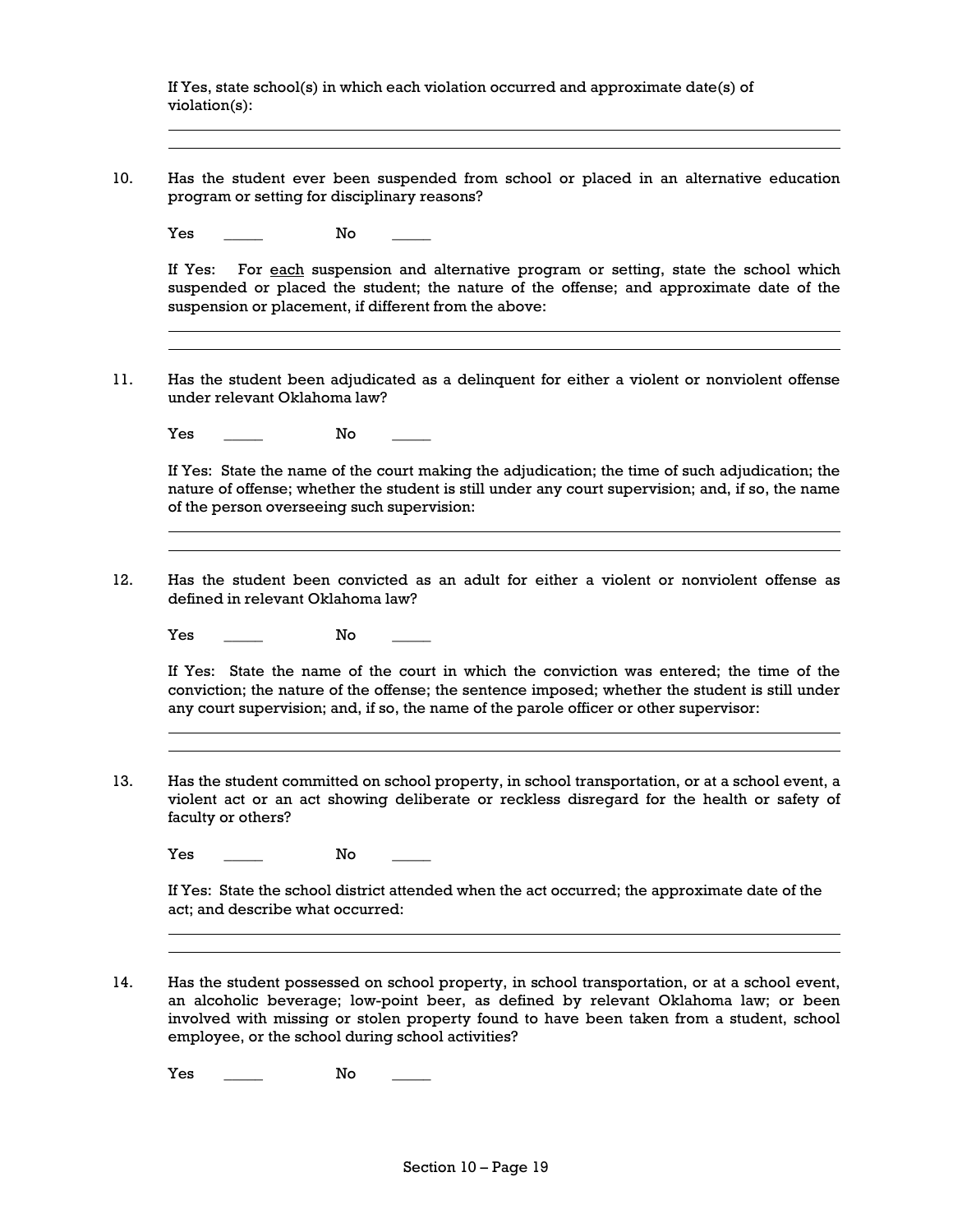If Yes: State, for each separate act, the school district attended when the act occurred; the approximate date of the act; and describe what occurred:

15. Has the student possessed on school property, while in school transportation, or at a school event, a dangerous weapon or a controlled dangerous substance, as defined by relevant Oklahoma law, or a prescription or non-prescription mood-altering substance?

Yes \_\_\_\_\_\_ No \_\_\_\_

If Yes: State, for each separate act, the school district attended when the act occurred; the approximate date of the act; and describe what occurred:

16. Has the student ever been removed from any school for making an electronic communication with the intent to terrify, intimidate, harass, or threaten injury or harm to faculty or other students?

Yes \_\_\_\_\_\_ No

If Yes: State, for each separate act, the school district attended when the act occurred; the approximate date of the act; and describe what occurred:

17. If the student has been identified as a child with a disability, this district will need to review all such records to make a reasonable determination of whether the district has the facilities, programs, staff, and space to implement the student's current or anticipated Individualized Education Program (IEP) or Section 504 Accommodation Plan, and, if preliminary approval of a transfer is made, to conduct the statutorily-required joint IEP or Section 504 conference with the resident school district. Is the student currently, or has the student been, a child with a disability who received an IEP or Section 504 Accommodation Plan?

Yes \_\_\_\_\_\_ No \_\_\_\_

If Yes: Brief describe the nature of the disability; the approximate time period in which the student has been, or was, under an IEP or Section 504 Accommodation Plan; and the names of the school districts which implemented the student's plan:

18. Do you agree to complete the Consent For Release Of Confidential Information, allowing this district to review all educational records of the student from all previous schools attended by the student?

Yes \_\_\_\_\_\_ No \_\_\_\_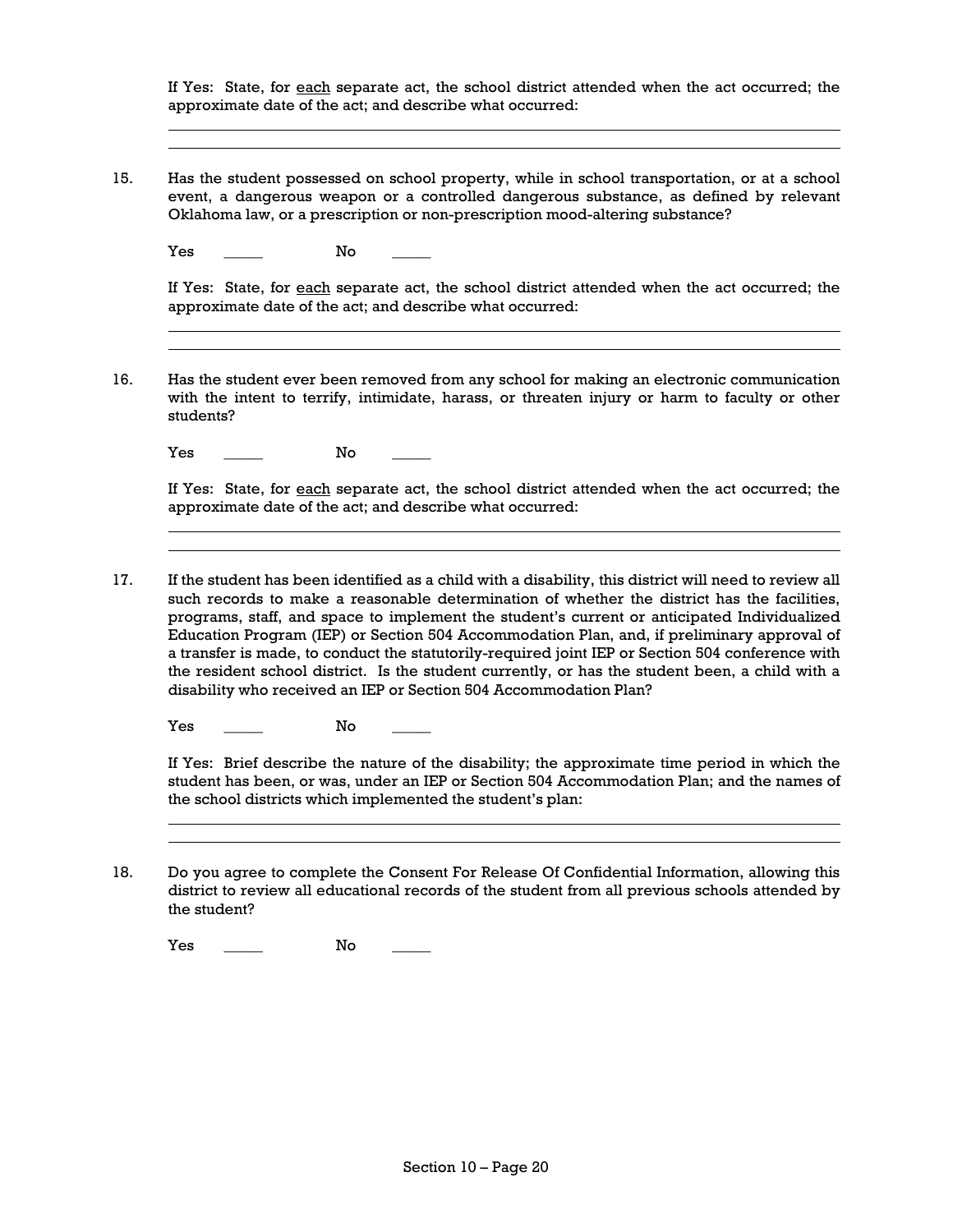### **ATTACHMENT B Transfer Student Consent to Cancellation of Transfer**

The undersigned, who is **not** a resident of this district, recognizes:

- 1. That the undersigned non-resident student has a right by law to attend the school district of residence;
- 2. That the non-resident student desiring to enroll in this district has **no** statutory right to attend this district;
- 3. That the district is not required to accept this transfer application; and,
- 4. That the district does not desire to accept a transfer of a student who will detract from the educational process of resident students or take the place of another transfer applicant who would not detract from that process.

The undersigned hereby agrees that if the district approves a transfer allowing the undersigned student to enroll in this district, the administration of the district has the irrevocable consent of the undersigned to cancel the student's transfer at any time. Reasons for cancellation include, but are not limited to, the following:

- 1. The student fails to comply with student behavior rules set by the district, school, or teacher;
- 2. The parent(s), or student 18 years of age or older, fails to promptly pay financial obligations owed to the district, including payments owed, but not limited to, school lunches and for lost or destroyed district property;
- 3. The student does not have a valid excuse for failure to attend school;
- 4. The superintendent or board determine that due to a financial shortfall occurring at any time or over-enrollment causing crowded classrooms or programs that it is necessary to cancel any transfer for the best interests of the students who reside in the district; or
- 5. The best interest of the district.

The undersigned also is informed that this consent to cancellation and waiver of rights to contest cancellation of the transfer is a condition to the granting of the transfer and for continued enrollment after transfer acceptance, and thus the consent may not be withdrawn at any time in the future.

The undersigned also understands that although the administration will notify the parent(s), or student 18 years of age or older, of any cancellation, the undersigned understands and agrees that the determination of the administration that a cancellation is to be effected will be final, that the undersigned will have **no** right to appeal that determination to the board of education, and that after cancellation, the administration will send the educational records of the student to the student's resident school district or to such other school district as the undersigned directs.

By signing this agreement, I affirm that I have read and understand the above conditions concerning acceptance of the transfer application and my consent to district authority to cancel the transfer, if granted, for the reasons stated above.

 $EXECUTED this$  day of \_\_\_\_\_\_\_\_\_\_\_\_\_\_\_\_\_\_\_\_, 2\_\_\_\_\_\_\_\_.

Signature of Parent or Adult Student Printed Name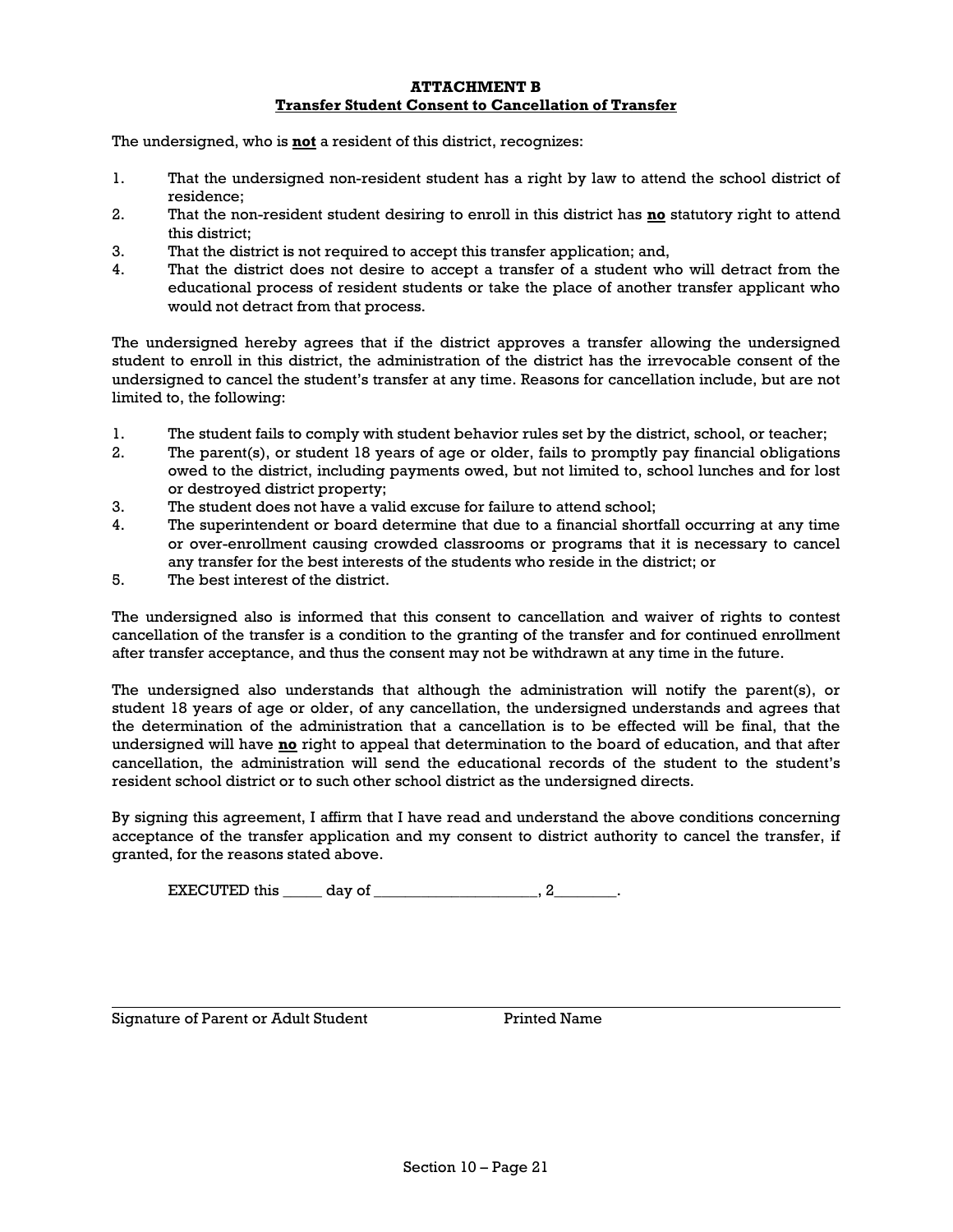**MIDWAY PUBLIC SCHOOLS**  BOARD OF EDUCATION POLICY *Students* 

Adopted: August 12, 2019; Revised: September 13, 2021

# **TRANSFERS PURSUANT TO THE DEPLOYED PARENTS SCHOOL ACT OF 2013**

The district will grant a transfer to a student of a military family, regardless of the capacity of the district, if the following criteria are met:

- 1. The student's parent is a member of the active U.S. uniformed military service on full-time active duty; *or* the parent is a member of the military reserves on active duty orders; and
- 2. At least 1 parent has a Department of Defense issued ID card; and
- 3. At least 1 parent provides evidence that he/she will be on active duty status or active duty orders, meaning the parent will be temporarily transferred in compliance with official orders to another location in support of combat, contingency operation or a natural disaster requiring the use of orders for more than thirty (30) consecutive days.

In lieu of applying for a transfer under the Act, students of military families may also establish residency in the district and enroll in the district as outlined in the district's residency policy.

Reference: OKLA. STAT. tit. 70 § 8-103.1 (2021)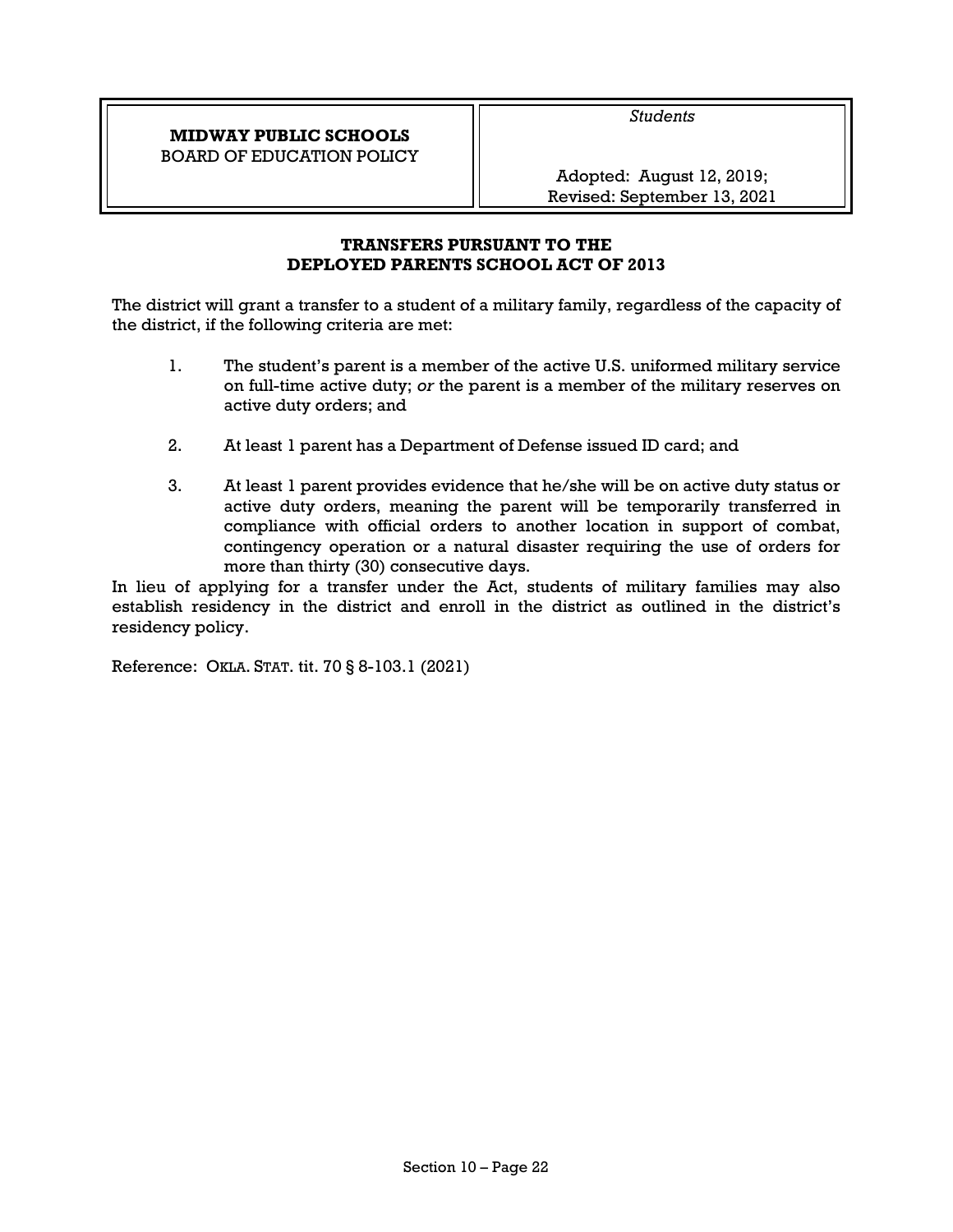### **APPLICATION FOR TRANSFER UNDER THE DEPLOYED PARENTS SCHOOL ACT OF 2013**

- 1. Full name of student as it appears on the student's birth certificate:
- 2. Date of student's birth:
- 3. Current address of student:
- 4. Full name(s) of student's parent(s):
- 5. Name of parent on active duty (copy of Department of Defense ID card required):
- 6. Full name of student's custodian(s) during parent's active duty:
- 7. Address of custodian(s):
- 8. Period of parent's active duty (copy of orders required):
- 9. School district in which student currently resides:
- 10. School district which student attends, if different from above:
- 11. Current or last completed grade of student:
- 12. Grade in which the student desires to enroll:
- 13. Courses in which the student desires to enroll in each semester in the coming school year:
- 14. If the student has been identified as a child with a disability, this district will need to review all such records to implement the student's current or anticipated Individualized Education Program (IEP) and conduct the statutorily-required joint IEP conference with the resident school district. Is the student currently, or has the student been, a child with a disability who received an IEP?
	- Yes \_\_\_\_\_\_\_ No

If Yes: Briefly describe the nature of the disability; the approximate time period in which the student has been, or was, under an IEP; and the names of the school districts which implemented the student's IEP:

15. Do you agree to complete the Consent for Release of Confidential Information, allowing this district to review all educational records of the student from all previous schools attended by the student?

Yes \_\_\_\_\_\_ No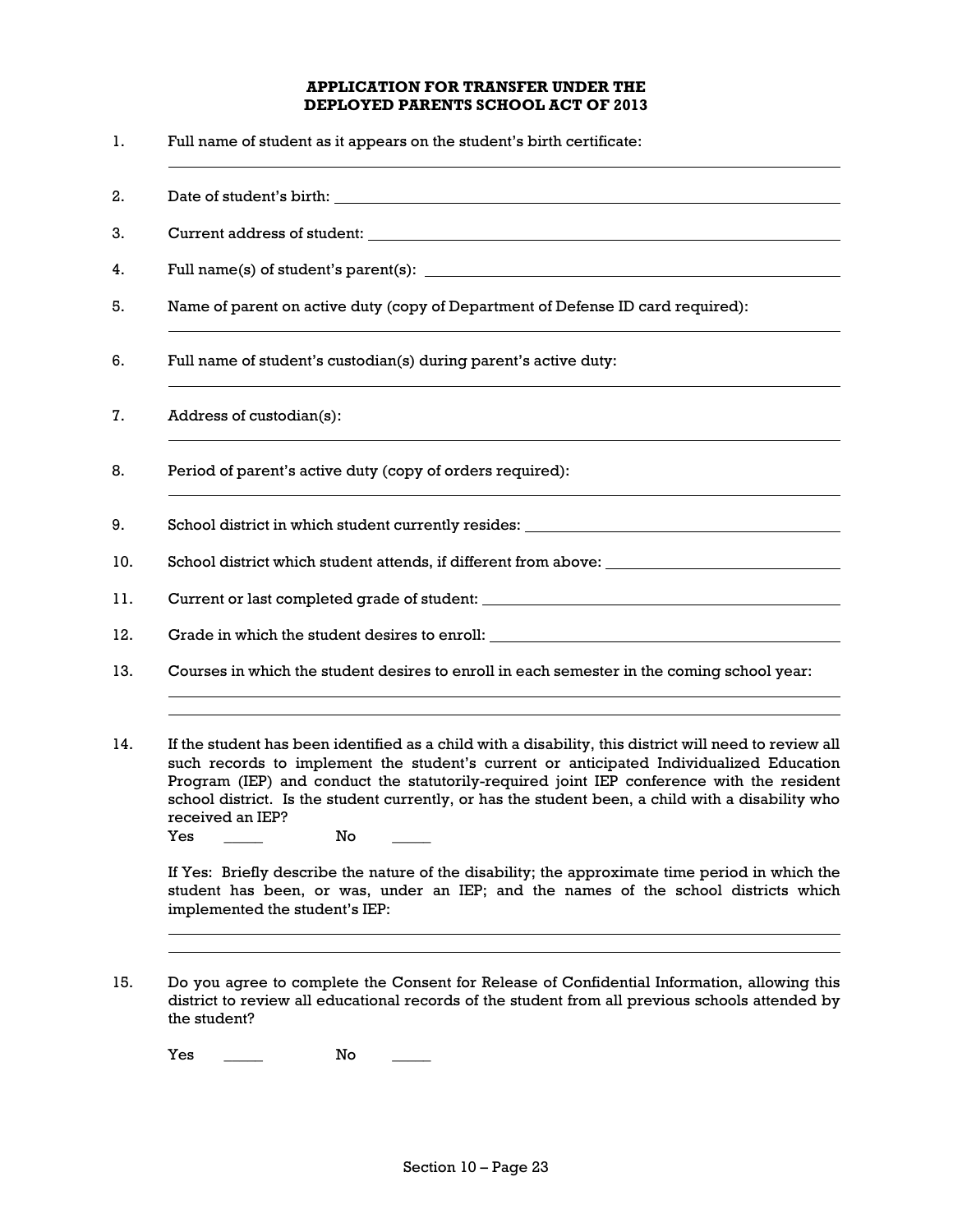# **MIDWAY PUBLIC SCHOOLS**  BOARD OF EDUCATION POLICY

*Students* 

Adopted: August 12, 2019; Revised: September 13, 2021

## **STUDENT BEHAVIOR**

### Discipline Code

The following behaviors at school, while on school vehicles or going to or from or attending school events will result in disciplinary action, which may include in-school placement options or out-of-school suspension:

- 1. Arson
- 2. Altering or attempting to alter another individual's food or beverage
- 3. Assault (whether physical or verbal) and/or battery
- 4. Attempting to incite or produce imminent violence directed against another person because of his or her race, color, sex, pregnancy, gender, gender expression or identity, national origin, religion, disability, veteran status, sexual orientation, age, or genetic information by making or transmitting or causing or allowing to be transmitted, any telephonic, computerized or electronic message
- 5. Attempting to incite or produce imminent violence directed against another person because of his or her race, color, sex, pregnancy, gender, gender expression or identity, national origin, religion, disability, veteran status, sexual orientation, age, or genetic information by broadcasting, publishing or distributing or causing or allowing to be broadcast, published or distributed, any message or material
- 6. Academic Misconduct, including, but not limited to, cheating, plagiarism, unauthorized collaboration, alteration of academic materials or other academic misbehavior
- 7. Complicity in misconduct by others, including, but not limited to, attempting to or encouraging others to commit prohibited conduct. Apathy or acquiescence in the presence of prohibited conduct is violative of this policy.
- 8. Conduct that threatens or jeopardizes the safety of others
- 9. Cutting class or sleeping, eating or refusing to work in class
- 10. Disorderly conduct, including behaving in a disorderly, lewd, indecent manner or breaching the peace on school property or in school-sponsored activities. Examples include, but are not limited to, obscene language,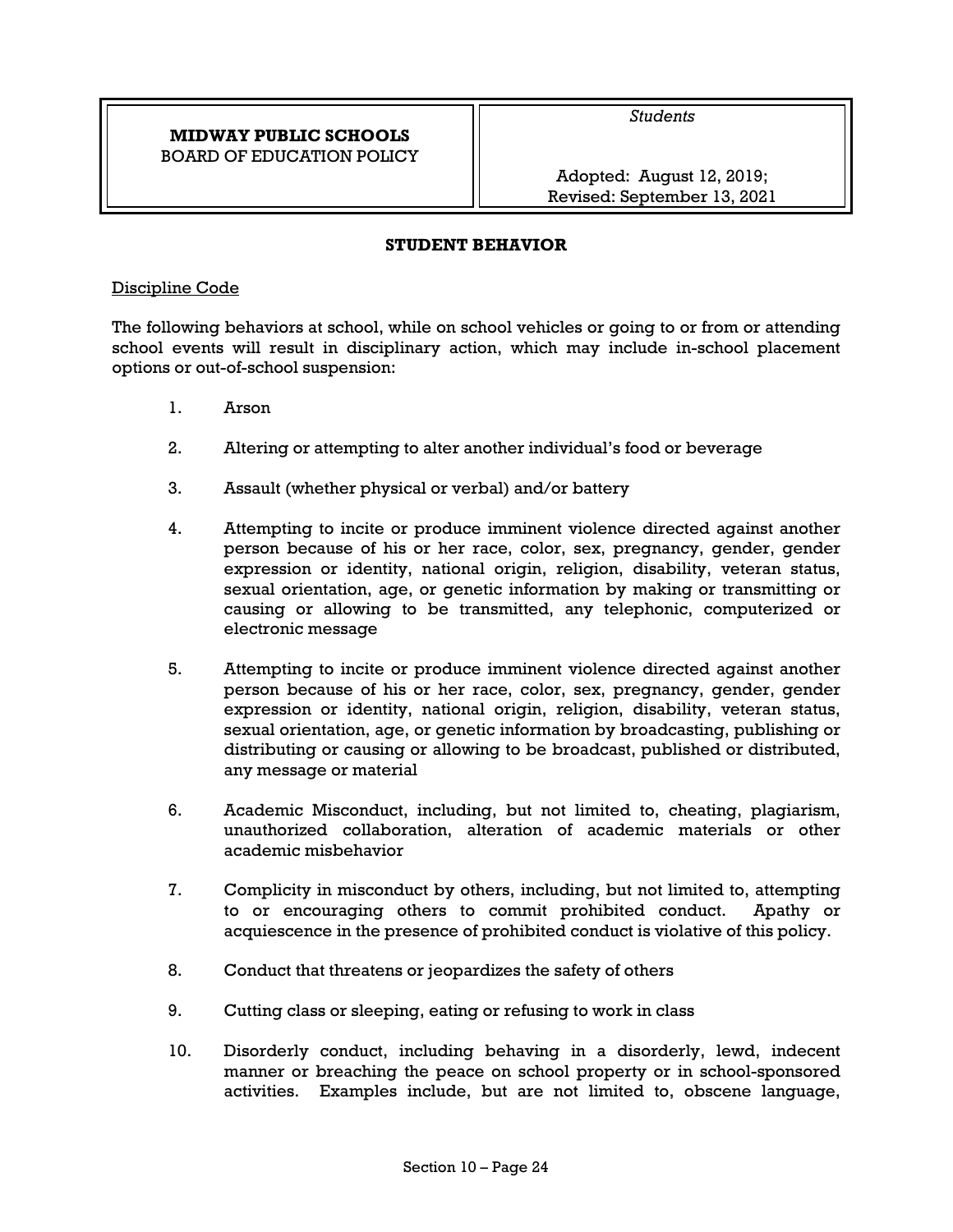profanity, inappropriate behavior or gestures, indecent exposure, nonconsensual photography, video, or audio recording of another person on school premises or at school-sponsored events when recording causes or is likely to cause injury or distress

- 11. Disruption of the educational process or operation of the school--as to disruptive behavior in the classroom specifically, engaging in behavior that a reasonable person would view as substantial or repeated interference with the instructor's ability to teach the class or the ability of other students to benefit from instruction
- 12. Extortion
- 13. Failure to attend assigned detention, alternative school or other disciplinary assignment without approval
- 14. Failure to comply with state immunization records
- 15. False reports or false calls
- 16. Fighting
- 17. Forgery, fraud, or embezzlement
- 18. Gambling
- 19. Gang related activity or action
- 20. Harassment, intimidation, and bullying, including gestures, written or verbal expression, electronic communication or physical acts
- 21. Hazing (whether involving initiations, admission into, affiliations with, or as a continued involvement in a group or organization or not) in connection with any school activity, regardless of location. Hazing, includes, but is not limited to, any activity that recklessly or intentionally endangers the mental or physical health or safety of a student. Likewise, engaging in any action or activity that causes or is likely to cause physical or mental discomfort or distress that may demean, degrade, or disgrace any person, regardless of location, intent or consent of participants is violative of this policy
- 22. Immorality
- 23. Inappropriate attire, including violation of dress code
- 24. Intimidation or harassment because of race, color, sex, pregnancy, gender, gender expression or identity, national origin, religion, disability, veteran status, sexual orientation, age, or genetic information, including but not limited to: (a) assault and battery; (b) damage, destruction, vandalism or defacing any real or personal property; or threatening, by word or act, the acts identified in (a) or (b)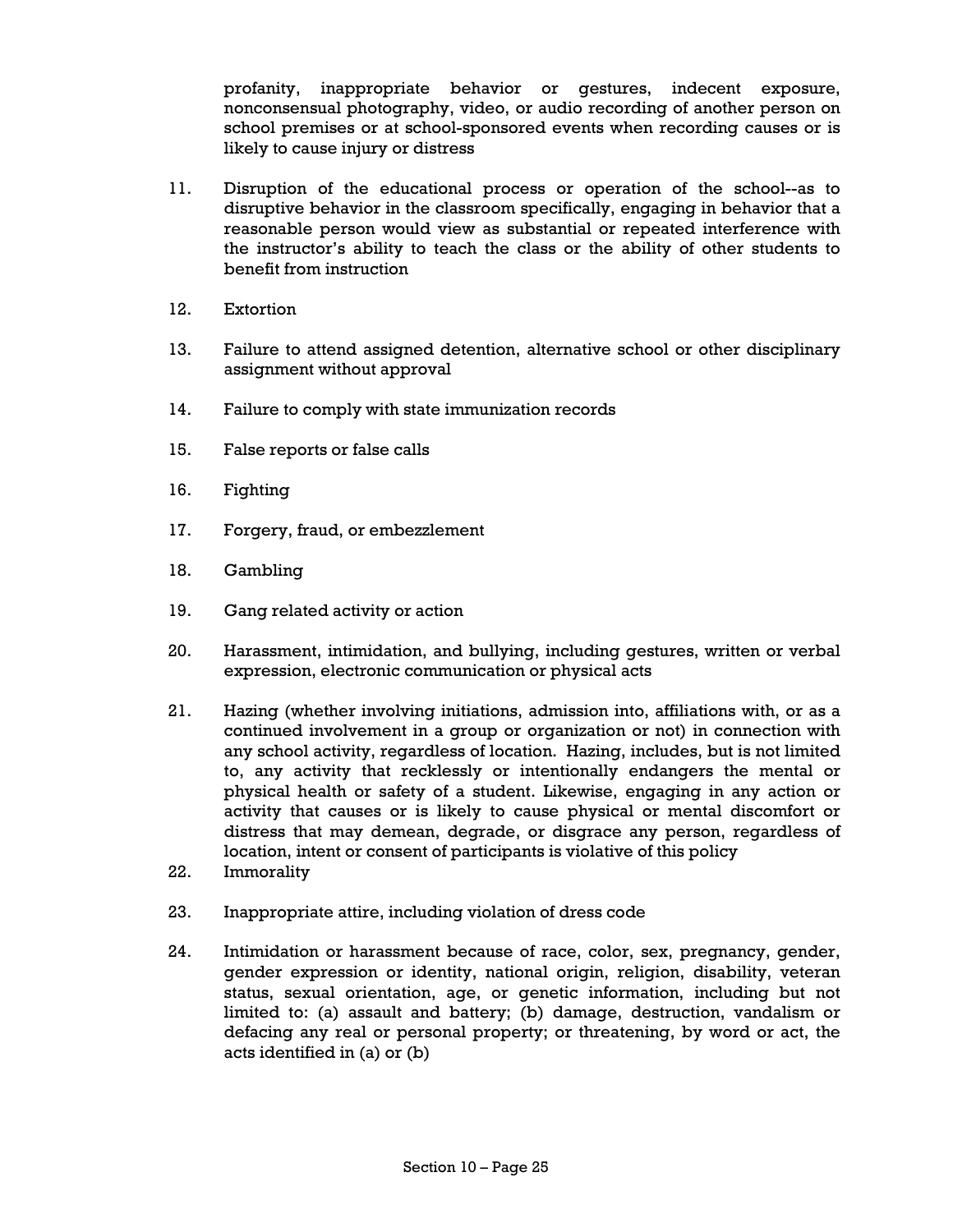- 25. Physical or verbal abuse, including, but not limited to, physically restraining or transporting someone against their will
- 26. Possession or distribution of a caustic substance
- 27. Possessing, distributing or viewing obscene materials, including electronic possession, distribution or viewing (sexting)
- 28. Possession of synthetic urine, a warmer or any other item with the intent to use that item to tamper with a drug or alcohol test
- 29. Possession, without prior authorization, of a wireless telecommunication device
- 30. Possession, threat or use of a dangerous weapon<sup>1</sup> and related instrumentalities (i.e., bullets, shells, gun powder, pellets, etc.)
- 31. Possession, claimed possession, use, manufacture, distribution, sale, purchase, conspiracy to sell, distribute or possess or being in the chain of sale or distribution, or being under the influence of (a) alcoholic beverages, lowpoint beer (as defined by Oklahoma law, i.e., 3.2 beer), (b) any mind altering substance, except for medications taken for legitimate medical purposes pursuant to district policy, including but not limited to prescription medications for which the individual does not have a prescription, or medications used outside their intended therapeutic purpose, (c) paint, glue, aerosol sprays, salts, incense and other substances which may be used as an intoxicating substance, or (d) any substance believed or represented to be a prohibited substance, regardless of its actual content.
- 32. Possession or claimed possession of illegal and/or drug related paraphernalia
- 33. Possession, claimed possession, distribution, or claimed distribution of supplements, prescription medicine, and/or non-prescription medicine while at school and school related functions without prior district approval
- 34. Purchasing, selling and/or attempting to purchase or sell prescription and non-prescription medicine while at school and school related functions
- 35. School Bus or Transportation Misconduct While riding on any district school bus or other district-provided mode of transportation, engaging in any of the following acts is prohibited: (i) throwing any object; (ii) placing any part of one's body out of a window (bus moving or stationary); (iii) eating, drinking, and/or possessing food or drink while on a bus (lunches taken to school are excluded provided they are packed in a container and the container is not opened on the bus); (iv) failure to remain seated (feet on floor, facing front); (v) disrespectful words, comments or actions toward the driver or other passengers; (vi) blocking the aisle; (vii) pushing while loading/unloading or while bus is approaching; (viii) transporting unauthorized items; (ix) any type

<sup>&</sup>lt;sup>1</sup> Students who are members of JROTC and are participating in an authorized school program may, with prior approval from the principal, bring an inoperable weapon to school for the sole and exclusive purpose of participating in the program. Students may only possess the inoperable weapon in a manner consistent with the authorization to participate in the program.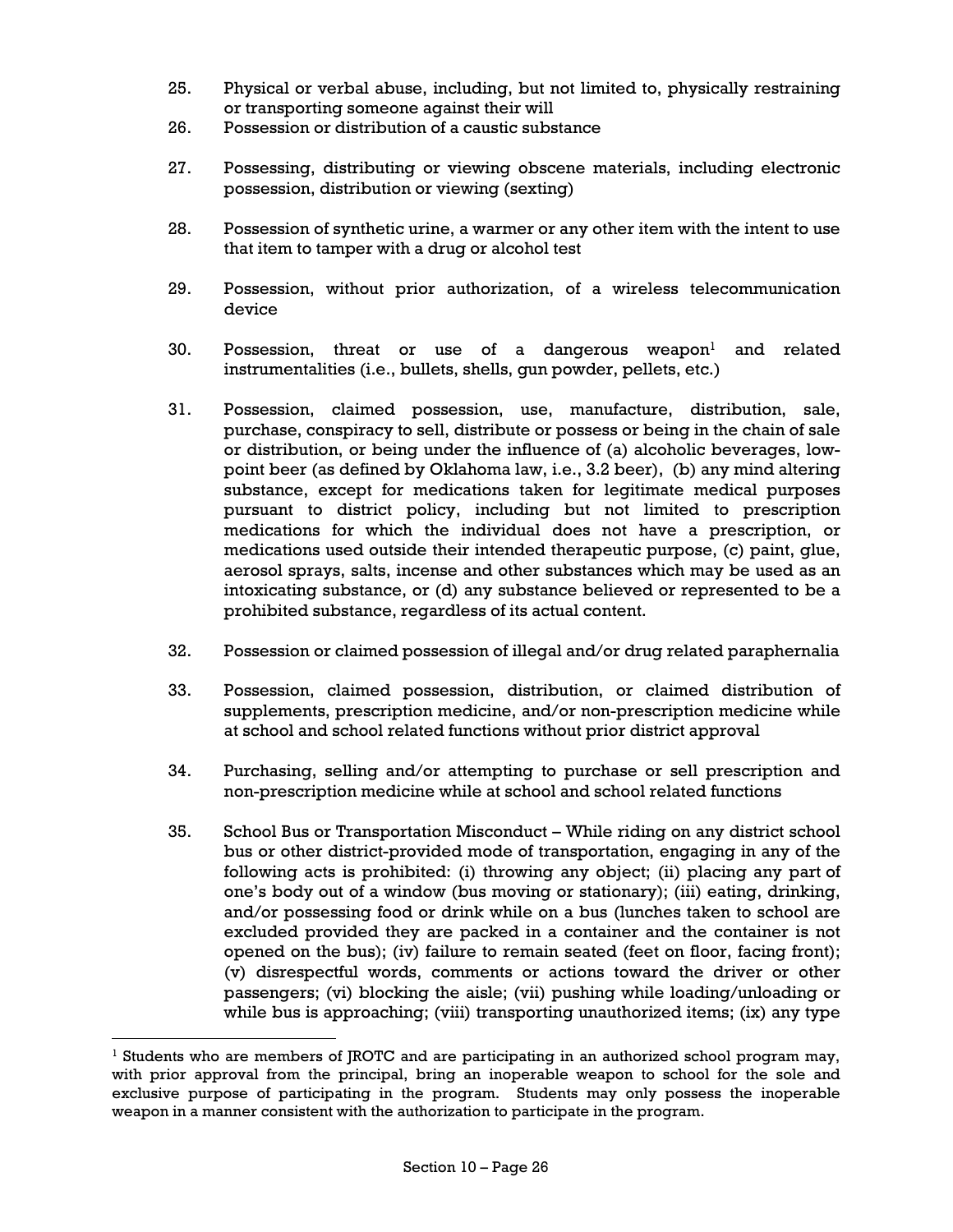of harassment;  $(x)$  excessive noise; and  $(xi)$  improper street crossing during loading or unloading

- 36. Sexual or other harassment of individuals including, but not limited to, students, school employees, volunteers
- 37. Theft
- 38. Threatening behavior, including but not limited to gestures, written, verbal, or physical acts, or electronic communications
- 39. Truancy
- 40. Use, possession, claimed possession, distribution or selling marijuana or marijuana related products in any form. "Marijuana" is defined as provided for in the district's policy on *Medical Marijuana, Hemp & Cannabidiol (CBD)*
- 41. Use, possession, claimed possession, distribution or selling tobacco, or tobacco related products in any form, including but not limited to cigarettes, cigars, loose tobacco, rolling papers, chewing tobacco, snuff, matches and lighters, and vapor products which includes noncombustible products that may or may not contain nicotine, that employ a mechanical heating element, battery, electronic circuit or other mechanism, regardless of shape or size, that can be used to produce a vapor in a solution or other form. A vapor product also includes any vapor cartridge or other container with or without nicotine or other form that is intended to be used with an electronic cigarette, electronic cigar, electronic cigarillo, electronic pipe or similar product or device and any vapor cartridge or other container of a solution, that may or may not contain nicotine, that is intended to be used with or in an electronic cigarette, electronic cigar, electronic cigarillo or electronic device. Vapor product not included are any products regulated by the United States Food and Drug Administration under Chapter V of the Food, Drug and Cosmetic Act.
- 42. Use or possession of missing or stolen property if property is reasonably suspected to have been taken from a student, a school employee, or the school
- 43. Using racial, religious, ethnic, sexual, gender or disability-related epithets
- 44. Use of the school's technology resources (i.e., computers, electronic mail, internet, and similar resources) in a manner prohibited by policies, in any manner not authorized by school officials, or in violation of law
- 45. Vandalism
- 46. Violation of board of education policies, rules or regulations or violation of school rules and regulations including, but not limited to, disrespect, lingering in restrooms, running in halls, bringing unauthorized items to school, inappropriate or unauthorized use of cellular phones or other electronic media, name calling, destroying or defacing school property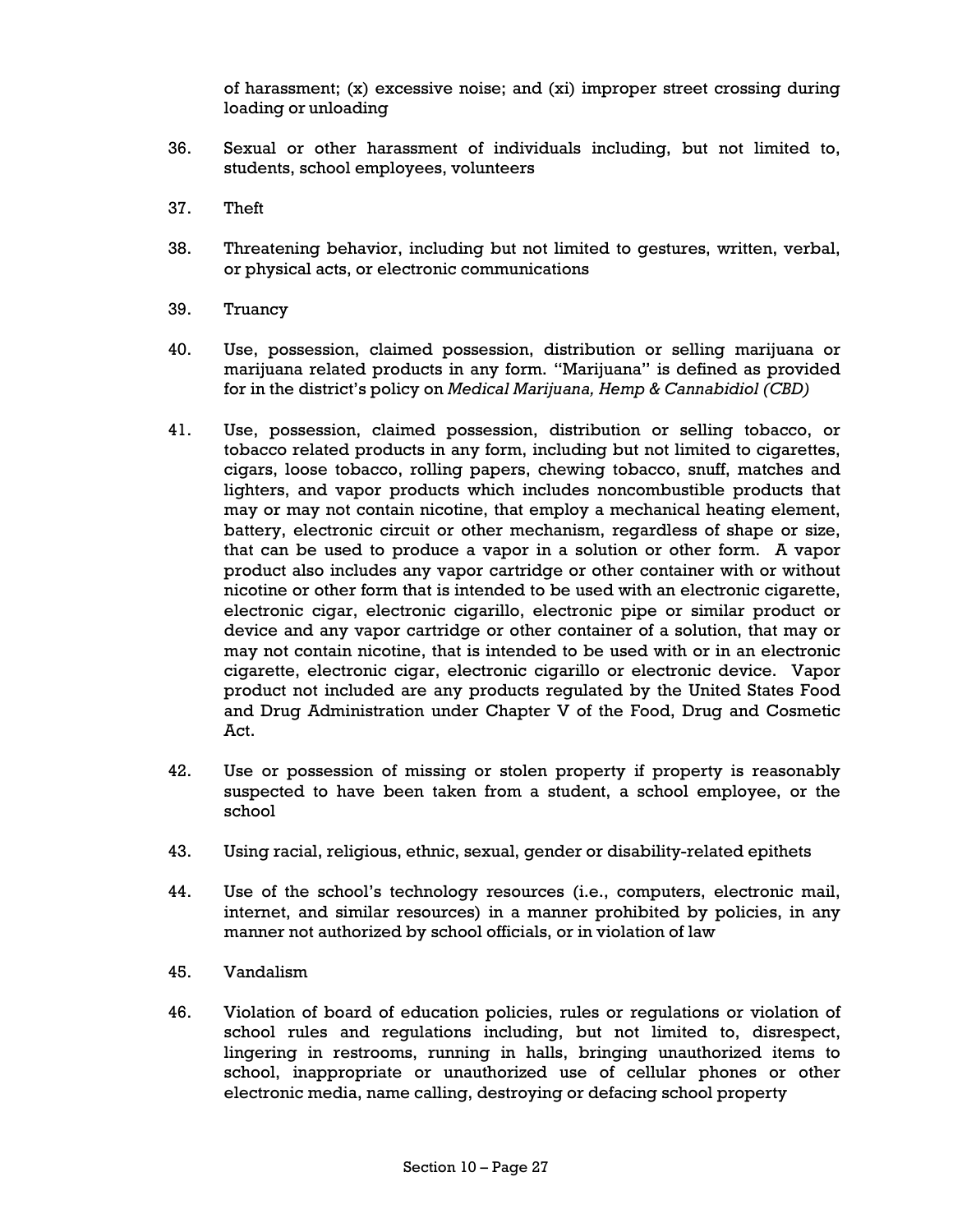- 47. Vulgarity
- 48. Willful damage to school property
- 49. Willful disobedience of a directive of any school official

In addition, conduct occurring outside of the normal school day or off school property that has a direct and immediate negative effect on the discipline or educational process or effectiveness of the school, will also result in disciplinary action, which may include inschool placement options or out-of-school suspension. This includes but is not limited to electronic communication, whether or not such communication originated at school or with school equipment, if the communication is specifically directed at students or school personnel and concerns harassment, intimidation or bullying at school.

# School Safety and Bullying Prevention Act (OKLA. STAT. tit. 70, § 24-100.2)

The Oklahoma Legislature established the *School Safety and Bullying Prevention Act* with the express intent of prohibiting bullying in all schools. In addition to the prohibition listed in the student discipline code, above, the board has adopted a separate policy prohibiting bullying and outlining the district's plan to address it.

# Sample Disciplinary Options

*▪ Instructor or Administrator Intervention* 

May include, but is not limited to: warning conference with student, parent conference, referral to counselor, behavioral contract, restriction of privileges, requirement of corrective action by student, changing student's seat or class assignment, involvement of local authorities or agencies, or other appropriate action as required or indicated by the circumstances.

### *▪ Detention or In-School Intervention*

Detention is a correctional measure used when it is deemed appropriate. Students are to report to the appropriate teacher/principal at the specified time with class work to be studied. Detention may be assigned on a week-day or on a Saturday, as deemed appropriate.

### *▪ Alternative In-School Placement*

Alternative in-school placement is an optional correctional measure that may be used by the school when deemed appropriate. It involves assignment to a school site, designated by the school, for a prescribed course of education as determined by school representatives. Any such placement will be made in accordance with applicable special education procedural safeguards.

### *▪ Alternative Out-of-School Placement*

Alternative out-of-school placement is an optional correctional measure specifically authorized in cases when a student has made electronic communications intended to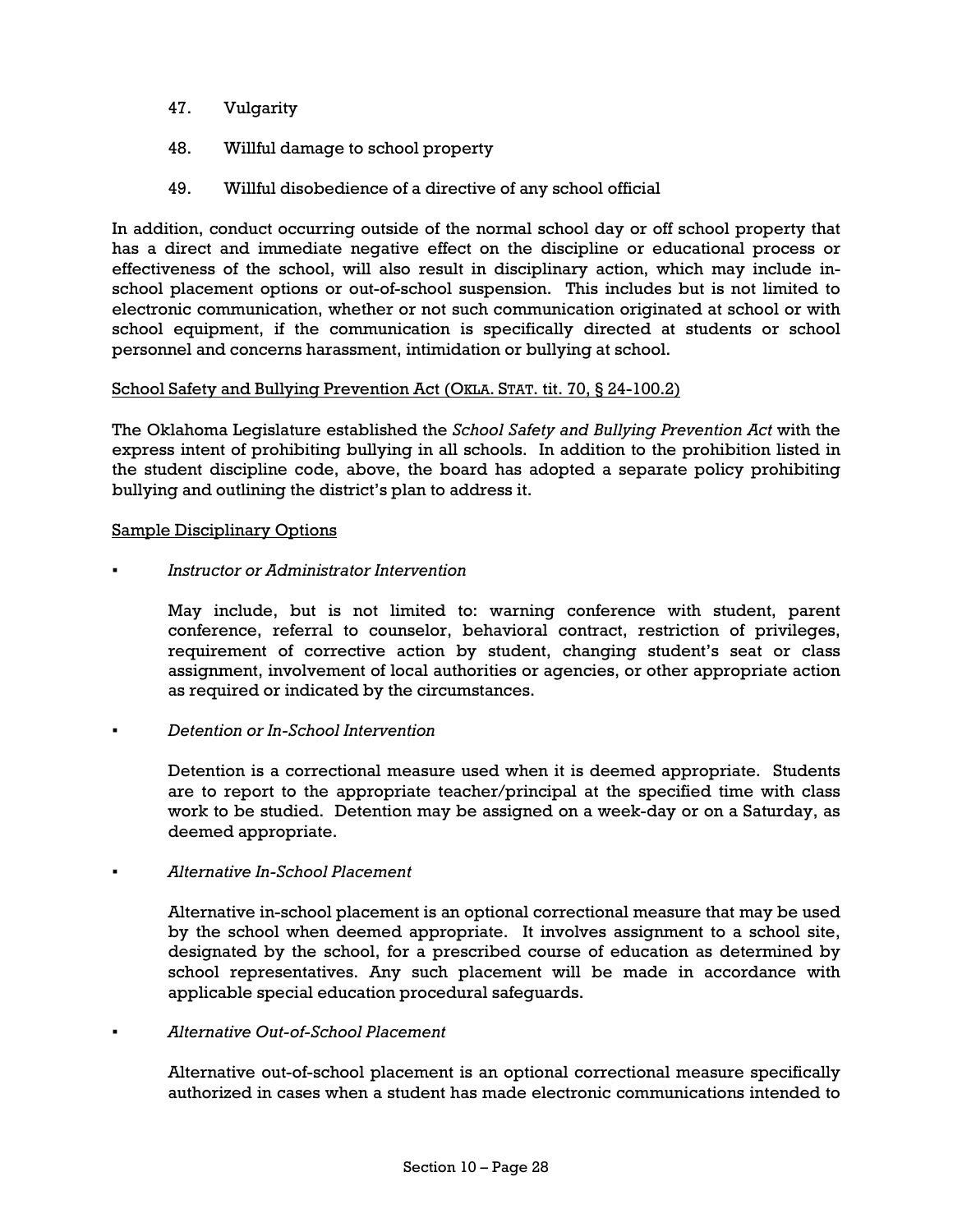terrify, intimidate, harass, or threaten injury or harm to faculty or students. Any such placement will be made in accordance with applicable special education procedural safeguards.

### *▪ School Service*

School service may be required of students when an administrator believes that it would allow the student to understand the logical consequences of his/her conduct. Examples include, but are not limited to, cleaning after vandalism or littering, helping a teacher after disrupting a class, etc. School service will not be utilized to augment the district's workforce, in ways which are likely to endanger a student, or in a manner which is designed to unduly embarrass a student.

### *▪ Corporal Punishment*

Corporal punishment may be administered at the discretion of the school administration. Prior to administering corporal punishment, the administrator will explain to the student the offense he/she is alleged to have committed and allow the student to explain his/her version of events.

Corporal punishment must be administered by a school administrator in a private office area with another certified employee serving as a witness. If possible, the witness will be the same gender as the student. Corporal punishment will only be administered to a student's buttocks with a finished wooden paddle after the student has emptied his/her pockets. No student will receive more than 3 swats per incident, and no more than 3 swats per day. The corporal punishment must be reasonable in force considering the student's age, sex, physical and mental condition, whether the force was degrading and the likelihood of permanent harm to the student.

Corporal punishment will not be administered to special education students with the most severe cognitive disabilities unless the student's parents have signed a written waiver permitting corporal punishment. As to any other special education students, the person administering the corporal punishment must first determine that such punishment is not prohibited by the student's IEP or 504 plan.

A report must be completed by the administrator and signed by both the administrator and the witness. The report will specify the infraction, the number of swats given, the date, time and location of the corporal punishment and the name and position of the witness.

Parents who object to the use of corporal punishment for their student must notify the school principal, in writing, at the beginning of each school year.

### *Out of School Student Suspension*

Students may be suspended out of school pursuant to the district's policy regarding student suspension.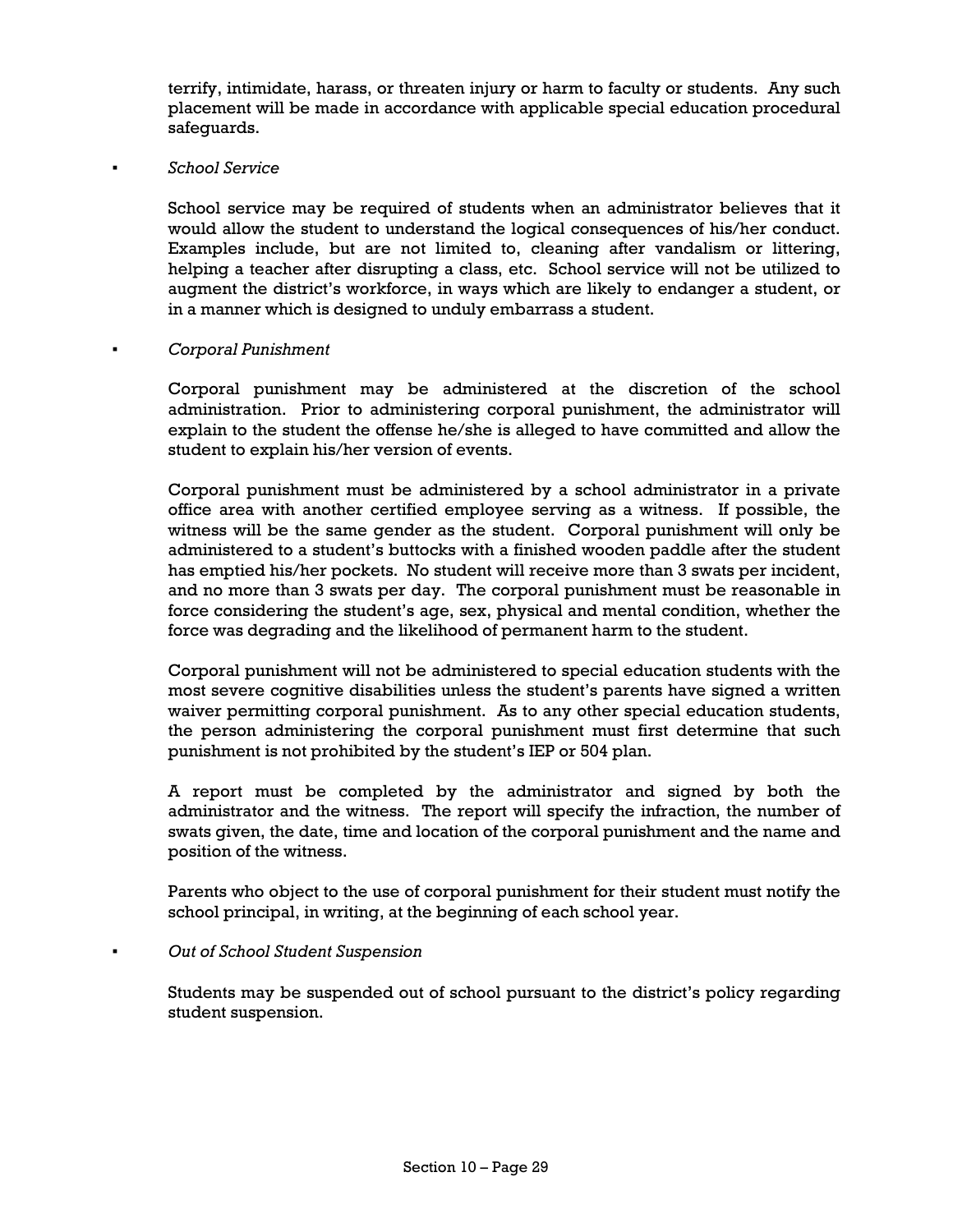### Student Privileges While Under Suspension

Participation in the extracurricular activities of the school is a privilege and not a right. Accordingly, when a student's behavior results in a determination by the principal to impose disciplinary or other correctional measures against a student, the student will not be permitted to participate in any extracurricular activities offered by the school during the term of the discipline unless, in the sole judgment of the principal, such participation is appropriate given the nature of the offense committed by the student.

"Extracurricular activities" include, but are not limited to, all school sponsored teams, clubs, organizations, ceremonies, student government, band, athletics and all other school sponsored activities and organizations.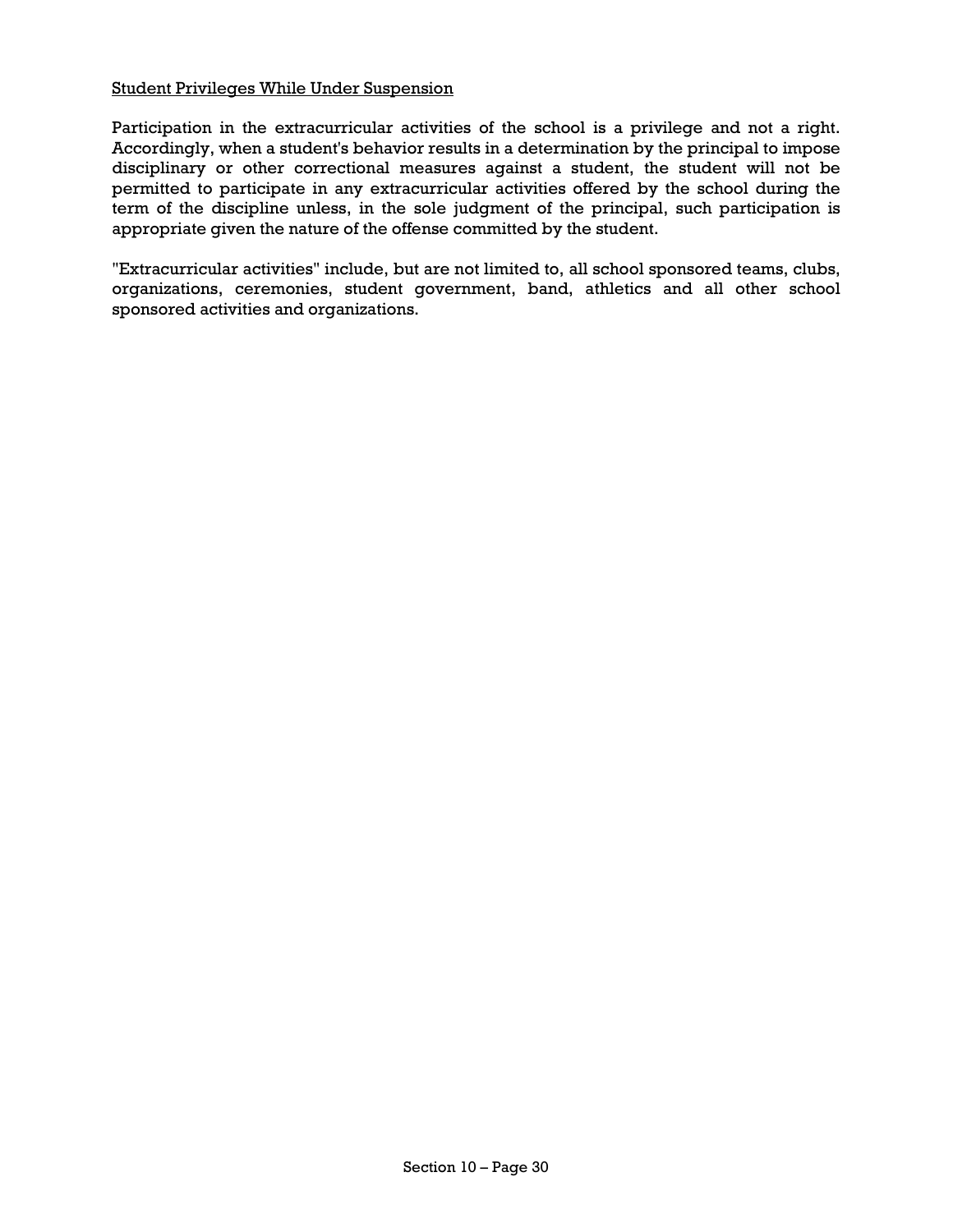# **MIDWAY PUBLIC SCHOOLS**  BOARD OF EDUCATION POLICY

*Students* 

Adopted: August 12, 2019

# **STUDENT SUSPENSION (Out-of-school)**

This policy applies only to out-of-school suspensions and, unless otherwise noted, all references to "suspension" in this policy mean out-of-school suspension. References to "parent" in this policy means a student's parent(s) or legal guardian(s). References to "principal" means the school principal or staff member to whom the principal has delegated the responsibility for student discipline.

Behavior or Conduct that May Result in Suspension:

Students may be suspended for:

- 1. violation of a school regulation (which includes but is not limited to any policy, rule, regulation, directive, etc.);
- 2. possession of an intoxicating beverage, low-point beer, as defined by OKLA. STAT. tit. 37, § 163.2, or missing or stolen property if the property is reasonably suspected to have been taken from a student, a school employee, or the school during school activities;
- 3. possession of a dangerous weapon or a controlled dangerous substance while on or within two thousand (2,000) feet of public school property, or at a school event, as defined in the Uniform Controlled Dangerous Substances Act. Possession of a firearm shall result in suspension as provided in the district's policy related to firearms;

Students who are suspended under categories 1 or 2 will be provided with an education plan as outlined below. No education plan will be required for students who are suspended under category 3.

### Violent Acts Toward School Personnel

Any student in grades 6 through 12 found to have assaulted, attempted to cause physical bodily injury, or acted in a manner that could reasonably cause bodily injury to a school employee or person volunteering for the school shall be suspended for the remainder of the current semester and the next consecutive semester. For good cause and considering the totality of the circumstances, the district's superintendent or designee may modify the term of the suspension. Final action as to any such suspension, including its term, remains with the board of education or designated hearing officer, pursuant to a timely appeal.

Students suspended for a violent offense directed toward a classroom teacher shall not be allowed to return to the teacher's classroom without the teacher's prior approval. Whether an offense is considered a violent offense, requiring an affected teacher's approval as a condition of return to a particular classroom, shall be based on applicable provisions of the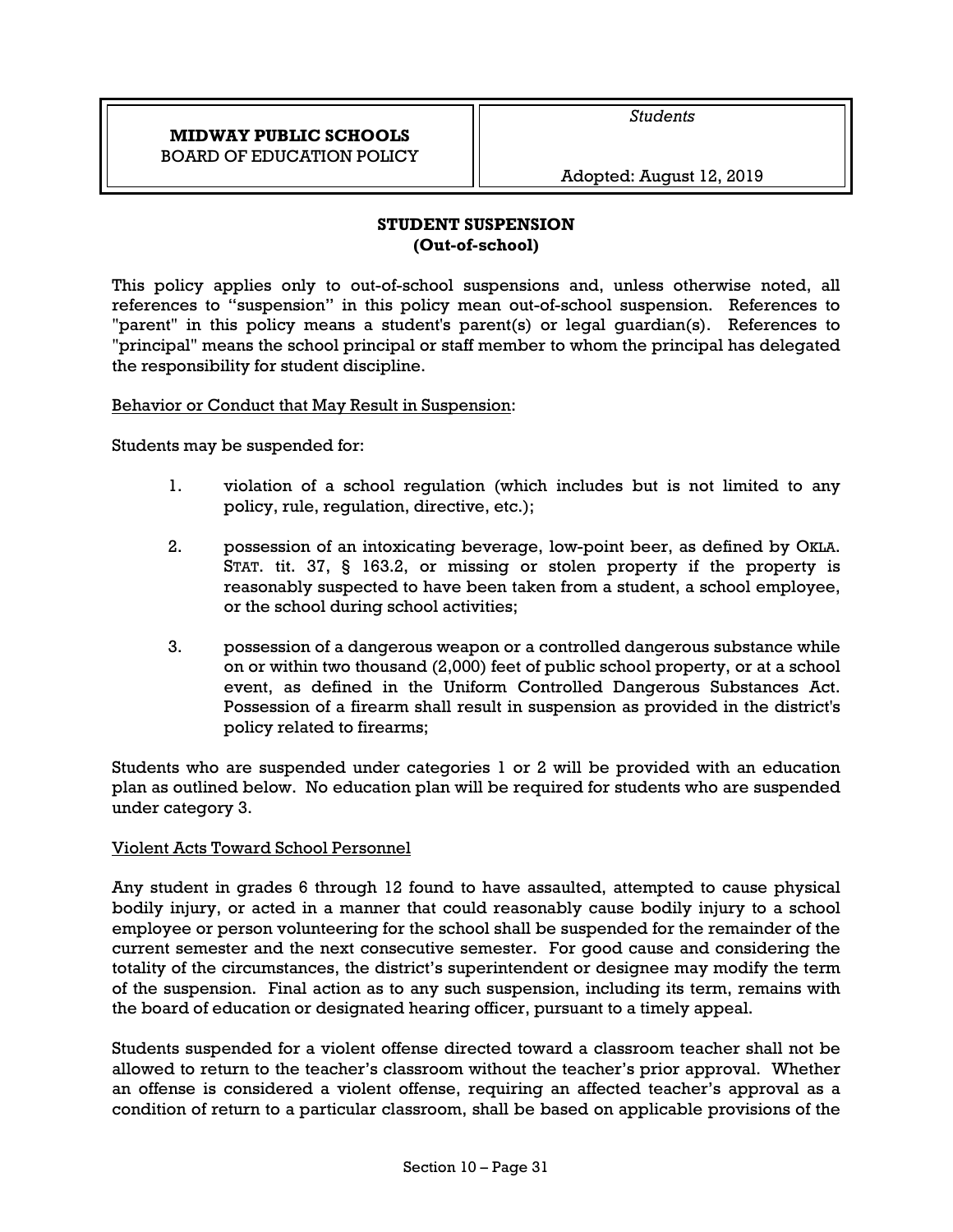Oklahoma school law regarding student suspension and applicable Oklahoma criminal law distinguishing between violent and nonviolent offenses.

### District's Obligations Prior to Suspension

Before the district recommends suspension, other disciplinary options will be considered, including but not limited to: placement in an alternative school setting, reassignment to another classroom, and detention. The district will provide additional procedural safeguards as required by law for students identified as having disabilities under the Individuals with Disabilities Education Act or Section 504 of the Rehabilitation Act/Title II of the Americans with Disabilities Act.

### Pre-Suspension Conference

When a student engages in behavior or conduct that may result in suspension the principal shall conduct an informal conference with the student.

At the conference the principal shall read the regulation that the student is charged with having violated and shall discuss the student's conduct. The student shall be asked whether he/she understands the regulation and be given a full opportunity to explain and discuss his/her conduct.

If the principal concludes that suspension is appropriate, the student shall be advised that he/she is being suspended and the length of the suspension. The principal shall immediately notify the parent by phone and in writing that the student is being suspended and that other disciplinary options were considered and rejected. The written notice will state which alternative disciplinary options were considered and why they were rejected. Elementary and middle school students shall not be dismissed before the end of the school day without advance notice to the parent.

A student may be suspended without a pre-suspension conference only in situations when the principal reasonably believes that the student's continued presence in the building will constitute an immediate danger to the health or safety of students, school employees, school property, or would be a substantial disruption of the educational process. In such cases, a conference with the student and parent will be scheduled as soon as possible after the student has been removed from the building.

### Conferences with Parents

The principal will seek to hold a conference with the parent as soon as possible after the suspension has been imposed. The parent should be advised of his/her right to a conference with the principal at the time he/she is verbally notified that a suspension has been imposed. The conference will be held during the regular school hours, Monday through Friday, with consideration given whenever possible to the hours of working parents.

At the conference, the principal will read the regulation the student is charged with having violated and will briefly outline the student's conduct. The principal will also explain the reason for rejecting other disciplinary options. The parent should be asked by the principal if he/she understands the regulation and the charges against the student.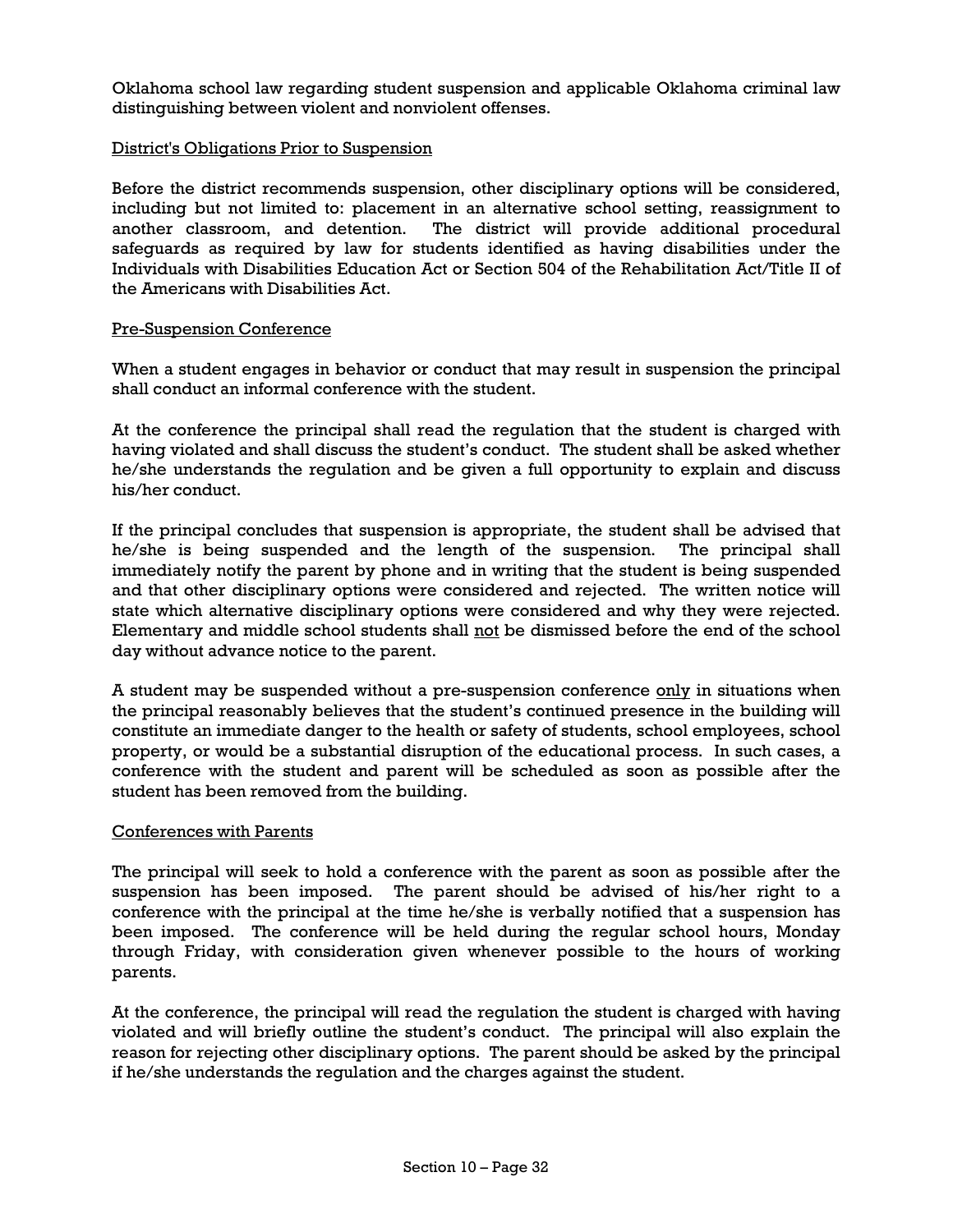At the conclusion of the conference the principal shall state whether he/she will terminate or modify the suspension. In all cases the parent will be advised of the right to have the suspension reviewed by the superintendent, board of education, a hearing officer appointed by the board, or the suspension committee as provided by this policy. If the parent is in agreement with the principal's decision, he/she will be requested to sign a waiver of review.

# Individualized Plans

Suspensions in excess of five (5) days shall include an Individualized Plan ("Plan") that shall describe either a home-based school work assignment setting or other appropriate work assignment setting. The Plan shall be prepared by the principal with the assistance of other school employees.

The Plan shall provide for the core units in which the student is enrolled. Core units shall consist of the minimum English, Mathematics, Science, Social Studies and Art units required by the Oklahoma State Department of Education for grade completion in grades kindergarten through eight and for high school graduation in grades nine through twelve.

A copy of the Plan shall be provided to the student and parent. The parent shall be responsible for providing a supervised, structured environment monitoring the student's educational progress until the student is readmitted into school. The Plan shall set out the procedure for education and shall also address academic credit for work satisfactorily completed.

### Records

The principal will keep written records of each suspension conference. The records will contain the date of the conference, names of participants, time and duration of the conference, and the basis for rejecting alternative disciplinary options. The principal shall also maintain records related to the Plan and the student and/or parent's compliance with the Plan.

### Suspension Terms

All suspensions will have a definite start and end date. The term of a suspension may be reduced if a student performs a specified remedial act if those conditions are agreed to at the time of the suspension. Suspension lengths will be as consistent as possible between students considering the nature of the conduct and the previous disciplinary history of the student.

Long-term suspensions are those suspensions in excess of ten (10) school days. Suspensions will not extend beyond the current school semester and succeeding semester, except in the case of possession of a firearm, in which case a suspension shall be for a period of not less than one (1) calendar year. Suspensions involving firearms are governed by the school district's Gun-Free Schools Student Suspension policy.

Short-term suspensions are those suspensions of ten (10) or fewer school days.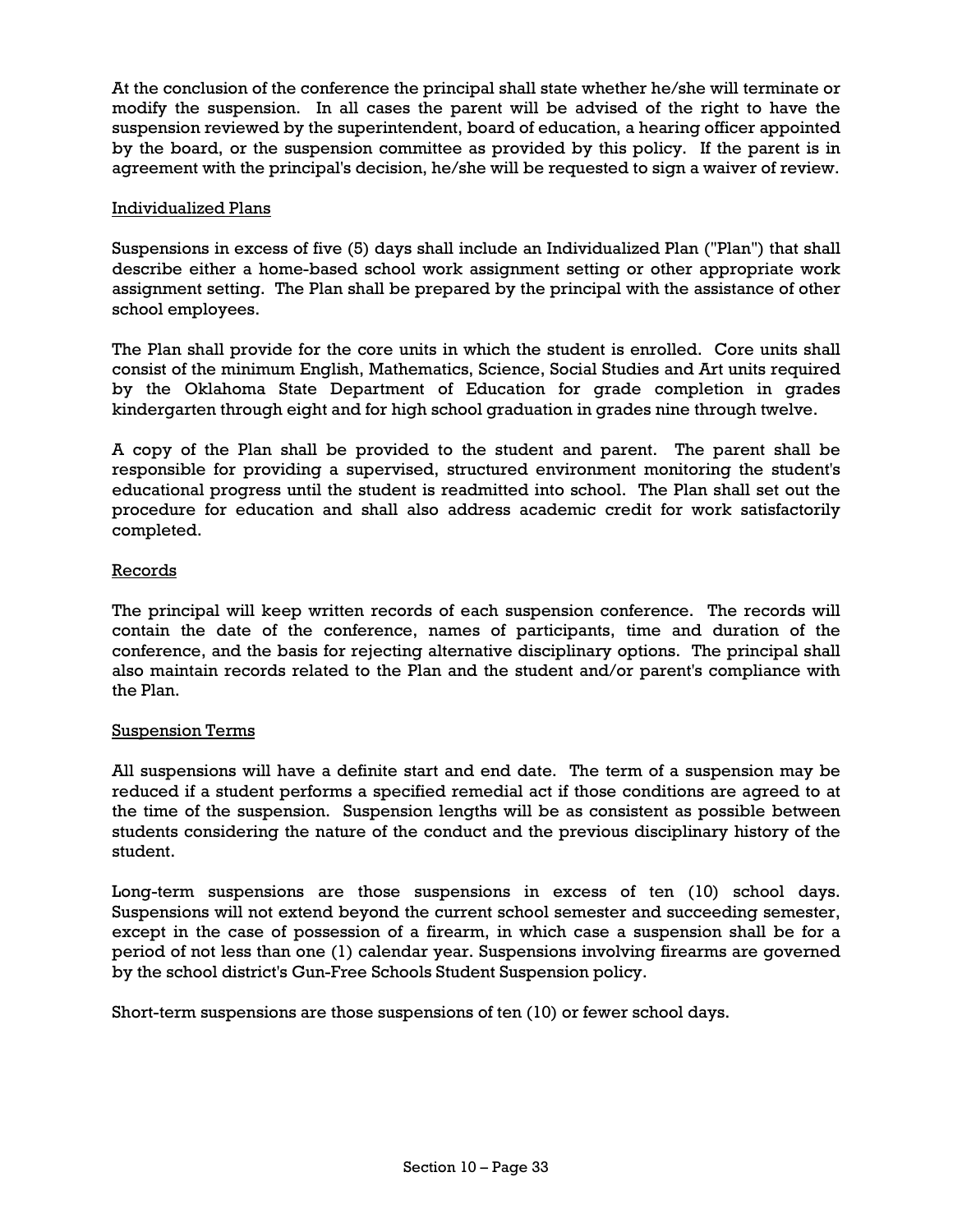# Long-Term Suspension Appeals

A parent/student may appeal the suspension to the superintendent and board of education or a hearing officer appointed by the board. The principal shall inform the parent/student of the right to appeal the suspension and the method for appealing. At the parent/student's option the appeal may be directly to the board or the board's appointed hearing officer.

A written appeal must be received by the superintendent within five (5) calendar days after the parent/student receives the principal's decision. If the superintendent does not receive a written appeal within five (5) calendar days of the principal's decision, the principal's suspension decision is final.

### *Appeals to the Superintendent or Designee ("Superintendent")*

If the superintendent receives a timely written appeal request, the superintendent will hold a conference with the parent or guardian as soon as possible. The conference will be held during regular school hours, Monday through Friday, with consideration given to the hours of working parents whenever possible.

At the conference, the superintendent will read the regulation the student is charged with having violated and will briefly outline the student's conduct. The parent will be asked if he/she understands the regulation and the charges against the student. The student/parent will be given an opportunity to provide his/her version of events.

At the conclusion of the conference the superintendent will state whether he/she shall uphold, terminate or modify the suspension. In all cases the parent shall be advised of the right to have the suspension reviewed by the board of education or a board-appointed hearing officer. If the parent is in agreement with the superintendent's decision, he/she shall be requested to sign a waiver of review by the board.

### *Appeals to the Board of Education or Designated Hearing Officer*

An appeal must be presented by letter to the superintendent within five (5) calendar days after the parent/student receives the superintendent's decision. If the superintendent does not receive a written appeal within five (5) calendar days of the superintendent's decision, the superintendent's suspension decision is final.

If the board receives a timely written appeal request, the board or an appointed hearing officer will hear the appeal as soon as possible. This decision is final and nonappealable.

The parent/student will be notified in writing of the date, time and place of the hearing and will have the right to choose an "open" or "closed" hearing. Reasonable efforts will be made to accommodate the work schedule of parents. The following procedures will be followed:

- 1. The board president or the appointed hearing officer should:
	- a. Announce that the next agenda item is a suspension review hearing.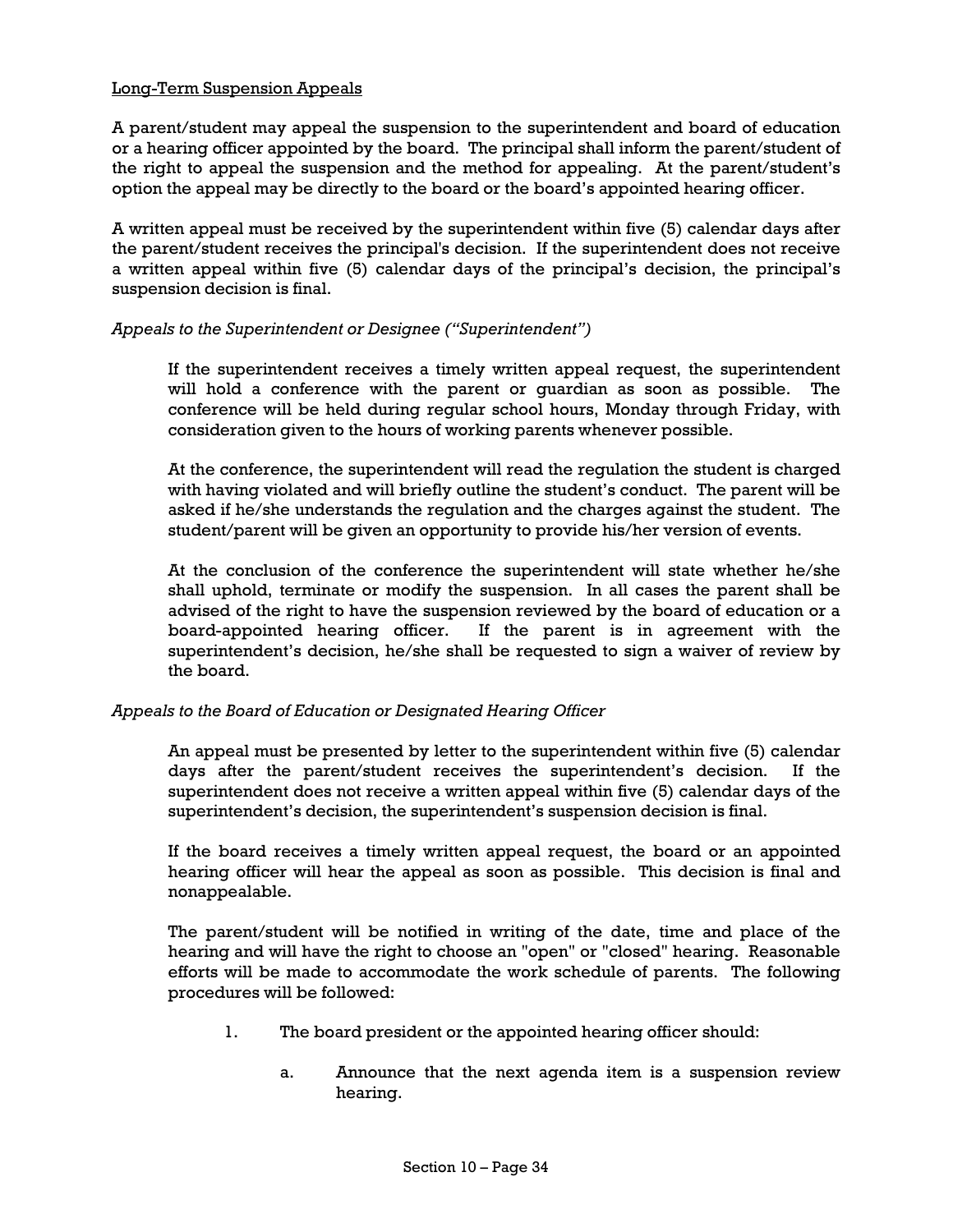- b. Ask whether the parent/student wants the hearing to be open to the public or in executive session. The offer of an open hearing and the response is to be made a part of the minutes of the meeting. If the parent/student requests a closed hearing, a motion to go into executive session per their request should be made and voted on.
- 2. The board president or hearing officer should advise the parent/student:
	- a. That they are entitled to legal counsel, if they desire it.
	- b. That the administration will present its witnesses first and that after each witness the parent or their legal counsel will be given an opportunity to cross-examine.
	- c. That the parent/student will be given an opportunity to call any relevant witnesses and present any relevant evidence, subject to cross-examination by the administration's legal counsel.
	- d. That the board or its hearing officer will consider the evidence and documents and reach a decision that will be recorded by vote in open session.
	- e. That the parent/student may ask any questions about the procedure.
- 3. Administration may call witnesses and present documents subject to cross-examination.
- 4. Parent/student may call any witnesses and present documents subject to cross-examination.
- 5. After each witness is presented board members or the hearing officer may ask the witness questions.
- 6. Parent/student's closing statement.
- 7. Administration's closing statement.
- 8. Deliberate in private. (If the hearing is not in executive session, the board or its hearing officer may deliberate in executive session only with permission of the parent/student.)
- 9. Return to open session and vote. After adopting a motion making certain findings of fact the board must make a motion to: (1) affirm the suspension; (2) modify the suspension (increase or decrease severity of the suspension); or (3) revoke the suspension. If the hearing is before a hearing officer, no motions will be required as a part of the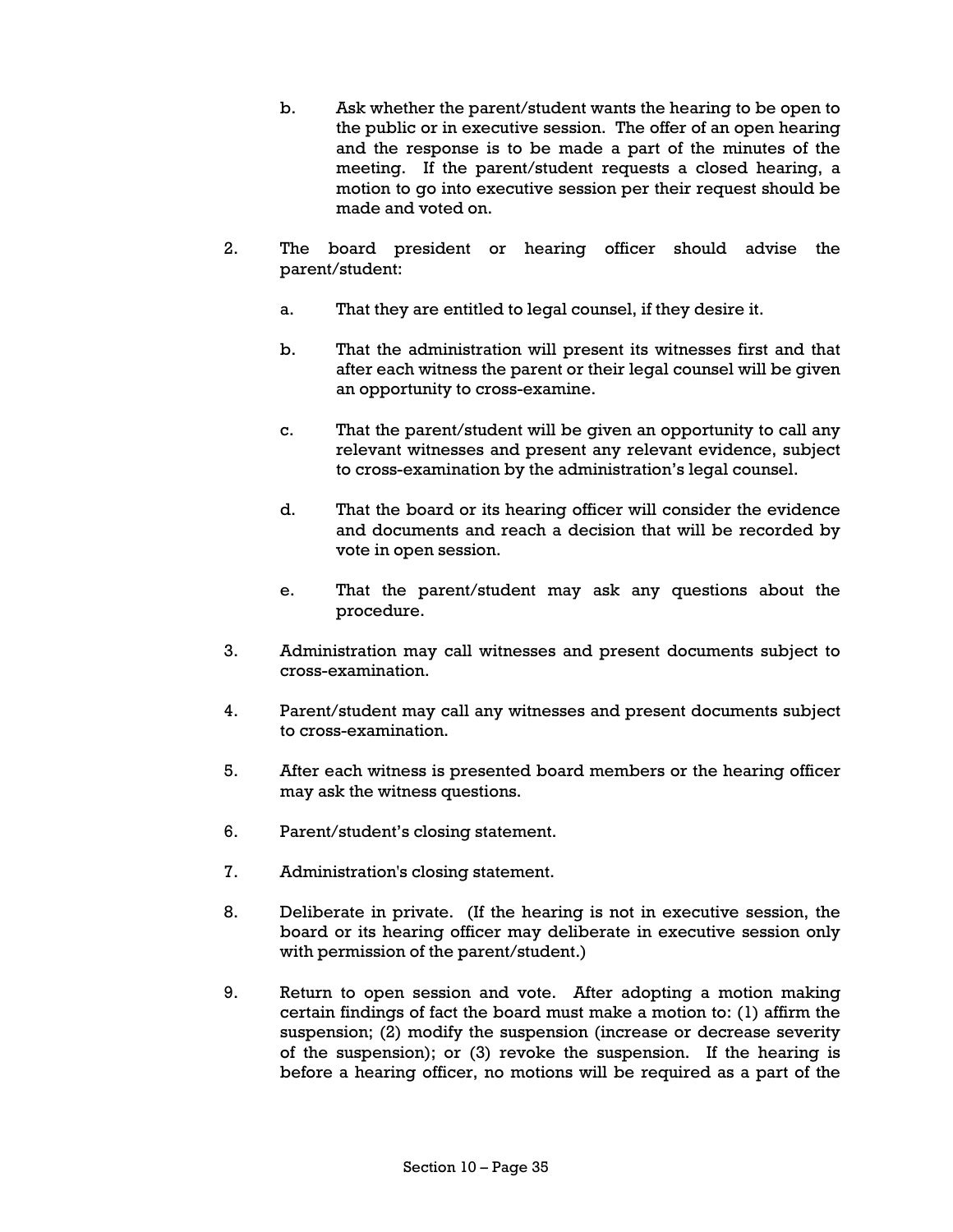hearing process; otherwise, the hearing officer will have the same obligations as the board when rendering a decision.

## *Attendance at School Pending Appeal Hearing*

Pending an appeal of the student suspension, the student will have the right to attend school under such "in-house" restrictions as the principal deems proper, except that at the discretion of the principal, the student may be prohibited from attending school pending any appeal hearing if in the judgment of the principal the student's continued presence in the building will constitute an immediate danger to the health or safety of students, school employees, school property, or would be a substantial disruption of the educational process.

### Short-Term Suspension Appeals

A parent or student may appeal the suspension decision to a suspension review committee established by the superintendent. The principal shall inform the parent/student of the right to appeal the suspension and the method for appealing.

An appeal must be presented by letter to the principal within five (5) calendar days after the parent/student receives the principal's decision. If the principal does not receive a written appeal within five (5) calendar days of the decision, the principal's suspension decision is final.

Upon receipt of the request, the principal shall confirm that the student's suspension falls within the category of suspensions to which an appeal to the committee is authorized. If the principal determines that the suspension is a long-term suspension, or the original shortterm suspension is extended beyond ten (10) school days prior to the hearing, the procedures applicable to long-term suspensions must be followed and the student must be given the opportunity to appeal any adverse decision to the board of education.

### *Hearing the Appeal*

- 1. The superintendent shall appoint a review committee consisting of not less than three certified administrators and/or teachers, and shall designate a chairperson for the committee. No administrator or teacher is eligible to serve on the committee who was a witness to the student's conduct, nor is any teacher eligible to serve who has the student in his/her class for the current school term.
- 2. The superintendent shall schedule the committee hearing as soon as possible during regular school hours, Monday through Friday. Reasonable consideration shall be given to accommodate the work schedules of the parent whenever possible. The parent/student will be notified in writing of the date, time and place of the hearing. The principal shall attend the hearing. Either party choosing to have legal counsel at the hearing shall give the other party twenty-four (24) hours advance notice. The failure to give such notice will preclude the party's right to have counsel attend the hearing.
- 3. The committee will conduct a full investigation of the student's suspension in an informal manner. The principal will briefly outline the student's conduct,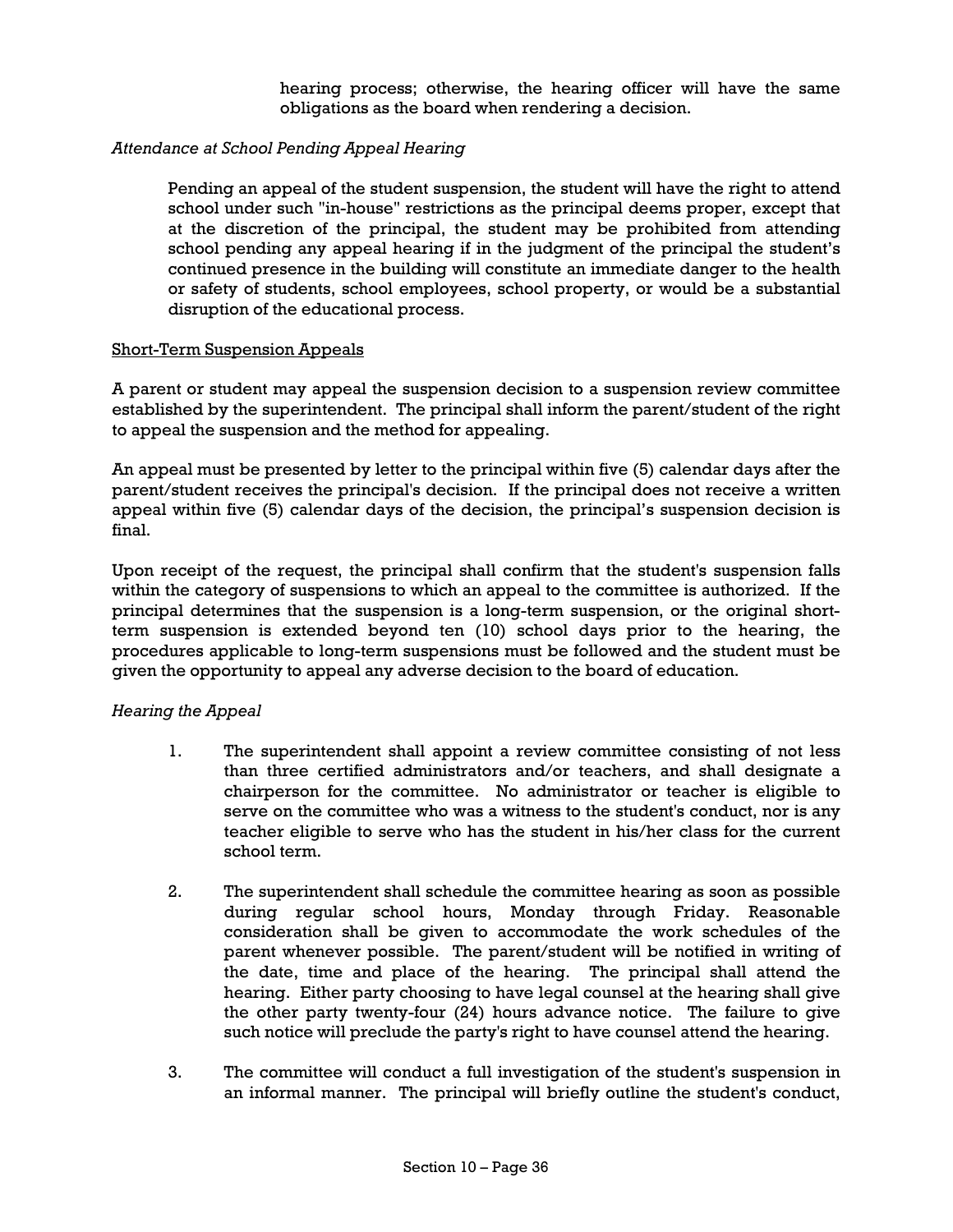read the regulation that the student's conduct violated, and present any evidence and witnesses that support the suspension decision. The parent/student will be asked by the committee if they understand the regulation and charges against the student. The parent/student will then briefly explain the student's conduct, and present any evidence and witnesses that support the student's position.

- 4. At the conclusion of the presentation of the evidence, the committee shall retire to render a decision by a majority vote as to the guilt or innocence of the student. The committee shall also determine the reasonableness of the term of the suspension. The committee's decision shall be confirmed in writing and a copy will be mailed to the parent, the principal and the superintendent.
- 5. The decision of the committee shall be final and nonappealable.

### Student Privileges While Under Suspension

Participation in school extracurricular activities is a privilege and not a right. Accordingly, students who are suspended are immediately ineligible to participate in extracurricular activities, notwithstanding the filing of an appeal. "Extracurricular activities" include, but are not limited to, all school sponsored teams, clubs, organizations, ceremonies, student government, band, athletics and all other school sponsored activities and organizations.

Reference: OKLA. STAT. tit. 70 § 24-101.3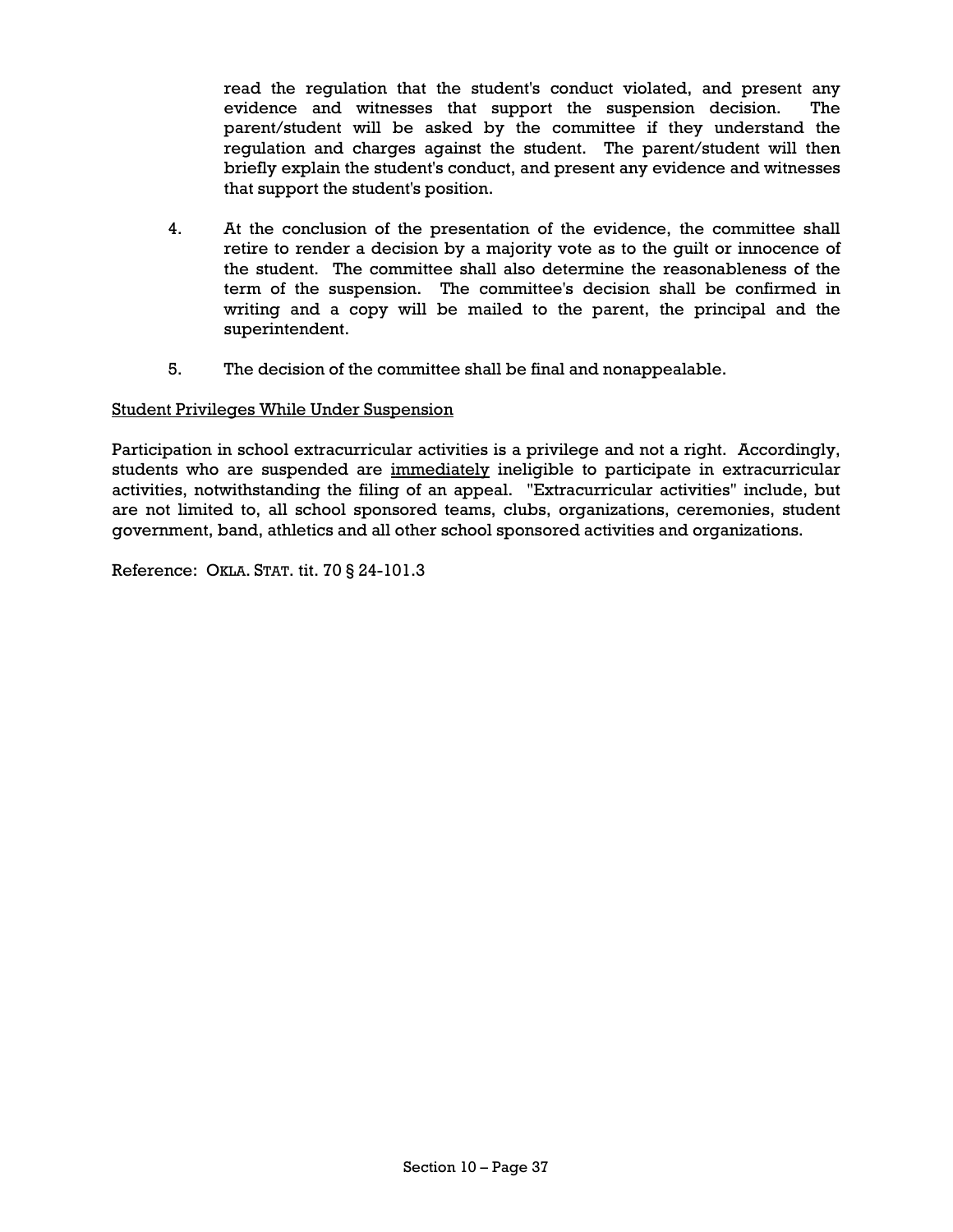## **GUN-FREE SCHOOLS STUDENT SUSPENSION**

Any student who is determined to have:

- brought a weapon to a school under the jurisdiction of the district; or
- possessed a weapon within two thousand (2,000) feet of public school property; or
- possessed a weapon at a school event

shall be suspended out of school for a period of not less than one calendar year. This policy does not apply to students who are members of the JROTC and who possess or bring an inoperable weapon to school for participation in a school program, provided the student obtained prior permission from the principal, the weapon remains inoperable while at school and the weapon is used consistent with the permission granted.

Any out-of-school suspension imposed under this policy may be modified for any student on a case-by-case basis by the chief administrative officer of the district.

For the purposes of this policy, the following definitions shall control:

- The term "weapon" means a firearm as such term is defined in Section 921 of Title 18 of the United States Code.
- The term "chief administrative officer" means the superintendent or the board of education.
- The term "determined to have brought a weapon to a school under the jurisdiction of the district" means any student being in possession or control of a weapon on property owned, leased or rented by the district, including, but not limited to, school buildings, parking lots and motor vehicles and any student who is in possession or control of a weapon at any district sponsored function regardless of whether such function is conducted on district property.

Enforcement of this policy shall be consistent with state and federal laws dealing with discipline of students with disabilities.

Students who violate this policy will be referred to the appropriate criminal justice or juvenile delinquency system. Any firearm seized from a student by any school employee shall immediately be delivered to a law enforcement authority for disposition pursuant to applicable law.

Any out-of-school suspension initiated pursuant to this policy shall be subject to the procedural safeguards set forth in the district's policy for the out-of-school suspension of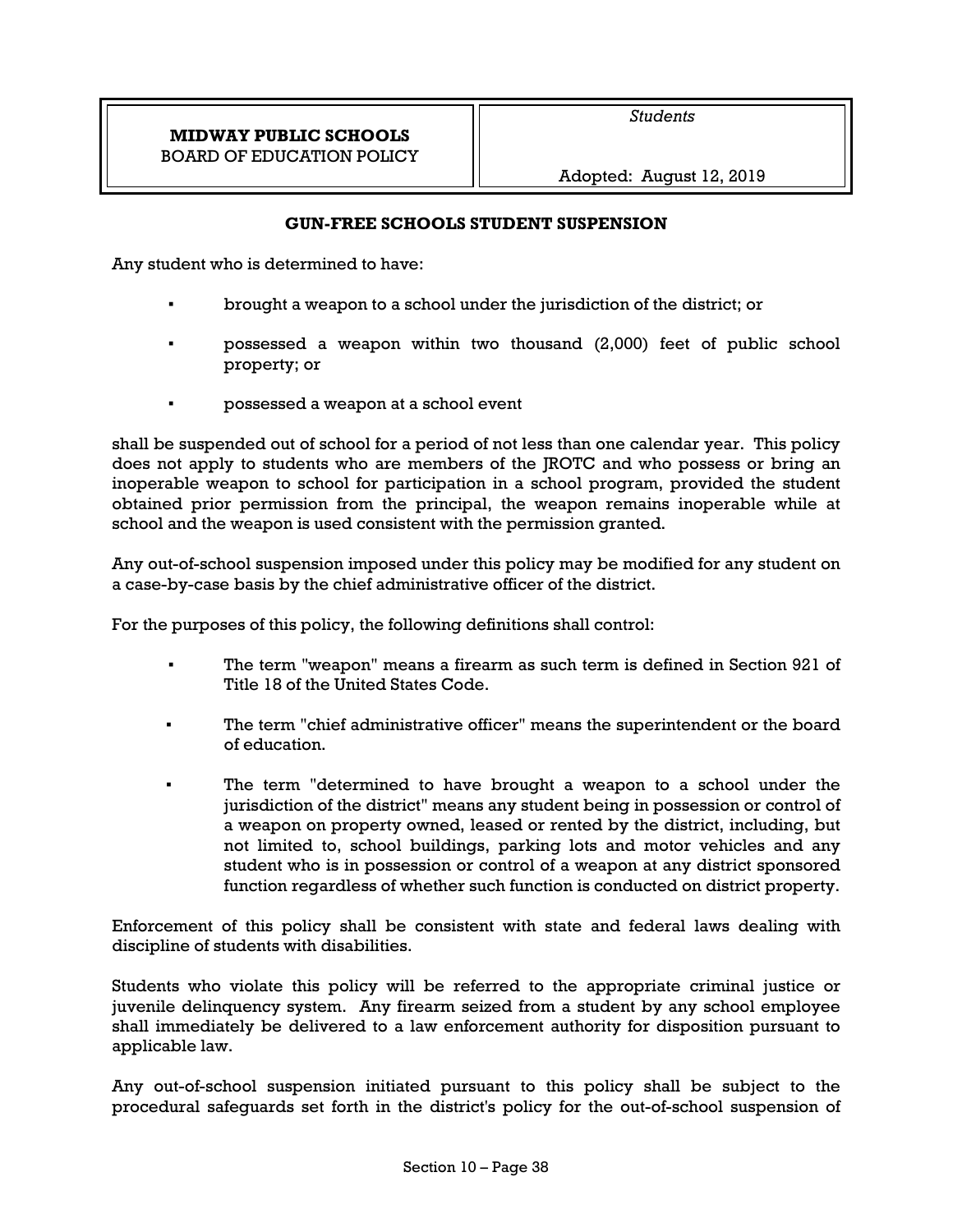students.

Consistent with Oklahoma law, for an out-of-school suspension under this policy, no education plan shall be implemented during the term of the suspension. This policy does not apply to student suspensions for non-weapon violations.

Reference: OKLA. STAT. tit. 70 § 24-101.3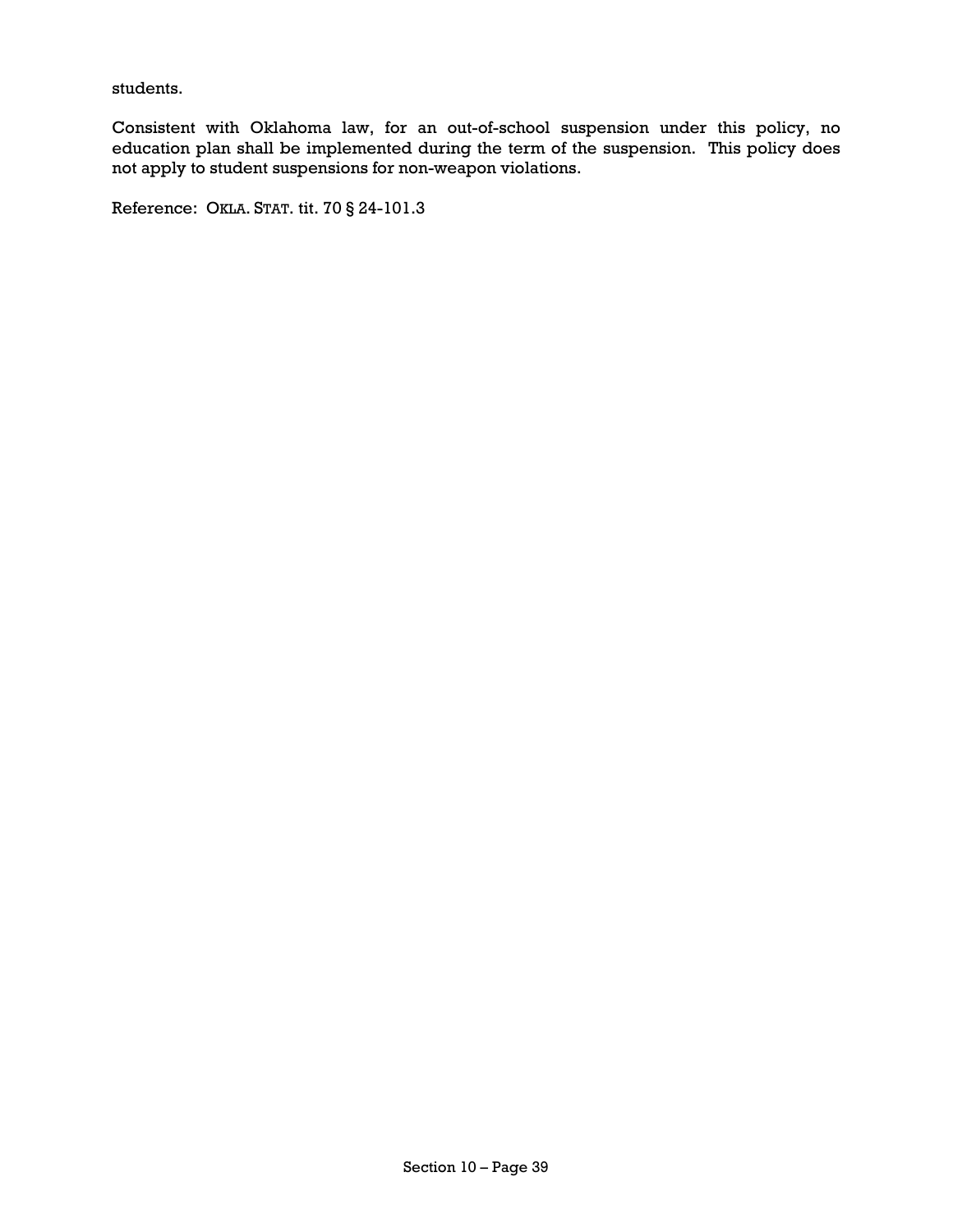### **STUDENT BULLYING**

### Statement of Legislative Mandate and Purpose

This policy is a result of the legislative mandate and public policy embodied in the *School Safety and Bullying Prevention Act*, 70 OKLA. STAT. § 24-100.2 et seq. ("Act"). The district intends to comply with the mandates of the Act and expects students to refrain from bullying. Bullying is expressly forbidden and students who bully are subject to disciplinary consequences as outlined in the district's policy on student behavior. Bullies may also be provided with assistance to end their unacceptable behavior, and targets of bullies may be provided with assistance to overcome the negative effects of bullying.

### Definition of Terms

A. Statutory definition of terms:

"Bully" means any pattern of harassment, intimidation, threatening behavior, physical acts, verbal or electronic communication directed toward a student or group of students that results in or is reasonably perceived as being done with the intent to cause negative educational or physical results for the targeted individual or group and is communicated in such a way as to disrupt or interfere with the school's educational mission or the education of any student.

"Threatening behavior" means any pattern of behavior or isolated action, whether or not it is directed at another person, that a reasonable person would believe indicates potential for future harm to students, school personnel, or school property.

"Electronic communication" means the communication of any written, verbal, pictorial information or video content by means of an electronic device, including, but not limited to, a telephone, a mobile or cellular telephone or other wireless telecommunication device, or a computer.

Note: Bullying by electronic communication is prohibited whether or not such communication originated at school, or with school equipment, if the communication is specifically directed at students or school personnel and concerns bullying at school.

"At school" means on school grounds, in school vehicles, at school-sponsored activities, or at school-sanctioned events.

### B. The "Reasonable Person" Standard

In determining what a "reasonable person" should recognize as bullying, staff will consider the point of view of the intended target, including any characteristics unique to the intended target. Staff may also consider the discipline history and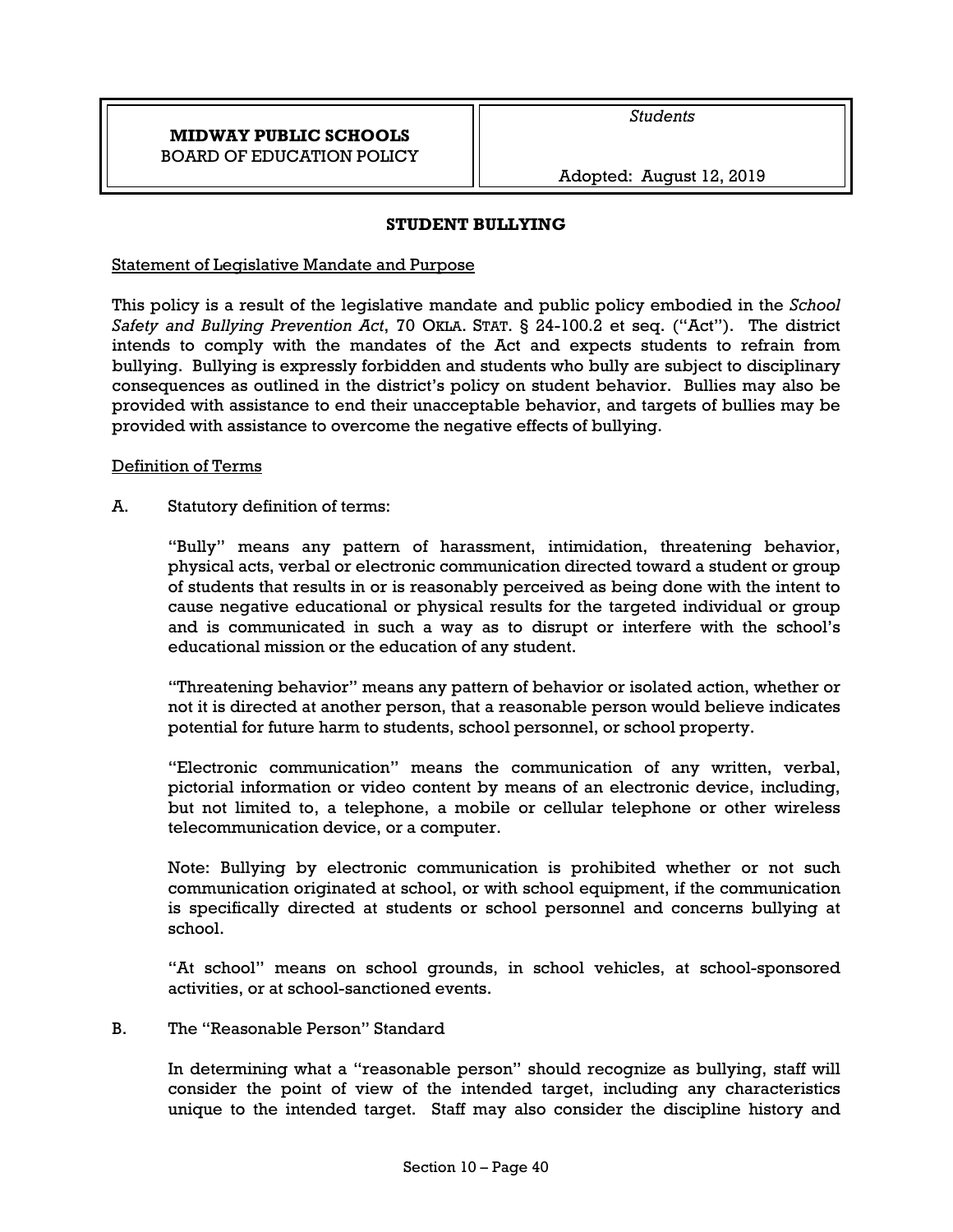physical characteristics of the alleged bully.

C. Types of Bullying

"Physical Bullying" includes harm or threatened harm to another's body or property, including but not limited to threats, tripping, hitting, pushing, pinching, pulling hair, kicking, biting, starting fights, daring others to fight, stealing or destroying property, extortion, assaults with a weapon, other violent acts, and homicide.

"Emotional Bullying" includes the intentional infliction of harm to another's selfesteem, including but not limited to insulting or profane remarks or gestures, or harassing and frightening statements.

"Social Bullying" includes harm to another's group acceptance, including but not limited to gossiping; spreading negative rumors to cause a targeted person to be socially excluded, ridiculed, or otherwise lose status; acts designed to publicly embarrass a targeted person, damage the target's current relationships, or deprive the target of self-confidence or the respect of peers.

"Sexual Bullying" includes harm of a sexual nature, including but not limited to making unwelcome sexual comments or gestures to or about the targeted person; creating or distributing vulgar, profane or lewd words or images about the target; committing a sexual act at school, including touching private parts of the target's body; engaging in off-campus dating violence that adversely affects the target's education opportunities; making threatening sexual statements directed at or about the target; or gossiping about the target's sexuality or sex life. Such conduct may also constitute sexual harassment which is prohibited by the district.

#### Understanding and Preventing Bullying

A. Student and Staff Education and Training

A full copy of this policy will be posted on the district's website and included in all district handbooks. Parents, guardians, community members, and volunteers will be notified of the availability of this policy through the district's annual written notice of the availability of the district's anti-bullying policy. Written notice of the policy will also be posted at various places in all district school sites.

Students and staff will be periodically reminded throughout the year of the availability of this policy, the district's commitment to preventing bullying, and help available for those affected by bullying. Anti-bullying programs will be incorporated into the district's other violence prevention efforts.

All staff will receive annual training regarding preventing, identifying, reporting, and managing bullying. The district's bullying coordinator and individuals designated as school site investigators will receive additional training regarding appropriate consequences and remedial action for bullies, helping targets of bullies, and the district's strategy for counseling and referral for those affected by bullying.

Students will receive annual education regarding behavioral expectations, understanding bullying and its negative effects, disciplinary consequences for infractions, reporting methods, and consequences for those who knowingly make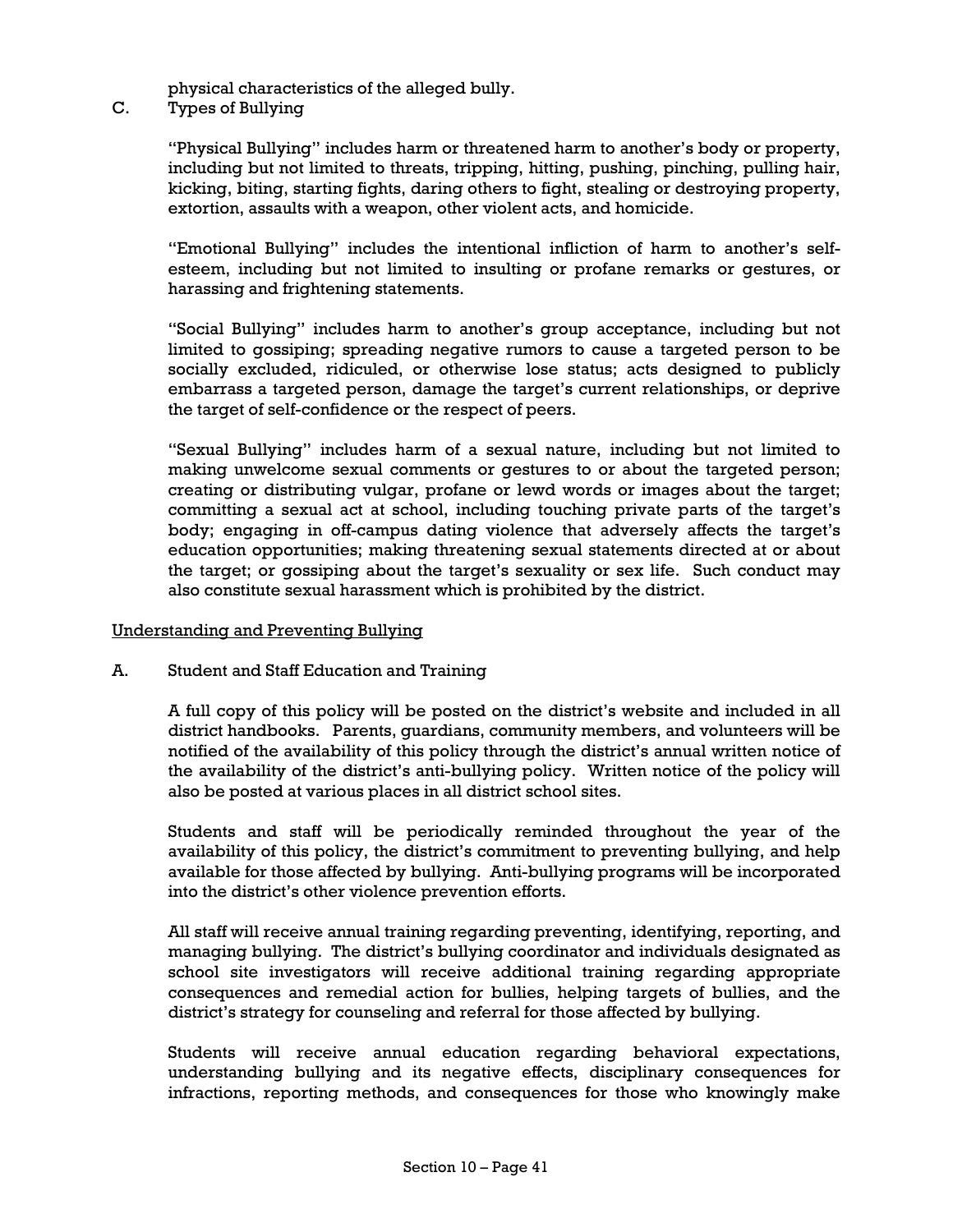false reports. Parents and guardians may participate in a parent education component.

B. Safe School Committees

Each Safe School Committee has the responsibility of studying and making recommendations regarding unsafe conditions, strategies for students to avoid harm at school, student victimization, crime prevention, school violence, and other issues which interfere with and adversely affect school safety.

With respect to student bullying, each Committee shall assist the board in promoting a positive school climate. The Committee will study the district's policy and currently accepted bullying prevention programs (available on the state department website) to make recommendations regarding bullying. These recommendations must be submitted to the principal and cover: (i) needed staff development, including how to recognize and avoid bullying; (ii) increasing student and community involvement in addressing bullying, (iii) improving individual studentstaff communication, (iv) implementing problem solving teams which include counselors and/or school psychologists, and (v) utilizing behavioral health resources.

### Student Reporting

Students are encouraged to inform school personnel if they are the target of or a witness to bullying. To make a report, students should notify a teacher, counselor, or principal. The employee will give the student an official report form, and will help the student complete the form, if needed.

Students may make an anonymous report of bullying, and such report will be investigated as thoroughly as possible. However, it is often difficult to fully investigate claims which are made anonymously and disciplinary action cannot be taken against a bully solely on the basis of an anonymous report.

#### Staff Reporting

Staff members will encourage students to report bullying. All employees are required to report acts of bullying to the school principal on an official report form. Any staff member who witnesses, hears about, or suspects bullying is required to submit a report.

### Bullying Investigators

Each school site will have a designated individual and an alternate to investigate bullying reports. These individuals will be identified in the site's student and staff handbooks, on the district's website, and in the bullying prevention education provided annually to students and staff. The district's anti-bullying program is coordinated at the district level by its bullying coordinator, the Superintendent.

#### Investigating Bullying Reports

For any alleged incidents of bullying reported to school officials, the designated school official will investigate the alleged incident(s) and determine (i) whether bullying occurred,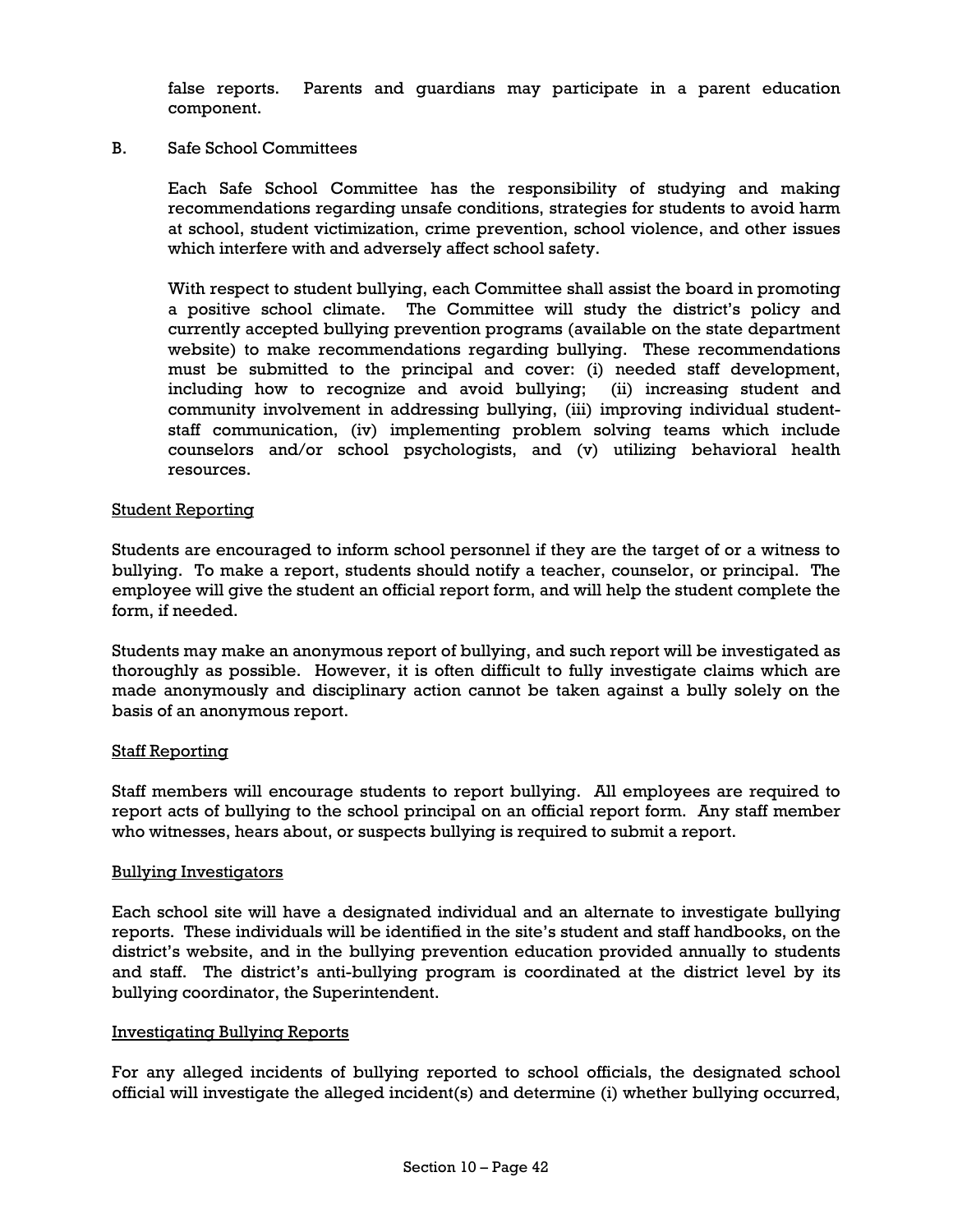(ii) the severity of the incident(s), (iii) the potential for future violence and (iv) the reason for the actual or perceived bullying.

In conducting an investigation, the designated official shall interview relevant students and staff and review any documentation of the alleged incident(s). School officials may also work with outside professionals, such as local law enforcement, as deemed appropriate by the investigating official. In the event the investigator believes a criminal act may have been committed or there is a likelihood of violence, the investigator will immediately call local law enforcement and the superintendent.

At the conclusion of the investigation, the designated employee will document the steps taken to review the matter, the conclusions reached and any additional action taken, if applicable. Further, the investigator will notify the district's bullying coordinator that an investigation has occurred and the results of the investigation.

Upon completion of an investigation, the school may recommend that available community mental health care or substance abuse options be provided to a student, if appropriate. The school may provide a student with information about the types of support services available to the student bully, target, and any other students affected by the prohibited behavior. These resources will be provided to any individual who requests such assistance or will be provided if a school official believes the resource might be of assistance to the student/family. The district is not responsible for paying for these services. No school employee is expected to evaluate the appropriateness or the quality of the resource provided, nor is any employee required to provide an exhaustive list of resources available. All school employees will act in good faith.

The school may request the disclosure of information concerning students who have received substance abuse or mental health care (pursuant to the previous paragraph) if that information indicates an explicit threat to the safety of students or school personnel, provided the disclosure of the information does not violate the requirements and provisions of the Family Educational Rights and Privacy Act of 1974, the Health Insurance Portability and Accountability Act of 1996, OKLA. STAT. tit. 12 § 1376, OKLA. STAT. tit. 59 §1376 of the Oklahoma Statutes, or any other state or federal laws regarding the disclosure of confidential information. The school may request the disclosure of information when it is believed that the student may have posed a danger to him/herself and having such information will allow school officials to determine if it is safe for the student to return to the regular classroom or if alternative education arrangements are needed.

### Parental Notification

The assigned investigator will notify the parents of a target within one (1) school day that a bullying report has been received. Within one (1) school day of the conclusion of the investigation, the investigator will provide the parents of a target with the results of the investigation and any community resources deemed appropriate to the situation.

If the report of bullying is substantiated, within one (1) school day of the conclusion of the investigation, the investigator will contact the parents of the bully to discuss disciplinary action and any community resources deemed appropriate to the situation.

The timelines in this parental notification section may be reasonably extended if individual circumstances warrant such an extension.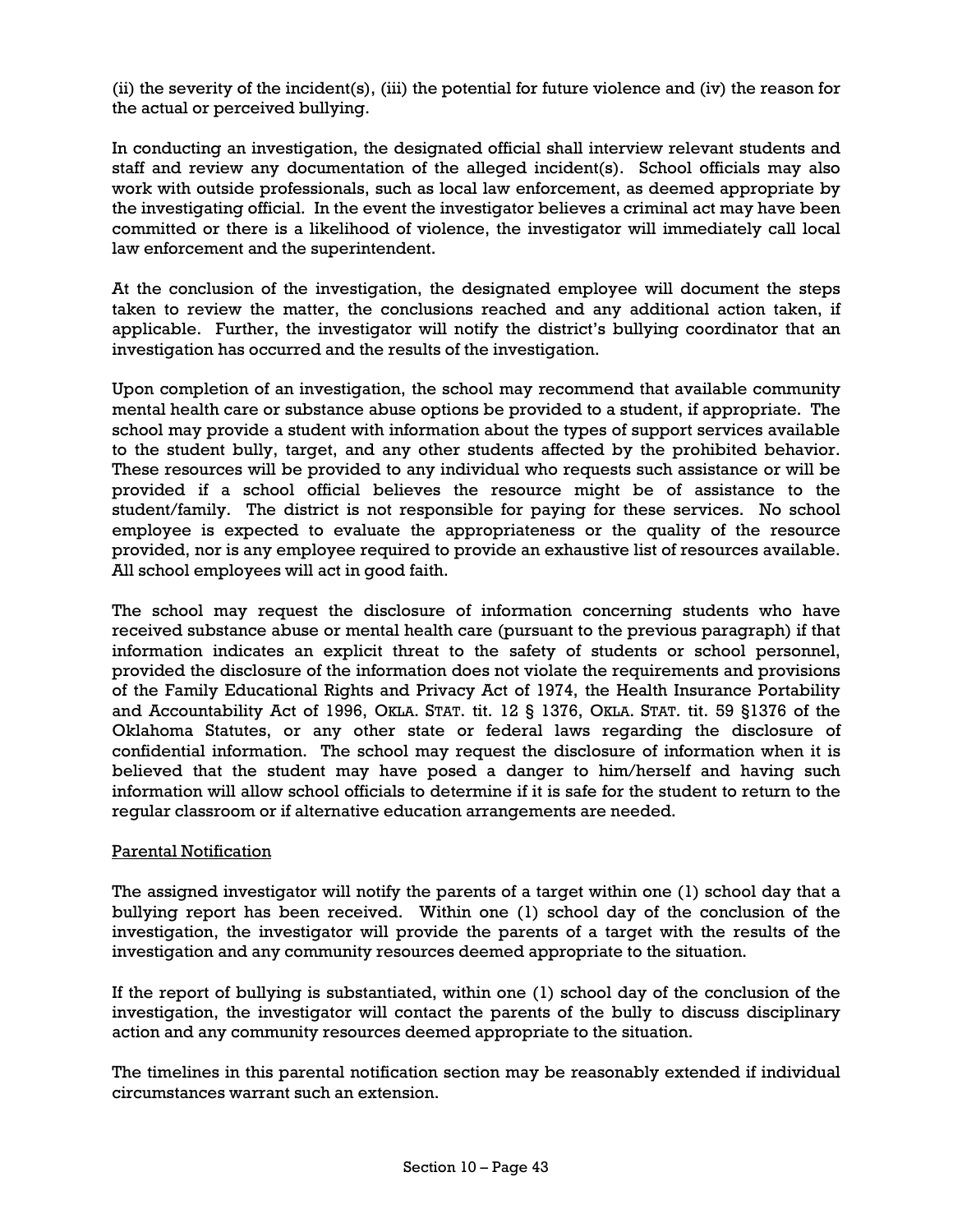### Parental Responsibilities

All parents/guardians will be informed in writing of the district's program to stop bullying and will be given a copy of this policy upon request*.* An administrative response to a reported act of bullying may involve certain actions to be taken by parents. Parents will be informed of the program and the means for students to report bullying acts toward them or other students. They will also be told that to help prevent bullying at school they should encourage their children to:

- Report bullying when it occurs;
- Take advantage of opportunities to talk to their children about bullying;
- Inform the school immediately if they think their child is being bullied or is bullying other students;
- Watch for symptoms that their child may be a target of bullying and report those symptoms; and
- Cooperate fully with school personnel in identifying and resolving incidents.

### Student Transfers

Students who are victims of bullying, and who report the incident(s) to school administrators, may choose to transfer to another school district. Any application for transfer must be made in accordance with the receiving school district's transfer policy.

### Monitoring and Compliance

In order to assist the State Department of Education with compliance efforts pursuant to the *School Safety and Bullying Prevention Act*, 70 OKLA. STAT. § 24-100.2 et seq., the district will identify a Bullying Coordinator who will serve as the district contact responsible for providing information to the State Board of Education. The Bullying Coordinator shall maintain updated contact information on file with the State Department of Education and the school district will notify the State Department of Education within fifteen (15) days of the appointment of a new Bullying Coordinator.

A copy of this policy will be submitted to the State Department of Education by December 10th of each school year as part of the school district's Annual Performance Report.

Reference: OKLA. STAT. tit. 70 § 24-100.2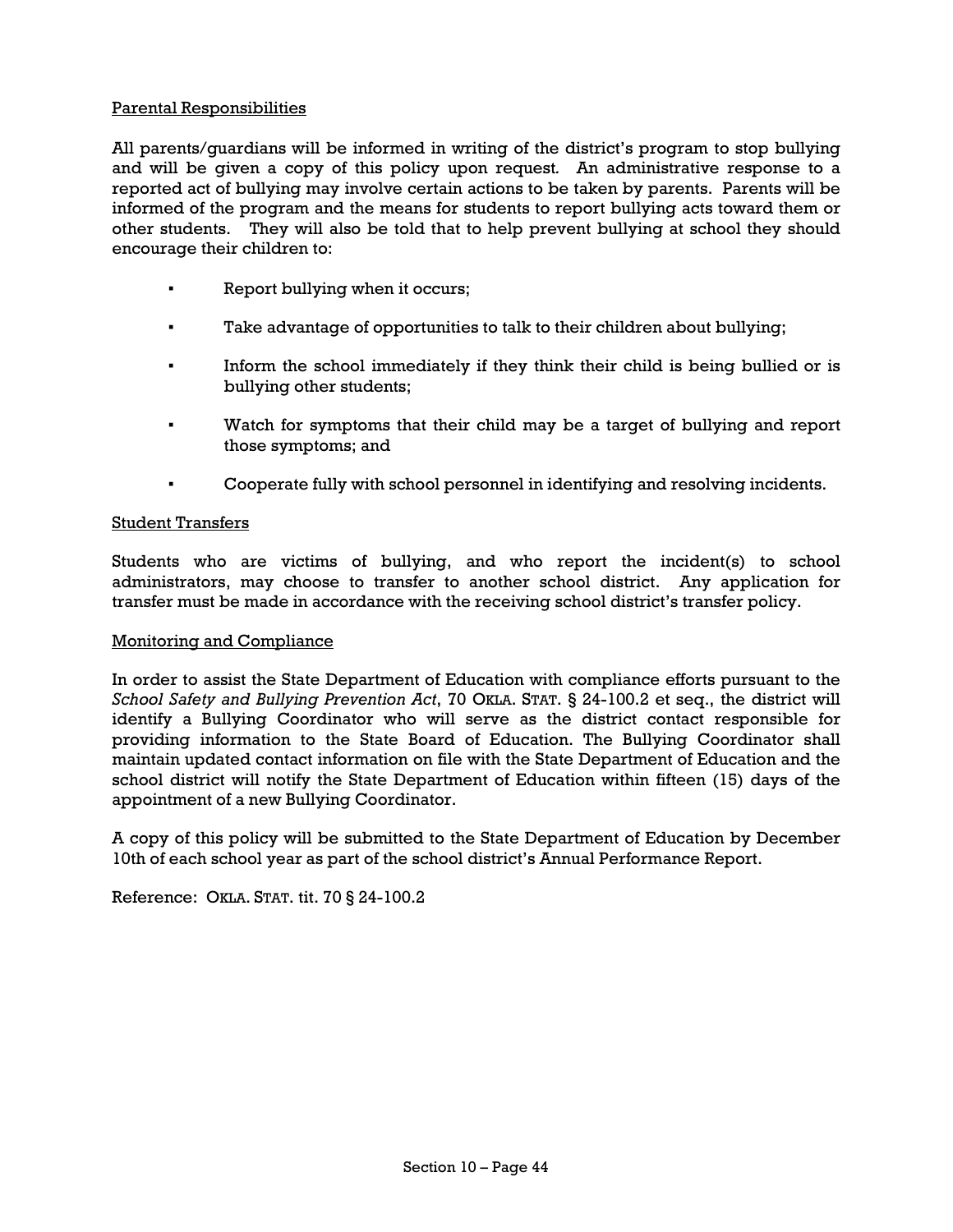### **HAZING**

Hazing constitutes unethical and unacceptable conduct that will not be tolerated in Midway Public Schools. To that end the district adopts the following policy prohibiting hazing.

"Hazing" means any activity which recklessly or intentionally endangers the physical or mental health or safety of a student, required as a condition of membership in an organization, regardless of willing participation, including but not limited to physical brutality such as whipping, beating, branding, forced calisthenics, exposure to the elements, forced consumption of food, alcohol, drugs, or other substances, and activities which would induce extreme mental stress such as prolonged sleep deprivation, prolonged isolation, and conduct which could cause extreme embarrassment or humiliation.

Endangering the physical health shall include, but not be limited to, any brutality of a physical nature, such as whipping, beating, branding, forced calisthenics, exposure to the elements, forced consumption of any food, alcoholic beverage, low-point beer, drug, controlled dangerous substance, or other substance, or any other forced physical activity which could adversely affect the physical health or safety of the individual.

Endangering the mental health shall include, but not be limited to, any activity except those authorized by law, which would subject the individual to extreme mental stress, such as prolonged sleep deprivation, forced prolonged exclusion from social contact, forced conduct which could adversely affect the mental health or dignity of the individual.

No organization having student members which is sponsored by the district or which is permitted to hold meetings or other events on district property (a "Student Organization") and no student member of a Student Organization shall engage or participate in or directly or indirectly condition membership on participation in or submission to a hazing activity.

Students violating these prohibitions shall not be permitted to participate in any extracurricular activity sponsored by the district for a period determined by the administration based on the totality of the circumstances, shall be subject to disciplinary measures which may include suspension, and shall, when appropriate, be referred to local law enforcement authorities for prosecution.

Student Organizations which violate these prohibitions shall forfeit all rights, privileges, and recognition from the district for a minimum of one year, and shall be referred to local law enforcement authorities for prosecution.

Hazing will be dealt with as outlined in the Code of Student Conduct. School employees who are linked to hazing shall be subject to discipline - including dismissal or non-renewal.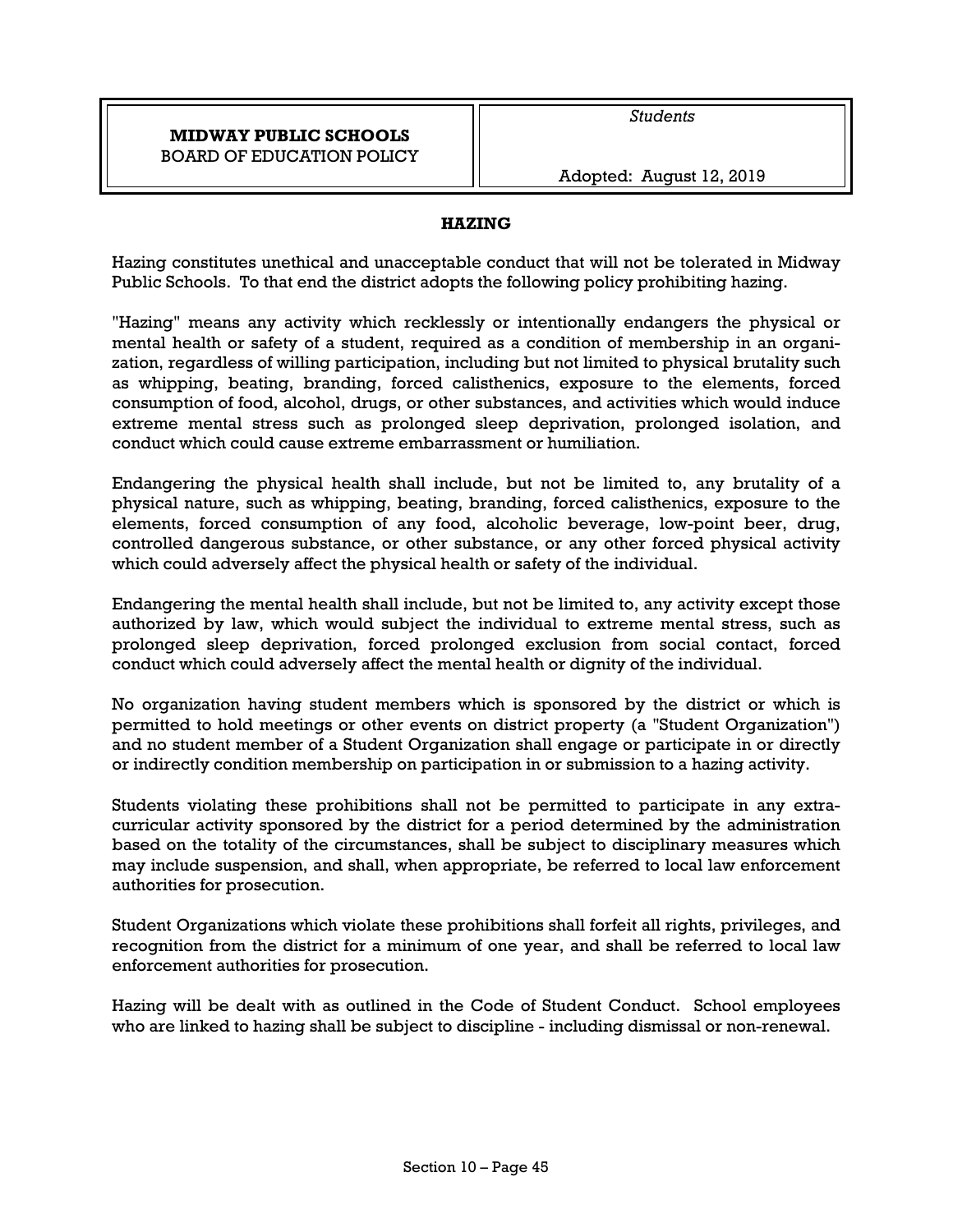Adopted: August 12, 2019

## **STUDENT POSSESSION OF DANGEROUS WEAPONS**

In order to provide a safe environment for the students and staff of the district, the board of education adopts this policy prohibiting the possession and/or use of dangerous weapons, replicas or facsimiles of dangerous weapons and items or instrumentalities which are used to threaten harm or are used to harm any person.

Dangerous weapons, including but not limited to firearms, are a threat to the safety of the students and staff of the district. In addition, possession of dangerous weapons, or replicas or facsimiles of dangerous weapons, disrupts the educational process and interferes with the normal operation of the district.

For the foregoing reasons and except as specifically provided in paragraph 10 below, possession by any student of a dangerous weapon, as that term is defined in this policy, or a replica or facsimile of a dangerous weapon, while on school property, at a school-sponsored activity, or on a school bus or vehicle, is prohibited. Further, use of any item or instrumentality by a student to threaten harm to any person or which is used to harm any person, while on school property, at a school-sponsored activity, or on a school bus or vehicle, is prohibited.

For purposes of this policy, "possession of a dangerous weapon" includes, **BUT IS NOT LIMITED TO,** any person having a dangerous weapon: (1) on his or her person; (2) in his or her locker; (3) in his or her vehicle; (4) held by another person for his or her benefit; or (5) at any place on school property, a school bus or vehicle, or at a school activity.

A dangerous weapon includes, **BUT IS NOT LIMITED TO,** a pistol, revolver, rifle, shotgun, air gun or spring gun, B-B gun, stun gun, hand grenades, fireworks, slingshot, bludgeon, blackjack, brass knuckles or artificial knuckles of any kind, nun-chucks, dagger, bowie knife, dirk knife, butterfly knife, any knife, regardless of the length or sharpness of the blade, any knife the blade of which can be opened by a flick of a button or pressure on the handle, any pocketknife, regardless of the length or sharpness of the blade, any pen knife, "credit card" knife, razor, dart, ice pick, explosive smoke bomb, incendiary device, sword cane, hand chains, firearm shells or bullets, garrottes, choking devices, mace, pepper spray, and any item whose principal purpose is for use as a weapon, whether offensive or defensive, and any replica or facsimiles of any of the foregoing items, or any item or instrumentality which is used to threaten harm or is used to harm any person or any chemical, material or substance which can cause an irritation to or reacts with human tissue, or any chemical, material or substance used, given, applied to or administered to another person without that person's consent. The foregoing list of "dangerous weapons" is descriptive and by way of example only and is not to be considered an exclusive or limiting list of dangerous weapons. It will not be a defense to any disciplinary action under this policy that the student possessing the dangerous weapon did not know that it is dangerous weapon, but such claim of a lack of knowledge may be considered in mitigation of any disciplinary penalty.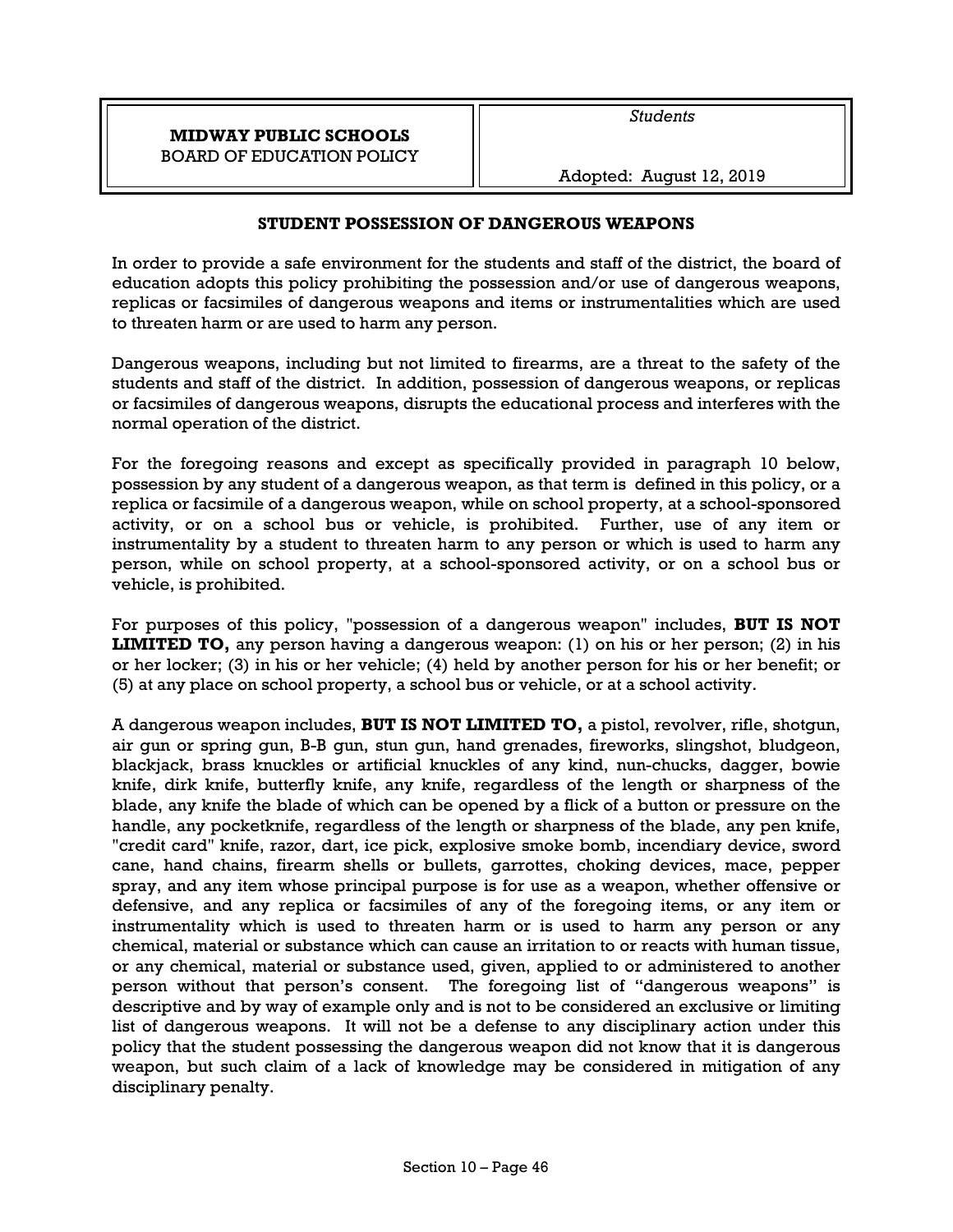Any student in possession of a dangerous weapon, or replica or facsimile of a dangerous weapon, in violation of this policy or who uses any item or instrumentality to threaten harm to any person or is used to harm any person may be placed under emergency suspension from school, pending an investigation of the incident by the appropriate school or legal authorities. Students who violate this policy may be suspended from school, barred from school property and all school activities for any period of time up to the maximum period authorized by law. Additionally, appropriate school staff members may seek to file criminal charges against the student.

If a teacher or other school employee has a reasonable suspicion to believe that a student is in possession of a dangerous weapon, or a replica or facsimile of a dangerous weapon, the teacher or employee shall immediately investigate the matter and shall confiscate any such weapon found if this can be accomplished without placing any students or staff in jeopardy, and shall immediately notify the superintendent or the superintendent's designee. If the teacher or employee does not believe that the weapon can be confiscated safely, the teacher or employee shall immediately notify the superintendent or the superintendent's designee of the situation.

If the superintendent or his/her designee learns that a student is believed to be in possession of a dangerous weapon or replica or facsimile thereof, the superintendent or designee shall observe the following procedure:

- 1. Immediately investigate the matter and contact the police or campus security, if appropriate.
- 2. If not already confiscated by an employee of the district and if it can be accomplished without risk of injury, the superintendent or designee should take possession of the dangerous weapon or replica or facsimile.
- 3. Notify the superintendent or designee.
- 4. Notify the student's parents.
- 5. Cooperate fully with the police.
- 6. Transfer confiscated weapon to the police department, if feasible.

A student who has been suspended from another school district because of the possession of a dangerous weapon, or replica or facsimile of a dangerous weapon, shall not be accepted as a transfer student into the district.

An exception to this policy may be granted for students participating in an authorized curricular or extracurricular activity or team involving the use or demonstration of a dangerous weapon, or replica or facsimile of a dangerous weapon. For this exception, prior written approval by the superintendent is required. Students who participate in JROTC may also be granted an exception to bring an inoperable weapon onto campus for the limited purpose of participating in a school program. The principal must approve this exception in advance, the weapon must remain inoperable at all times while on campus, and the weapon must not be used in a manner which is inconsistent with the permission granted.

A student's inadvertent or unintentional possession of a dangerous weapon or replica or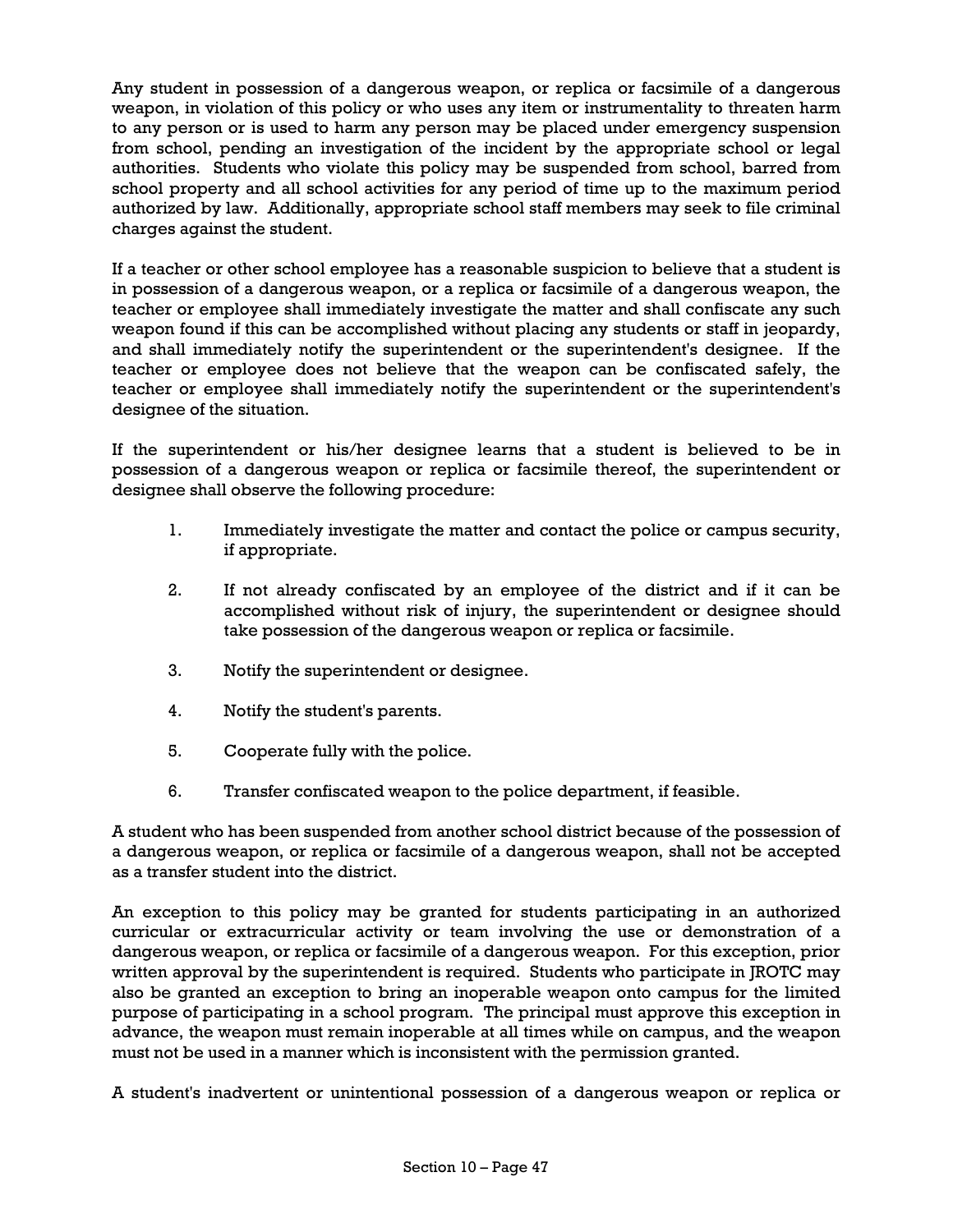facsimile thereof on school property, a school bus or vehicle, or at a school activity is no defense or excuse to compliance to this policy, but may be considered in determining the length or severity of any punishment for violation of this policy.

Notwithstanding any of the foregoing provisions, rights of due process for all students and rights of disabled students must be observed in accordance with applicable law and school board policies.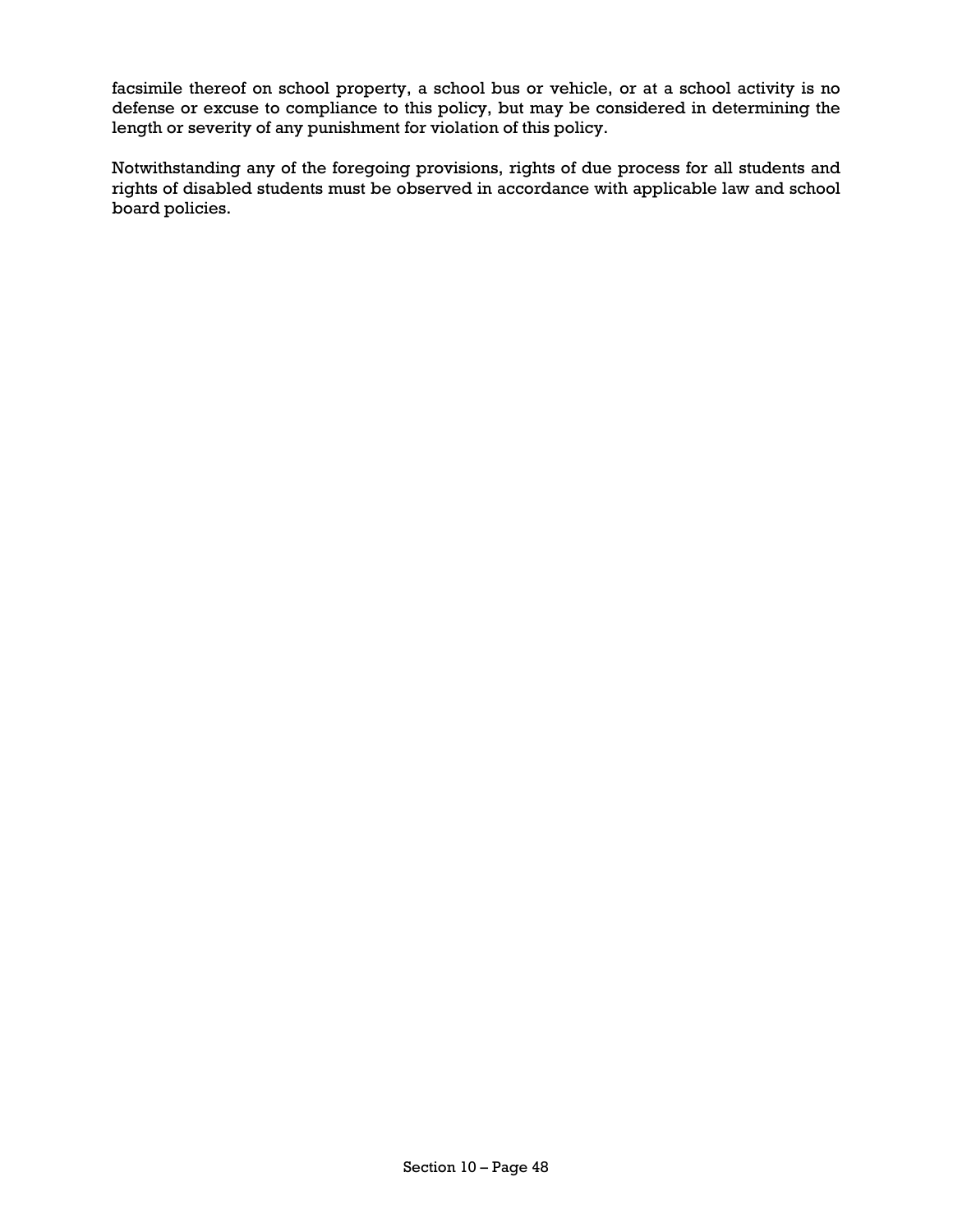### **STUDENTS, DRUGS AND ALCOHOL**

### Illegal and Illicit Drugs and Alcohol

- 1. Use of illicit drugs and unlawful possession and use of alcohol is wrong and harmful.
- 2. Students are prohibited from using, being under the influence of, possessing, furnishing, distributing, selling, conspiring to sell or possess or being in the chain of sale or distribution of tobacco, alcoholic beverages, non-intoxicating alcoholic beverages (as defined by Oklahoma law, i.e., 3.2 beer), illegal or illicit drugs, or other mood-altering substances at school, while on school vehicles, or at any school-sponsored event.
- 3. "Illicit drugs" includes steroids and prescription and over-the-counter medications being used for an abusive purpose, i.e., when they are not used in compliance with the prescription or directions for use and are not being used to treat a current health condition of the student.
- 4. "Mood-altering substances" include, but are not limited to, paint, glue, aerosol sprays, salts, incense, and other substances which may be used as an intoxicating substance.
- 5. Violation of this rule will result in imposition of disciplinary measures, which may include suspension for the remainder of the current semester and the following semester.
- 6. Student violation of this rule which also constitutes illegal conduct will be reported to law enforcement authorities.

### Necessary Medications

- 1. Students may not retain possession of and self-administer any medication at school for any reason.
- 2. Students who have a legitimate health need for over-the-counter or prescription medication at school shall deliver such medications to the school nurse or principal with a parental authorization, in compliance with Oklahoma law and school policy and procedures regarding administering medicine to students.
- 3. Violations of this rule will be reported to the student's parents by the principal, and may result in discipline which can include suspension.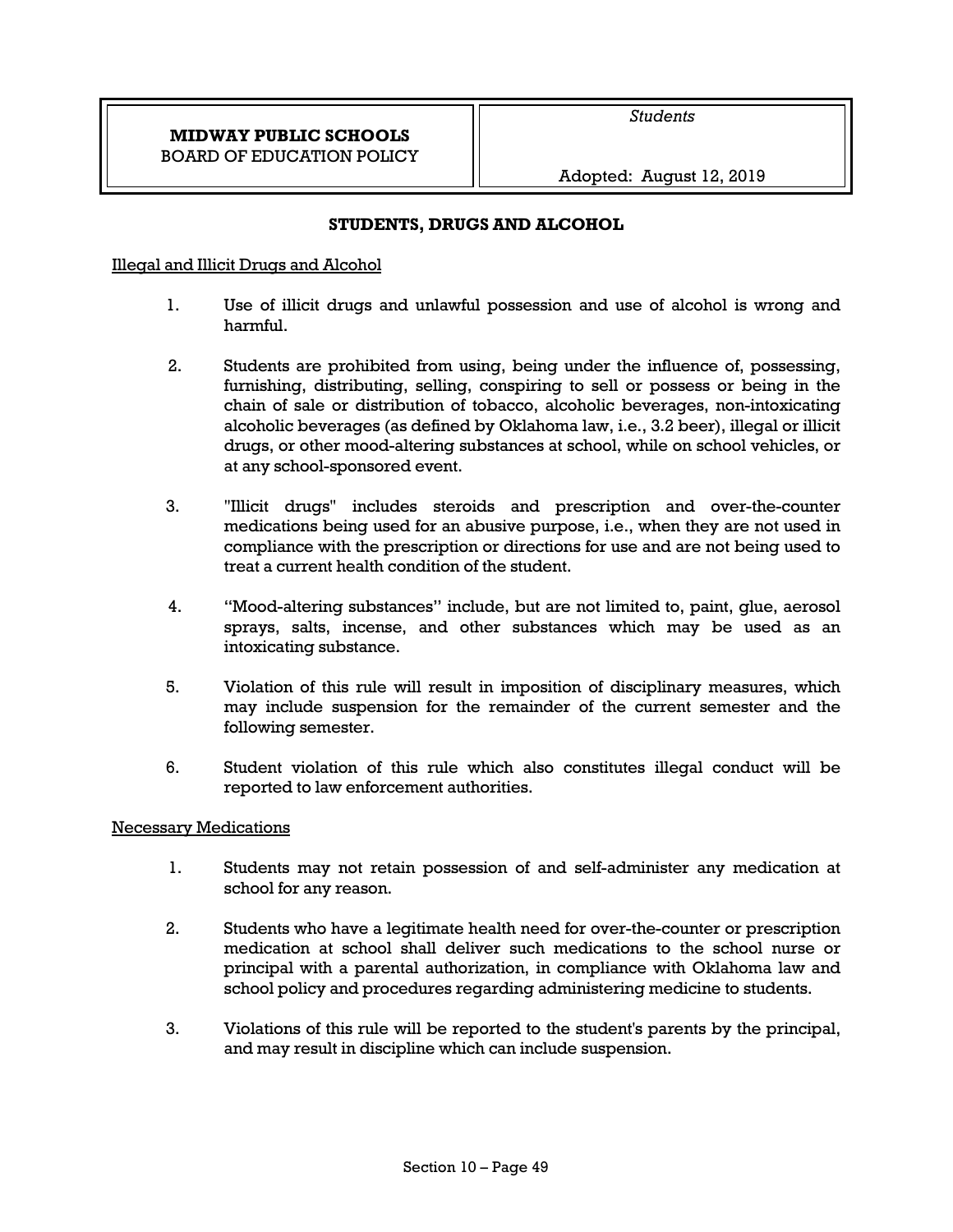### Distribution of Information

- 1. Information for students and their parents about drug and alcohol counseling and rehabilitation and reentry programs in this geographic area is available from the principal or counselor at each student's school.
- 2. Copies of these Rules shall be provided to all students and their parents at the beginning of each school year.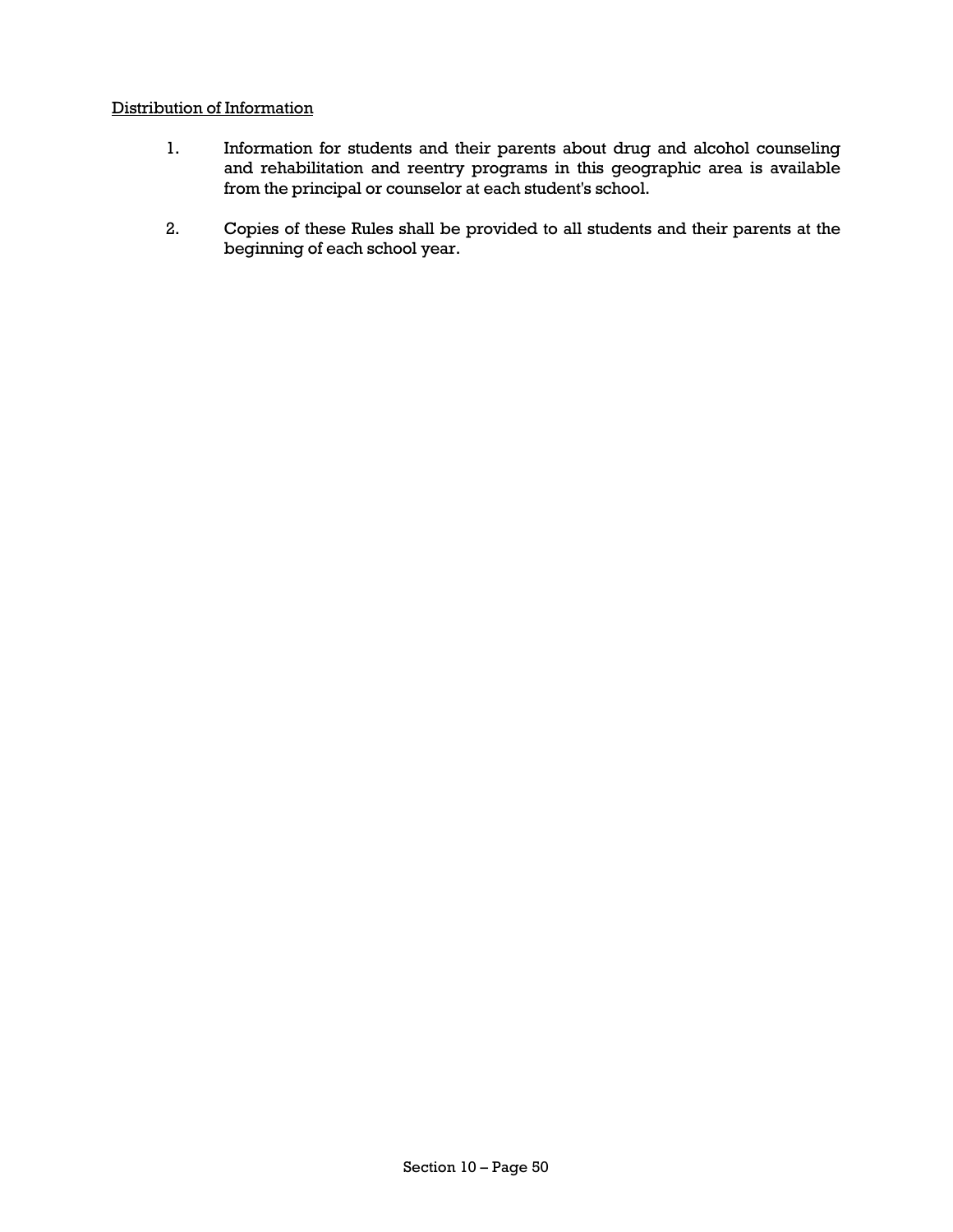Adopted: August 12, 2019

### **STUDENT SEARCH AND SEIZURE**

The superintendent or his/her designee is authorized to detain and search any student and any property in the student's possession while on school premises, at school activities, or in transit under authority of the school, for any item possession of which by the student is illegal or prohibited by school rules, or for property believed to have been stolen from another student, an employee, or the school. The search shall be conducted according to the following guidelines:

### Reasonableness

- 1. The decision to search must be based upon a reasonable suspicion that
	- A. A violation of the law or school rules has occurred or is occurring;
	- B. The student to be searched has committed the violation; and
	- C. Particular evidence of the violation will be discovered in the search.
- 2. In deciding whether a suspicion is reasonable, all the circumstances surrounding the case should be considered, including:
	- A. The student's age, history, and record in school;
	- B. The prevalence and seriousness of the suspected violation;
	- C. The school officials' prior experience in detecting the problem or recognizing suspicious behavior;
	- D. The need to make a search without delay and further investigation;
	- E. The specificity and source of the information used as justification for the search; and
	- F. The particular teacher or school official's experience with the student.

### Scope

- 1. The scope or extent of the search shall be reasonably related to the kind of objects being searched for, and not excessively intrusive in light of the student's age and sex and the nature of the suspected violation.
- 2. A search commenced to discover a particular kind of item may be expanded or continued for additional items if circumstances warrant.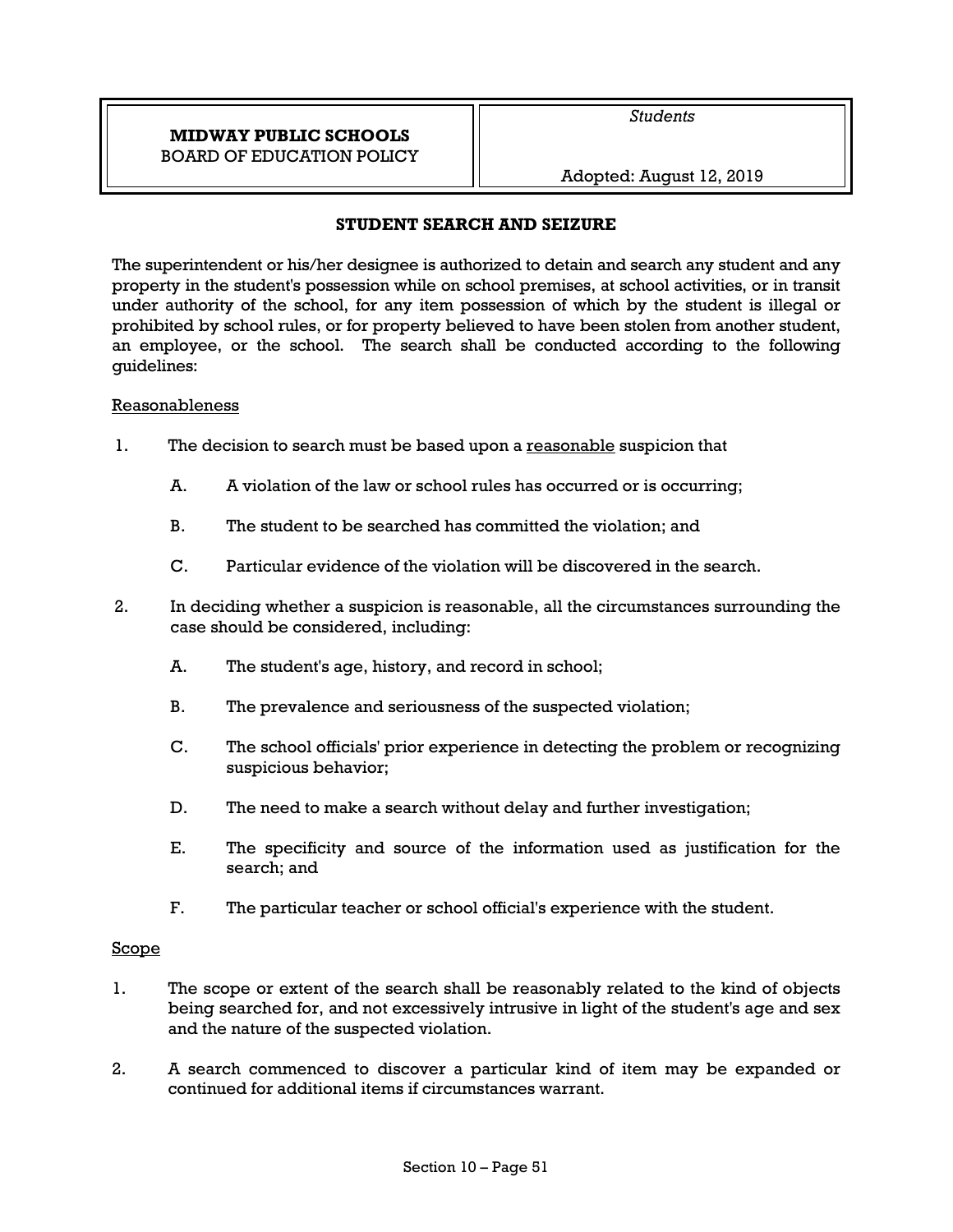#### Discovered Items

- 1. Illegal items or other possessions or substances reasonably determined to be a threat to the safety or security of others may be seized by school authorities. These items will immediately be turned over to law enforcement officials for disposition as they see fit.
- 2. Items which are used to disrupt or interfere with the educational process may be temporarily removed from student possession.

#### Refusal to Submit to Search

A student who refuses to peaceably submit to a search based on reasonable suspicion or who refuses to turn over items discovered as a result of a search may be suspended for such refusals.

#### **Reports**

The person conducting the search shall prepare a report to be maintained by the superintendent including the date, time, place, names of witnesses, purpose, basis, and result of the search.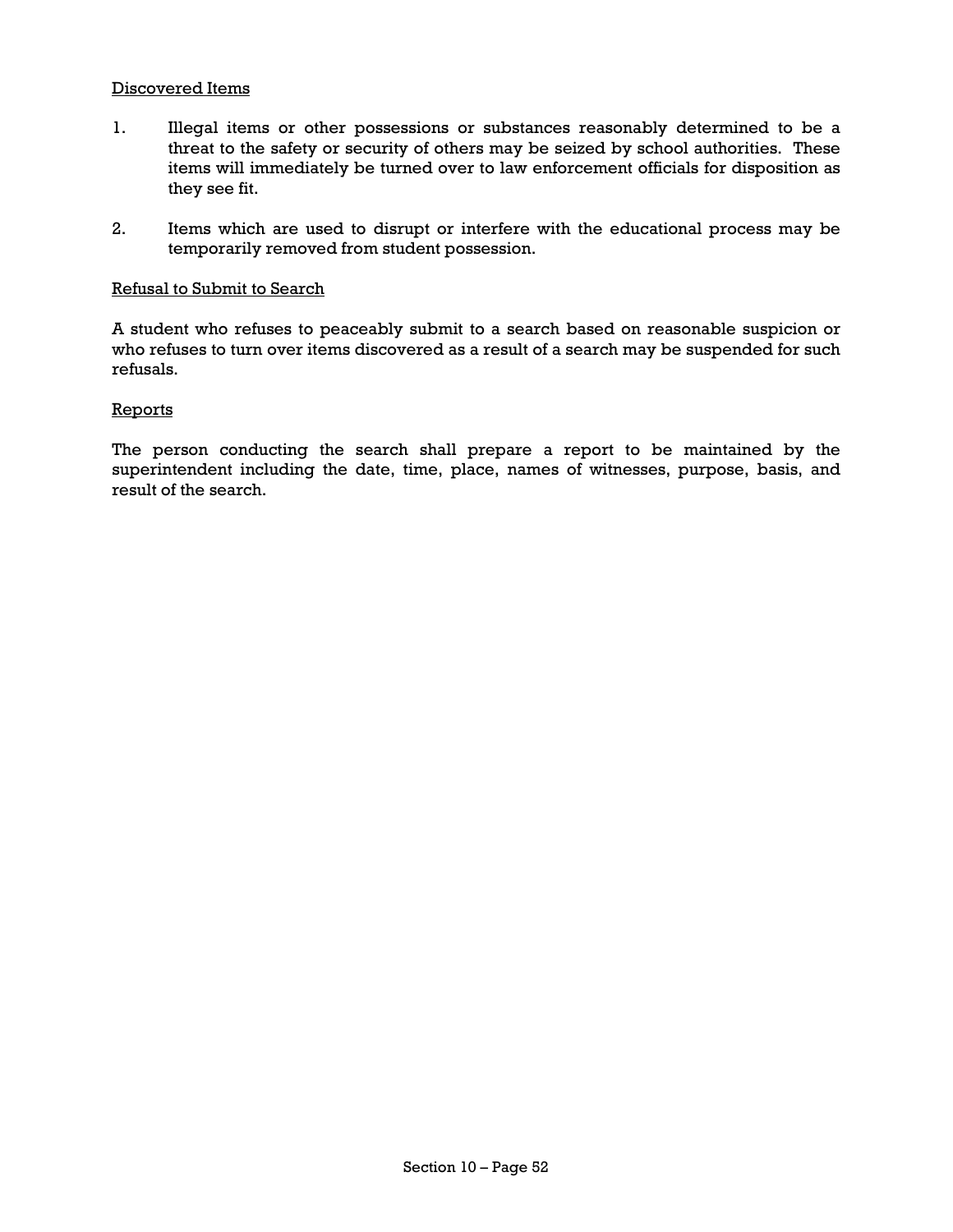Adopted: August 12, 2019

# **LOCKER SEARCH AND SEIZURE**

In order to maintain discipline and to ensure the proper functioning of the educational process, school administrators must have access at all times to all school property, including lockers, desks, etc. assigned to students. The administration will maintain a confidential file of all lockers and their combinations and will retain master keys to all lockers, cabinets, etc., as applicable. Thus, although students have privacy rights in their locker contents as against other students, they do not have privacy rights in their locker contents as against school administrators. No school property will be used to store objects or materials that violate school regulations or state and local ordinances. The school maintains the right to ensure that lockers and desks are properly cleaned and that they do not contain items which should not be kept on school property. Lockers will be opened periodically for cleaning purposes and to locate overdue library and class materials. In addition, school administrators may open and examine student lockers, desks and all school property assigned to students for general and specific inspections at any time.

"Sniffer" dogs may properly be used to discover prohibited items concealed in school property assigned to students.

Illegal items or other possessions or substances reasonably determined to be a threat to the safety or security of others will be seized by school authorities. These items will immediately be turned over to law enforcement officials for disposition as they see fit.

Items which are used to disrupt or interfere with the educational process will be temporarily removed from student possession.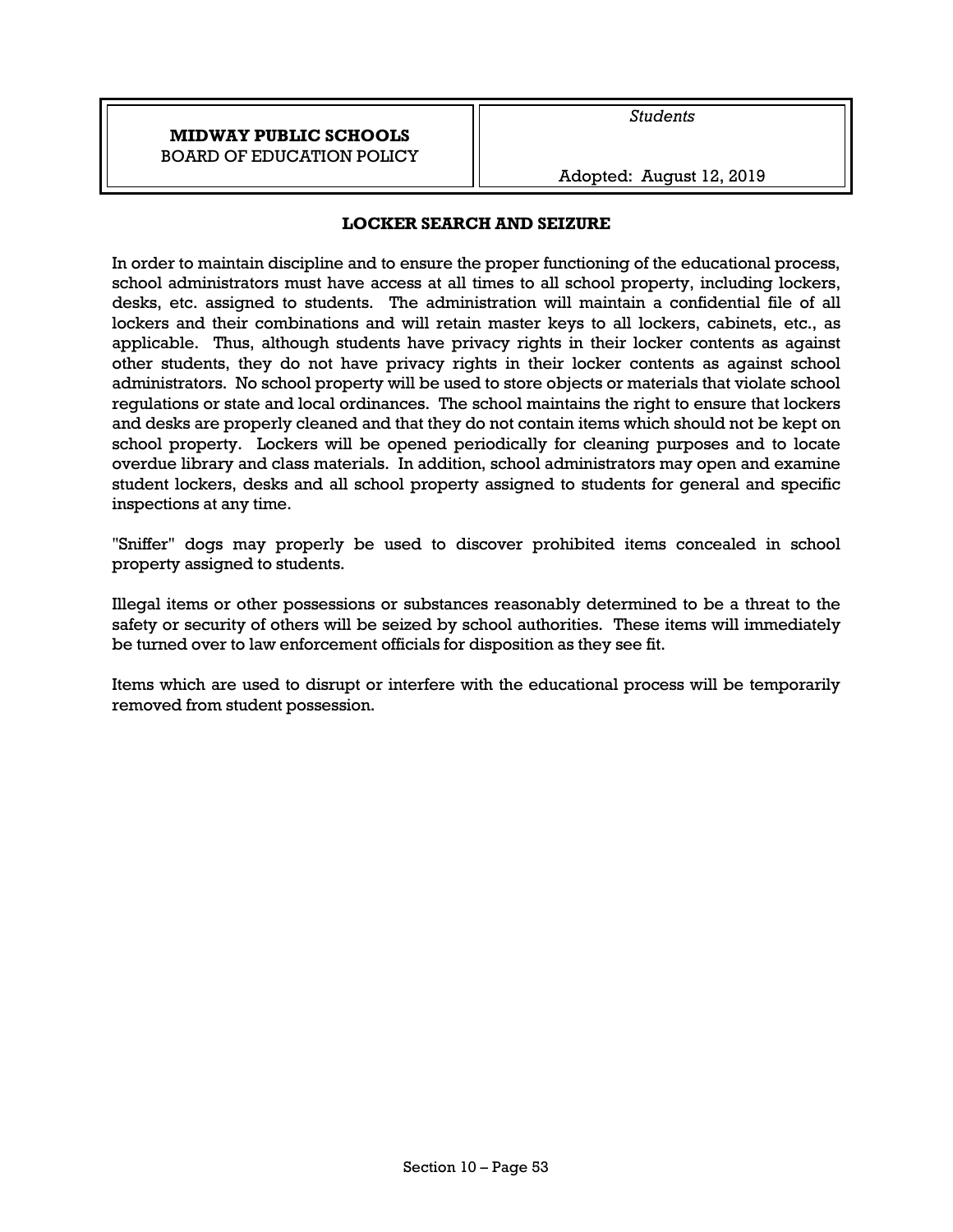*Students* 

Adopted: August 12, 2019; Revised: September 13, 2021

## **ADMINISTRATION OF MEDICINE TO STUDENTS**

#### Purpose

The purpose of this policy is to identify when district personnel are authorized to administer medication to students, when students are authorized to self-medicate and how district personnel will maintain, administer, monitor and dispose of student medication.

#### Definitions

For purposes of this policy, these terms have the following definitions:

"Medicine" or "medications" includes prescription medications, opiate antagonists and over-the-counter medicines such as but not limited to aspirin, cough syrup, medicated ointments and any other item used to treat an illness, disease or malady. This term shall not include "Sunscreen" as defined below.

"Parent" means a parent, a court appointed guardian or a person having legal custody.

"Sunscreen" means a compound topically applied to prevent sunburn.

Policy

Under Oklahoma law, a school nurse, an administrator or a designated school employee may administer prescription and nonprescription medications and assist in applying sunscreen to students. Only designated employees who have successfully completed specific training in the administration of nonprescription and prescription medications may administer medication to students with legitimate health needs.

Except as provided in this policy and in the district's Student Diabetes Care and Management policy, students may not retain possession of or self-administer any medicine. Violation of this rule will be reported to the student's parent and may result in discipline, including out-of-school suspension.

As further set out below, the district retains the discretion to reject requests for the administration of medication or application of sunscreen and to discontinue the administration of medication or application of sunscreen.

The parent must deliver the student's medicine to the school nurse or school administrator in its original container with the parent's written authorization for administration of the medicine. Sunscreen for application by a school nurse must be delivered to the school nurse or school administrator in its original container with the parent's written authorization for application of sunscreen. The parent's authorization for either administration of medicine or application of sunscreen must identify the student, the medicine or sunscreen, and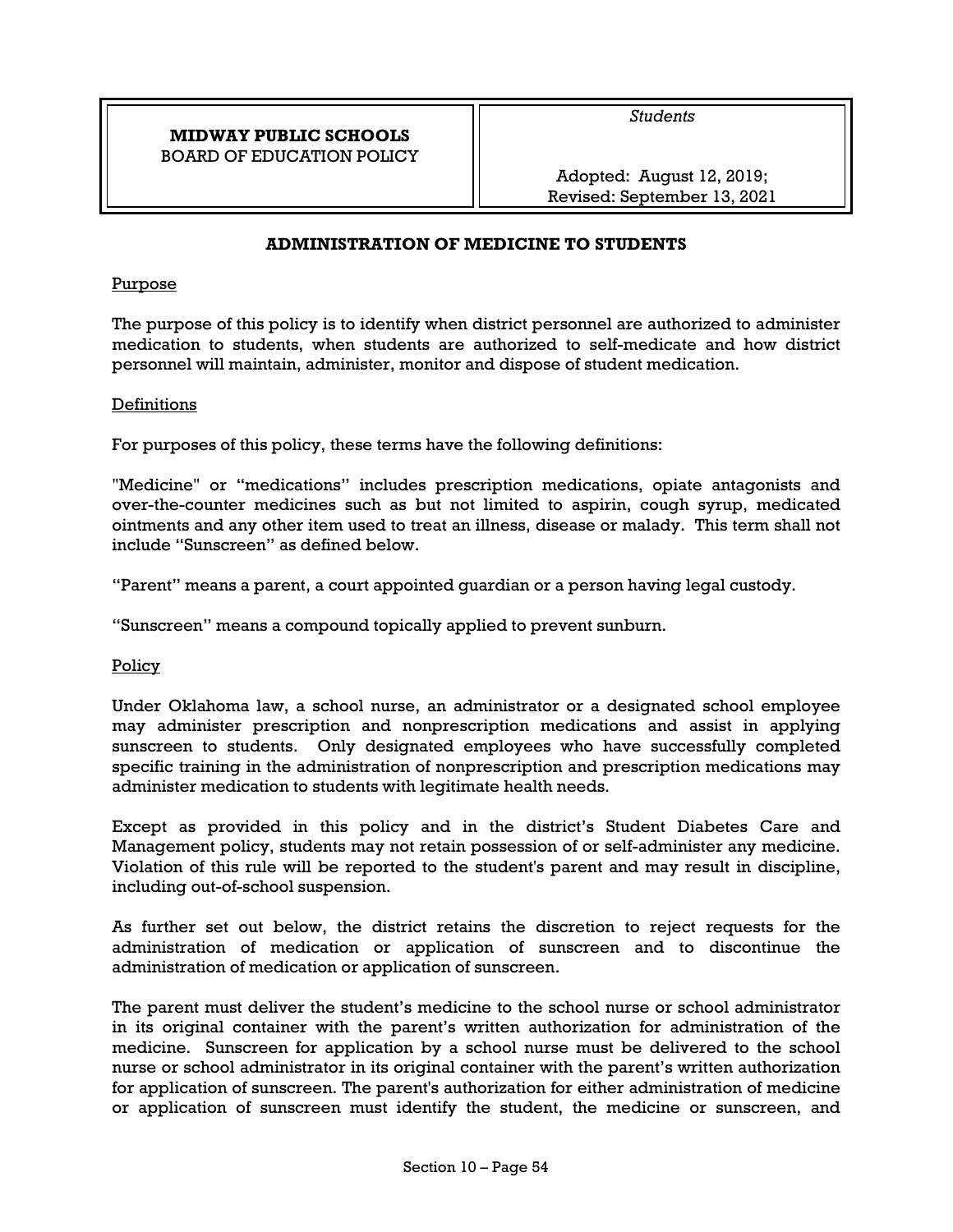include or refer to the label for instructions on administration of the medicine. The school nurse, an administrator or a designated employee will administer the medicine to the student or assist the student in applying sunscreen pursuant to the parent's instructions and the directions for use on the label or in the physician's prescription. The parent must complete a new authorization form annually and for each change of medication or sunscreen. The district will maintain the authorization form as a part of the student's health record. Authorization forms will be available in the principal's office. A parent who chooses to do so may come to the school and personally dispense medication or apply sunscreen to the student.

The administration of each school will keep a record of the students to whom medicine is administered or sunscreen is applied, the date of administration or application, the person who administered the medicine or applied the sunscreen and the name or type of medicine or sunscreen administered.

Medications and sunscreen will be stored in a separate locked drawer or cabinet that is readily accessible only to the persons who will administer the medication or apply the sunscreen. Medications requiring refrigeration will be refrigerated in a secure area.

Any person administering medicine or applying sunscreen to a student will participate in training by October 1 of each year conducted by a school nurse or other health care professional. The training will include:

- Review of state statutes and school rules and regulations (including this policy) regarding administration of medication and application of sunscreen by school personnel;
- Procedures for administration, documentation, handling and storage of medication; and
- Medication needs of specific students, desired effects, potential side effects, adverse reactions and other observations.

Only those persons who successfully complete the training are authorized to administer medication or apply sunscreen. Each school site will maintain a current list of those authorized to administer medication and apply sunscreen at that site.

Students who are able to self-administer specific medications, such as inhaled asthma medication or anaphylaxis medication, replacement pancreatic enzymes or use specialized equipment, such as an inhaler or Epinephrine injector, may do so provided such medication and specialized equipment are transported and maintained under the students' control in compliance with the following rules:

- A licensed physician or dentist must provide a written order that the student has a particular medical condition (asthma, anaphylaxis, cystic fibrosis, etc.), is capable of and has been instructed in the proper method of selfadministration of medication. It is the parent's responsibility to contact the physician and have the physician complete and return the required order.
- The parent must provide a written authorization for self-administration of medication.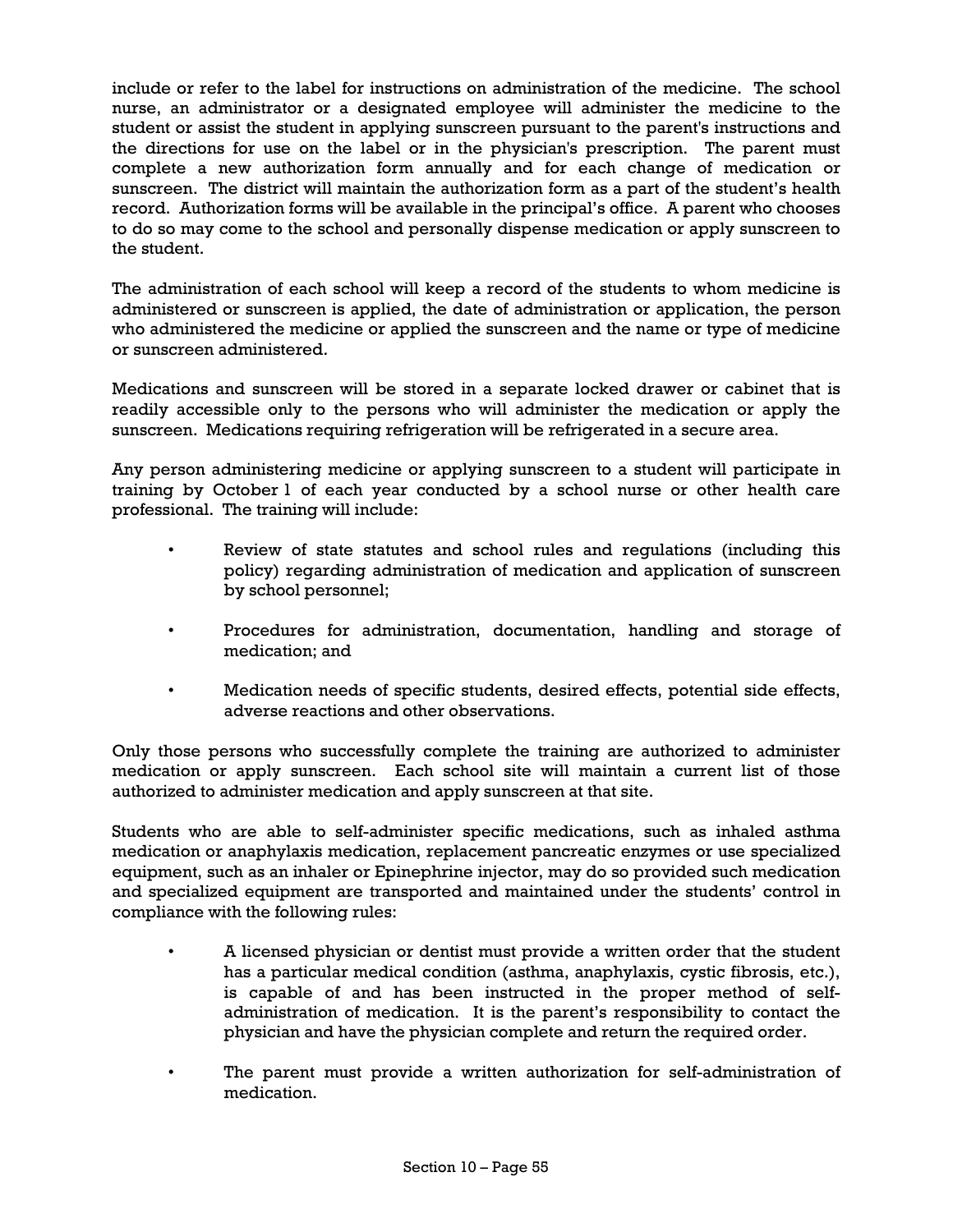- Parents who elect self-medication understand and agree that the district, its agents and employees shall incur no liability for any adverse reaction or injury the student suffers as a result of self-administration of medication and/or use of specialized equipment.
- The written authorization will terminate at the end of the school year and must be renewed annually.
- If the parent and physician authorize self-medication, the district is not responsible for safeguarding the students' medications or specialized equipment.
- Students who self-medicate are prohibited from sharing or playing with their medication or special equipment. If a student engages in these activities the parent will be contacted and a conference will be scheduled with the parent, student, nurse and other appropriate persons.
- Students will not be allowed to self-administer:
	- Narcotics:
	- Prescription pain killers;
	- Medication used to treat ADD/ADHD or other psychological or behavior disorders; and
	- Other medication hereafter designated in writing by the district.
- Except as otherwise provided by an individual student's school health plan, students may self-administer non-diabetes and non-anaphylaxis-related injectables only in the school office in the presence of authorized school personnel. Diabetes-related injectables will be administered in accordance with the district's Management of Students with Diabetes policy.
- Students who self-medicate are encouraged to wear Medic Alert bracelets or necklaces.
- The parent will provide an emergency supply of a student's inhaled asthma medication or anaphylaxis medication or replacement pancreatic enzymes to be administered by school personnel, as required by state law.

Students who are able to self-apply sunscreen may do so provided such sunscreen is regulated by the Food and Drug Administration. Students may self-apply sunscreen without the written authorization of a parent, legal guardian or physician. All students are permitted to possess sunscreen that is regulated by the Food and Drug Administration.

Sunscreen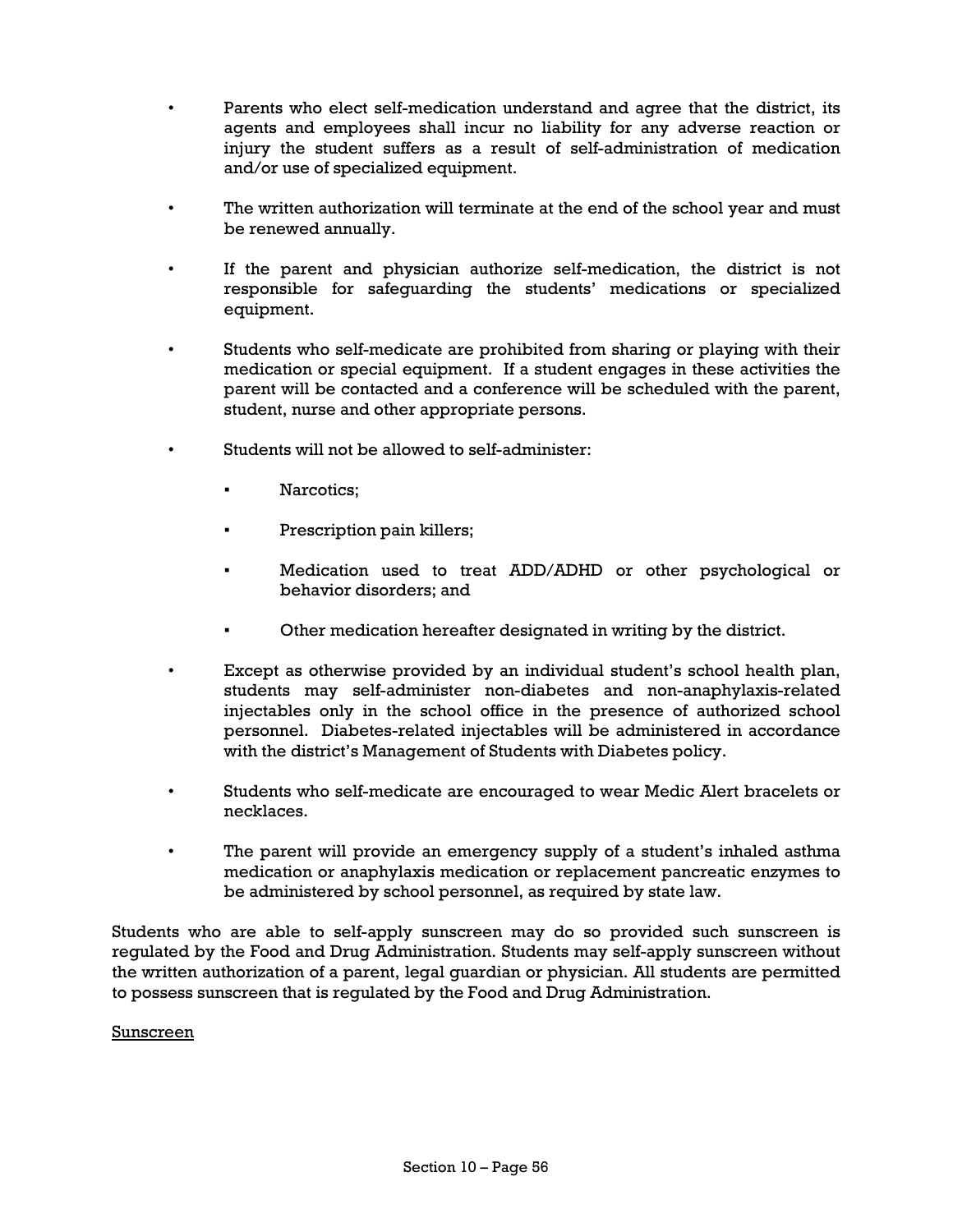School staff will only assist the student in applying sunscreen with the parent's written authorization and according to label directions or, if applicable, written instructions from the student's physician. The sunscreen must be in the original container indicating:

- Ingredients; and
- Directions for Application.

### Nonprescription Medication

School staff will only administer nonprescription medication with the parent's written authorization and according to label directions or written instructions from the student's physician. The medication must be in the original container that indicates:

- Student name (affixed to the container);
- Ingredients;
- Expiration date;
- Dosage and frequency;
- Administration route, i.e., oral, drops, etc.; and
- Other directions as appropriate.

School staff will only administer aspirin (acetylsalicylic acid) and products containing salicylic acid with written instructions from the student's physician. The parent must provide and maintain a supply of nonprescription medication for the student.

### Prescription Medication

School staff will only administer prescription medication with written authorization and instructions. Prescription medication must be in the original container that indicates:

- Student name;
- Name and strength of medication and expiration date;
- Dosage and directions for administration;
- Name of the licensed physician or dentist;
- Date, name, address and phone number of the pharmacy.

The parent must provide and maintain the supply of prescription medication for the student.

The parent must reclaim any remaining medication by the last official day of school closing or within seven days after the prescribing physician discontinues the medication. The school nurse or designated employee will destroy in a nonrecoverable fashion in the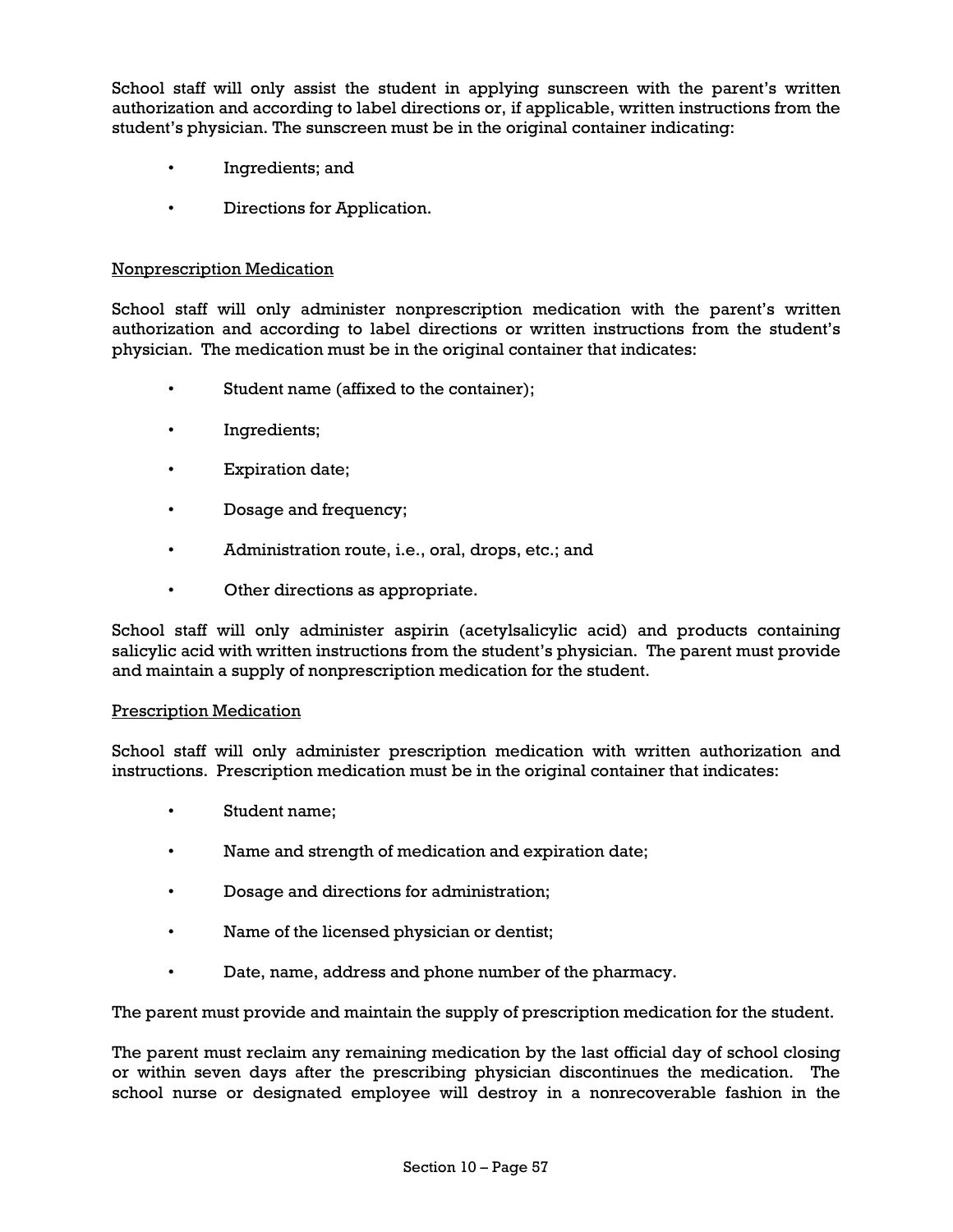presence of a witness any medication not timely reclaimed. The person who destroys the medication will record the following information:

- Date of destruction;
- Time of destruction;
- Name and quantity of medication destroyed; and
- Manner of destruction of medication

Any and all controlled substances will be destroyed according to state law.

The school nurse or designated employee will advise the principal or designee if discontinuance of medication to a student is appropriate and assist in informing the parent. Legitimate reasons for discontinuing administration of medication include, but are not limited to the following:

- A legitimate lack of space or facility to adequately store specific medication;
- Lack of cooperation by the student, parent and/or prescribing doctor and the district;
- An unexpected and/or adverse medical reaction to the medication at school, i.e., mood change, allergic reaction, etc., considered to be harmful to the health and well-being of the student;
- Any apparent change in the medication's appearance, odor, or other characteristics that raise reasonable doubts about the quality of the medication; and
- The medication expiration date has passed.

### **Seizure-Rescue Medication (***Seizure-Safe Schools Act***)**

Beginning January 1, 2022, at every school site that has a student enrolled who (1) has a seizure disorder and (2) has a seizure rescue medication or other medication prescribed to treat seizure disorder symptoms approved by the Food and Drug Administration and any successor agency that is prescribed by the student's health care provider, the district shall have at least one employee who has met the training requirements necessary to (1) administer or assist with the self-administration of seizure medication, and (2) recognize the signs and symptoms of seizures and the appropriate steps to be taken to respond to these symptoms. For purposes of this training, the district is permitted by law to use any adequate and appropriate training programs or guidelines for training of school personnel in the seizure disorder care tasks covered under this policy.

Before a seizure rescue medication can be administered to a student to treat seizure disorder symptoms, the student's parent or legal guardian shall do the following:

A. provide the school with **written authorization** to administer the medication at school;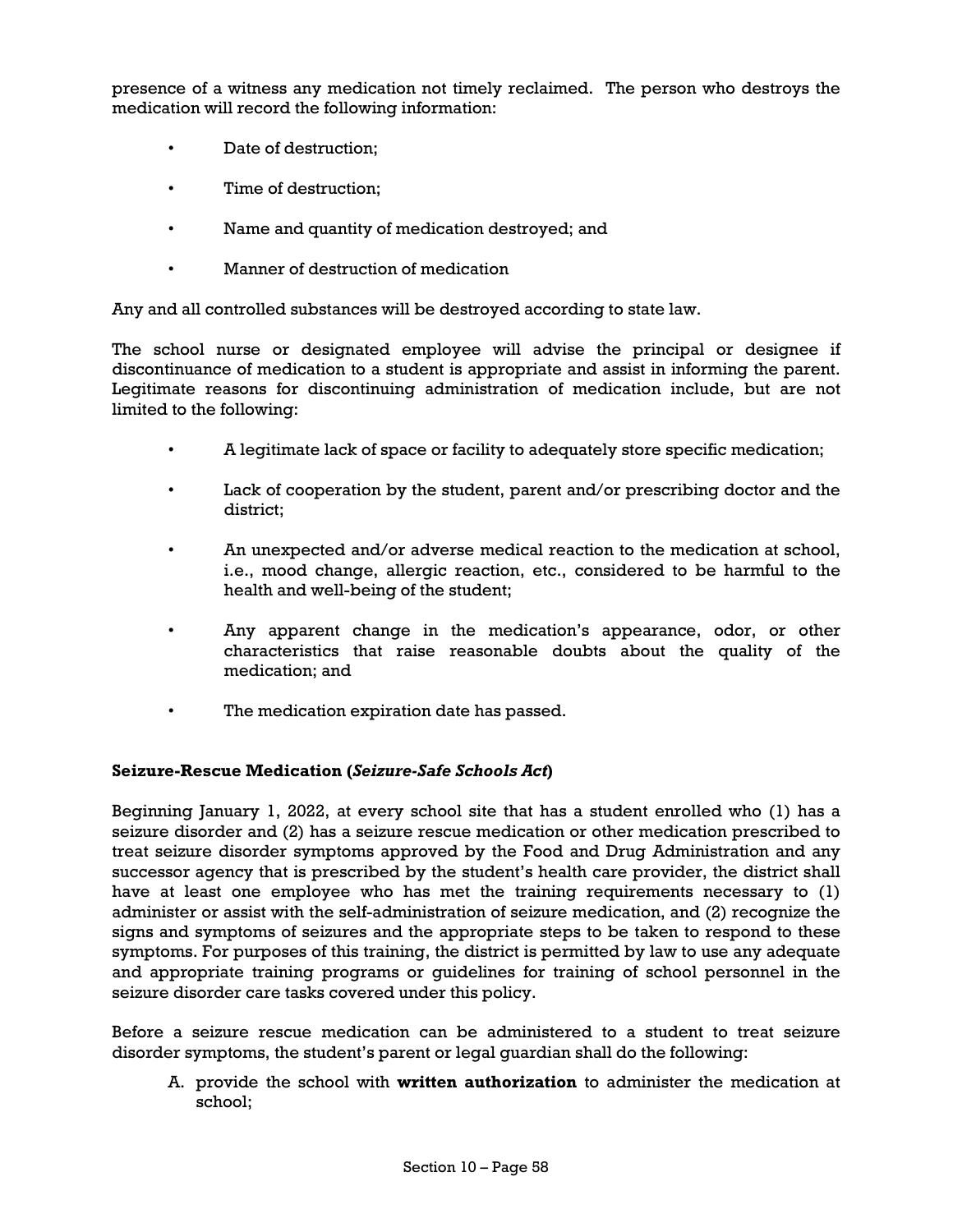- B. provide a **written statement** from the student's health care provider that shall contain the following information:
	- the student's name,
	- the name and purpose of the medication,
	- $\blacksquare$  the prescribed dosage,
	- $\blacksquare$  the route of administration.
	- the frequency that the medication may be administered, and
	- the circumstances under which the medication may be administered;
- C. provide the **prescribed medication** to the school in its unopened, sealed package with the label affixed by the dispensing pharmacy; and
- D. collaborate with school personnel to create a "**seizure action plan**," which means a written, individualized health plan designed to acknowledge and prepare for the health care needs of a student diagnosed with a seizure disorder.

The written authorization and seizure action plan shall be kept on file in the office of the school nurse or school administrator, and it shall be distributed to any school personnel or volunteers responsible for the supervision or care of the student. The written authorization and seizure action plan shall be effective only for the school year in which written authorization is granted and may be renewed each following school year upon fulfilling requirements A–D above. The district shall follow all administrative rules promulgated by the State Board of Education for the development and implementation of the seizure education program and the procedures for the development and content of seizure action plans.

Pursuant to state law, a school employee may not be subject to any disciplinary proceedings resulting from an action taken in compliance with *Seizure-Safe Schools Act*, and any employee acting in accordance with the provisions of that act shall be immune from civil liability unless the actions of the employee rise to the level of reckless or intentional misconduct. Any district-employed school nurse shall not be responsible for and shall not be subject to disciplinary action for actions performed by a volunteer.

### **Administration of Opiate Antagonists (e.g., Narcan) by District Personnel**

District medical personnel (certified school nurse or any other nurse employed by or under contract with the district) or any other person designated by the Superintendent may administer an opiate antagonist for a suspected opiate overdose by a student or other individual exhibiting signs of an opiate overdose.

The Superintendent may authorize one or more district employees to receive training offered by the Department of Mental Health and Substance Abuse Services, a law enforcement agency or any other entity in recognizing the signs of an opiate overdose and administering an opiate antagonist. The Superintendent may designate persons to receive this training who have been required to receive annual training in cardiopulmonary resuscitation and the Heimlich maneuver (70 Okla. Stat. §1210.199). Furthermore, if a person or persons designated and trained to administer an opiate antagonist are absent, the Superintendent or designee may authorize any person to administer an opiate antagonist to a student or other individual exhibiting signs of an overdose.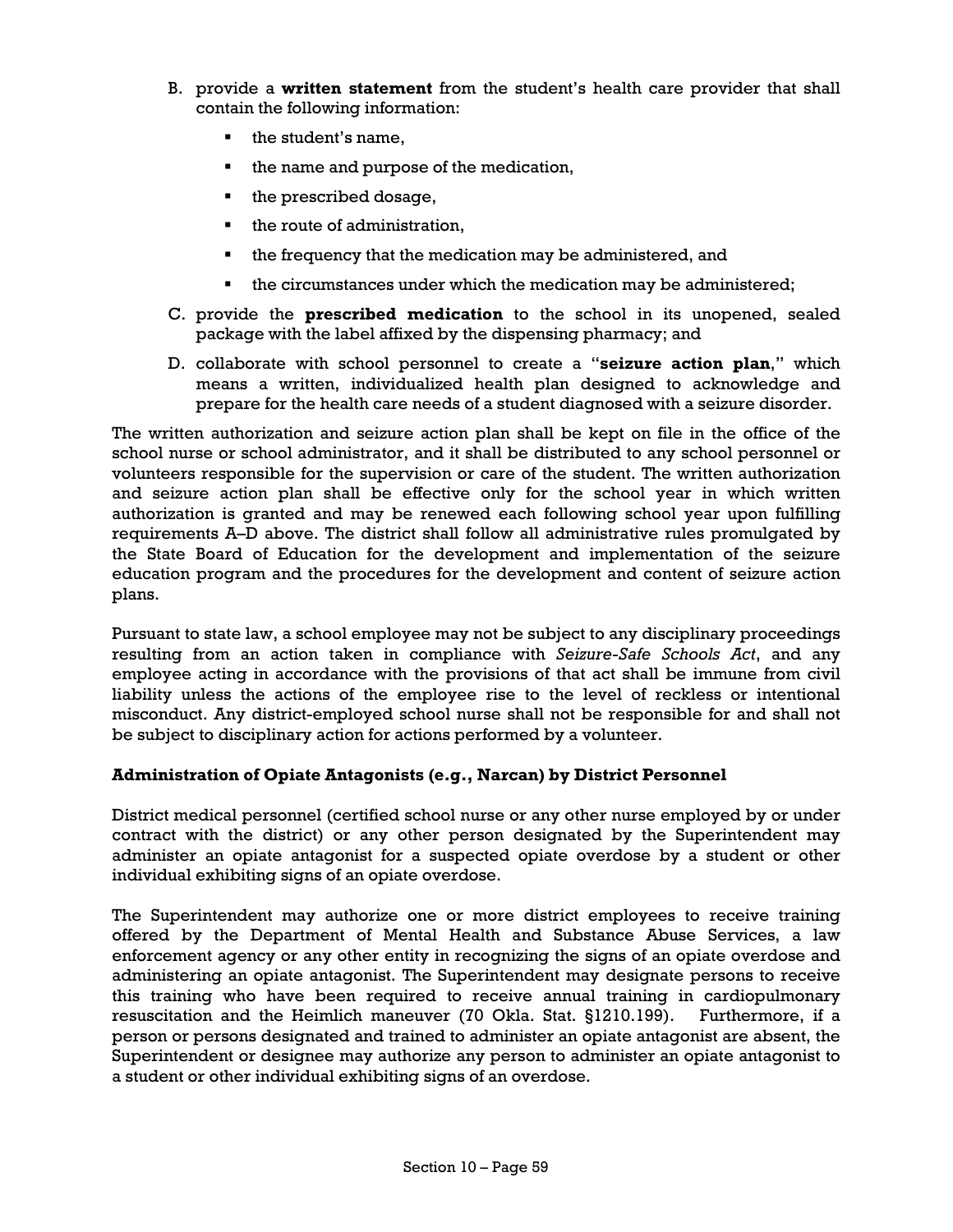Any person administering an opiate antagonist to a student or other individual at a school site or school-sponsored event, in a manner consistent with addressing opiate overdose, shall be covered by Oklahoma's Good Samaritan Act. In the event of a suspected overdose, the district and its employees or designees shall be immune from civil liability in relation to the administration of an opiate antagonist.

Reference: OKLA. STAT. tit. 70 § 1-116.2, 70 § 1-116.3 OKLA. STAT. tit. 70 § 1210.199 OKLA. STAT. tit. 70 §1210.242 OKLA. STAT. tit. 63 §1-2506.1 OKLA. STAT. tit. 70, § 1210.183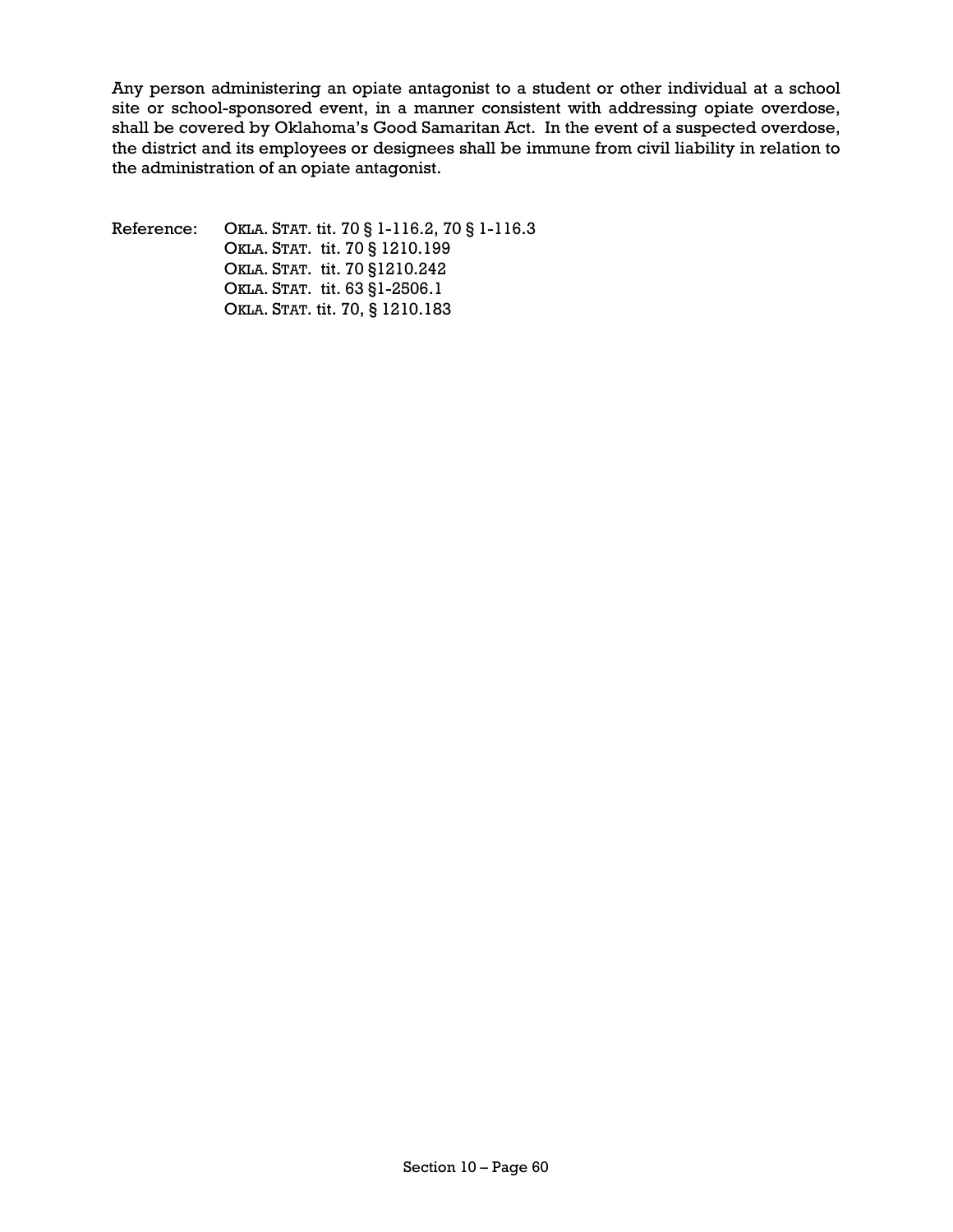*Students* 

Adopted: August 12, 2019

### **GIFTED STUDENT PROGRAM**

The board of education recognizes that educational programs are necessary for gifted children as defined by state law.

Therefore, it is the policy of the board of education to cooperate fully with the State Department of Education in identifying gifted and talented children and in developing appropriate educational programs.

Children in this district will be considered for placement in the program in accordance with scores on standardized achievement and intelligence tests, records, and recommendations of teachers and parents.

Children identified as gifted and talented will be offered gifted and talented educational programs directly through the facilities of this district.

### Philosophy

Those special gifts which qualify an individual to be considered gifted and talented must be valued as irreplaceable natural resources. Recognizing this, educators and community members must ensure that these special gifts are not ignored. To this end, experiences must be provided that are consistent with the abilities and potential of the gifted and talented child so that every child feels important and is empowered to be a happy, successful, and responsible human being.

### Definitions

Students identified as intellectually gifted demonstrate potential on group or individual nationally standardized intelligence tests. Students identified as talented demonstrate specific academic ability on school administered achievement tests.

### Goal Statement

The long-range goal of the gifted and talented program is to identify all gifted and talented students in the school system; to provide a differentiated program which will give students the opportunity to develop a level of competency consistent with their aptitudes, goals, and interests; and to meet the needs of gifted students educationally, psychologically, and socially.

# **Objective**

The learning community will foster skills of gifted and talented students in critical thinking, independent learning, problem finding/problem solving, creativity, specific academic abilities, and social interaction.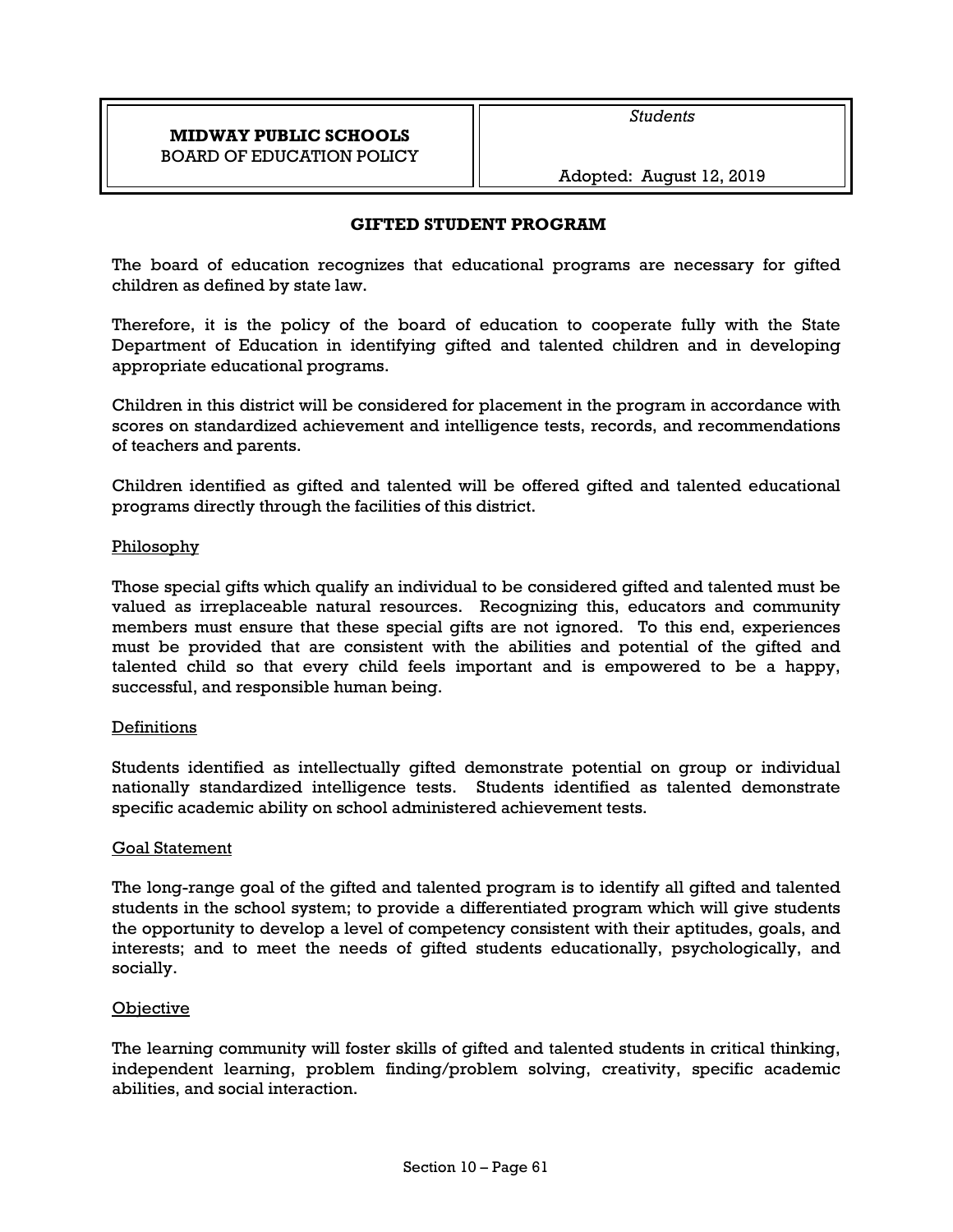## **Identification**

A gifted and talented program committee will function for each building. The committee is to be composed of the superintendent, counselor, and gifted and talented program coordinator. Committee involvement shall include program development, implementation, and evaluation.

The screening process for the gifted and talented program will be conducted according to the school system's schedule for administering group tests.

Multicriteria evaluations may include:

- 1. Referral: professional, peer, parent, self;
- 2. Measures of achievement;
- 3. Measures of performance; and
- 4. Scales, inventories, checklist.

All students scoring in the top three percentile on a nationally standardized intelligence test are considered gifted. Those students not scoring at or above the 97<sup>th</sup> percentile may be referred for an individual intelligence test. Referrals may be made by teachers, parents, guardians, peers, or students themselves.

All students scoring in the top five percentile on a nationally standardized achievement subtest (which may include total reading, total language, total math, social studies, and science) are considered talented in a specific academic area.

### Placement Criteria

Students who score at the 97th percentile or above on a nationally normed test of intellectual ability shall be served in the gifted and talented program. Students who score at the 95<sup>th</sup> percentile or above on any subtest of a nationally normed test of achievement shall be served. Subtests may include total reading, total language, total math, social studies, and science. In addition, students who score in the top three percent of their local ethnic group on a nationally standardized achievement or intelligence test shall be served. The "standard error of measurement" may be used in placement decisions.

#### Notification

Parents will be notified in writing of their child's placement in the gifted and talented program. The district shall provide a gifted and talented program summary to the parents of identified students.

#### Procedural Safeguards

Specific areas of concern, including procedural safeguards are as follows:

1. Written parental consent must be obtained for individual evaluation or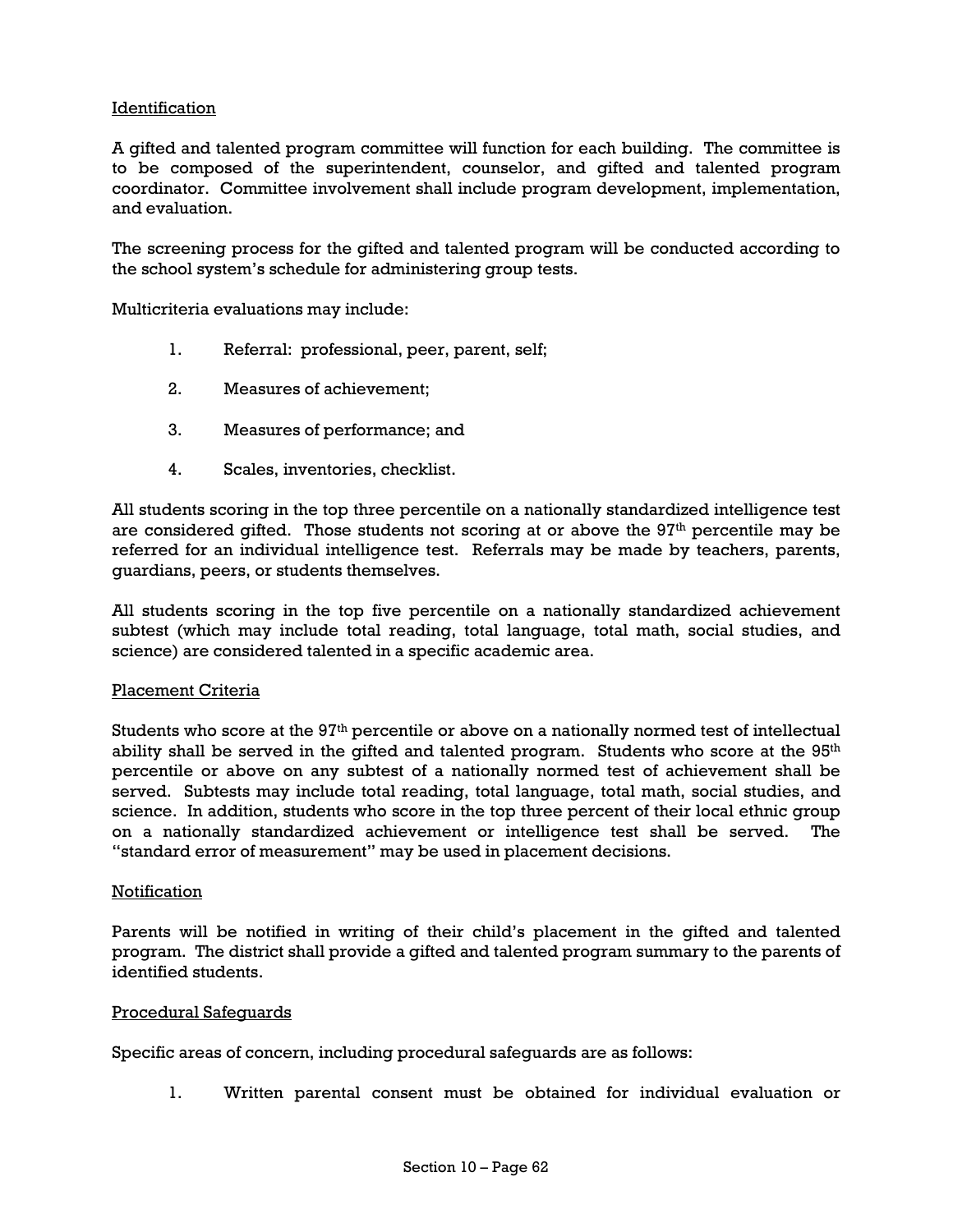placement of a student in the gifted and talented program;

- 2. Parents may request retesting one time only. This request should be written, addressed to the superintendent;
- 3. Written appeals regarding placement may be directed to the gifted and talented program committee. Every effort will be made to meet with the parent within 15 days;
- 4. Test scores from other schools can be considered for possible placement by the gifted and talented program committee;
- 5. A review will be conducted annually on students' performance and progress; and
- 6. Parents may withdraw their child from the gifted and talented program. A written request is to be directed to the superintendent.

#### Program Description

A differentiated education designed to meet the gifted and talented students' needs and interests shall be provided through one or more of the following options:

- 1. Enrichment of content;
- 2. Acceleration of content;
- 3. Individualized instruction;
- 4. Honors classes;
- 5. Academic competition;
- 6. Cross-grade grouping;
- 7. Special interest classes;
- 8. Concurrent enrollment;
- 9. Guided research;
- 10. Resource room;
- 11. Learning centers;
- 12. Credit by examination;
- 13. Pull-out enrichment classes (for elementary gifted students only); and
- 14. Other.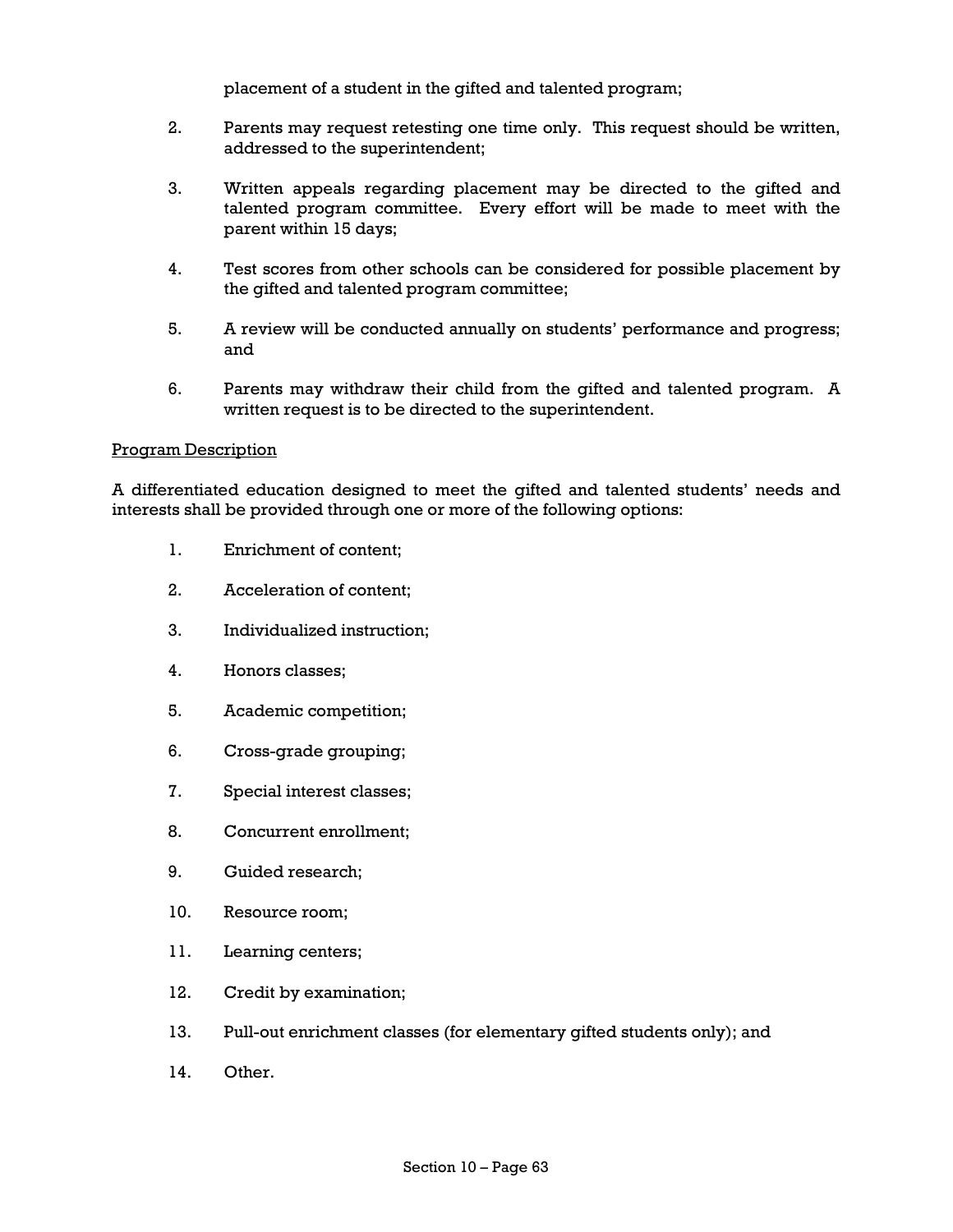Adopted: August 12, 2019

### **STUDENT ATTENDANCE**

The board of education believes that in order for students to realize their fullest potential from educational efforts, they should attend all classes to the extent possible. Realizing that some absences may be beyond a student's control, the board has adopted a policy requiring students to be in attendance a minimum of 90% each semester to earn credit for any course in which the student is enrolled. Exceptions to this requirement will be considered by the board on an individual, case by case, basis.

### Absences

Excused absence will be granted for the following reasons:

- 1. Illness of the student or immediate family member;
- 2. Family emergencies;
- 3. Death of an immediate family member;
- 4. Medical appointments;
- 5. Legal matters, including service on a grand, multi-county grand, or petit jury;
- 6. Travel to and from and observance of holidays required by student's religious affiliation; and
- 7. Extenuating circumstances deemed necessary by the principal.

It is the responsibility of the parent to notify the school between 7:45 a.m. and 8:30 a.m. if the child is to be absent that day for one of the above reasons. Parents are required to contact the school and provide documentation regarding illnesses, court appearances, first attempts for driver's license, family emergencies or other reasons for student absence. The student must make up all work missed, and, if timely submitted, the district will accept it at full credit. It is the responsibility of the student, on the day of return, to make arrangements to see that the work is made up.

Any student and/or parent of a student who exceeds the 90% attendance rule and feels that he or she has extenuating circumstances that explain the absences that exceed this number may request review by the district's attendance committee. The committee will consist of a building level administrator, two teachers and a counselor. This committee may, at the discretion of the superintendent be the same as the Internal Activities Review Committee ("IARC"). Consideration will be given as to the reason for the absences (such as extended illnesses of the student or immediate family members as documented by a physician, family emergencies or death of an immediate family member) as well as to the attempts by parents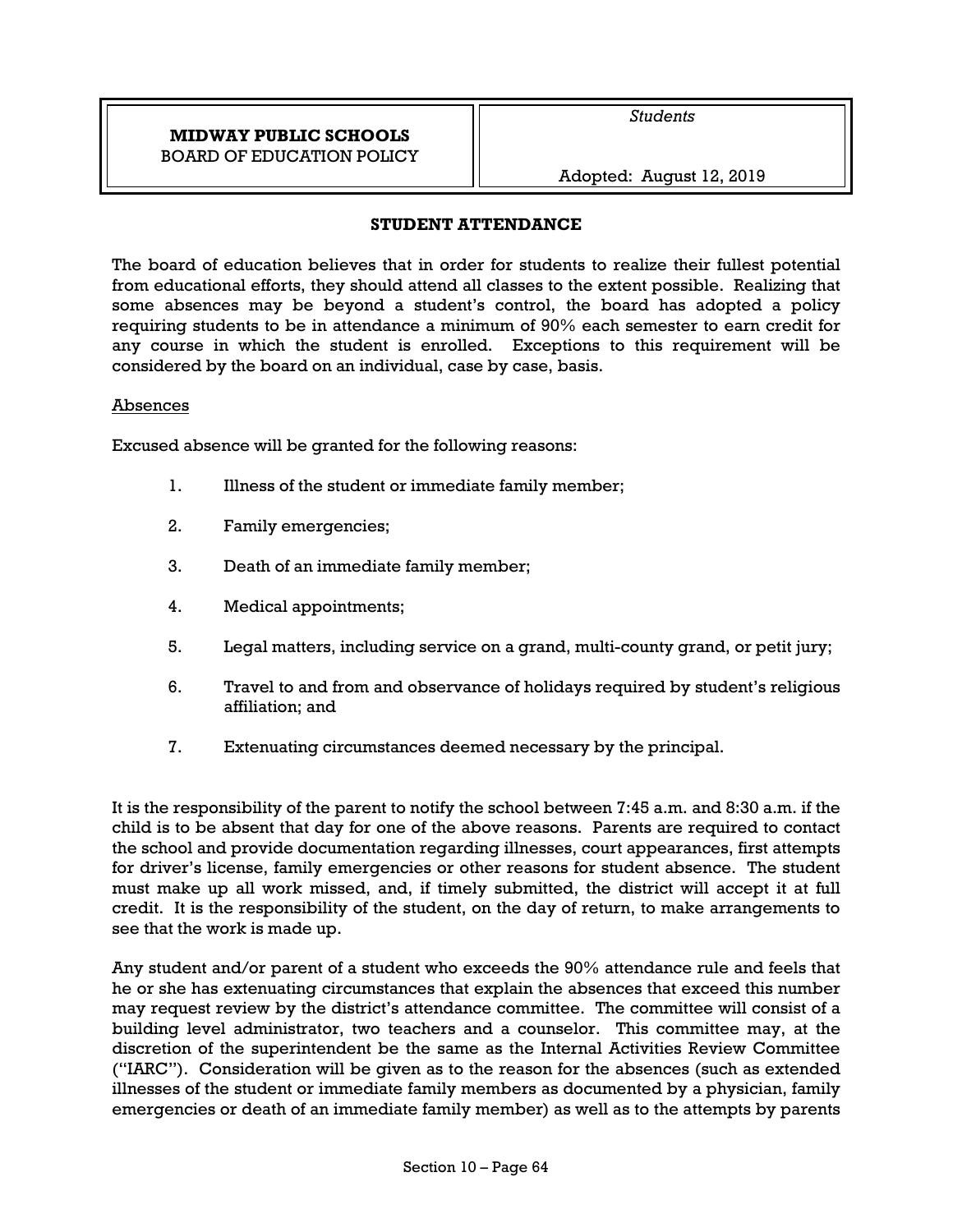to minimize the absenteeism.

### School Activities

- 1. Students involved in school sponsored activities are limited to ten absences per school year per class period. Ten additional absences may be granted for state and national events as long as the student has earned the right to participate *and* is participating in the state or national event.
- 2. Students will be allowed to make up any work missed while participating but must make up the work within the period established by the assigned teacher. Reasonable time to make up work missed shall not be unreasonably withheld.
- 3. Absences for the following reasons will not be charged against the ten absence limit:
	- a. Activities held on campus, sanctioned by the superintendent;
	- b. Serving as a Page in the Legislature;
	- c. On campus visits by college representatives/vocational representatives;
	- d. College entrance exams;
	- e. Field trips in conjunction with a unit being taught in an academic class;
	- f. Students excused to make appearances before local civic groups;
	- g. Grade level field trips to area technology centers.
- 4. Students must assume responsibility for their absences. Student responsibilities include but are not limited to notifying instructors of an absence, a reasonable time prior to the absence, making arrangements with instructors to make up work, and working cooperatively with teachers and administrators when absences cannot or will not be approved even though a student's request is not otherwise unreasonable.
- 5. Principals will keep or cause to be kept a record of those days or class periods missed by students due to school sponsored activities. These records will be open for inspection by the student, parent or guardian of the students, sponsors, coaches and teachers with a need to know this information.
- 6. Absences that exceed the maximum permitted by this policy and which do not have the written permission of the IARC shall be counted as an unexcused absence in accordance with board policy.

### Sponsor/Teacher or Coach Responsibilities

1. Sponsors/teachers or coaches are required to prepare a list of activities that the student may attend during the school year and provide students with the list. The same list must be furnished to the principal at the beginning of the school year but no later than fifteen days following the first day of school for students. The material prepared by sponsors/teachers or coaches shall include the criteria for eligibility for the particular activity for which the sponsor/teacher or coach is responsible, the goals of the activity and the manner in which the goals meet school and community expectations.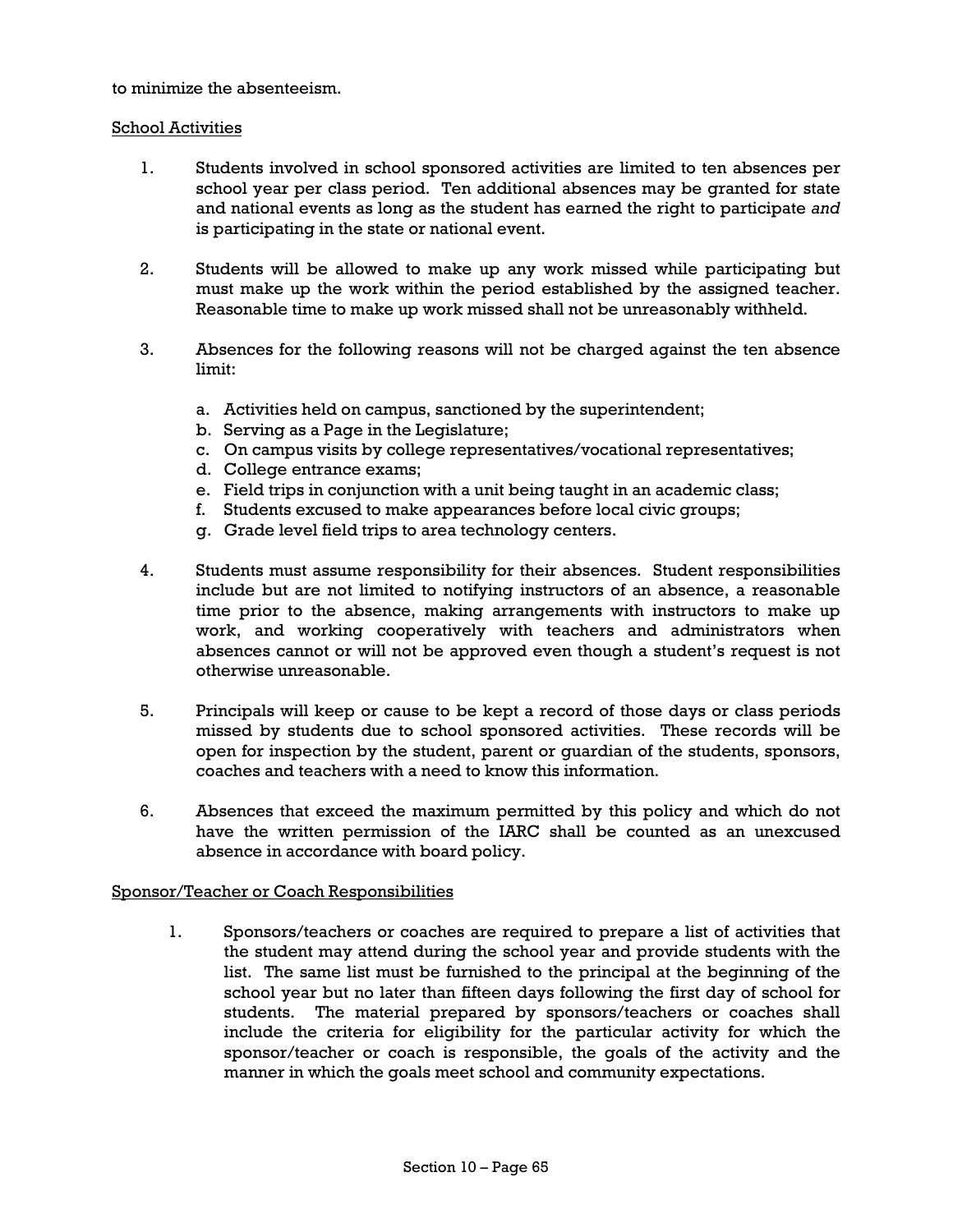- 2. Sponsors/teachers or coaches should assist students in selecting those activities that will benefit the student and/or the school.
- 3. Sponsors/teachers or coaches must check activity absences regularly in order to help students plan for future absences.
- 4. Sponsors/teachers or coaches must be fully familiar with this policy and capable of mentoring students to avoid unnecessary and unproductive absences from classes.
- 5. No sponsor/teacher or coach shall misrepresent the reason for a student's absence or sanction a student's absence from a class period that is not related to the school sponsored activity in which the student is involved.

### Internal Activity Review Committee (for extracurricular activities)

The board of education has established an IARC composed of the following positions: the principal or principal's designee, regular classroom teacher (in a core subject), athletic director, coach/sponsor, parent. The individuals who shall serve on this committee shall be appointed annually by the board following a recommendation by the superintendent. The superintendent may suggest additional individuals to serve on the committee but shall not have fewer than 5 individuals recommended to serve on the committee. The committee shall resolve questions regarding excused or unexcused absences related to extracurricular activities using procedures that the committee shall designate which allow for consideration of the district's policy, emphasis on the importance of students attending classes on a regular basis, and an opportunity for the student and student's representatives and school representatives to be fully heard regarding the treatment of and consequence of an absence. The committee shall also be responsible for resolving any dispute regarding whether a student made up his or her work within a reasonable period designated by the instructor or administrator.

Any party who objects to a decision of the IARC may appeal the decision to the board of education by filing an appeal within 5 business days of the IARC's written decision with the clerk of the board of education with a copy of the appeal to the superintendent of Schools.

In addition to the above responsibilities the IARC shall review and recommend to the board policy changes or additions designed to ensure that the district's treatment of school attendance and opportunity for participation in extracurricular activities is consistent with applicable law, school board policies and rules and regulations adopted by the Oklahoma State Board of Education and athletics associations in which the district participates.

The board of education has final authority in deciding if a student's deviation from the ten day or class period rule shall be approved. The board can exercise this authority by conducting a hearing in which all sides shall be heard or can exercise its authority by voting to uphold a decision of the IARC or voting not to reconsider the IARC's decision or findings in a particular matter.

### Unexcused Absence

This is any absence that does not fall within one of the above categories. Work will be made up with a grade adjustment.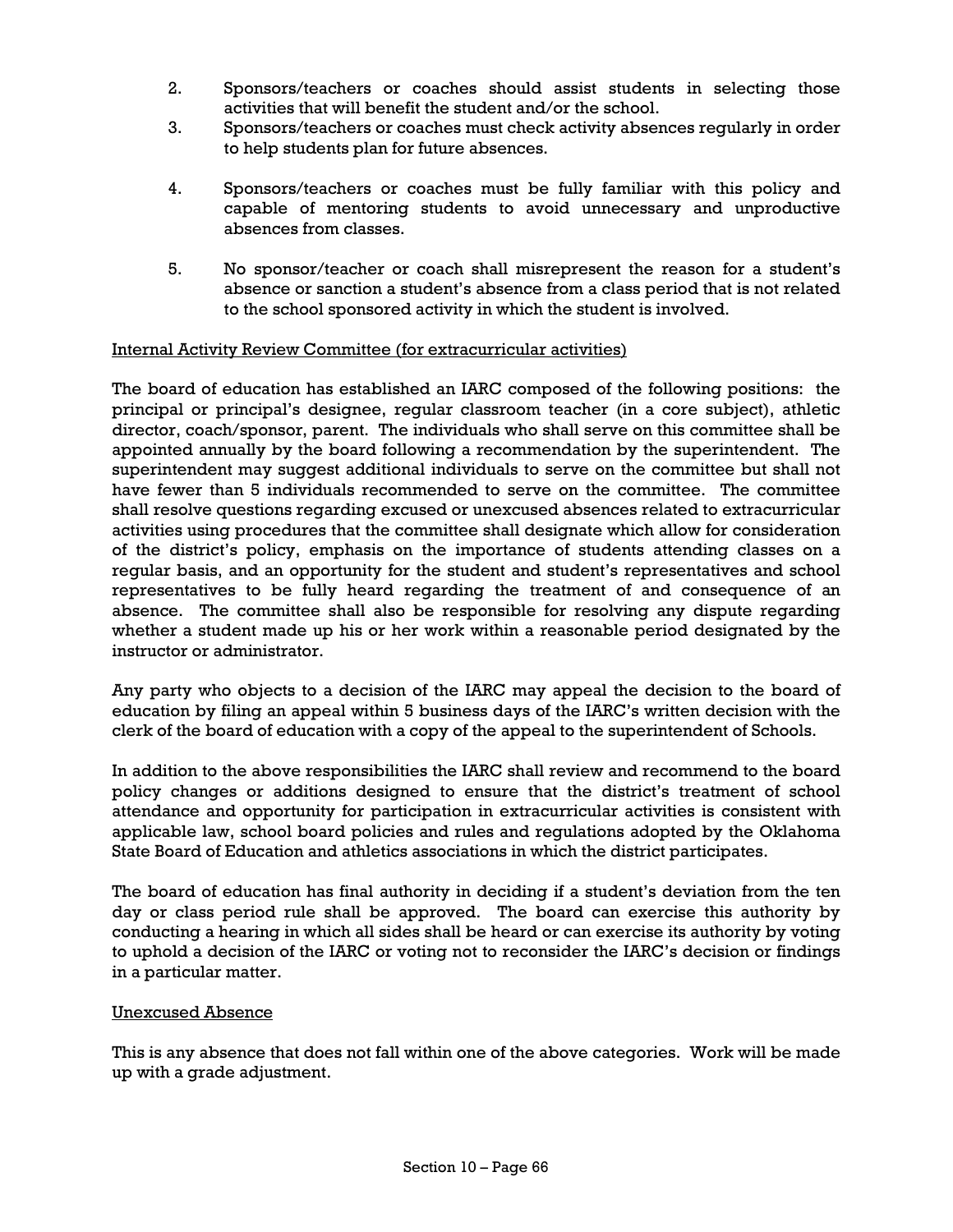### **Truancy**

A student is considered truant when absent from school without the parents' knowledge or leaving school without permission of the principal or his/her designated representative. Students who are truant will be subject to disciplinary action and will be ineligible to participate in school activities for the day. Truant students will make up all missed work with a grade adjustment.

### **Tardies**

- 1. A student is tardy who is not in the classroom when the bell to begin the period sounds.
- 2. A student who is more than fifteen (15) minutes late is counted absent for the period.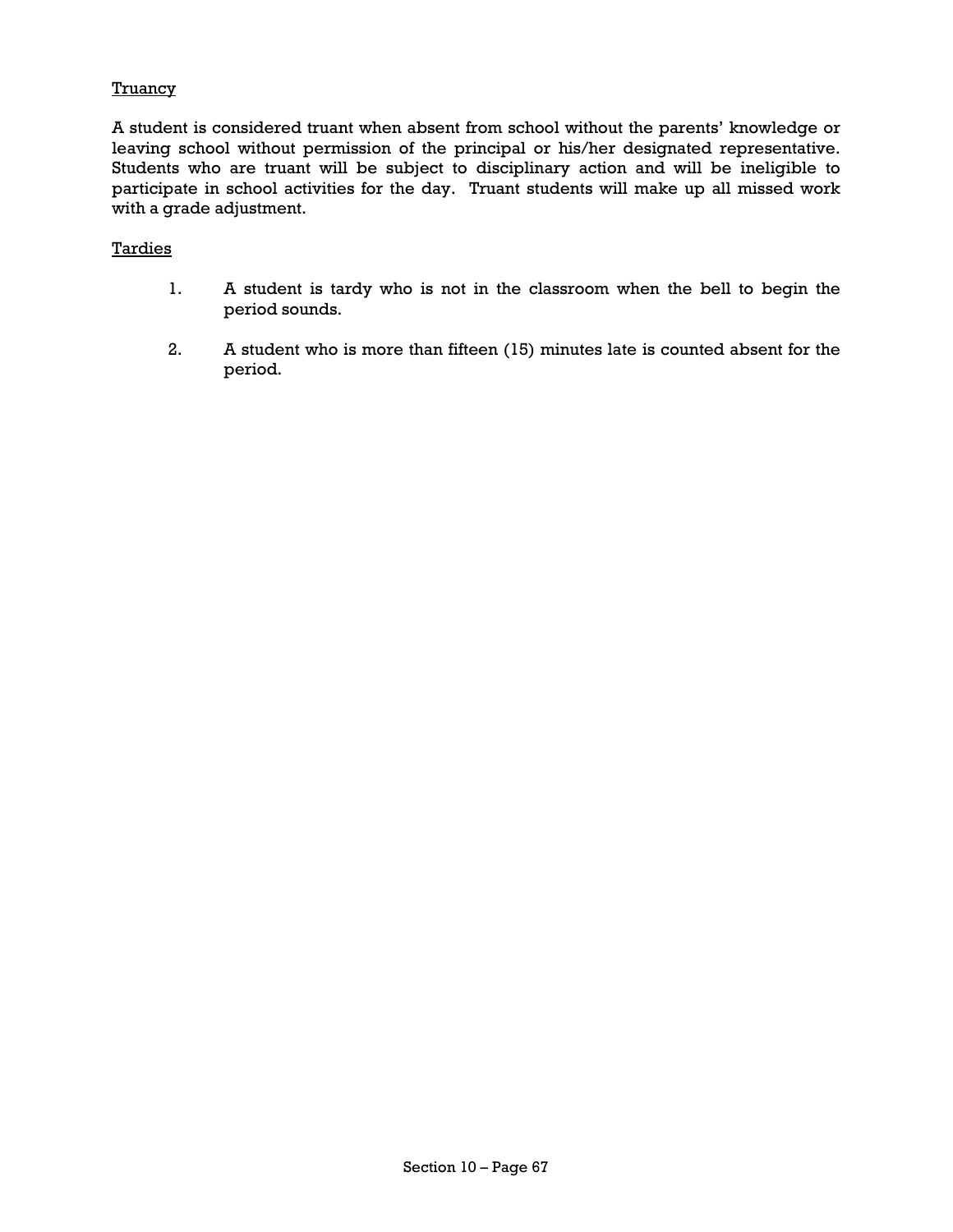Adopted: August 12, 2019

### **WITHDRAWAL FROM SCHOOL**

The board of education realizes that a student may need to withdraw from school because of residence relocation or other valid reason. In such a case, the student must notify the principal who will assist the student with out-processing. All district-owned books, supplies, equipment, etc. must be returned to the teachers who distributed them. A clearance slip with the appropriate teachers' signatures must be returned to the principal's office. Any refunds due will be made at that time.

Students are reminded that transcripts and other records will be forwarded to the new school only after proper clearance has been accomplished.

On a quarterly basis as scheduled by the State Department of Education, the superintendent will notify the Department of the name, address, race and age of any student dropping out of school during the preceding quarter. A dropout is any student who is under the age of 19 and has not graduated from high school and is not attending any public or private school or is not otherwise receiving an education pursuant to law for the full term the schools of the district in which the student resides are in session.

Whenever a student over 14 years of age and under 18 years of age withdraws from school, the attendance officer shall notify the Department of Public Safety (DPS) of the withdrawal through a documentation of enrollment status form. When the withdrawal from school is due to circumstances beyond the control of the student or is pursuant to lawful excuse, as confirmed in writing by a parent/guardian of the student, no notice shall be sent to DPS, or if sent, the notice will be disregarded by DPS. The board of education or appropriate designee shall be the sole judge of whether the withdrawal of a student is due to circumstances beyond the control of the student or is made pursuant to lawful excuse.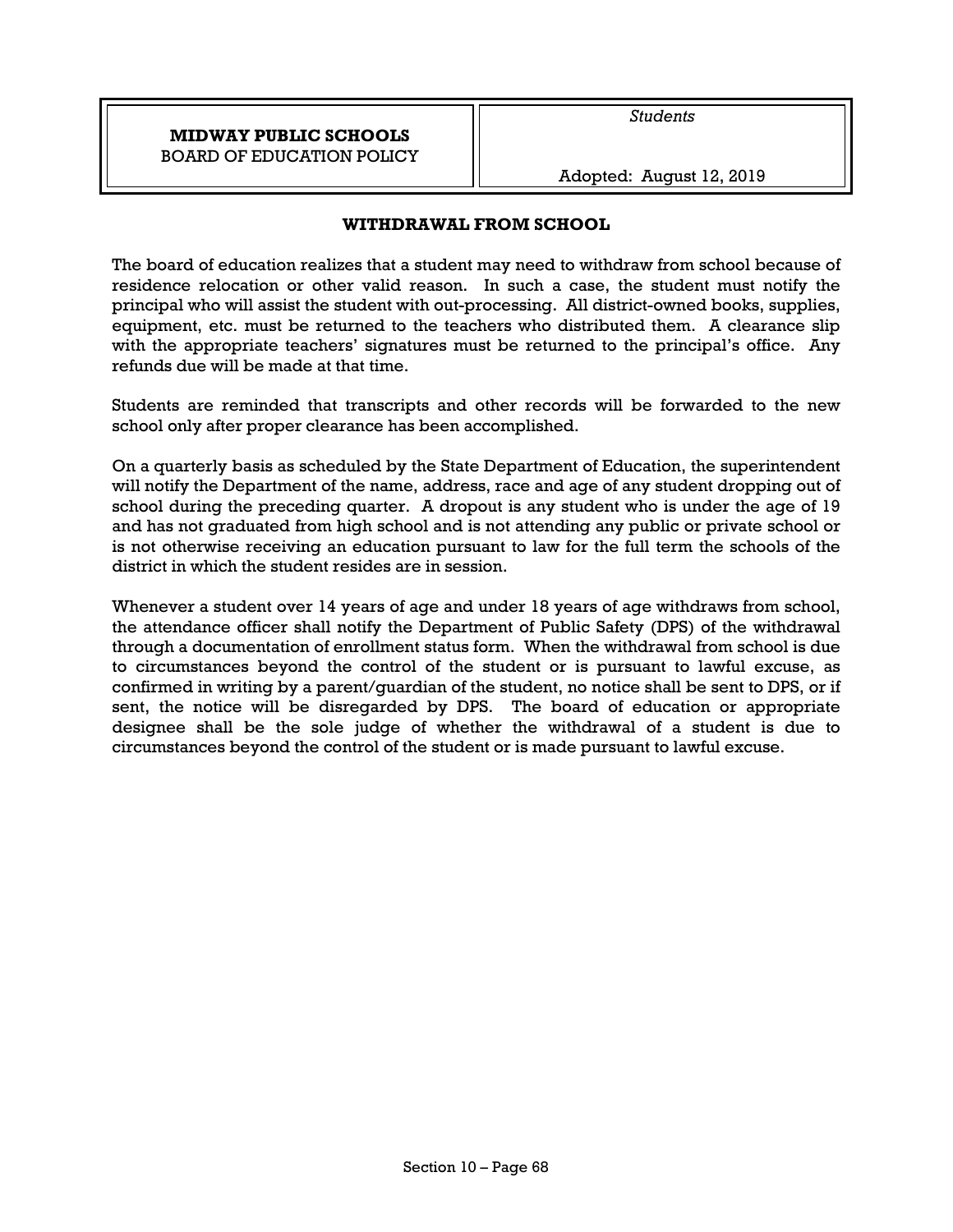Adopted: August 12, 2019

# **TESTING STUDENTS WITH REGARD TO THE USE OF ALCOHOL AND ILLEGAL CHEMICAL SUBSTANCES**

The board of education, with the intent that all students have notice and knowledge of the ramifications concerning alcohol and illegal chemical substance use, possession, purchase, sale or distribution when the student is on school property, at a school sponsored event, in school vehicles, or going to or from a school sponsored event hereby adopts the following policy.

# Statement of Purpose and Intent

- 1. The safety of students and employees of the district is of paramount concern to the board.
- 2. Students who are under the influence of alcohol or an illegal chemical substance when the student is on school property, at a school sponsored event, in school vehicles, or going to or from a school sponsored event pose serious safety risks to students, employees and the public.
- 3. The use of alcohol and illegal chemical substances by students has a direct and adverse effect on the safety, personal health, attendance, productivity and quality of education of all students.
- 4. The board recognizes that all students have certain personal rights guaranteed by the Constitutions of the United States of America and the State of Oklahoma. This policy will not infringe on those rights.
- 5. Due to the devastating impact that the use by students of alcohol and illegal chemical substances can have on the safety of students and employees and their adverse effect on a student's ability to perform as a student, the board will not tolerate students who use, possess, distribute, purchase, sell or are under the influence (as defined in the policy) of alcohol or illegal chemical substances while on school property, at a school sponsored event, in school vehicles, or going to or from a school sponsored event.
- 6. This policy will apply to all students of the district.
- 7. Violations of this policy will subject the student to disciplinary action, including outof-school suspension from school.

# **Definitions**

1. "Illegal chemical substance" means any substance which an individual may not sell, possess, use, distribute or purchase under either Federal or Oklahoma law. "Illegal chemical substance" includes, but is not limited to, all scheduled drugs as defined by the Oklahoma Uniform Controlled Dangerous Substances Act, all prescription drugs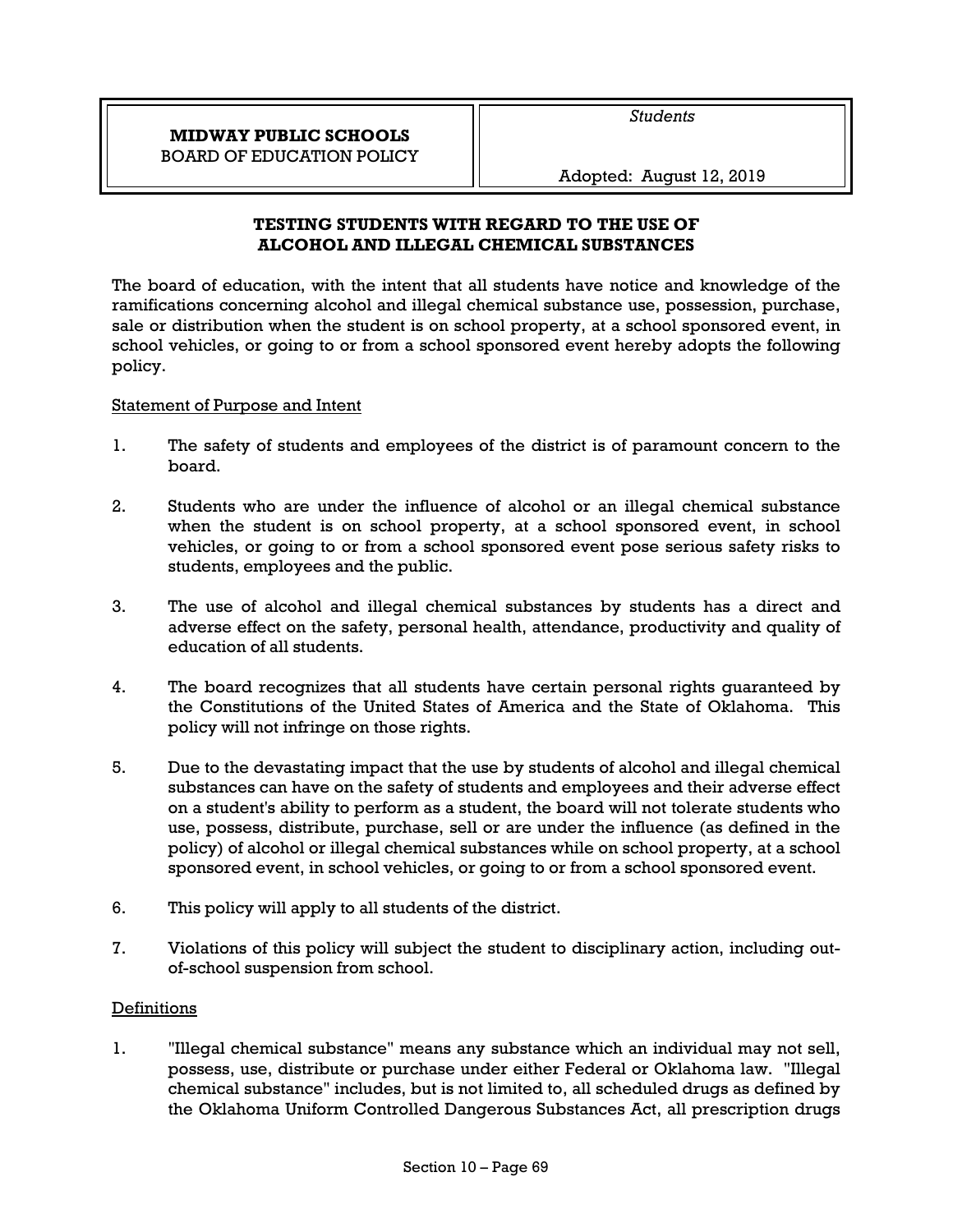obtained without authorization and all prescribed drugs and over the counter drugs being used for an abusive purpose. By way of example only, the drugs which may be tested for are: amphetamines, cannabinoids, cocaine, phencyclidine (PCP), hallucinogens, methaqualone, opiates, barbiturates, benzodiazepines, synthetic narcotics, designer drugs, or any metabolite of any of these substances.

- 2. "Alcohol" means ethyl alcohol or ethanol and includes "low point" beer.
- 3. "Under the influence" means any student of the district who has any alcohol or illegal chemical substance or the metabolites thereof present in the student's body in any amount which is considered to be "positive" for such alcohol or drug or drug metabolites using any scientifically substantiated alcohol or drug use screen test and alcohol or drug use confirm test.
- 4. "Positive" when referring to an alcohol or drug use test administered under this policy means a toxicological test result which is considered to demonstrate the presence of alcohol or an illegal chemical substance or the metabolites thereof using the cutoff standards or levels determined by the State Board of Health for drug or alcohol testing of students or in the absence of such State Board cutoff levels, the cutoff levels customarily established by the testing laboratory administering the alcohol or drug use test.
- 5. "School property" means any property owned, leased or rented by the district, including but not limited to school buildings, parking lots and motor vehicles.
- 6. "Drug or alcohol use test" means a chemical test administered for the purpose of determining the presence or absence of alcohol or illegal chemical substances or their metabolites in a student's blood, bodily tissue, fluids, products, urine, breath or hair.
- 7. "Reasonable suspicion" means a belief that a student is using or has used alcohol or drugs in violation of this policy drawn from specific objective and articulable facts and reasonable inferences drawn from those facts in the light of experience, and may be based upon, among other things:
	- A. Observable phenomena, such as:
		- i. the physical symptoms or manifestations of being under the influence of alcohol or a drug while on school property, at a school sponsored event, in school vehicles, or going to or from a school sponsored event; or
		- ii. the direct observation of alcohol or drug use while on school property, at a school sponsored event, in school vehicles, or going to or from a school sponsored event.
	- B. A report of drug or alcohol use while on school property, at a school sponsored event, in school vehicles, or going to or from a school sponsored event, provided by reliable and credible sources;
	- C. Evidence that a student has tampered with an alcohol or drug test; or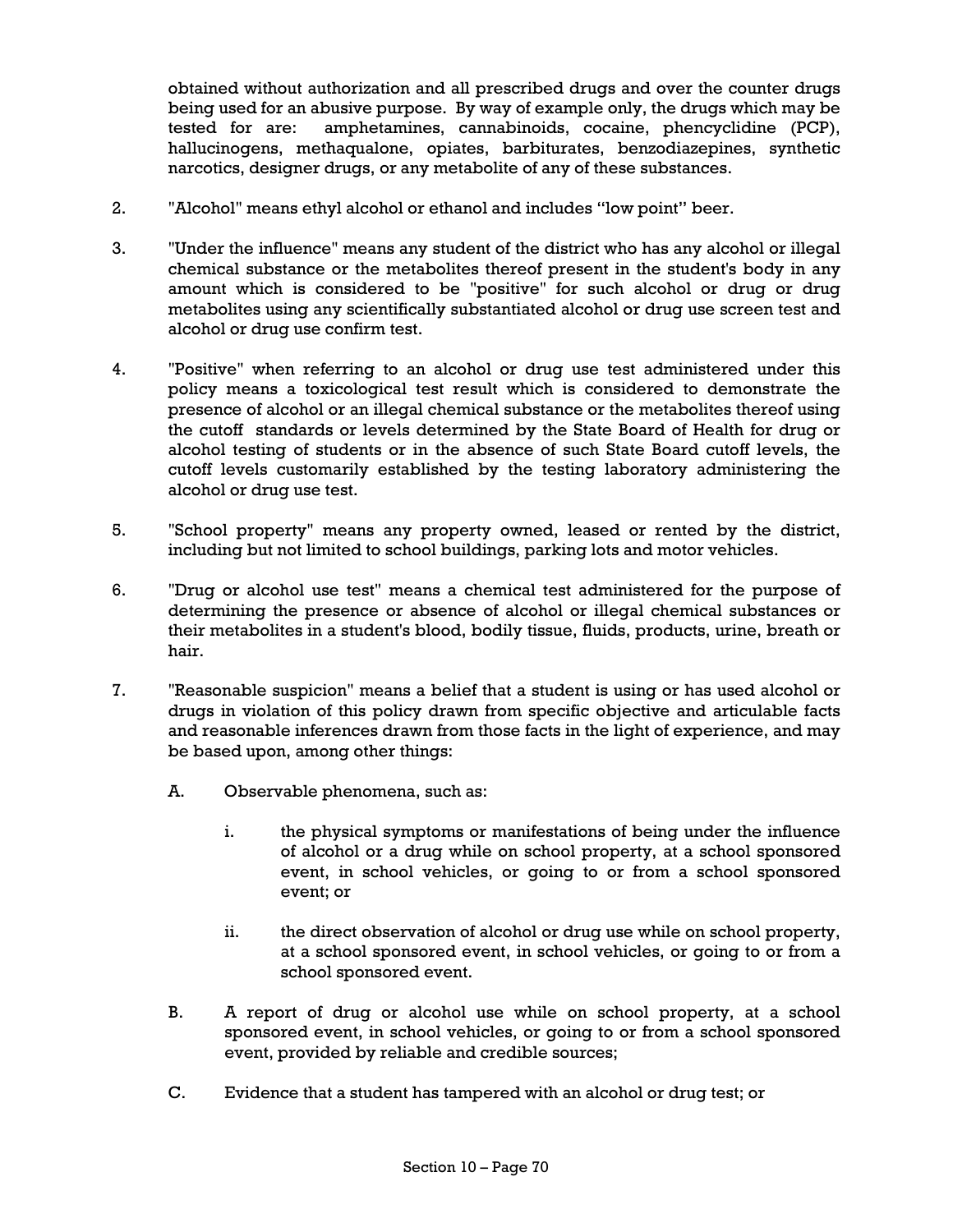D Evidence that a student is involved in the use, possession, sale, solicitation or transfer of alcohol or drugs while on school property, at a school sponsored event, in school vehicles, or going to or from a school sponsored event.

## Procedures for Alcohol or Illegal Chemical Substance Testing

1. Any alcohol or drug use test administered under the terms of this policy will be administered by or at the direction of a professional laboratory licensed by the Oklahoma State Department of Health and using scientifically validated toxicological methods that comply with rules promulgated by the State Department of Health. The professional laboratory shall be required to have detailed written specifications to assure chain of custody of the samples, proper labeling, proper laboratory control and scientific testing, with all samples to be taken under the supervision of appropriate laboratory employees at a school site or site designated by the laboratory. All aspects of the alcohol and drug use testing program, including the taking of samples, will be conducted so as to safeguard the personal and privacy rights of students to the maximum degree possible and shall be conducted under reasonable sanitary conditions. The test sample shall be obtained in a manner which minimizes its intrusiveness.

In the case of urine samples, the samples must be collected in a restroom or other private facility behind a closed stall; a sample shall be collected in sufficient quantity for splitting into two (2) separate samples, pursuant to rules of the State Board of Health, to provide for any subsequent independent confirming analysis of the first sample; the test monitor shall not observe any student while the sample is being produced but the test monitor may be present outside the stall to listen for the normal sounds of urination in order to guard against tampered samples and to insure an accurate chain of custody; and the test monitor may verify the normal warmth and appearance of the sample. If at any time during the testing procedure the test monitor has reason to believe or suspect that a student is tampering with the sample, the test monitor may stop the procedure and inform the test coordinator. The test monitor shall be of the same gender as the student giving the sample.

If a student is determined to have tampered with any specimen or otherwise engaged in any conduct which disrupts the testing process of any student, then the student will be deemed to have violated this policy and will be subject to disciplinary action, including out-of-school suspension from school.

The test monitor shall give each student a form on which the student may, but shall not be required to, list any medications he has taken or any other legitimate reasons for having been in recent contact with alcohol or illegal chemical substances.

2. If the initial drug use test is positive for the presence of an illegal chemical substance or the metabolites thereof, the initial test result will be subject to confirmation by a second and different test of the same sample. The second test will use an equivalent scientifically accepted method of equal or greater accuracy as approved by rules of the State Board of Health, at the cutoff levels determined by board rules. A student will not be subject to disciplinary procedures unless the second test is positive for the presence of illegal chemical substances or the metabolites thereof.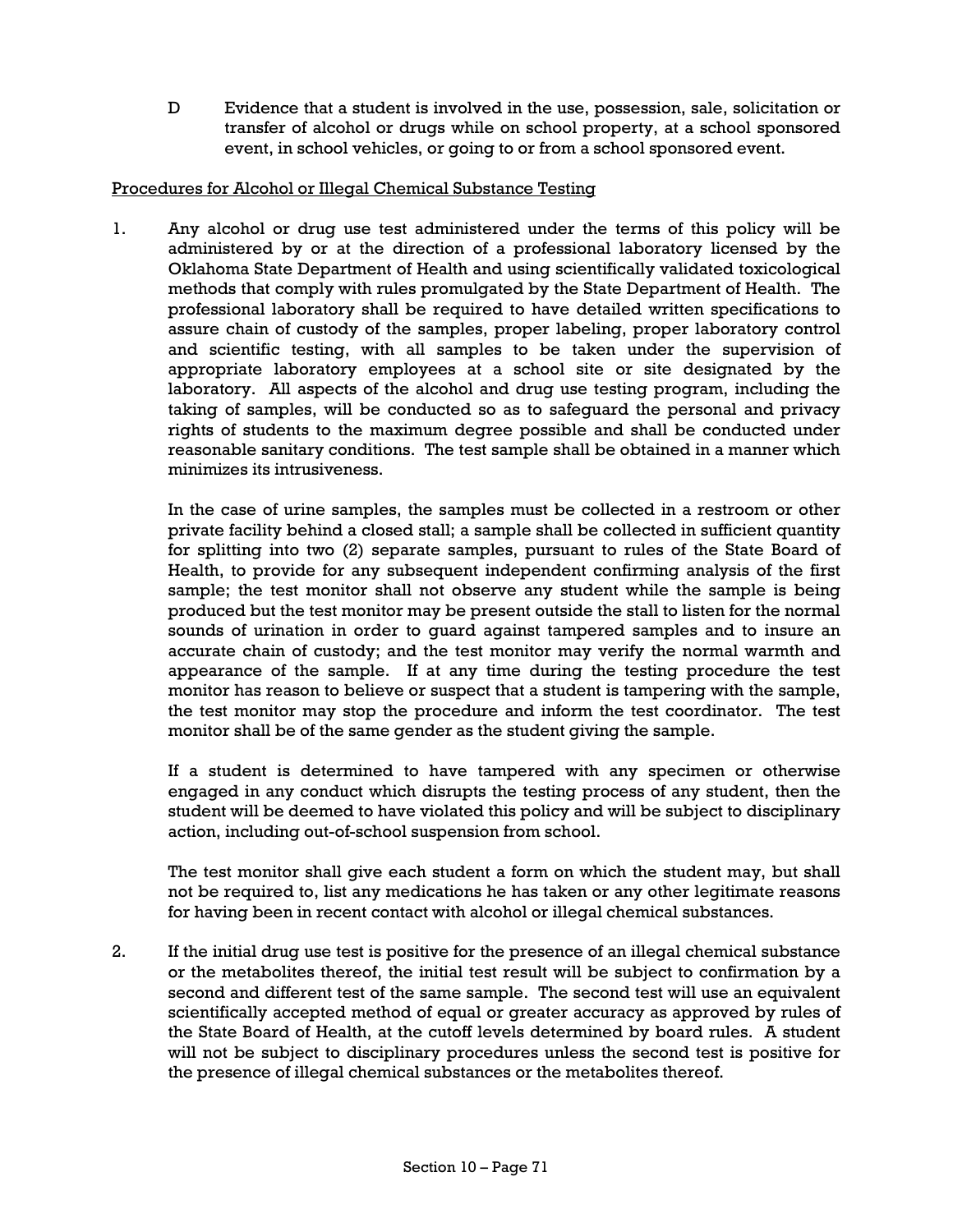- 3. If an initial alcohol use test is positive for the presence of alcohol, the initial test result will be subject to confirmation by a second test using any scientifically accepted method approved by rules of the State Board of Health, at the cutoff levels determined by board rules.
- 4. Upon written request, the student will be furnished with a free copy of all test results performed under this policy. All test records and results will be confidential and kept in files separate from the student's cumulative records. All tests required of a student by the district under this policy shall be at district expense.
- 5. Any student who is subject to disciplinary action as a result of being under the influence of alcohol or an illegal chemical substance while on school property, at a school sponsored event, in school vehicles or going to or from a school sponsored event will be given a reasonable opportunity, in confidence, to explain or rebut the alcohol or drug use test results. If the student asserts that the positive test results are caused by other than consumption of alcohol or an illegal chemical substance by the student, then the student will be given an opportunity to present evidence that the positive test result was produced by other than consumption of alcohol or an illegal chemical substance. The district will rely on the opinion of the district's laboratory which performed the tests in determining whether the positive test result was produced by other than consumption of alcohol or an illegal chemical substance.
- 6. The laboratory reports and results of alcohol and drug use testing will be maintained on a confidential basis except as otherwise required by law. The laboratory performing alcohol or drug use tests for the district will not report on or disclose to the district any physical or mental condition affecting a student which may be discovered in the examination of a sample other than the presence of alcohol or illegal chemical substances or the metabolites thereof. The use of samples to test for any other substances will not be permitted.

# Student Alcohol and Drug Use Tests - When Required

- 1. Any student whose behavior while on school property, at a school sponsored event, in school vehicles, or going to or from a school sponsored event creates a reasonable individualized suspicion that the student is under the influence of alcohol or an illegal chemical substance may be required to take an alcohol and/or drug use test. Nothing in this policy shall require alcohol and/or drug use testing of any student nor prohibit the district from disciplining any student in the absence of an alcohol or drug use test of the student.
- 2. Any student who refuses to take an alcohol or drug use test when so required under the provisions of this policy will be deemed to have violated this policy and will be subject to disciplinary action including out-of-schools suspension from school to the same extent as if the student tested positive for the presence of alcohol or illegal chemical substances.

# Medical Marijuana

1. Pursuant to OKLA. STAT. tit. 63, § 420 *et. seq.*, unless failure to do so would cause the school district to imminently lose a monetary or licensing related benefit under Federal law or regulations, the school district will not discriminate against a student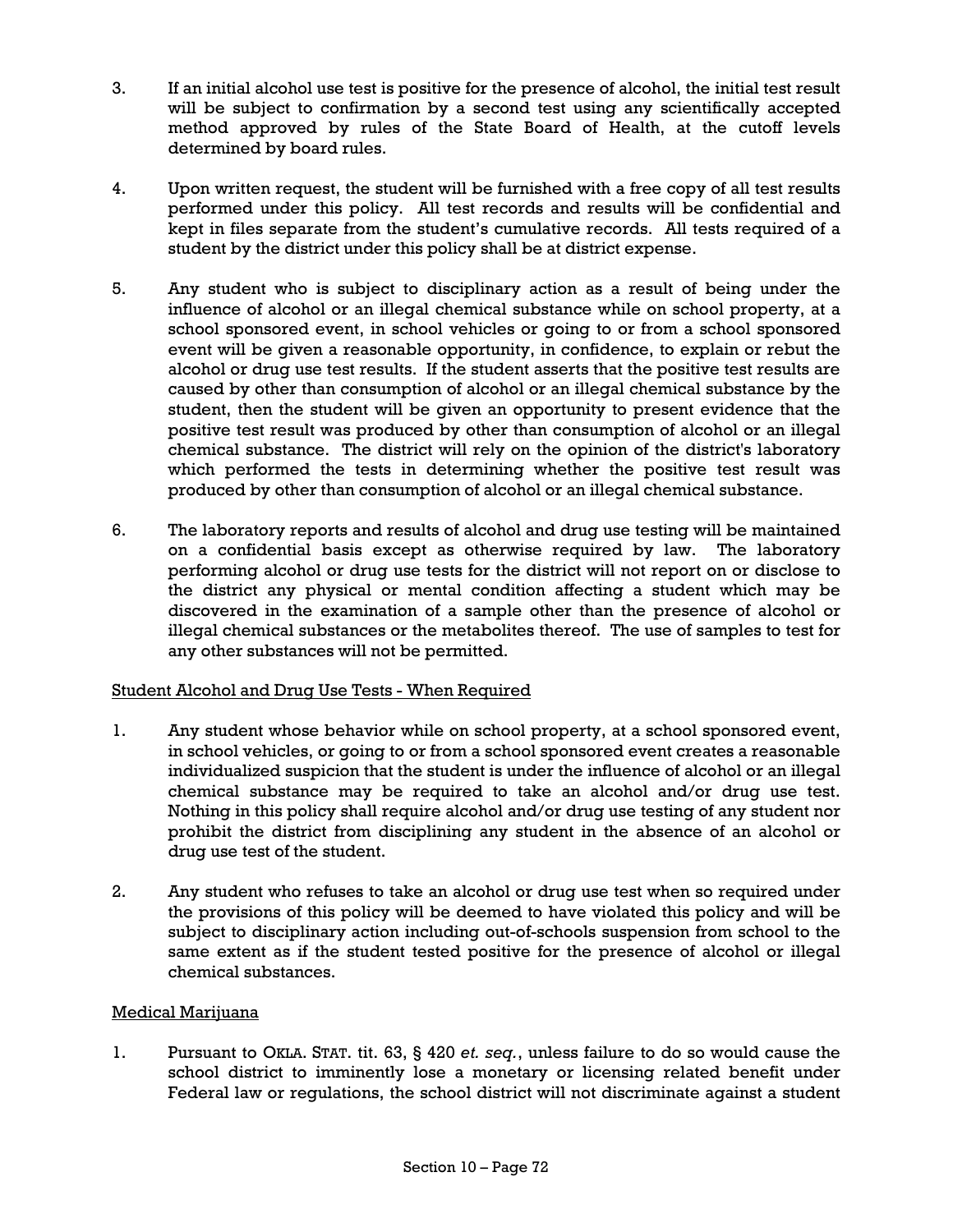in enrollment or otherwise penalize a student solely on the basis of the student's status as a medical marijuana holder.

- 2. The school district will not subject a student holding a valid medical marijuana license to disciplinary action based solely on a positive drug test for marijuana or the metabolites thereof. Students who use, possess, sale, distribute, purchase or are under the influence of medical marijuana or medical marijuana product may be subject to discipline pursuant to this policy regardless of license holder status.
- 3. As used in this section, a determination of whether a student is "under the influence of medical marijuana or medical marijuana product" shall be based on the totality of circumstances. Circumstances that may contribute to a determination that the student is under the influence may include, but are not limited to:
	- A. Observation of any of the conduct or phenomenon described below:
		- (1) the smell of marijuana on around the individual;
		- (2) Disorganized thinking;
		- (3) Paranoia and/or confusion;
		- (4) Bloodshot eyes;
		- (5) Increased heart rate;
		- (6) Increased appetite; or
		- (7) Loss of Coordination and
	- B. Any circumstance that would permit the school district to engage in "reasonable suspicion" drug or alcohol testing of the student under this policy.

Student Use, Sale, Possession, Distribution, Purchase or Being Under the Influence of Alcohol or Illegal Chemical Substance

Any student who possesses, uses, distributes, purchases, sells or is confirmed by alcohol or drug use tests to be under the influence (as defined by this policy) of alcohol or an illegal chemical substance while on school property, at a school sponsored event, in school vehicles, or going to or from a school sponsored event or as a result of alcohol or drug use tests conducted under this policy will be subject to disciplinary action, including out-ofschool suspension from school.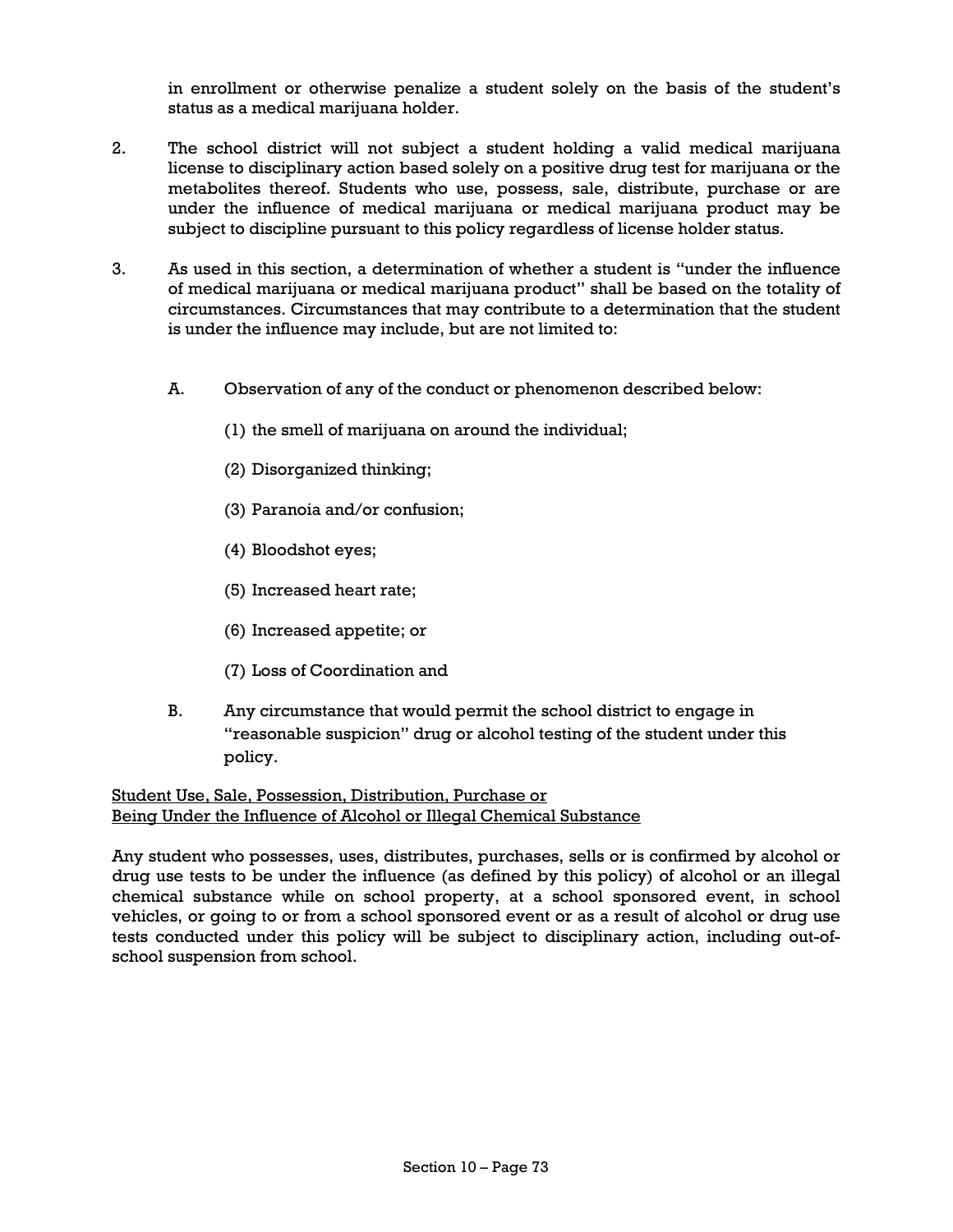## Persons Authorized to Order Alcohol or Drug Testing

The following persons have the authority to require alcohol or drug use testing of students under this policy:

- 1. The superintendent;
- 2. Any employee designated for such purposes by the superintendent or the board.

#### Out-of-School Suspension Due Process Procedures

Any student who is subject to an out-of-school suspension for the violation of this policy shall be afforded appropriate due process procedures allowed by the district's policy on student behavior.

#### Circulation of Policy

This policy shall be given broad circulation to all students of the district which shall include prominent posting at various places in the district.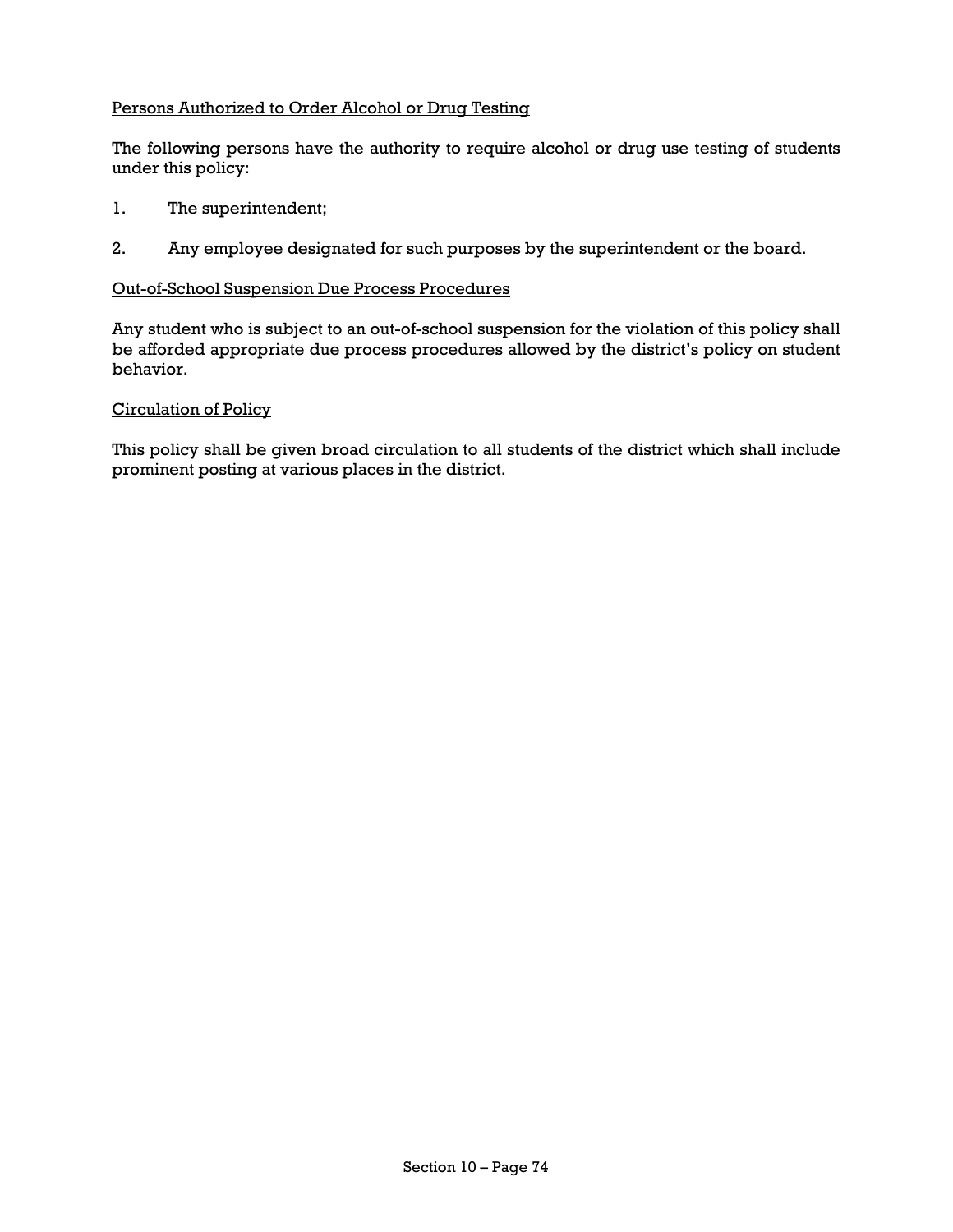*Students* 

Adopted: August 12, 2019

**EXTRACURRICULAR ACTIVITIES STUDENT ALCOHOL AND DRUG TESTING** 

The board of education, in order to protect the health and safety of students participating in extracurricular activities and to educate and direct students participating in extracurricular activities away from drug and alcohol use and abuse, thereby setting an example for all other students of the district, adopts the following policy for testing of students participating in extracurricular activities for the use of illegal drugs, alcohol and performance enhancing drugs.

## Statement of Purpose and Intent

- 1. It is the desire of the board, administration and staff that every student in the district refrain from using or possessing alcohol and illegal or performance enhancing drugs. Notwithstanding this desire, the administration and board of education realize that their power to restrict the possession or use of alcohol and illegal or performance enhancing drugs is limited. Therefore, except as provided below, the sanctions of this policy relate solely to limiting the opportunity of any student determined to be in violation of this policy to participate in extracurricular activities. This policy is intended to supplement and complement all other policies, rules and regulations of the school district regarding possession or use of alcohol and illegal or performance enhancing drugs.
- 2. Participation in school-sponsored extracurricular activities at the school district is a privilege, not a right. Students who participate in these activities are respected by the student body and are expected to conduct themselves as good examples of behavior, sportsmanship and training. Accordingly, students who participate in extracurricular activities carry a responsibility to themselves, their fellow students, their parents and their school to set the highest possible example of conduct, which includes avoiding the use or possession of alcohol and illegal or performance enhancing drugs.
- 3. The purpose of this policy is to prevent alcohol and illegal or performance enhancing drug use, to educate students who participate in extracurricular activities as to the serious physical, mental and emotional harm caused by alcohol and illegal or performance enhancing drug use, to alert students participating in extracurricular activities who have possible substance abuse problems to the potential harms of use, to prevent injury, illness and harm as a result of alcohol and illegal or performance enhancing drug use, and to strive within the school district for an environment free of alcohol and illegal or performance enhancing drug possession and use. This policy is not intended to be disciplinary or punitive in nature. The sanctions of this policy relate solely to limiting the opportunity of any student who participates in extracurricular activities and who is found to be in violation of the policy to participate in extracurricular activities. There will be no academic sanction solely for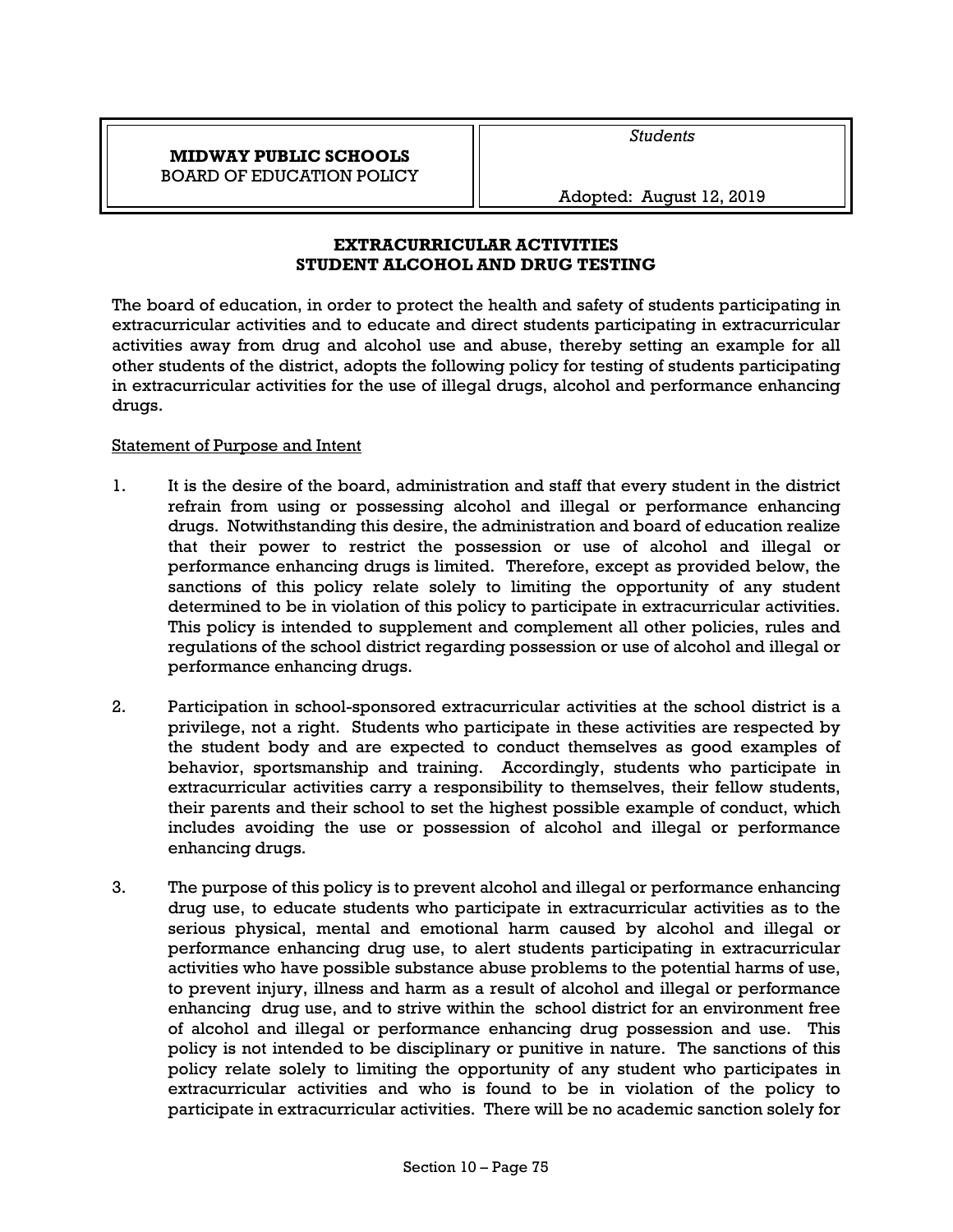a violation of this policy. Notwithstanding the foregoing, a student may be disciplined, including suspended out of school, if a violation of this policy also results in a violation of the school district's student behavior policy.

#### Definitions

- Extracurricular means any school district sponsored team, club, organization or activity in which student participation is not required as a part of the school district curriculum and in which students represent the school district in competitions sanctioned by the Oklahoma Secondary Schools Activities Association.
- Student extracurricular activities participant means any student participating in any competitive extracurricular activity.
- Student Athlete means a 7th-12th grade member of any school district sponsored interscholastic sports team, including athletes and cheerleaders.
- Coach/Sponsor means any person employed by the school district to coach athletic teams of the school district, to act as a sponsor or coach of a cheerleader team of the school district, or to serve as sponsor for any other extracurricular activity.
- Athletics and athletic activity means participation by a student athlete on any athletic team or cheerleader team sponsored by the school district.
- In-season means anytime during the day, night, weekends or holidays, including all time in and away from school during the entire school year for all student extracurricular activities participants.
- Alcohol means ethyl alcohol or ethanol and any alcoholic beverage and includes "low-point beer" as defined by Oklahoma law.
- Illegal drugs means any substance which an individual may not sell, possess, use, distribute or purchase under either federal or Oklahoma law. "Illegal drugs" includes, but is not limited to, all scheduled drugs as defined by the Oklahoma Uniform Controlled Dangerous Substance Act, all prescription drugs obtained without authorization and all prescribed and over-the-counter drugs being used for an abusive purpose, and paraphernalia to use such drugs.
- Performance enhancing drugs include anabolic steroids and any other natural or synthetic substance used to increase muscle mass, strength, endurance, speed or other athletic ability. The term "performance enhancing drugs" does not include dietary or nutritional supplements such as vitamins, minerals and proteins which can be lawfully purchased in over-the-counter transactions.
- Drug or alcohol use test means a chemical test administered for the purpose of determining the presence or absence of alcohol or illegal or performance enhancing chemical substances or their metabolites in a student's blood, bodily tissue, fluids, products, urine, breath or hair.
- Random selection basis means a mechanism for selecting student extracurricular activities participants for drug and/or alcohol use testing that: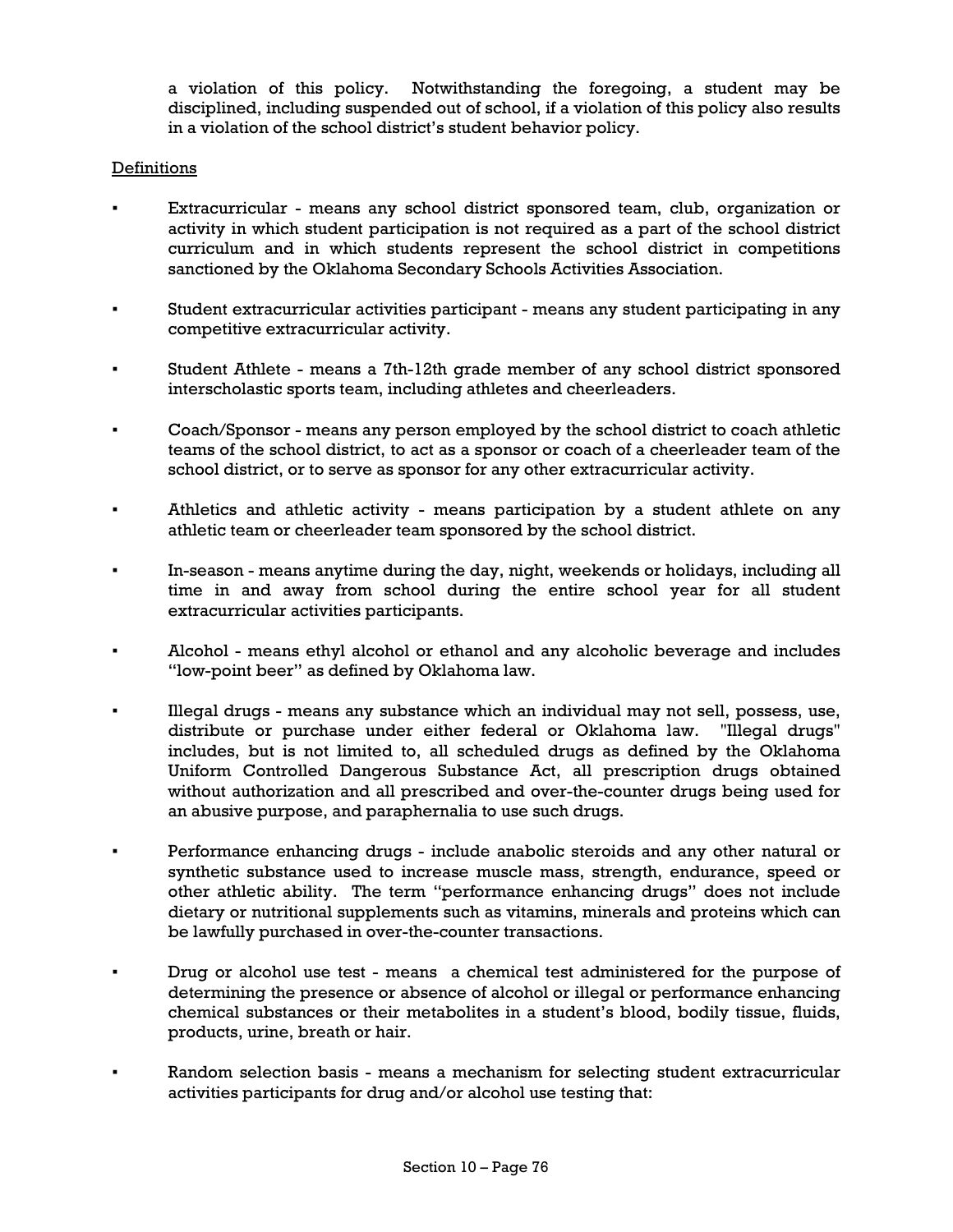- results in an equal probability that any student extracurricular activity participant from a group of student extracurricular activity participants subject to the selection mechanism will be selected, and
- does not give the school district discretion to waive the selection of any student extracurricular activity participant selected under the mechanism.
- Positive when referring to an alcohol or drug use test administered under this policy means a toxicological test result which is considered to demonstrate the presence of alcohol or an illegal or a performance enhancing drug or the metabolites thereof using the standards customarily established by the testing laboratory administering the drug or alcohol use test.
- Reasonable suspicion means a suspicion based on specific personal observations concerning the appearance, speech or behavior of a student extracurricular activity participants and reasonable inferences drawn from those observations in the light of experience. Information provided by a reliable source, if based on personal knowledge, shall constitute reasonable suspicion. In the context of performance enhancing drugs, reasonable suspicion specifically includes unusual increases in size, strength, weight or other athletic abilities.
- Games/competitions mean regular season, tournament and playoff games/competitions and do not include practice games and scrimmages.

### Participation and Procedures

- 1. Alcohol and illegal or performance enhancing drug possession or use is incompatible with participation in extracurricular activities on behalf of the school district. For the safety, health and well-being of the student extracurricular activity participants of the school district, the school district has adopted this policy for use by all participating students at the 7th-12th grade level. Any student found to be in possession of, or having used alcohol or illegal or performance enhancing drugs, either by observation or drug or alcohol use test, will be considered to have violated this policy.
- 2. Each student extracurricular activity participant shall be provided with a copy of this policy and the "Student Extracurricular Activity Participant Alcohol and Illegal or Performance Enhancing Drugs Contract" (the "Contract") which shall be read, signed and dated by the student, parent or custodial guardian and a coach/sponsor before such student shall be eligible to practice or participate in any extracurricular activity. No student shall be allowed to practice or participate in any extracurricular activity unless the student has returned the properly signed Contract. Provided, however, the lack of a signature on the part of a coach/sponsor shall not invalidate consent to drug testing under the Contract.
- 3. The principal and sponsor, or, in the case of student athletes only, the athletic director and applicable coach, shall be responsible for determining whether a violation of this policy has occurred when an observation of possession or use of alcohol or illegal drug by a student extracurricular activity participant has been reported. If a violation of the policy is determined to have occurred by a student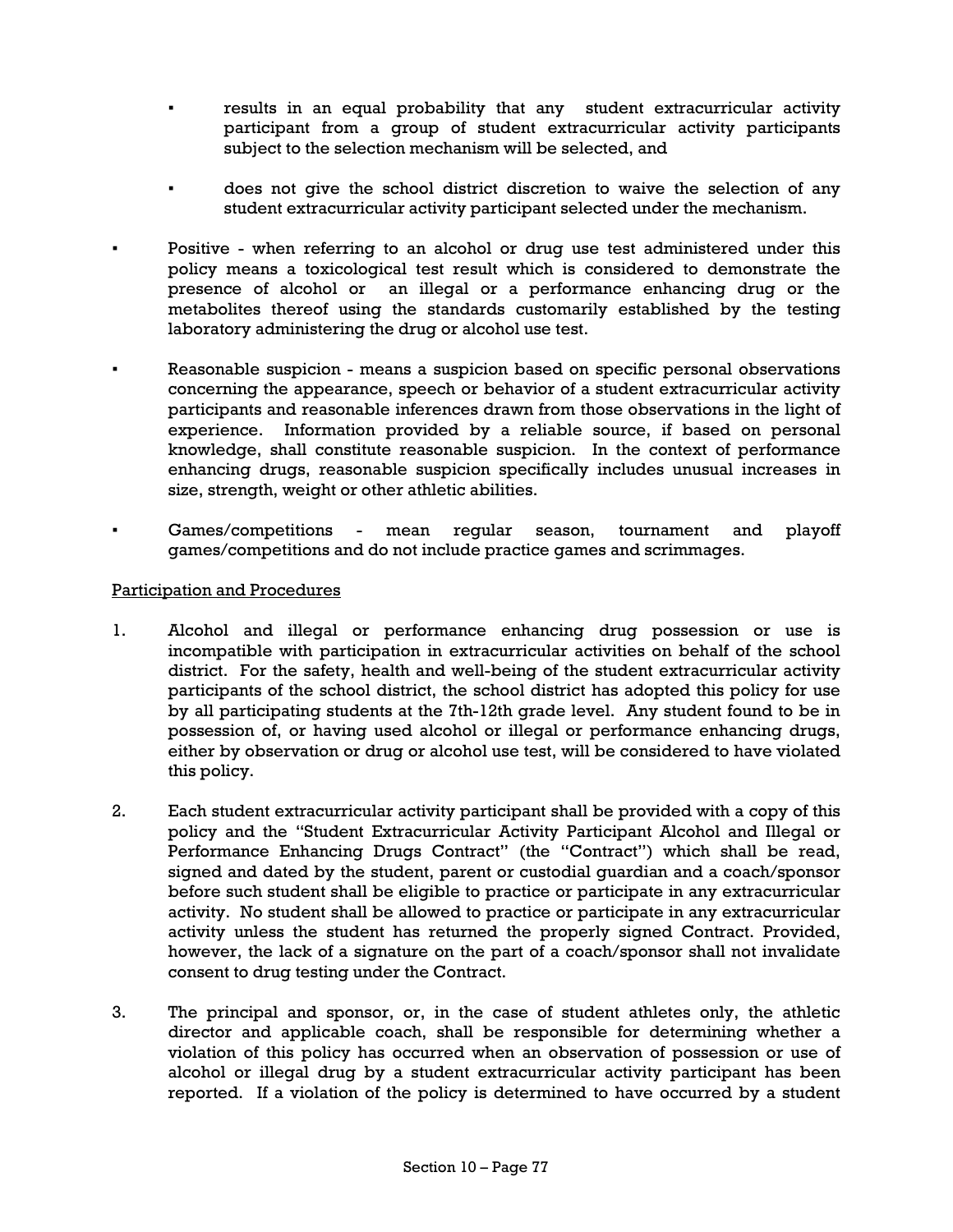extracurricular activities participant other than a student athlete, the principal will contact the student, the sponsor, and the parent or custodial guardian of the student and schedule a conference. If a violation of the policy is determined to have occurred by a student athlete, the athletic director will contact the student, the sponsor or head coach, the applicable principal, and the parent or custodial guardian of the student and schedule a conference. At the conference, the violation of the policy will be described and the restrictions explained.

- 4. The Contract shall signify consent on the part of the student extracurricular activity participant and his or her parent(s)/quardian(s) for the district to obtain a urine sample from the student extracurricular activity participant for the purpose of performing a drug and/or alcohol use test. Such drug use testing may occur upon any of the following events:
	- A. For student athletes, as part of the annual physical examination. Student athletes who have physical examinations performed by their personal physicians must nonetheless sign the Contract and comply with all policy requirements.
	- B. For student extracurricular activity participants other than student athletes, either
		- (i) prior to the start of the season for the extracurricular activity in which a student extracurricular activities participant competes, or
		- (ii) if the extracurricular activity has no established season, within one week after the first day of classes at the beginning of the school year;
	- C. As chosen by the random selection basis described in paragraph 5 below; and
	- D. At any time the principal, coach/sponsor, or—in the case of student athletes the athletics director requests a drug and/or alcohol use test by a student extracurricular activities participant, based on reasonable suspicion of possession or use of alcohol and/or illegal or performance enhancing drugs.
- 5. Drug and/or alcohol use testing for student extracurricular activities participants will also be chosen on a random selection basis bi-monthly from a list of all in-season student participants. The school district will determine a bi-monthly number of student names to be drawn at random to provide a urine sample for drug and/or alcohol use testing for alcohol and/or illegal or performance enhancing drugs.
- 6. The school district will set a fee charge to be collected from each student when the Contract is signed and returned to the coach or sponsor.
- 7. Any alcohol or drug use test required by the school district under the terms of this policy will be administered by or at the direction of a professional laboratory chosen by the school district using scientifically validated toxicological methods. The professional laboratory shall be required to have detailed written specifications to assure chain of custody of the specimens, proper laboratory control and scientific testing.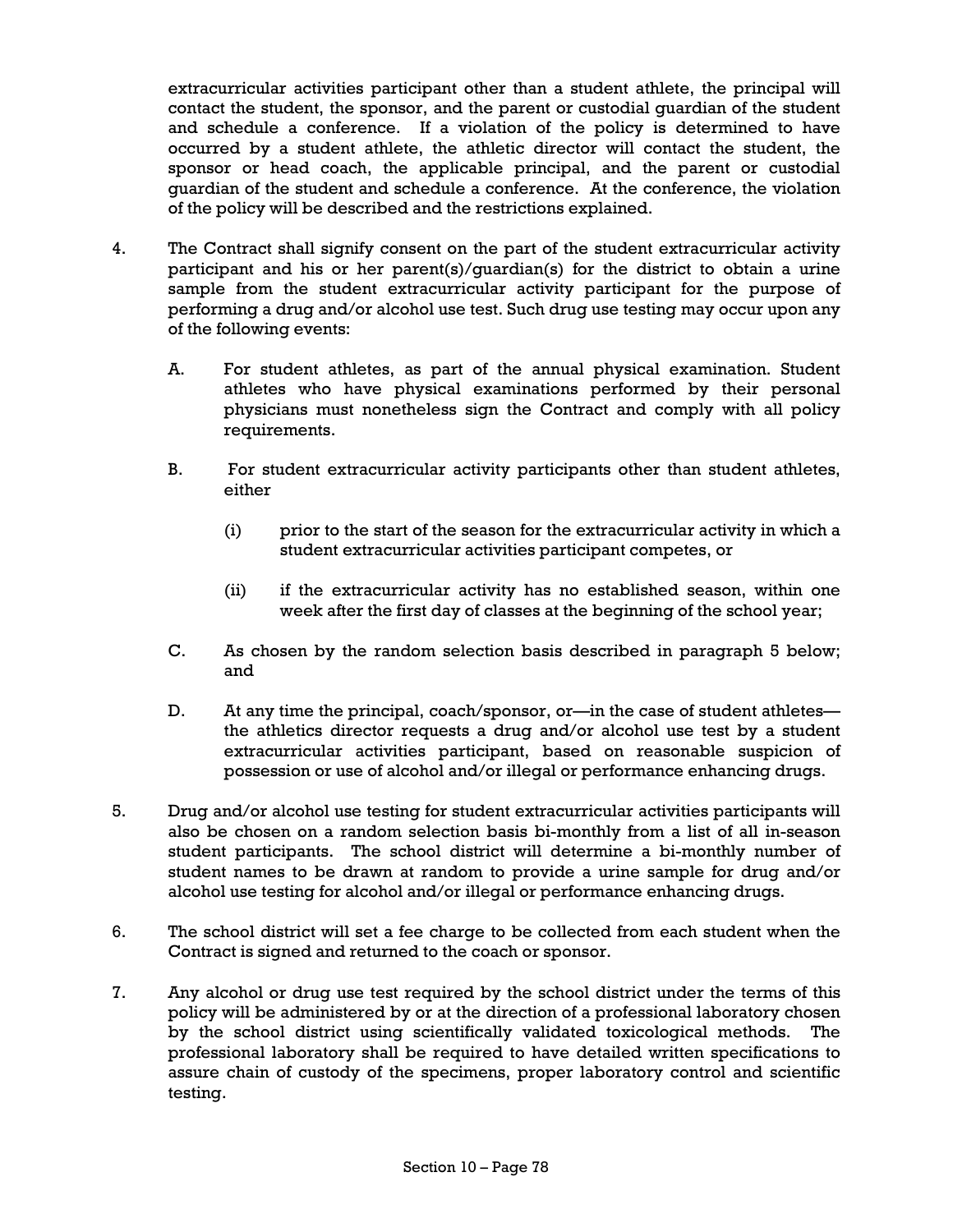- 8. All aspects of the alcohol or drug use testing program, including the taking of specimens, will be conducted so as to safeguard the personal and privacy rights of the student extracurricular activities participants to the maximum degree possible. The test specimen shall be obtained in a manner designed to minimize intrusiveness of the procedure. In particular, the specimen must be collected in a restroom or other private facility behind a closed stall. The principal or athletic director shall designate a sponsor or coach or other adult person of the same sex as the student to accompany the student to a restroom or other private facility behind a closed stall. The monitor shall not observe the student while the specimen is being produced, but the monitor shall be present outside the stall to listen for the normal sounds of urination in order to guard against tampered specimens and to insure an accurate chain of custody. The monitor shall verify the normal warmth and appearance of the specimen. If at any time during the testing procedure the monitor has reason to believe or suspect that a student is tampering with the specimen, the monitor may stop the procedure and inform the principal or athletic director who will then determine if a new sample should be obtained. If a student is determined to have tampered with any specimen or otherwise engaged in any conduct that disrupts the testing process of any student, then the student will be deemed to have committed a second offense under this policy and the sanctions for a second offense will be imposed. The monitor shall give each student a form on which the student may list any medications he/she has taken or any other legitimate reasons for having been in contact with illegal drugs or performance enhancing drugs in the preceding thirty (30) days. The medication list may be submitted to the lab in a sealed and confidential envelope.
- 9. If an initial drug use test is positive, the initial test result will be subject to confirmation by a second and different test of the same specimen. The second test will use an equivalent scientifically accepted method of equal or greater accuracy. A specimen shall not be reported positive unless the second test is positive for the presence of an illegal drug or performance enhancing drug or the metabolites thereof. If an initial alcohol use test is positive for the presence of alcohol, the initial test result will be subject to confirmation by a second test using any scientifically accepted method. The unused portion, if any, of a specimen that tested positive for alcohol or illegal or performance enhancing drugs shall be preserved by the laboratory for a period of six (6) months.
- 10. If the alcohol or drug use test for any student extracurricular activities participant has a positive result, the laboratory will contact the principal or the athletic director with the results. In the case of student extracurricular activities participants who are not athletes, the principal will contact the student, the sponsor, and the parent or custodial guardian of the student and schedule a conference. In the case of student athletes, the athletic director will contact the student, the sponsor or head coach, the applicable principal, and the parent or custodial guardian of the student and schedule a conference. At the conference, the principal or the athletic director will solicit any explanation for the positive result and ask for doctor prescriptions of any drugs that the student was taking that might have affected the outcome of the alcohol or drug use test. The principal or the athletic director will also inform the student and his/her parent or custodial guardian of the ability to re-test the remaining specimen described in paragraph 11 below.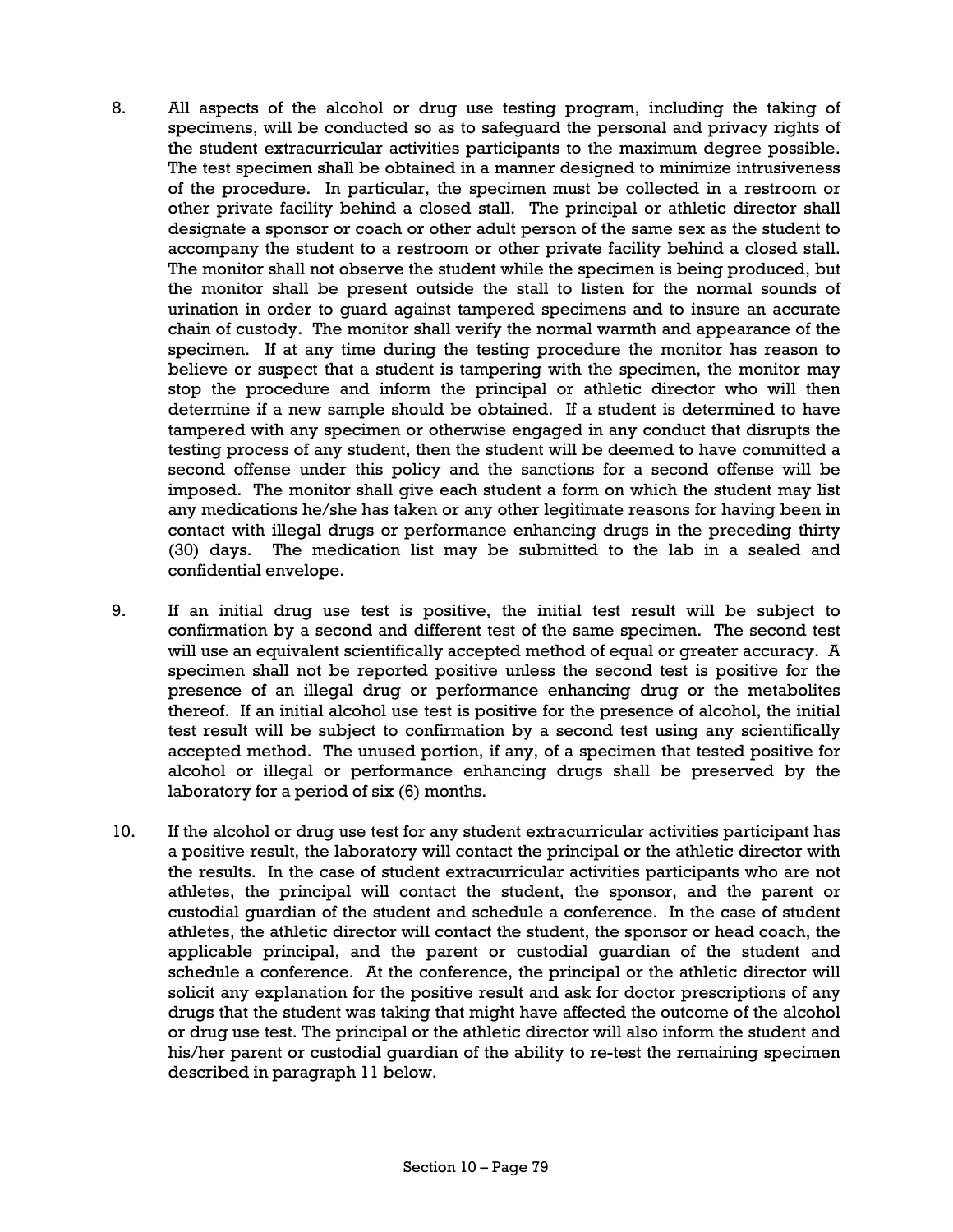- 11. If the student and his/her parent or custodial guardian desire another test of the remaining portion, if any, of the specimen, the principal or athletic director will arrange for another test at the same laboratory or at another laboratory agreeable to the principal or athletic director. Any such re-test shall be at the expense of the student and his/her parent or custodial guardian. Such re-test must be requested during the conference described in paragraph 10. Should a re-test be requested, no determination shall be made as to whether there is a policy violation until the re-test has been completed; however, the student shall be ineligible for participation in extracurricular activities pending the results of such re-test. However, if the re-test returns a positive result, any days that a student is ineligible for participation in extracurricular activities under this paragraph shall be counted towards the sanction issued under this policy.
- 12. If during the conference described in paragraph 10, the student extracurricular activities participant asserts that the positive test results are caused by other than consumption of alcohol or an illegal or performance enhancing drug by the student, then the student will be given an opportunity to present evidence of such to the principal or to the athletic director. The school district will rely on the opinion of the original laboratory that performed the test in determining whether the positive test result was produced by other than consumption of alcohol or an illegal or performance enhancing drug. Should an alternative reason for the positive result be provided, no determination shall be made as to whether there is a policy violation until the original laboratory has been consulted; however, the student shall be ineligible for participation in extracurricular activities pending such consultation. However, if a policy violation is determined to have occurred, any days that a student is ineligible for participation in extracurricular activities under this paragraph shall be counted towards the sanction issued under this policy.
- 13. If a policy violation has been determined by the principal or the athletic director to have occurred, they will notify the student and his/her parent(s)/guardian(s).
- 14. A student who has been determined by the principal or the athletic director to be in violation of this policy shall have the right to appeal the decision to the superintendent or his/her designee(s). Such appeal must be lodged within five (5) business days of notice of the initial report of the offense, during which time the student will remain ineligible to participate in any extracurricular activities. The superintendent or his/her designee(s) shall then determine whether the original finding was justified. There is no further appeal right from the superintendent's decision and his/her decision shall be conclusive in all respects. Any necessary interpretation or application of this policy shall be the sole and exclusive judgment and discretion of the superintendent which shall be final and nonappealable.
- 15. Before a student extracurricular activities participant who has tested positive in an alcohol or drug use test may rejoin his/her extracurricular activity after a first or second offense, such student may be required to undergo one or more additional alcohol or drug use tests to determine whether the student is no longer using alcohol or illegal or performance enhancing drugs. The school district will rely on the opinion of the laboratory which performed or analyzed the additional alcohol or drug use test in determining whether a positive result in the additional alcohol or drug use test was produced by alcohol or illegal or performance enhancing drugs used by the student before the offense or by more recent use. In addition, a student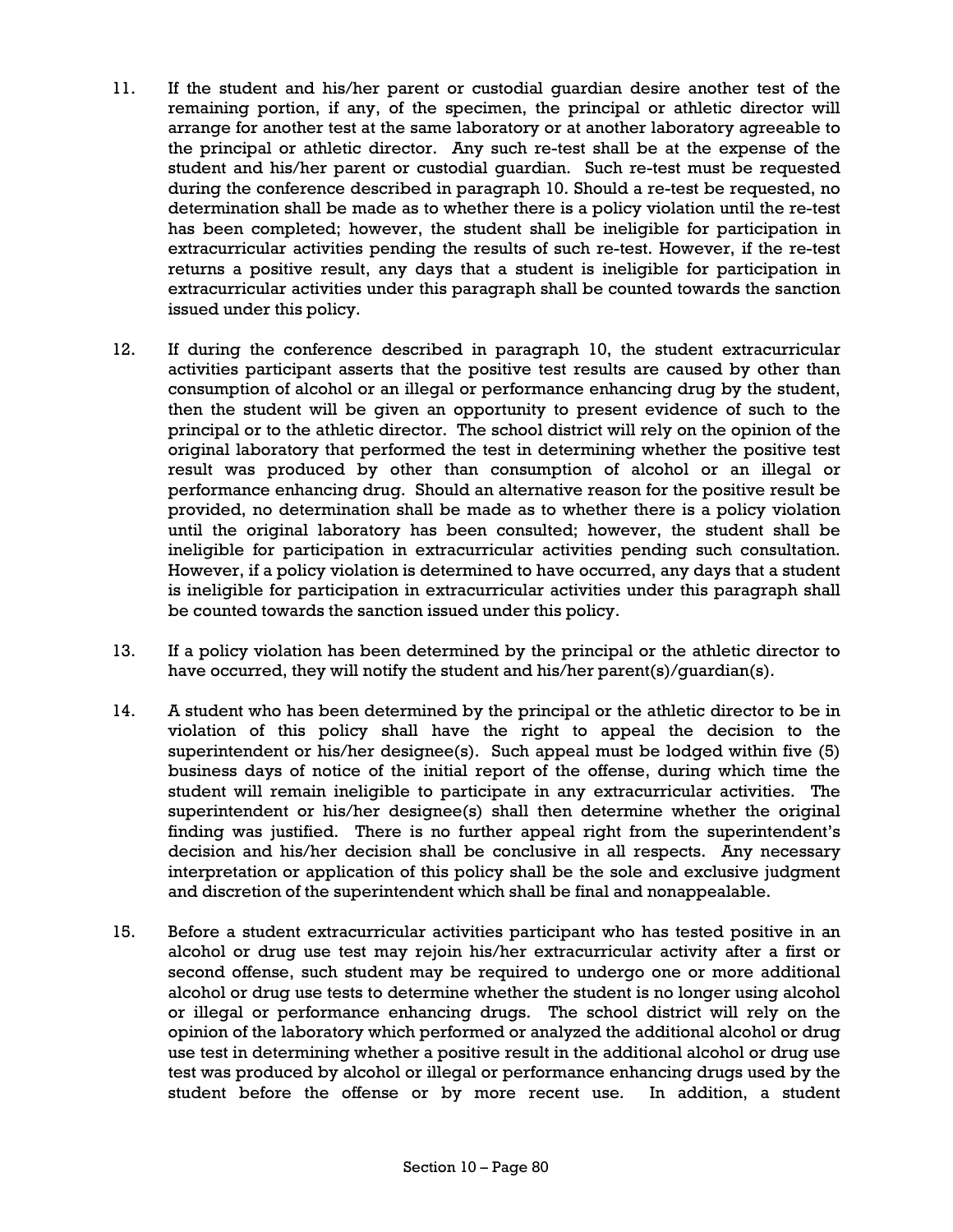extracurricular activities participant who has tested positive in an alcohol or drug use test may be required to submit to one or more additional alcohol or drug use tests for up to a year following the date of the positive result, notwithstanding that such student has been permitted to rejoin his/her extracurricular activity.

16. All documents created pursuant to this policy with regard to any student will be kept in a confidential folder and will never be made a part of the student's cumulative folder nor be considered a "disciplinary" record.

### Medical Marijuana

The school district recognizes that safety is a paramount concern in all extracurricular activities, and students under the influence of marijuana may endanger the participation of other students. Therefore, a student extracurricular activities participant who tests positive for marijuana or its metabolites shall be considered in violation of this policy and subject to the loss of the privilege to participate in extracurricular activities even if the participant is in possession of a valid medical marijuana license.

### Violation

Any student who is determined by observation or by alcohol or drug use tests to have violated this policy shall be subject to the loss of the privilege to participate in extracurricular activities and offered educational and support assistance to stop using.

#### *For the First Offense*

Suspension from participation in all scheduled extracurricular activities (including all meetings, practices, performances and games/competitions) for 30 school days which may be reduced by 15 school days (five school days reduced for professional drug/alcohol evaluation/assessment and ten school days reduced for participating in and successfully completing at least four (4) hours of substance abuse education/counseling provided by the school district or an outside agency). A student extracurricular activities participant must miss a minimum of two (2) games/competitions. If the student is not competing in an extracurricular activity during any suspension period due to injury, academic ineligibility or the games or competitions for that sport or activity are finished or have not begun for that school year and, therefore, does not miss a minimum of two games/competitions during the suspension period, then the student will be required to miss the next two games/competitions after he or she returns from the injury, becomes eligible or the games or competitions resume in the following school year or begin later in the same school year. These restrictions and requirements shall begin immediately following the determination of a violation of this policy. Such suspension will extend into a succeeding competition season if necessary to fulfill the suspension.

### *For the Second or Subsequent Offense (in the same school year)*

Complete suspension from participation in all extracurricular activities including all meetings, practices, performances and competition for eighteen (18) continuous and successive school weeks from the date of the determination of a violation of this policy. Such suspension will extend into a succeeding school year if necessary to fulfill the suspension. Offenses shall not accumulate from school year to school year;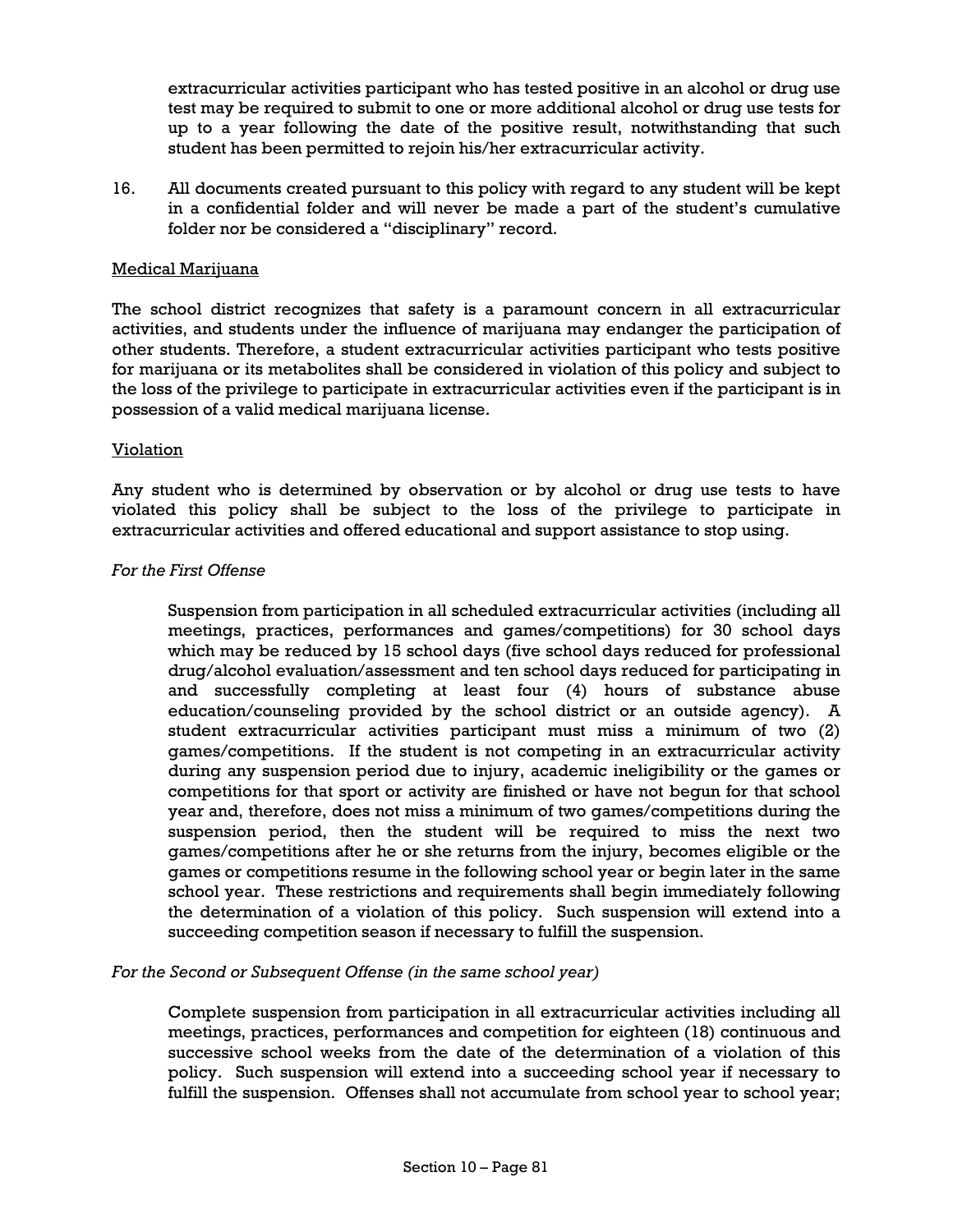the eighteen (18) week suspension from participation in all extracurricular activities shall come into play only when two (2) or more offenses are committed in the same school year.

### *Self-Referral*

As an option to the consequences for a first offense only, a student may self-refer to the principal or athletic director or to a coach or sponsor before being notified of a policy violation or prior to being asked or required to submit to an alcohol or drug use test. A student who self-refers will be allowed to remain active in all extracurricular activities after the following conditions have been fulfilled: a conference has been held with the student, the principal or athletic director, the sponsor or coach, and the parent or custodial guardian of the student to discuss the policy violation; an alcohol or drug use test is provided by the student that is not positive, and a participation commitment by the student and parent for four (4) hours of substance abuse education/counseling provided by the school or an outside agency. Documentation of successful completion of this commitment must be provided to the principal or athletic director by the student or parent. A student who self-refers will, however, be considered to have committed his/her first offense under this policy. A self-referral may be used only once in a student's time in the school district.

### Refusal to Submit to Alcohol or Drug Use Test

If, after signing the Contract, a student extracurricular activities participant refuses to submit to an alcohol or drug use test authorized under this policy, such student shall not be eligible to participate in any extracurricular activities including all meetings, practice, performances and competition for eighteen (18) continuous and successive school weeks. Such suspension will extend into a succeeding school year if necessary to fulfill the suspension.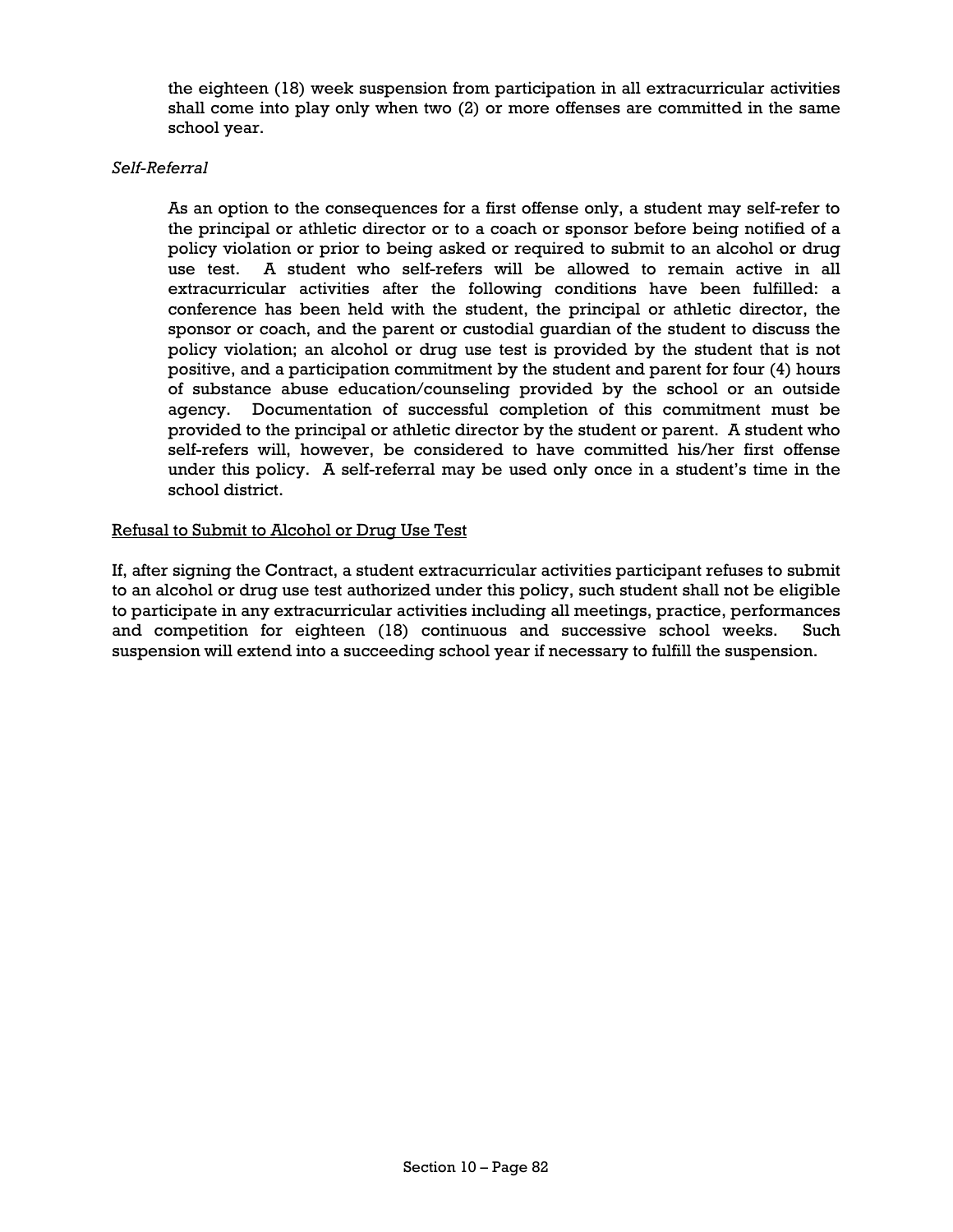#### **Extracurricular Activities Participant Alcohol and Illegal or Performance Enhancing Drugs Contract**

#### Statement of Purpose and Intent

Participation in school sponsored extracurricular activities at the school district is a privilege and not a right. Such privilege is governed by the attached policy on Testing for Alcohol and Illegal or Performance Enhancing Drugs. Alcohol and illegal or performance enhancing drug use of any kind is incompatible with participation in extracurricular activities on behalf of the school district. Students who participate in activities are respected by the student body and are expected to hold themselves as good examples of conduct, sportsmanship and training. Accordingly, student extracurricular activities participants carry a responsibility to themselves, their fellow students, their parents and their school to set the highest possible examples of conduct, which includes avoiding the use or possession of alcohol or illegal or performance enhancing drugs.

#### Participation in Extracurricular Activities

For the safety, health and well-being of students, the district has adopted the attached policy and this "Student Extracurricular Activities Participant Alcohol and Illegal or Performance Enhancing Drugs Contract" (the "Contract") which shall be read, signed and dated by the student, parent or custodial guardian and sponsor or coach before such student shall be eligible to practice or participate in any extracurricular activity. No student shall be allowed to practice or participate in any extracurricular activity unless the student has returned the properly signed Contract.

#### Student Section

I understand after having read the policy and this Contract that, out of care for my safety and health, the district enforces the rules applying to the consumption or possession of alcohol and illegal or performance enhancing drugs. As a student extracurricular activities participant, I realize that the personal decision that I make daily in regard to the consumption or possession of alcohol and illegal or performance enhancing drugs may affect my health and well-being as well as the possible endangerment of those around me and reflect upon any organization with which I am associated. If I choose to violate the policy regarding the use or possession of alcohol and illegal or performance enhancing drugs any time during the school year, I understand upon determination of that violation I will be subject to the restrictions of my participation as outlined in the policy.

| <b>Student Name:</b> | m<br>ய<br>N<br><b>UV 7.</b> |  |
|----------------------|-----------------------------|--|
|                      |                             |  |

Student Signature: No. 2006 and Student Signature: Date: Date: Date: Date: 2006 and 2007 and 2008 and 2008 and 2008 and 2008 and 2008 and 2008 and 2008 and 2008 and 2008 and 2008 and 2008 and 2008 and 2008 and 2008 and 200

## Parent (and Adult Students) Section

We have read and understand the policy and this Contract. We desire that the student named above participate in the district's extracurricular activities and we hereby agree to abide by all provisions of the school district's policy. We accept and consent to the method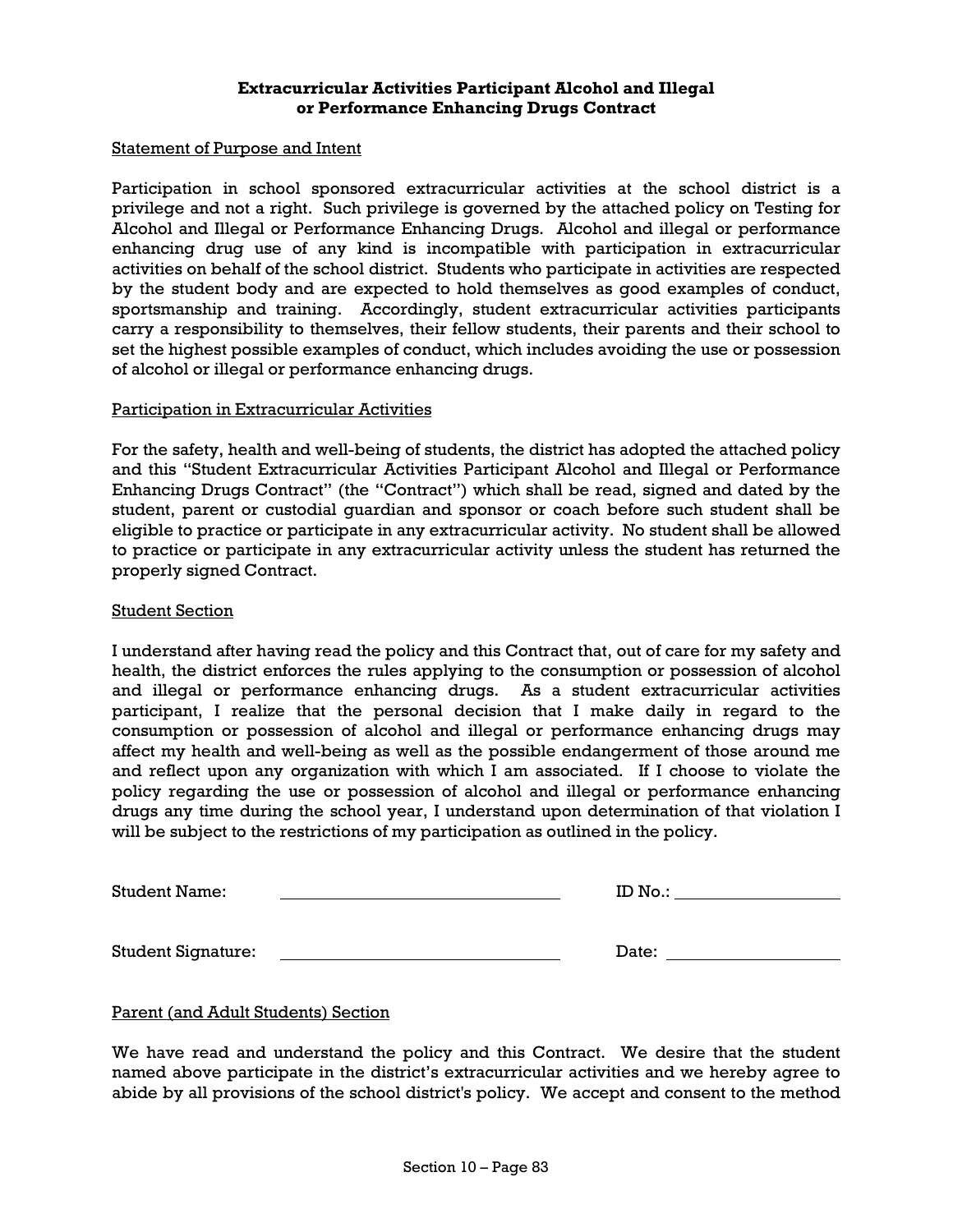of obtaining urine samples, testing and analyses of such specimens, and all other aspects of the program. We agree to cooperate in furnishing urine specimens that may be required from time to time. We further agree and consent to the disclosure of the sampling, testing and results as provided for in this program. This consent is given pursuant to all state and federal privacy statutes and is a waiver of rights to non-disclosure of such test records and results only to the extent of the disclosures authorized in the program.

| Parent Signature:       |                                                                                                                                                                                                                                |                                                                                         |
|-------------------------|--------------------------------------------------------------------------------------------------------------------------------------------------------------------------------------------------------------------------------|-----------------------------------------------------------------------------------------|
|                         | Date: the contract of the contract of the contract of the contract of the contract of the contract of the contract of the contract of the contract of the contract of the contract of the contract of the contract of the cont |                                                                                         |
|                         | Athletes:                                                                                                                                                                                                                      | Obtain the signature of each sponsor/coach for all activities in which you are involved |
| Sponsor/Coach Signature | Team / Activity                                                                                                                                                                                                                | Date                                                                                    |
| Sponsor/Coach Signature | Team / Activity                                                                                                                                                                                                                | Date                                                                                    |
| Sponsor/Coach Signature | Team / Activity                                                                                                                                                                                                                | Date                                                                                    |
| Sponsor/Coach Signature | Team / Activity                                                                                                                                                                                                                | Date                                                                                    |
| Sponsor/Coach Signature | Team / Activity                                                                                                                                                                                                                | Date                                                                                    |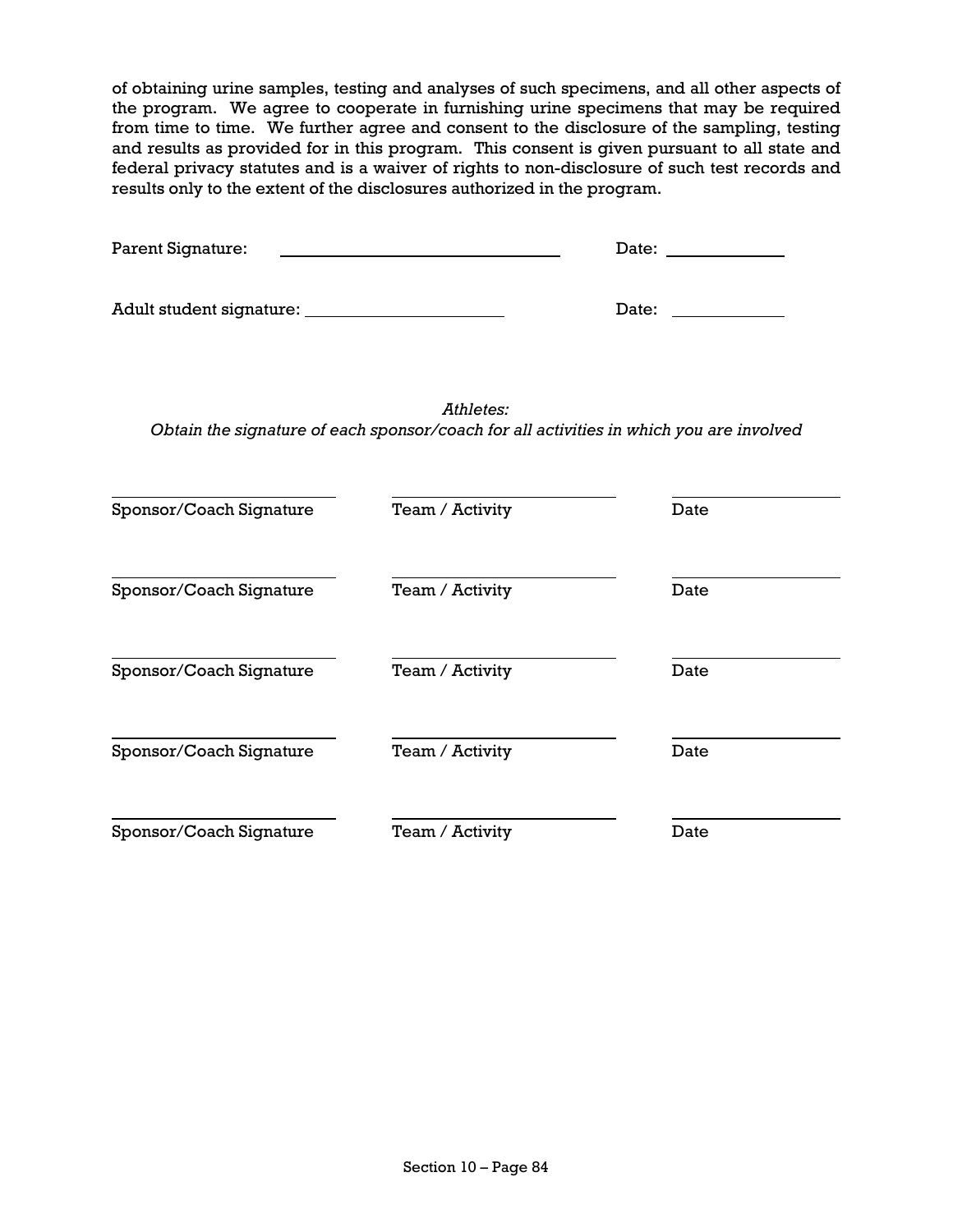# **PROTECTION OF PUPIL RIGHTS AMENDMENT**

For purposes of this policy, the following definitions apply:

"Instructional material" means instructional content that is provided to a student, regardless of its format, including printed or representational materials, audio-visual materials, and materials in electronic or digital formats (such as materials accessible through the Internet). The term does not include academic tests or academic assessments.

"Invasive physical examination" means any medical examination that involves the exposure of private body parts, or any act during such examination that includes incision, insertion, or injection into the body, but does not include a hearing, vision, or scoliosis screening.

"Parent" includes a legal guardian or other person standing in loco parentis (such as a grandparent or stepparent with whom the child lives, or a person who is legally responsible for the welfare of the child). All rights provided to parents under this policy transfer to the student when the student turns 18 years old or is an emancipated minor at any age.

"Personal information" means individually identifiable information including (i) a student or parent's first and last name; (ii) a home or other physical address (including street name and the name of the city or town); (iii) a telephone number); or (iv) a Social Security identification number.

"Survey" includes an evaluation.

# Inspection of Instructional Materials

All instructional materials, including teacher's manuals, films, tapes, or other supplementary instructional material that will be used in connection with any survey, analysis, or evaluation as part of any applicable program shall be available for inspection by the parents of students in the district. However, teacher lesson plans and tests are confidential records under the Oklahoma Open Records Act. After request by a parent, review of instructional materials shall be at a time mutually convenient to the teacher involved and the parent. Any complaint by a parent regarding the parent's inability to inspect any instructional material shall initially be addressed to the principal of the school where the parent's child attends. If the parent is dissatisfied with the principal's decision, then the parent may request review by the superintendent, or his or her designee, who shall have final authority over the matter.

Establishing a curriculum and determining to include or remove particular materials within the curriculum are the legal responsibilities of the board of education subject to statutory and state board of education guidelines. Nothing in this policy is intended to grant or require prior parental approval or control of materials or parental control, approval or review of teaching techniques or methods.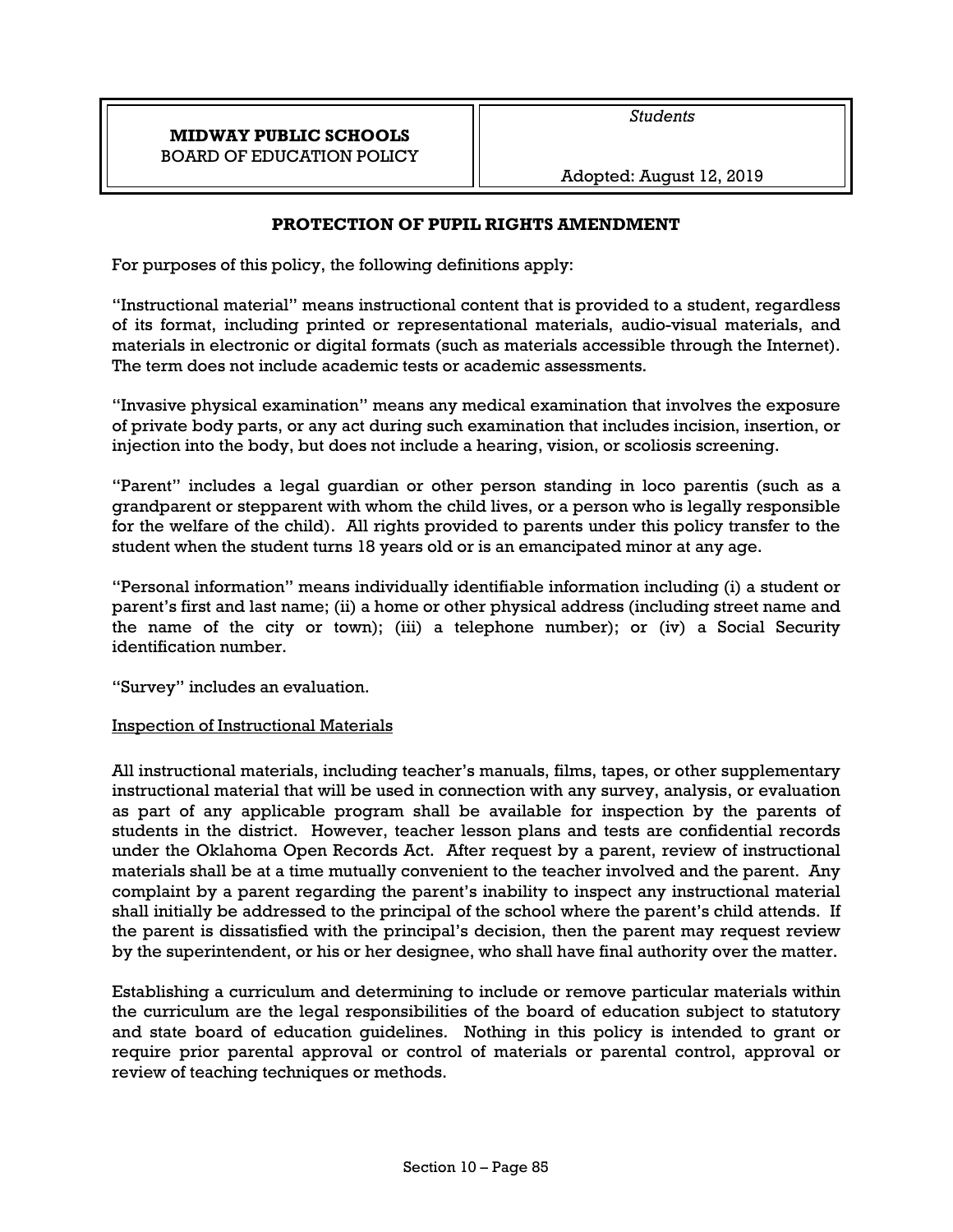### **Surveys**

No student shall be required to submit to a survey, analysis, written examination or evaluation that reveals information concerning the following without the parent's prior consent:

- 1. Political affiliations or beliefs of the student or the student's family;
- 2. Religious practices, affiliations, or beliefs of the student or the student's parent;
- 3. Sexual behavior or attitudes;
- 4. Illegal, anti-social, self-incriminating or demeaning behavior;
- 5. Mental or psychological problems of the student or the student's family;
- 6. Critical appraisals of other individuals with whom the student has a close family relationship;
- 7. Legally recognized privileged or analogous relationships, such as those of lawyers, physicians and ministers; and
- 8. Income (other than that required by law to determine eligibility for participation in a program or for receiving financial assistance under such program).

Parents may inspect, upon request, a survey created by a third party before the survey is administered or distributed to students. Review of such surveys shall be at a time mutually convenient to the principal involved and the parent. Any complaint by a parent regarding the parent's inability to inspect any such survey shall be addressed to the superintendent, or his or her designee, who shall have final authority over the matter.

The district will take appropriate steps in compliance with the Family Educational Rights and Privacy Act to protect student privacy in the event of the administration or distribution of a student survey containing one or more of the items mentioned above.

#### Psychiatric or Psychological Examinations

Without the prior written consent of the parent or guardian, no student who is an unemancipated minor shall be required, as part of any applicable program, to submit to psychiatric or psychological examination, testing or treatment.

#### Notification and Opt-Out

The district will directly notify parents, at least annually at the beginning of the school year, of the specific or approximate dates during the school year when the following activities are scheduled or expected to be scheduled:

1. Activities involving the collection, disclosure or use of personal information collected from students for the purpose of marketing or selling that information or providing that information to others for that purpose. These activities do not include information for the exclusive purpose of developing,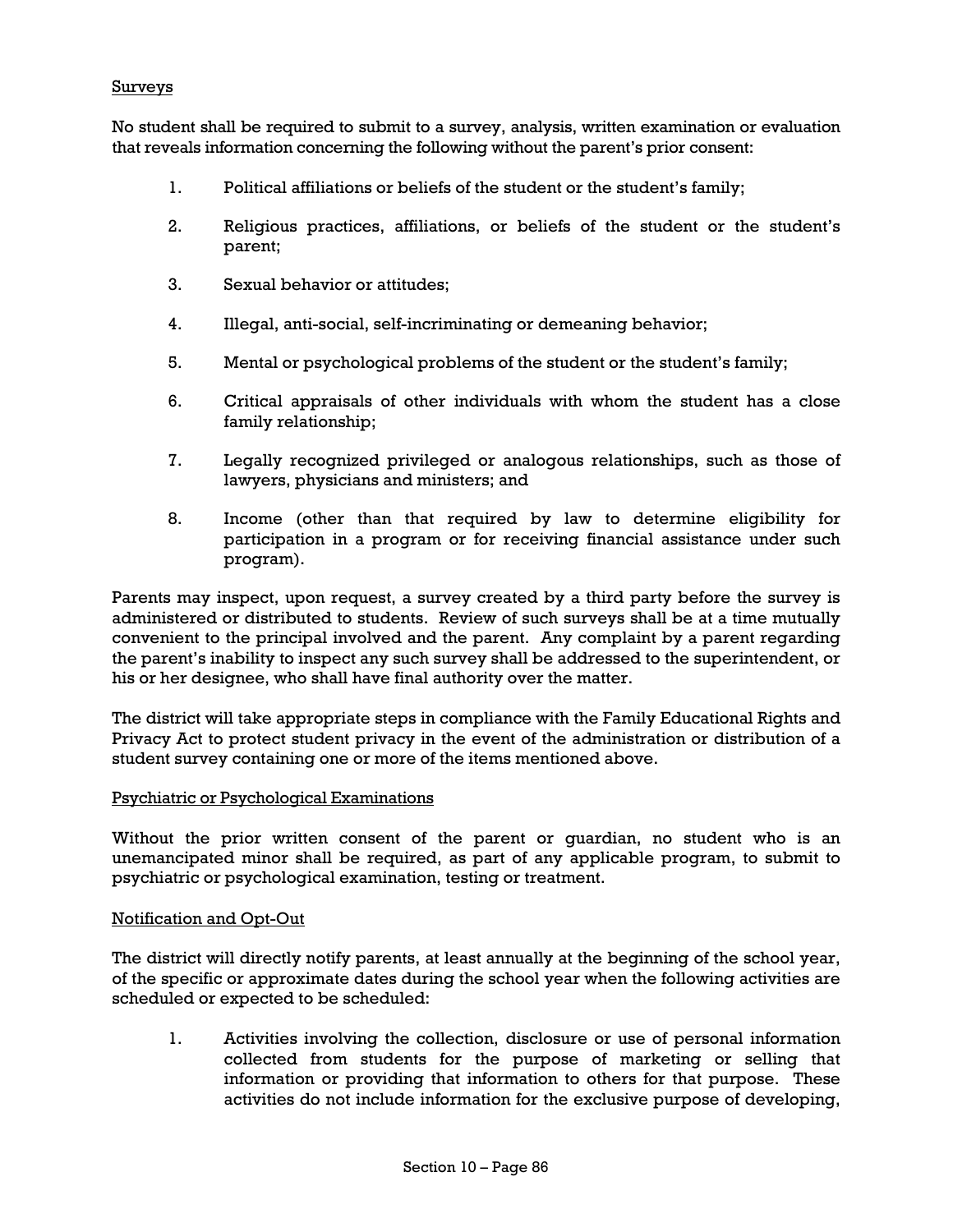evaluating or providing educational products or services for or to students or educational institutions, such as:

- A. College or other postsecondary education recruitment, military recruitment;
- B. Book clubs, magazines, and programs providing access to low-cost literary products;
- C. Curriculum and instructional materials used by elementary and secondary schools;
- D. Tests and assessments used by elementary schools and secondary schools to provide cognitive, evaluative, diagnostic clinical, aptitude, or achievement information about students and the subsequent analysis and public release of the aggregate data from such tests and assessments;
- E. The sale by students of products or services to raise funds for schoolrelated or education-related activities; and
- F. Student recognition programs.
- 2. The administration of any survey containing one or more items described above in the Surveys section of this policy; and
- 3. Any non-emergency, invasive physical examination or screening that is (i) required as a condition of attendance; (ii) administered by and scheduled by the school in advance; and (iii) not necessary to protect the immediate health and safety of the student or other students. This provision does not apply to any physical examination or screening that is permitted or required by state law, including physical examinations or screening that is permitted without parental notification.

### Inspection of Data Collection Instruments

The district will take appropriate steps in compliance with the Family Educational Rights and Privacy Act to protect student privacy in the event of such collection, disclosure or use of personal information collected from students for the purpose of marketing or selling that information or providing that information to others for that purpose. Parents and eligible students may inspect, upon request, any instrument used in the collection of such information before the instrument is administered or distributed to students. Review of such instruments shall be at a time mutually convenient to the principal involved and the parent. Any complaint by a parent regarding the parent's inability to inspect any such survey shall be addressed to the superintendent, or his or her designee, who shall have final authority over the matter.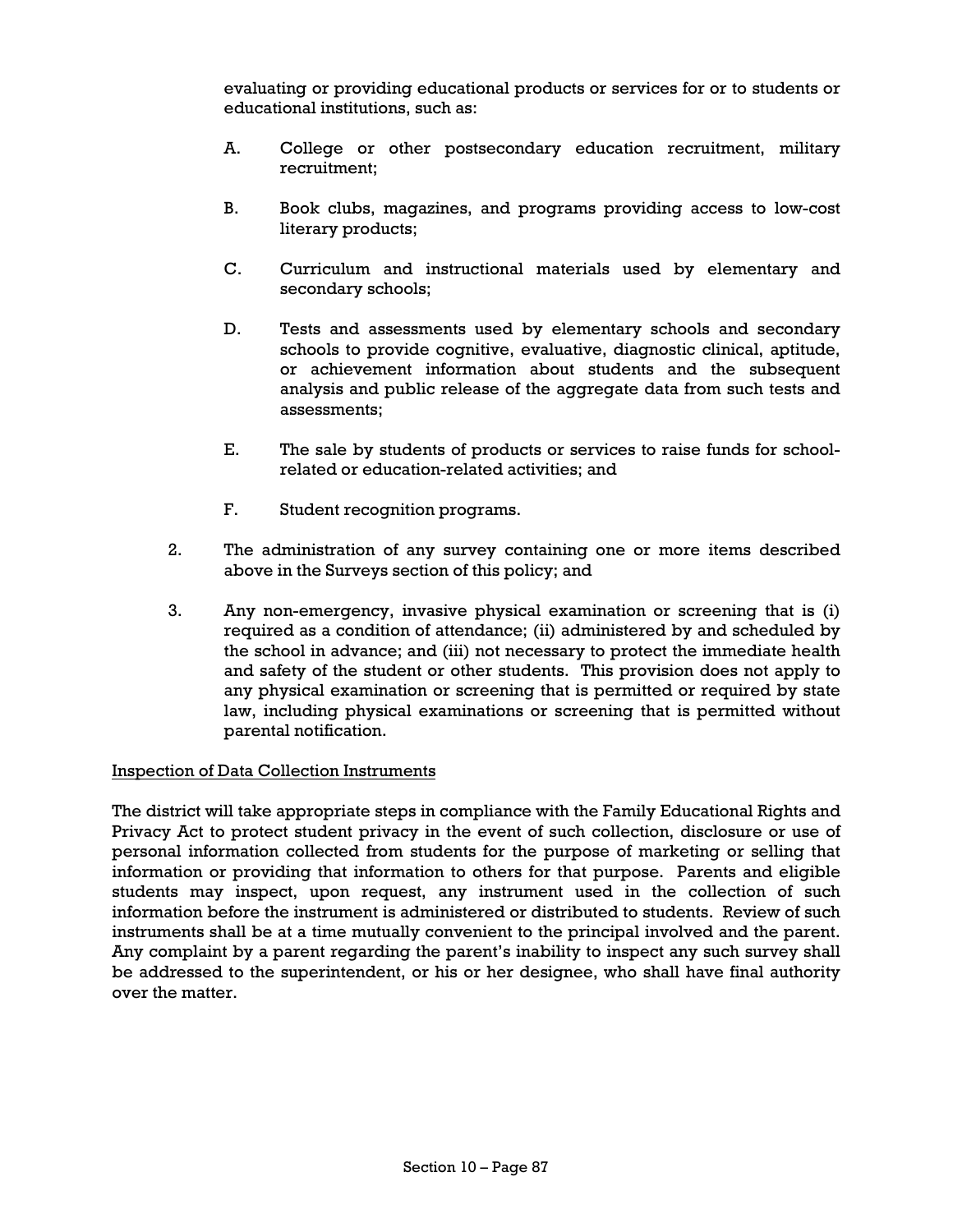# **STUDENT ORGANIZATIONS: SPONSORSHIP AND EQUAL ACCESS FOR LIMITED STUDENT FORUMS**

The board of education is committed to the proposition that student participation in student activities and organizations can advance educational goals and otherwise benefit students and that district policies should further students' opportunities for participation. In allowing and furthering student activities and organizations, the board is mindful of the dictates of the United States Constitution and the federal Equal Access Act. This policy is adopted to implement these goals.

# School-Sponsored Student Organizations

The district may sponsor student organizations that the board determines are in furtherance of and consistent with the educational objectives of the district and directly related to the district's curriculum ("school-sponsored student organizations").

An organization shall be considered to be directly related to the district's curriculum if it is: (1) an extension, expansion, or application of material taught in a class; or (2) part of or an adjunct to student government, carrying out special projects or responsibilities.

School-sponsored student organizations shall have a faculty sponsor, whose teaching field, education, background or other expertise is reasonably related to the purpose and goals of the group, and who shall receive extra-duty compensation.

Application for district sponsorship shall be made by the proposed faculty sponsor and at least ten (10) students who intend to participate in the organization. Each proposed student organization will submit its membership requirements, organizational structure and provisions of a constitution or other document setting out organizational purpose and structure, subject to approval by the superintendent.

After the proposed organization and its constitution have received preliminary approval from the superintendent, the board shall review and approve or disapprove the organization for sponsorship based on the standards set out in this policy and, if requested, on an opinion rendered by the district's legal counsel that the proposed organization meets the standards of this policy.

# Independent Student-Organized Groups

The senior high schools of this district shall make facilities available for meetings of independent student-organized groups (that is, student groups that are not officially sponsored by the district as stated in sections 1-5 above) subject to the following provisions. It is the district's intent to create a limited open forum under the federal Equal Access Act for independent student-organized groups pursuant to this policy.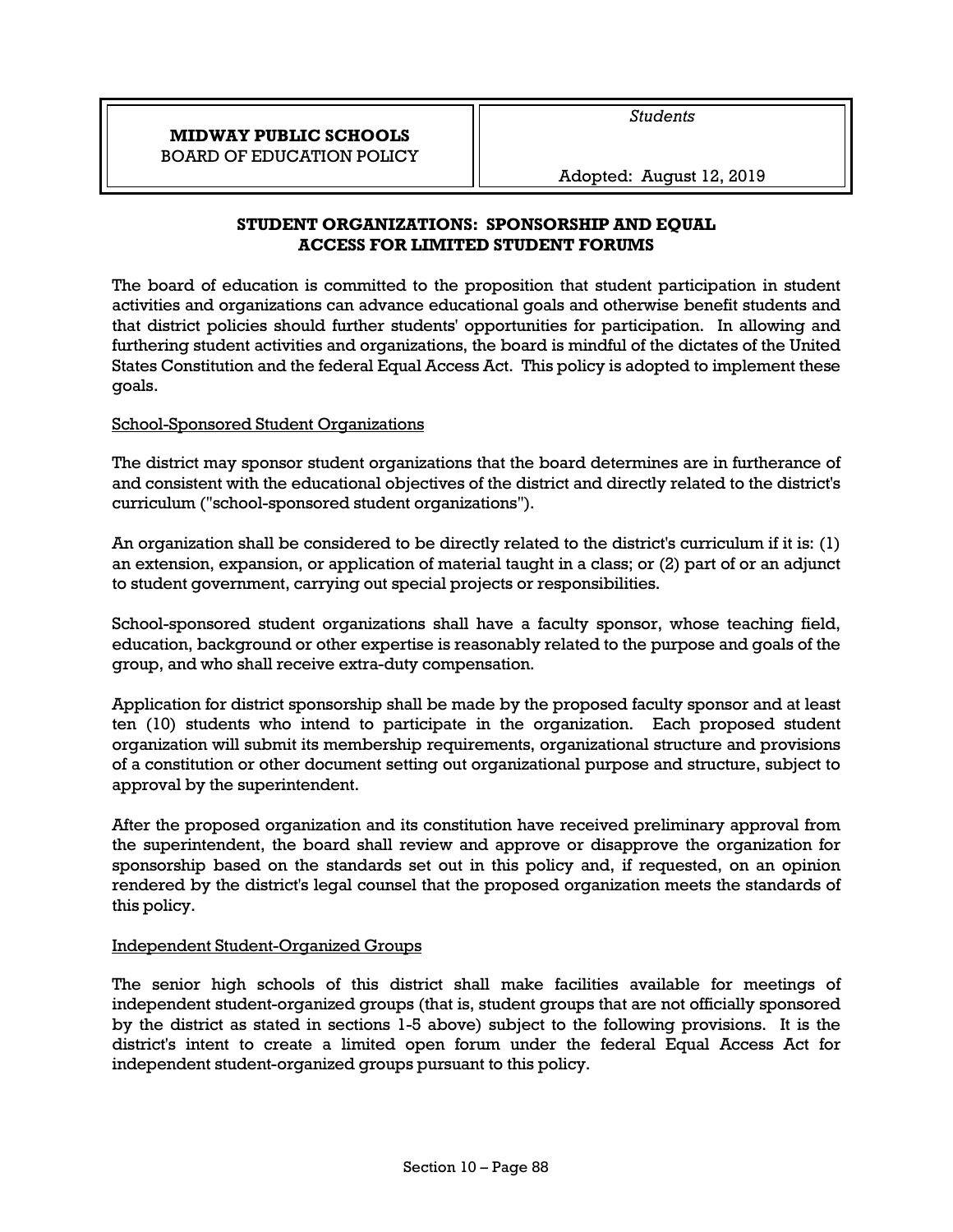Meetings of independent student-organized groups may be held only during non-instructional time, including before or after school, during lunch hour (if there are no classes being conducted during the lunch hour) or other non-instructional time. No student may attend a meeting when he or she has a scheduled class or is required by school rules or schedules to be elsewhere.

All meetings shall be student-initiated and open to all students in the school. All student attendance at independent student-organized group meetings shall be voluntary.

No meeting may include any activity that is unlawful or that materially and substantially interferes with the orderly conduct of educational activities within the school.

An adult monitor, who may or may not be a school employee, shall be present at all meetings. The school employee shall be present only in the capacity of monitor and may not participate in any form or fashion in the meeting.

Independent student-organized groups may invite outside speakers to their meetings, but no non-school persons may direct, control, conduct, or regularly attend meetings.

If students wish to meet in independent student-organized groups under this policy, they must file a request to meet with the building principal that lists: 1) the room in which they wish to meet and the time during which they will meet; 2) the name of one student who will serve as the contact between the group and school authorities; and 3) the monitor who will be present. The principal shall approve a meeting if it meets the requirements of this policy and shall notify the student contact person of his or her approval or, if it does not meet the requirements of this policy, the reasons for disapproval, within two days of receipt of the request to meet. Once permitted to do so, an independent student-organized group may continue meeting for the remainder of the school year, unless it subsequently violates this or any other school policy.

In assigning meeting rooms to student organizations, the school shall not arbitrarily discriminate between or among school-sponsored and independent organizations. However, in assigning meeting rooms the school may consider the number of persons expected to attend and the needs of the organization.

Meetings of independent student-organized groups may be announced by notices posted on bulletin boards in the school. Such notices may contain only the name of the organization, the date, time and place of the meeting, and a brief identification of the subject of the meeting or a list of agenda items.

It is understood that participation in and the content and purposes of independent studentorganized group meetings are neither approved nor disapproved by the district. The district is neutral as to the content of these meetings in that the district does not direct or control the student-organized group.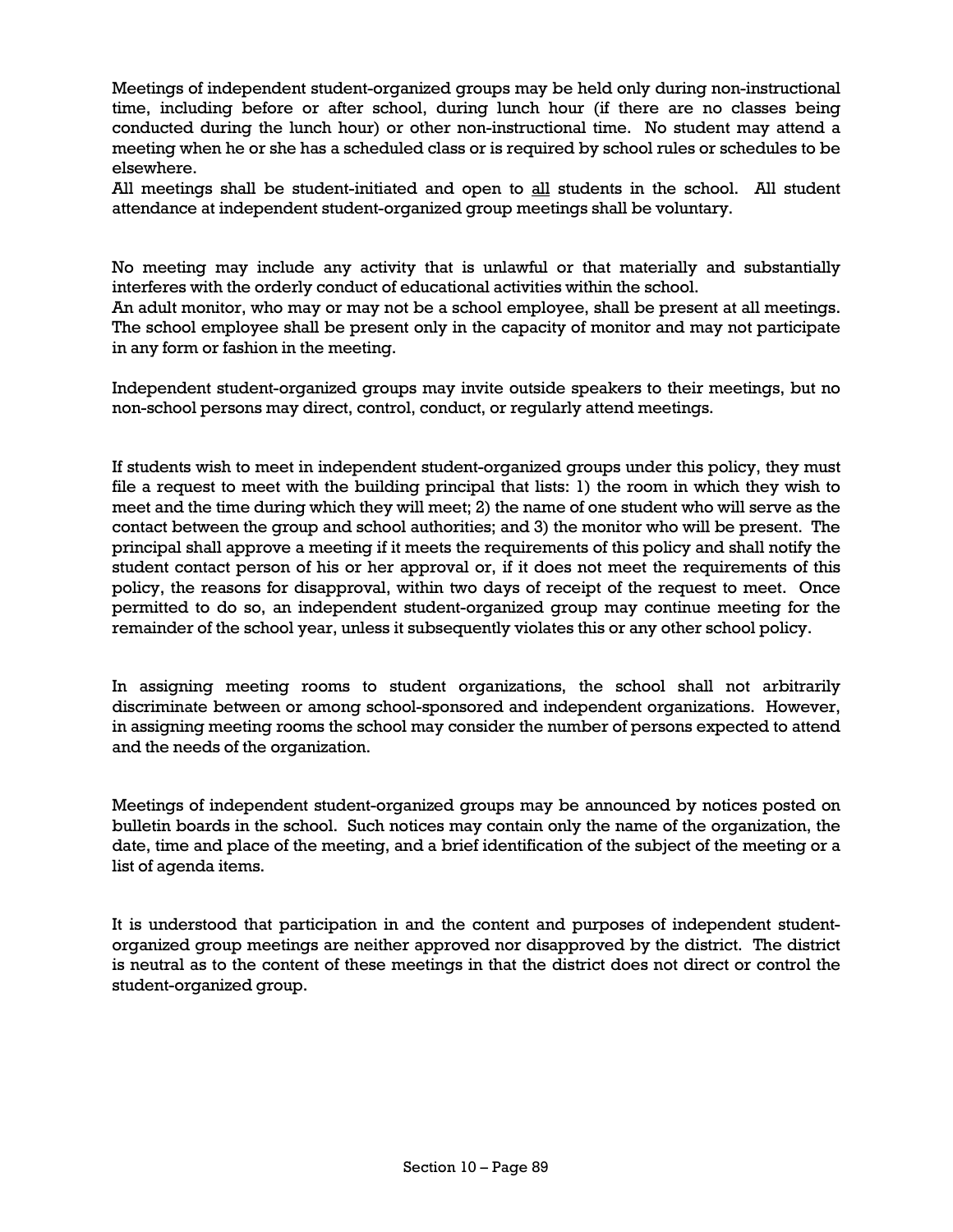Notice Regarding Student Organizations and Parental Right to Withhold Permission to Participate

The district shall provide annual notice to parents and guardians about school-sponsored student organizations in the student handbook and on the district's website. The notice shall include at least a list of the names of the clubs or organizations; their individual missions or purposes; and the names of the faculty advisors.

If school-sponsored student organizations are created or formed after the annual notice is distributed, the district shall send supplemental notice through the district's website or by any other means it deems appropriate. Like the annual notice, the supplemental notice shall specify at least the name of the organization, its mission or purpose and the name of its faculty advisor.

Parents and guardians may notify the district that they are withholding permission for their student to join or participate in one or more extracurricular school-sponsored student organizations. However, parents and guardians may not withhold permission for student participation in clubs and organizations that are necessary for a required course of instruction.

Parents and guardians are solely responsible for preventing their student from participating in a club or organization for which they have withheld their permission. Parents and guardians are also solely responsible for retrieving their student from attendance at a club or organization for which permission has been withheld.

Nothing in this policy prevents a club or organization from meeting when a student who is not authorized to participate is present.

The district may, but is not required to provide annual (or supplemental) notice to parents and guardians about independent student-organized groups, as they are not groups directed or controlled by the district. If notice of such groups is provided, the notice shall indicate that the group is an independent student-organized group.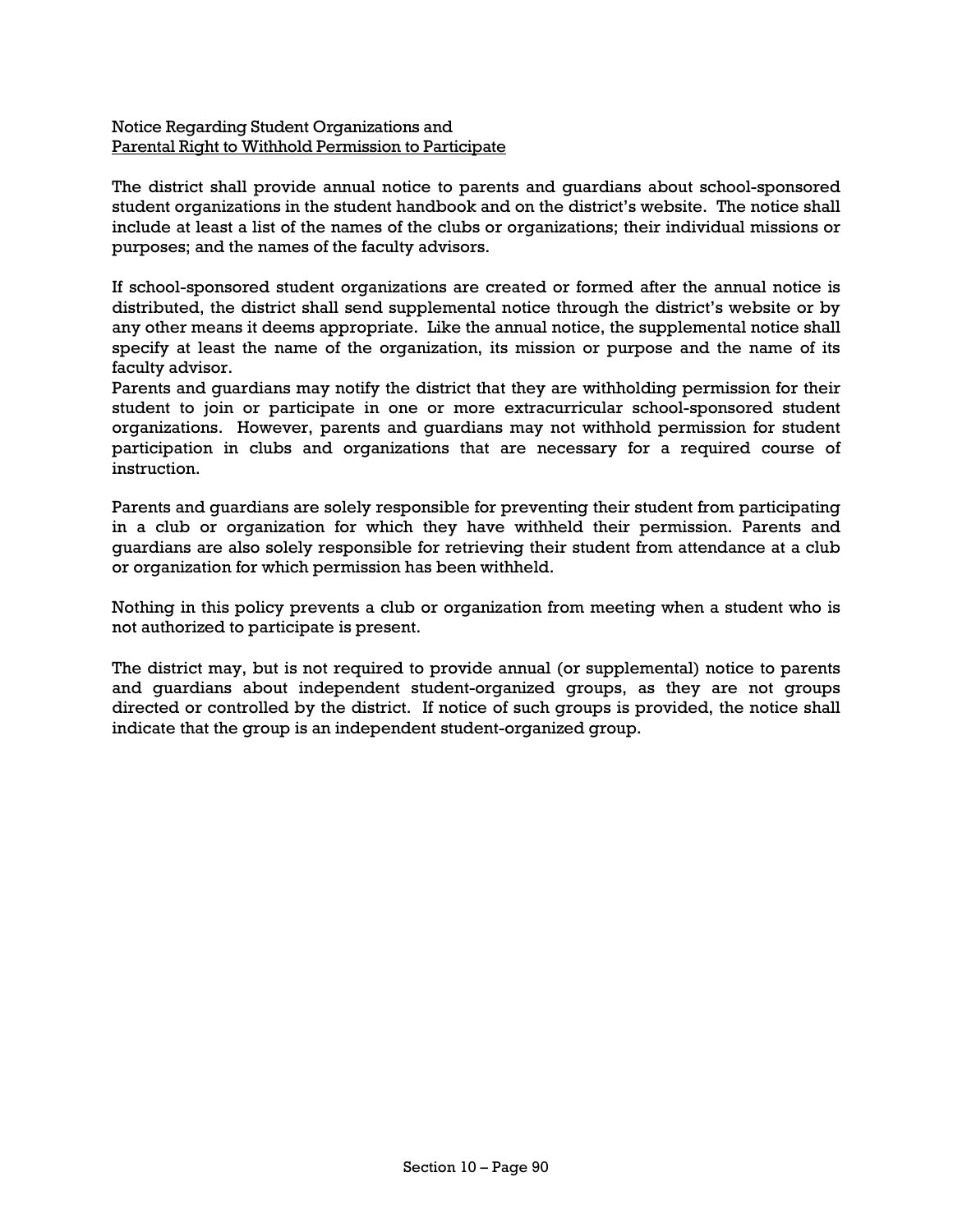# **TITLE IX AND SCHOOL SPONSORED SPORTS**

Congress enacted Title IX of the Education Amendments in 1972. This Federal law prohibits discrimination on the basis of sex in any education program or activity when the district is a recipient of federal financial assistance, regardless of whether federal funds are received in connection with athletics. The district is committed to the prevention and avoidance of gender discrimination in connection with school sponsored extracurricular activities, including school sponsored sports. To ensure compliance by the district's athletic program with the mandates of Title IX the board requires:

- Annual notification to all staff members regarding the district's commitment to non-discrimination in all of its programs and activities, including school sponsored sports;
- Publication of the grievance procedure applicable to complaints of discrimination in the student handbook and on the school's website with identification of the district's Title IX Coordinator, to enable parents or students to notify the board and administration of any instances of perceived discrimination in the district's programs or activities, including sports;
- The conduct of a student interest survey no less than every three (3) years to ensure that the sports offered by the district are responsive to student interest;
- Annual review of the district's sports-related facilities to ensure that the district does not discriminate on the basis of gender in the planning, construction or assignment of facilities for practice or competition;
- Annual training of all administrative and athletic staff (and other staff as appropriate) regarding their respective responsibilities for providing programs free of discrimination and reporting perceived discrimination;
- Overseeing expenditures for school sponsored sports to ensure that monies spent neither discriminate nor perpetuate past discrimination with respect to coaches' salaries, equipment, supplies, facilities or in other areas in which expenditures are made; and,
- Non-discriminatory treatment of athletes in all areas of participation in the district's sports program including, but not limited to: travel, uniforms, use of facilities, scheduling of games, equipment, supplies, spirit support, and coaching assignments.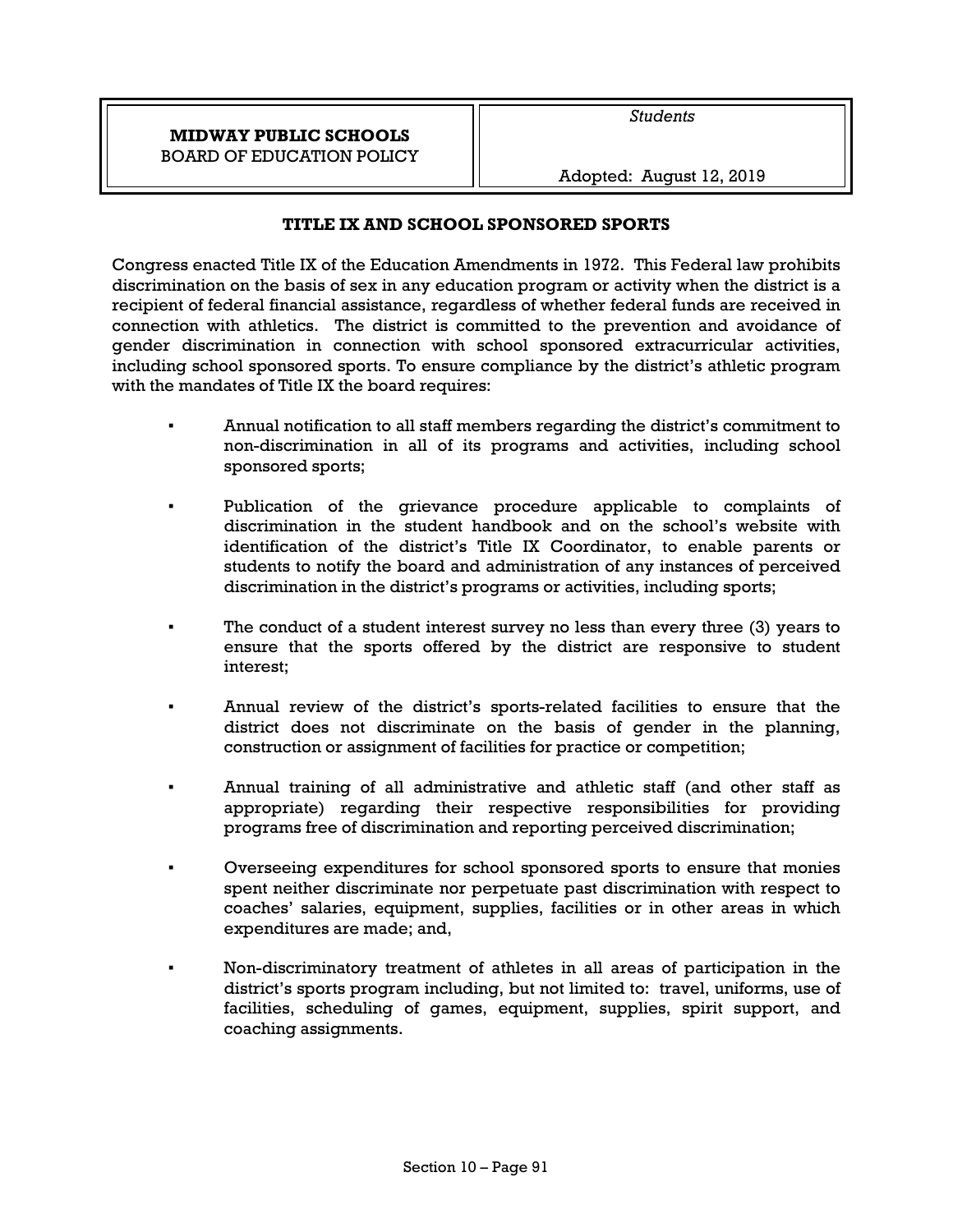Adopted: August 12, 2019

## **HEALTH FOR STUDENT ATHLETES**

Although there are numerous benefits to participating in school sponsored sports, student athletes may also experience adverse health consequences of such participation. The board of education recognizes that these injuries can have serious consequences if not properly evaluated and treated. Therefore, consistent with state law, the district will inform and educate student athletes and their parents/guardians of the nature and risk of sudden cardiac arrest and concussions or head injuries, including information on the dangers associated with continuing to play after collapsing without a head injury or after receiving a head injury.

Specifically, on an annual basis, and prior to a student athlete's participation in any athletic practices or competitions, information sheets shall be distributed to the student and his or her parent/guardian. Attached to the information sheet shall be an acknowledgement form which the student and his or her parent/guardian must sign to verify that they have read the information sheets and understand the content and warnings. The completed acknowledgement forms shall be returned to the principal's office prior to the student athlete's participation in practice or competition during that school year. The studentathlete may not practice or compete until the form has been received.

If the district's coaching personnel suspect that a student athlete has sustained a concussion or head injury during a practice or game, or if the student collapses or faints without a head injury, the coach shall immediately remove that student from participation and direct the student to obtain an appropriate examination by a licensed health care provider selected by the student's parent or legal guardian. The board of education has defined a licensed health care provider as follows: M.D.-Medical Doctor, D.O.-Doctor of Osteopathy, LATs (Licensed Athletic Trainers), ARNPs (Advanced Registered Nurse Practitioners), and PAs (Physician Assistants). If the student has sustained a head injury, this licensed health care provider must be trained in the evaluation and management of concussions. The district shall not be financially responsible for any health care bills associated with the examination.

After suffering a concussion, a student's physical and cognitive activities should be carefully managed and monitored by the licensed health care professional. Any student athlete removed from participation shall not be allowed to participate in practices or games until he or she is evaluated by a licensed health care provider and receives the provider's written clearance to return to participation, a copy of which shall be provided to the district.

Reference: OKLA. STAT. tit. 70, § 24-155, 156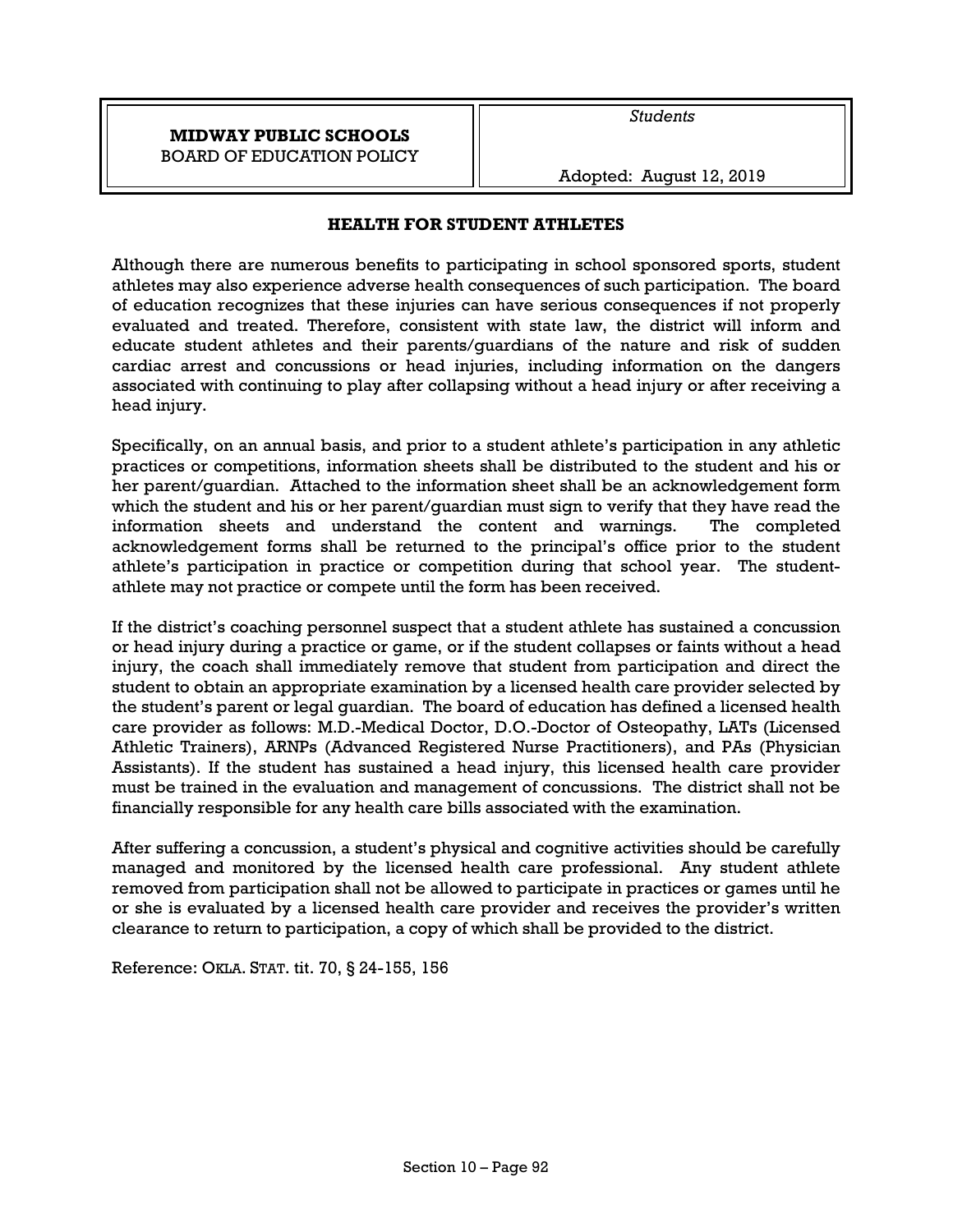Adopted: August 10, 2020; Revised: September 13, 2021

*Students* 

# **EMERGENCY MEDICAL SERVICES AT DISTRICT ATHLETIC PRACTICES, EVENTS OR ACTIVITIES**

As required by OKLA. STAT. tit. 70, § 27-104 (*Riley's Rule*), prior to the beginning of the 2021- 2022 school year, the board of education shall coordinate with emergency medical service providers that serve the area in which the district is located and develop an Emergency Action Plan ("Plan") for each facility and athletic practices, events or activities held at district facilities.

The Plan shall . . .

- 1. include maps and directions with appropriate contact information for emergency medical services;
- 2. assign a medical administrator who is a current district employee (e.g., coach, administrator, or athletic director);
- 3. define responsibilities and personnel on-site, both medical and school officials;
- 4. include a list of medical equipment that is available and location of the nearest automated external defibrillator — if available;
- 5. be posted in each district facility;
- 6. be distributed to all school officials involved in athletic practices, events or activities held at school district facilities; and
- 7. specifically document actions taken after any emergency to evaluate for debriefing purposes and to determine if there are necessary changes to the Plan.

The Plan shall be reviewed, updated, and rehearsed annually with school officials and local emergency medical services providers and placed on file with both the district and the emergency medical services provider. The Plan shall also be updated to reflect any potential significant changes that would affect implementation of the Plan.

Prior to each athletic event or activity where there are athletes participating from visiting schools, the Plan shall be digitally transmitted to the visiting school administrator or coach by the superintendent or designee, or it shall be posted on the district's website.

Reference: OKLA. STAT. tit. 70, § 27-104 (2021)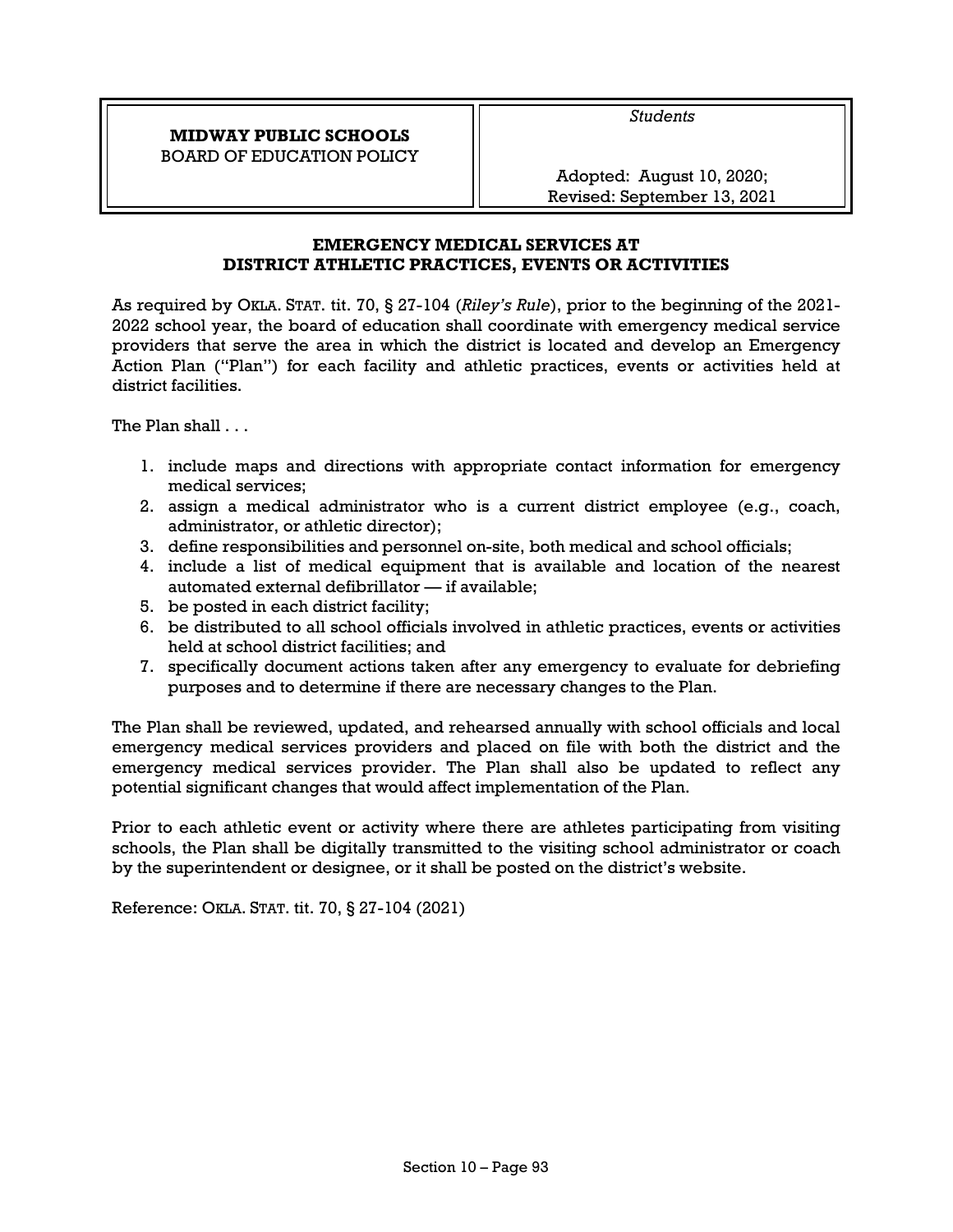## **CONDUCT AT STUDENT PERFORMANCES**

This policy defines expected behavior of participants at student performances.

This policy addresses performances both on and off campus for all student groups, including but not limited to the following: bands, cheerleaders, choruses, dance troupes, drill teams, theater companies, flag teams, drum majors, talent shows, mascots, and other ensembles. Membership or participation within these extracurricular activities is a privilege and students are expected to demonstrate appropriate and respectful behavior. The fact that an activity is not specifically listed is not a valid excuse for acting in a way that is not respectful of the district and consistent with its code of student conduct.

Suggestive, offensive, vulgar verbiage of musical lyrics and/or choreography is inappropriate. Because student performances are an integral part of the curriculum, performances (including music, theatre, and choreography) must be pre-approved by sponsors and administrative representatives before any practices and/or competitions begin. Lewd gestures, inappropriate comments, foul language, and suggestive or vulgar movements are among those behaviors which are not acceptable while practicing or performing as a member of a school group.

All behavior exhibited by students should reflect high standards. The sponsor has the responsibility to determine acceptable behavior under the direction of the school principal.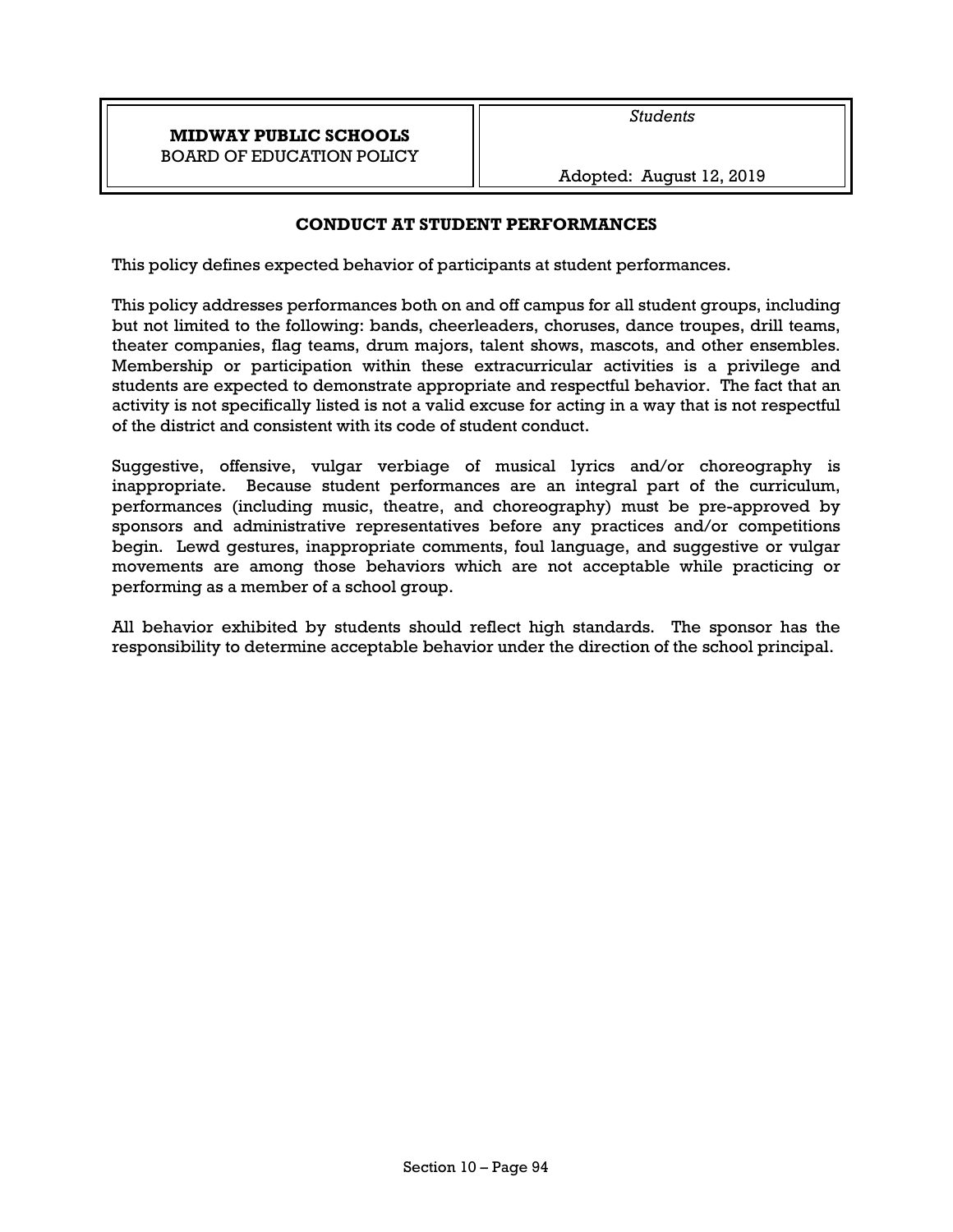*Students* 

Adopted: August 12, 2019

## **STUDENT DIABETES CARE AND MANAGEMENT**

### Purpose

The purpose of this policy is to implement the requirements of the Diabetes Management in Schools Act ("Act"), OKLA. STAT. tit. 70 § 1210.196.1 et seq.

### Definitions

For purposes of this policy, these terms have the following definitions:

"Diabetes medical management plan" means the document a student's personal health care team develops that identifies the health services the student may need at school

"Personal health care team" means the team responsible for managing a student's diabetes and includes the principal or designee, the school nurse (if assigned to the school), the assistant, if any, the parent or guardian of the student, and to the extent practicable, the physician responsible for the student's diabetes treatment.

"School nurse" means a certified school nurse, a registered nurse contracting with the district or a public health nurse.

 "Volunteer diabetes care assistant" means a district employee who has volunteered to be a diabetes care assistant and successfully completed the training required by this policy and state law.

### Policy

Any district employee aware of a student who has diabetes-related needs while at school or while participating in school activities will promptly advise the principal or designee. The parent of any student who will have diabetes-related needs at school or in school activities should promptly advise the school principal or designee.

A personal health care team will develop a written Diabetes Medical Management Plan ("Plan") for each student who will seek care for diabetes while at school or while participating in a school activity. The Plan will identify the health services the student may need at school. Each member of the student's personal health care team, including the parent, will sign the Plan. The personal health care team will review the Plan at least annually. The school nurse at the school in which the student is enrolled, if any, will assist the student with the management of his or her diabetes care as provided in the Plan. If the school does not have an assigned school nurse, the principal will make a reasonable effort to find one or more district employees willing to serve as a volunteer diabetes care assistant ("Assistant") to assist the student with diabetes care as provided in the student's Plan. The principal will make a reasonable effort to ensure that a school nurse or Assistant is available at the school to assist the student when needed. The district will not restrict the assignment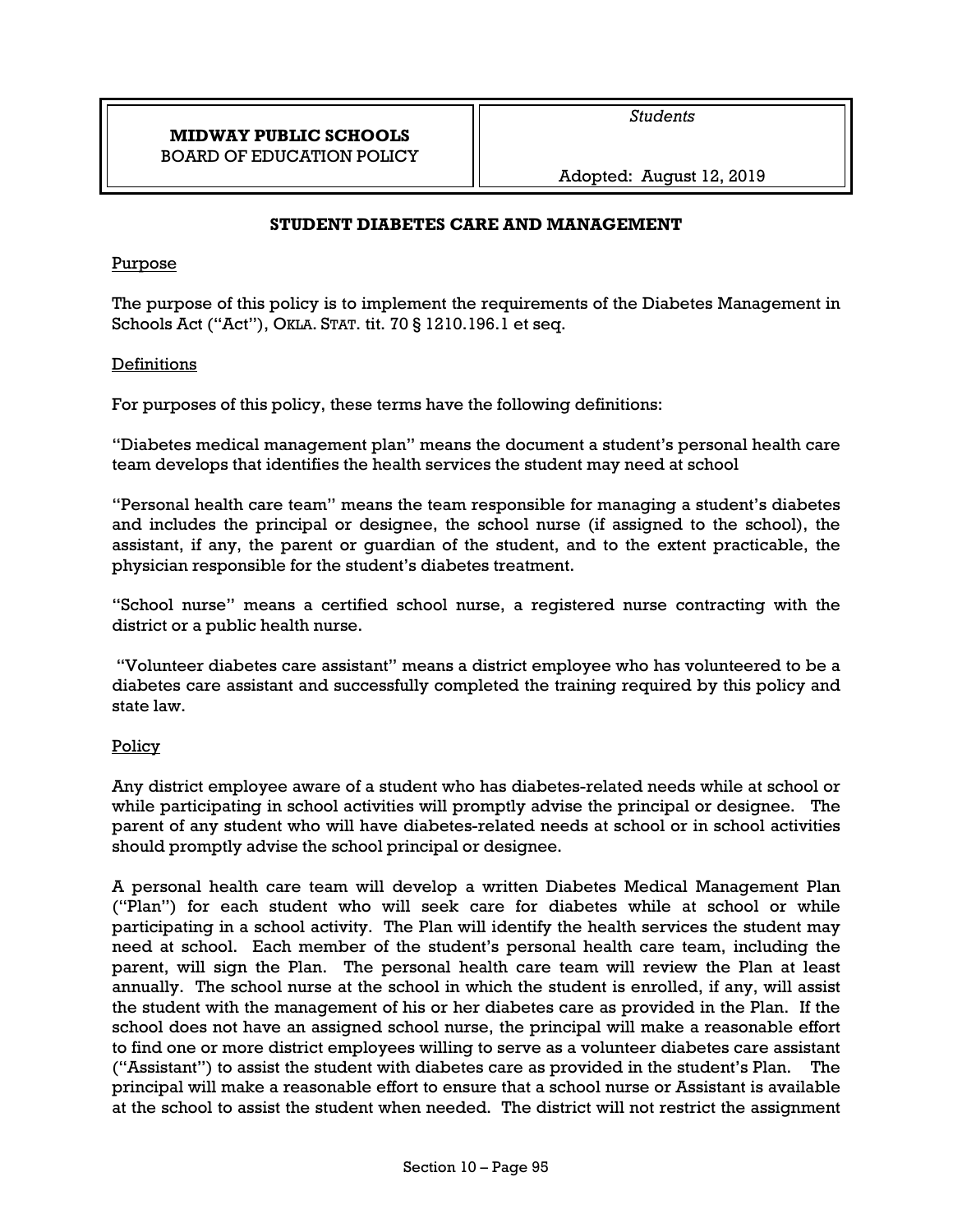of a student with diabetes to a particular school based on the presence of a school nurse or assistant.

District personnel will request that the parent provide written authorization for the school nurse or assistant to have access to the student's physician at all times. The district will maintain the Plan and related documentation as student health records.

Before undertaking responsibilities as an assistant, a volunteer must first complete training provided by the school nurse or the State Department of Health in accordance with the Act. The training will include instruction in the following:

- Recognizing the symptoms of hypoglycemia and hyperglycemia;
- Understanding the proper action to take if the student's blood glucose is outside the range indicated in the Plan;
- Understanding the details of the Plan;
- Performing finger sticks to check blood glucose levels, check urine ketone levels and record the results of those checks;
- Properly administering insulin and glucagon and recording the results of the administration;
- Recognizing complications that require the assistant to seek emergency assistance; and
- Understanding the recommended schedules and food intake for the student's meals and snacks, the effect of physical activity on blood glucose and the proper action to be taken if the student's schedule is disrupted.

To continue as an Assistant, the volunteer must annually demonstrate competency in the above training. The school nurse, principal or designee will maintain a copy of the training guidelines and the records associated with the training.

With parent permission, the district will provide each district employee responsible for supervising or transporting a student with diabetes a form with the following information:

- Student's name;
- Telephone number of a contact person in case of an emergency involving the student; and
- Potential emergencies that may occur due to the diabetes and appropriate responses to such emergencies.

Any district employee provided the above information will be informed of applicable health privacy policies.

In accordance with his or her individual Plan and this policy, a student may attend to the management of his or her diabetes, which may include: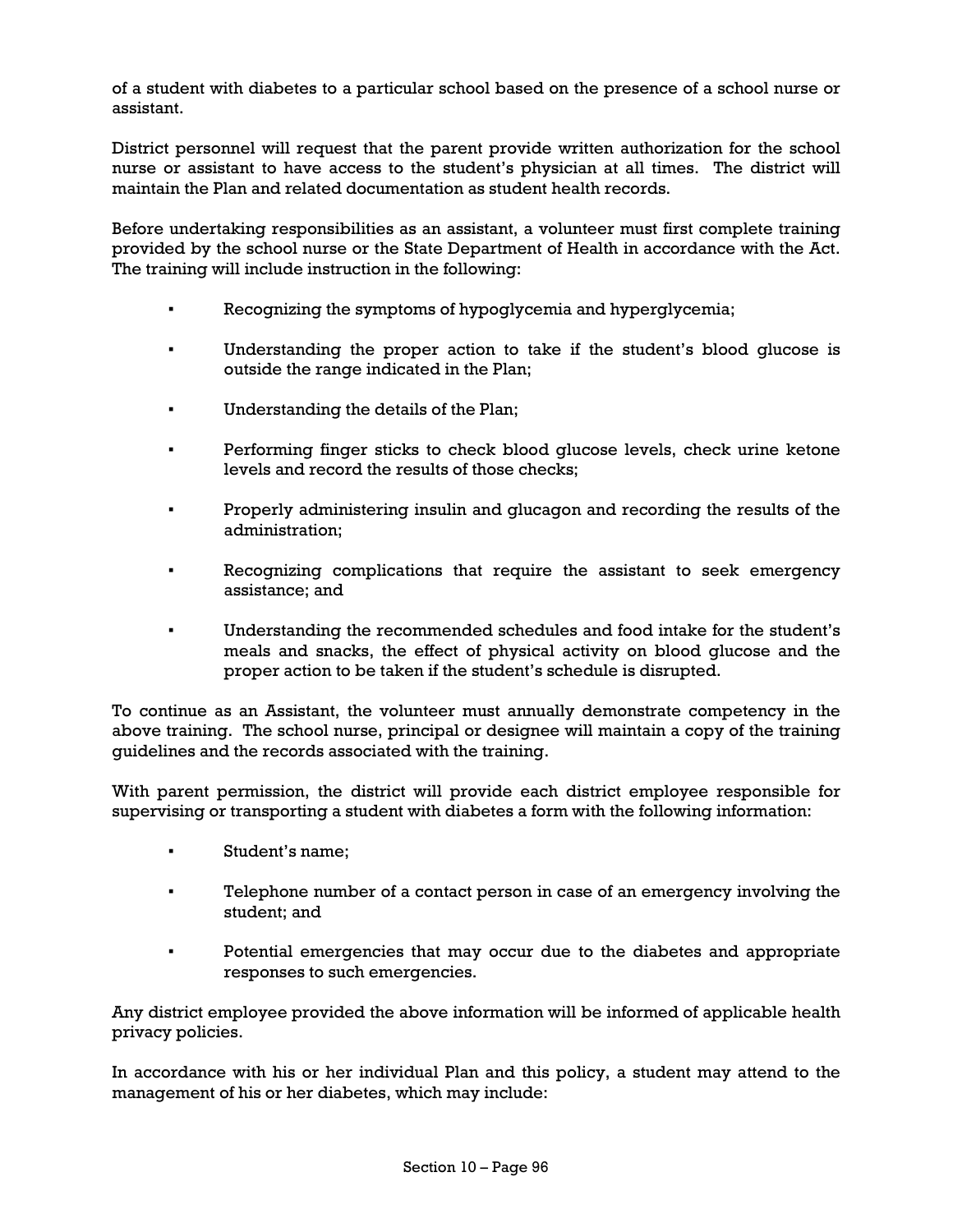- Performing blood glucose level checks;
- Administering insulin through the student's insulin delivery system;
- Treating hypoglycemia and hyperglycemia;
- Unless changed in accordance with this policy, possessing on his or her person at any time, any supplies or specialized equipment necessary to monitor and care for his or her diabetes; and
- Otherwise attending to the management of his or her diabetes in the classroom, any area of the school or grounds, or at any school related activity.

The school administration will provide a private area where the student can attend to his or her diabetes-related needs.

Students who manage their diabetes and personally possess the necessary specialized equipment and supplies under this policy are prohibited from sharing or playing with their equipment or supplies. If a student engages in these activities, the parent will be contacted and a meeting of the personal health care team will be scheduled. The district is not responsible for safeguarding the specialized equipment or supplies of a student who personally possesses those items.

Students with diabetes are encouraged to wear Medic Alert bracelets or necklaces.

No district employee will be subject to any penalty or disciplinary action for refusing to serve as an assistant. No district employee will be subject to any disciplinary proceeding resulting from any action taken in compliance with this policy. Any employee acting in accordance with this policy and law will be immune from civil liability unless the employee's actions rise to the level of reckless or intentional conduct. A school nurse will not be held responsible or subject to disciplinary action for the actions of an assistant.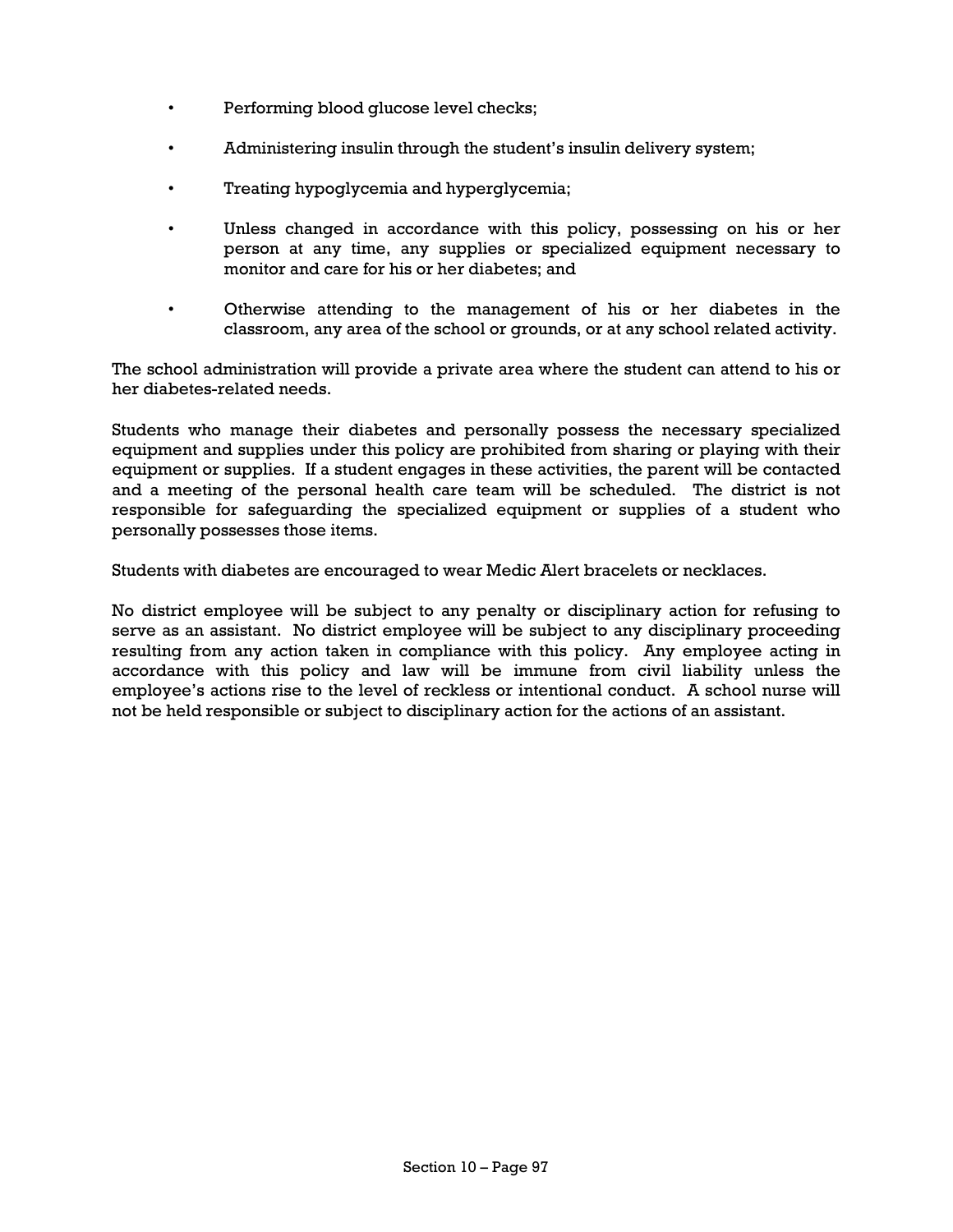*Students* 

Adopted: September 13, 2021

## **ATHLETIC EVENTS BROADCASTING AND STREAMING RIGHTS**

Beginning with the 2021-2022 school year and notwithstanding any policy of a school athletic association,<sup>1</sup> in all of the district's regular season high school athletic competitions in this state, the visiting team shall have the same rights to radio broadcast, video stream, and provide telegraphic play-by-play accounts as the district (home team), as long as the visiting team has either of the following:

1. A valid agreement to broadcast, video stream and/or provide telegraphic play-byplay accounts between a media organization and the school's board of education; or

2. The visiting team has a curricular program for students that typically provides streaming for the team's home games.

Pursuant to OKLA. STAT. tit. 70, § 27-102, a school athletic association is any private organization or association which charges the school or school district a membership fee, retains a portion of revenue generated by the interscholastic activities or contests of the member schools, and provides the coordination, supervision and regulation of the interscholastic activities and contests of the member schools.

The provisions of this policy shall apply to contracts for the rights to radio broadcast, video stream, and provide telegraphic play-by-play accounts entered into or renewed on or after July 1, 2021.

Reference: OKLA. STAT. tit. 70, § 27-105; OKLA. STAT. tit. 70, § 27-102

<sup>1</sup>Any private organization or association which charges the school or school district a membership fee, retains a portion of revenue generated by the interscholastic activities or contests of the member schools, and provides the coordination, supervision and regulation of the interscholastic activities and contests of the member schools.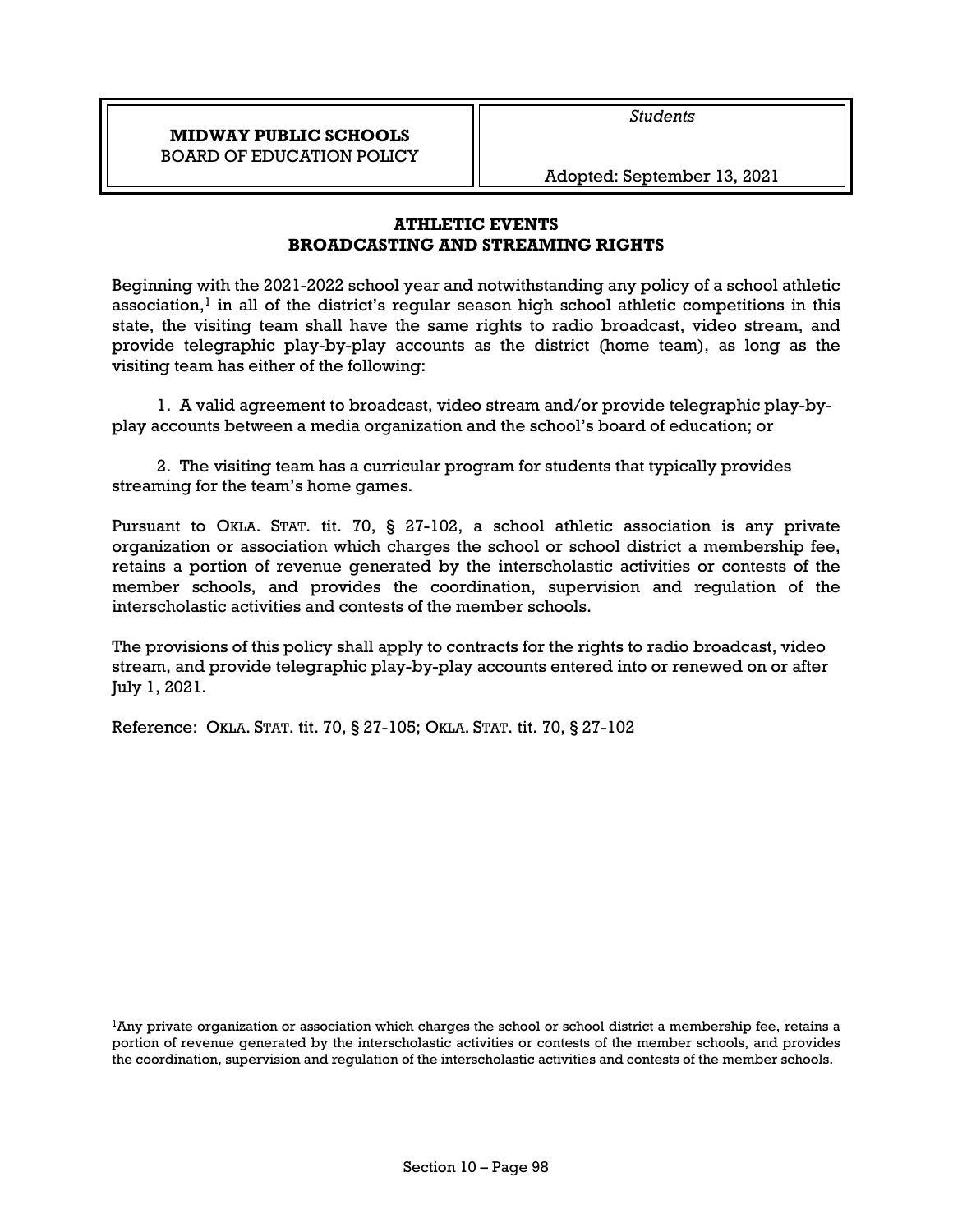## **SUICIDE AWARENESS, TRAINING, AND PREVENTION**

**PURPOSE:** Suicide is a leading cause of death among young people. The health and wellbeing of students is of utmost importance to the school district, and the school district is committed to actively preventing suicide through awareness, effective training, outreach, and prevention. This policy outlines strategies, procedures, and resources for preventing suicide, identifying potentially-suicidal students and high-risk behavior, as well as intervention and postvention mechanisms.

**SCOPE:** This policy is applicable to actions that occur in school district buildings, premises, or property, including vehicles, at school-sponsored functions and activities, and governs the entire school district community, including, but not limited to, staff, students, parents and guardians, and volunteers.

**SUICIDE PREVENTION TRAINING:** The school district shall provide training and education to all staff members on suicide awareness and prevention on a biennial basis. The training will include evidence-based approaches to suicide prevention or curriculum made available or approved by the Department of Mental Health and Substance Abuse Services, including how to recognize changes in behavior that may be indicative of distress, how to approach students to discuss concerns, and how to refer a parent or student to appropriate resources.

Beginning with the 2022-2023 school year, the school district may provide training to address suicide awareness and prevention to  $7<sup>th</sup>$  through  $12<sup>th</sup>$  graders.

**PUBLICATION AND DISTRIBUTION:** The course outline for the training curriculum shall be made available on the school district's website.

**NOTIFYING PARENTS AND LEGAL GUARDIANS:** Teachers, counselors, principals, administrators and other school personnel, upon determining a student is at risk for attempting suicide, shall notify the parents or legal guardians of the student immediately upon determining such risk exists.

**IMMUNITY FROM EMPLOYMENT DISCIPLINE AND CIVIL LIABILITY:** Teachers, counselors, principals, administrators and other school personnel shall be immune from employment discipline and any civil liability with respect to the following actions:

- 1. Calling 911, law enforcement, or the Department of Human Services if they believe a student poses a threat to themselves or others or if a student has committed or been the victim of a violent act or threat of a violent act;
- 2. Providing referral, emergency medical care or other assistance offered in good faith to a student or other youth; or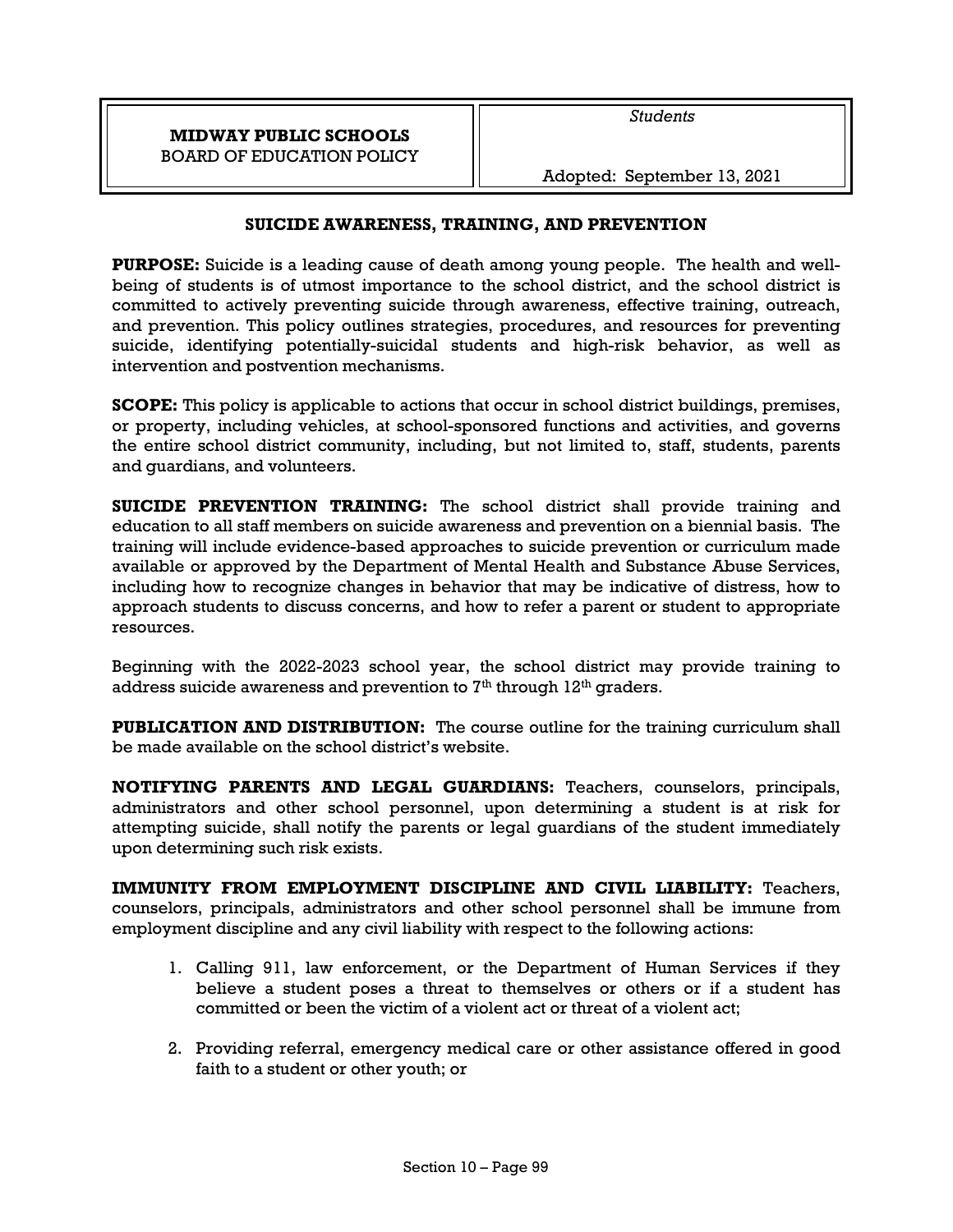3. Communicating information in good faith concerning drug or alcohol abuse or potential safety threat by or to any student to the parents or legal guardians of the student, law enforcement officers or health care providers.

**NO SPECIFIC DUTY OF CARE OR CAUSE OF ACTION:** The training required by this policy, or lack thereof, shall not be construed to impose any specific duty of care. No person shall have a cause of action for any loss or damage caused by any act or omission resulting from the implementation of this policy or resulting from any training, or lack thereof, required by this policy, unless the loss or damage was caused by willful or wanton misconduct.

**COMMUNITY INTERVENTION AND PREVENTION SERVICES:** The school district may enter into agreements with designated Youth Services Agencies for the provision of intervention and prevention services.

Reference: OKLA. STAT. tit. 70, § 24-100.7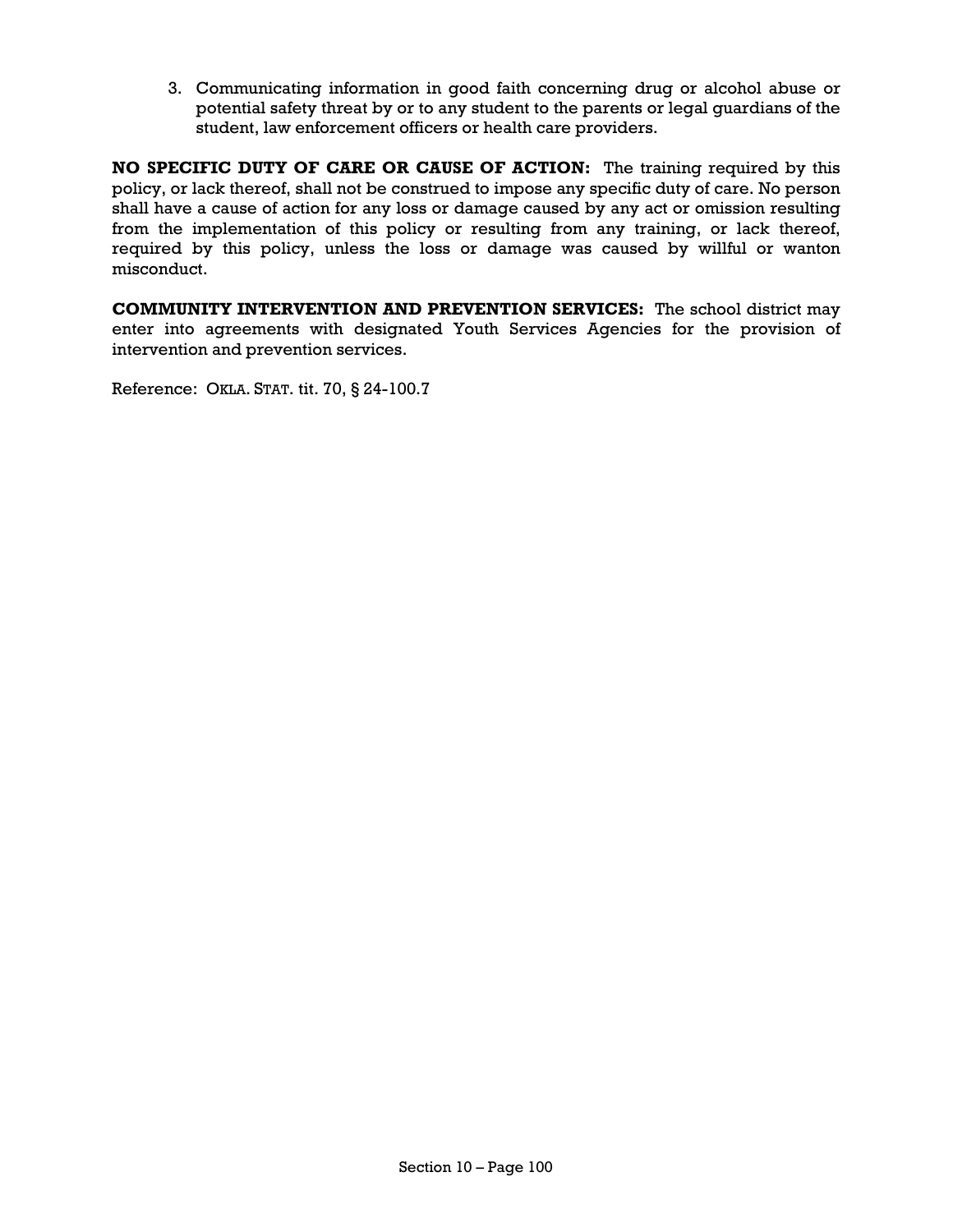Adopted: September 13, 2021

## **ASVAB TESTING AND STUDENT ACCESS TO MILITARY RECRUITERS**

It is the policy of the board of education to take part in testing programs with the aim of providing all students with information designed to help them recognize their talents and to assist them in planning their education and career paths. Therefore, the district will provide students in grades ten through twelve (10–12) an opportunity to take the Armed Services Vocational Aptitude Battery test (ASVAB), or an alternative assessment as provided below, and to consult with a military recruiter.

The ASVAB or alternative assessment will be scheduled during normal school day hours and at a time that limits conflicts with extracurricular activities. The district will provide to students and their parents or legal guardians in grades ten through twelve (10–12) the date, time, and location of the scheduled administration of the ASVAB or alternative assessment.

At the discretion of the board of education, the district may administer an alternative assessment in lieu of the ASVAB, provided the alternative assessment meets the following criteria:

- 1. it assesses a student's aptitude for success in a career field other than a career field that requires postsecondary education;
- 2. is free to administer;
- 3. requires minimal training and support of school faculty and staff to administer the test; and
- 4. provides each student with a professional interpretation of the test results that allows the student to explore occupations that are consistent with each student's interests and skills and to develop strategies to attain career goals.

Regardless of whether the district offers the ASVAB or an alternative assessment, the district will permit each student taking the assessment with an opportunity to consult with a military recruiter. Individual student meetings with recruiters will be permitted on dates and times approved by the building principal or the principal's designee, which will be advertised to students and their parents and legal guardians.

Reference: OKLA. STAT. tit. 70, § 1210.508-5.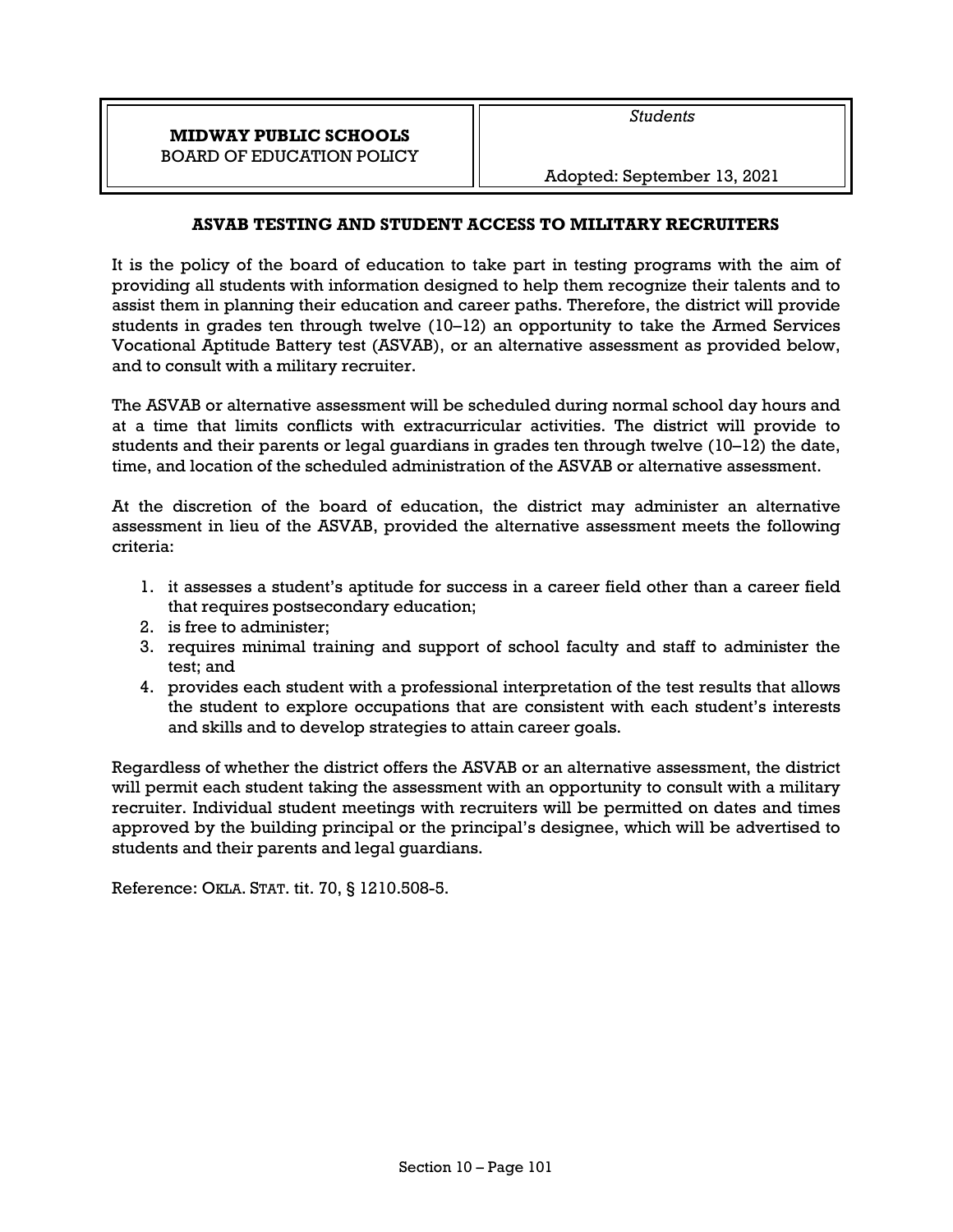## **TRANSGENDER AND NONBINARY STUDENT RECORDS**

## Definitions

Transgender and nonbinary students may use different terms to describe their lives and experiences of gender. Terminology and language may differ and evolve based on region, language, race or ethnicity, age, culture, and many other factors. These terms often mean different things or refer to different experiences. District employees should use the terms that students use to describe themselves, and avoid terms that make these students uncomfortable.

The following definitions are not provided for the purpose of imposing labels, but rather to assist in understanding this policy and the obligations of district personnel. Students may or may not use these terms to describe themselves or their experiences.

"Gender Identity" is a person's deeply held knowledge of their own gender, which can include being a man, woman, another gender, or no gender. Gender identity is an intimate part of a person's identity. One's gender identity may or may not align with society's expectations for sex assigned at birth (e.g., male, female, or intersex).

"Gender Expression" refers to one's expression of gender, whether through hair styles, makeup, or personal fashion, which changes over the course of a lifetime.

"Transgender/Trans" is an adjective used to describe a person whose gender identity differs from the sex they were assigned at birth. A trans woman is a woman whose sex was assigned male when she was born. A trans man is a man whose sex was assigned female when he was born. Some transgender people are neither male nor female, and may use terms like nonbinary to describe their gender.

"Cisgender" is an adjective describing a person whose gender identity corresponds with the gender that society typically associated with the sex they were assigned at birth. For example, a cisgender woman's sex was assigned female at birth, and she identifies her gender as female. As another example, a cisgender man's sex was assigned male at birth, and he identifies his gender as male.

"Gender Nonconforming" is a term sometimes used to describe people whose gender expression differs from social expectations, such as "feminine boys," "masculine girls," and people who are perceived as androgynous in some way. Being gender nonconforming is distinct from being transgender, although some trans people may consider themselves to be gender nonconforming. For example, a cisgender woman who has short hair and likes sports might consider herself nonconforming, but may not identify as transgender.

"Nonbinary" is a term used to refer to people whose gender identity is not exclusively male or female, including those who identify with a different gender, a combination of genders, or no gender. Nonbinary may be considered a subset of transgender or a distinct identity.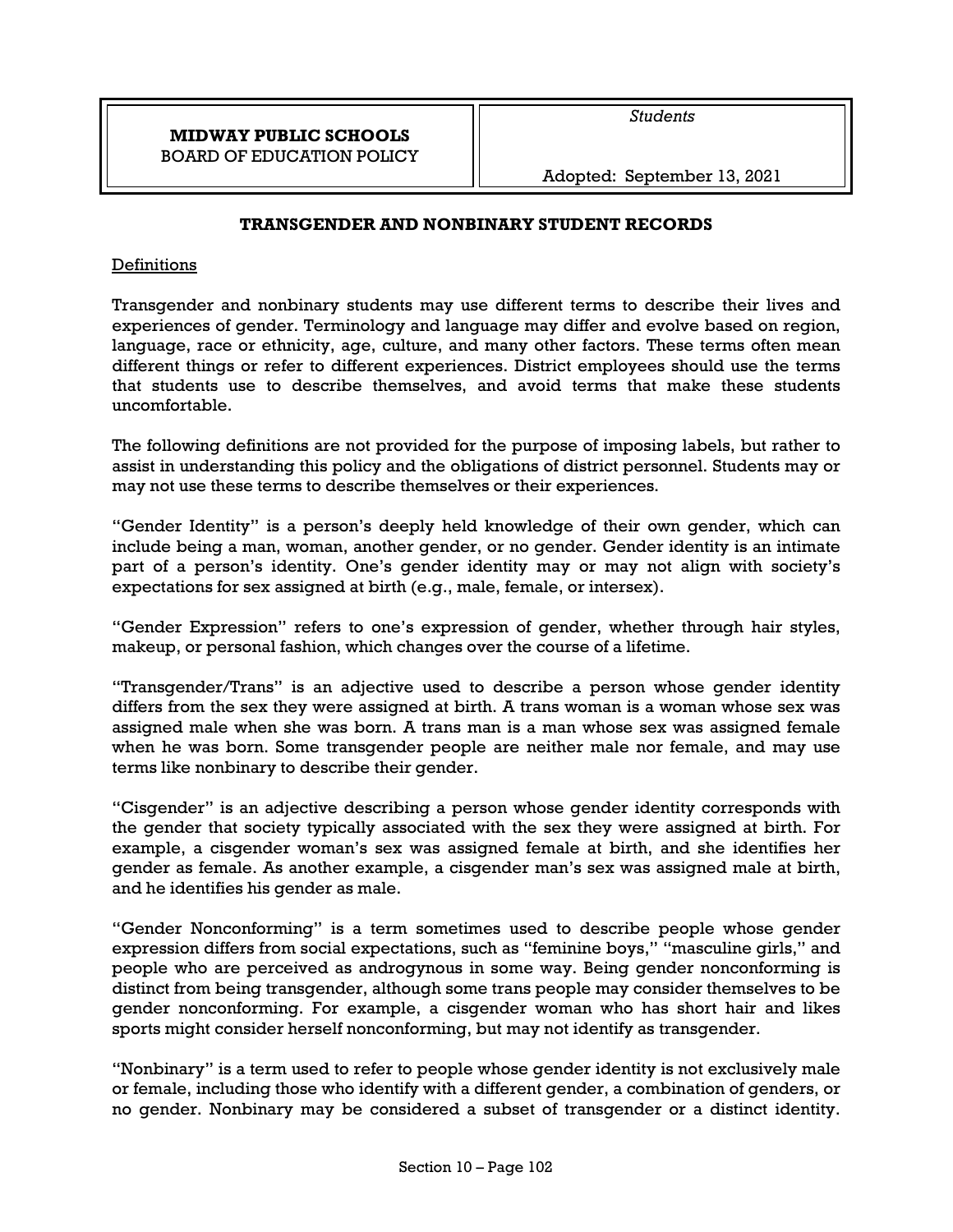Other similar or more specific terms may include genderqueer, gender fluid, agender, or Two-Spirit (for Native American students).

"Sexual Orientation" refers to a person's romantic and/or sexual attraction to other people. This includes being straight, gay, bisexual, queer, asexual, or many other terms used to describe sexual orientation. This is different and distinct from gender identity.

"Transition" is the process through which a person begins to live according to their gender identity. This process is different for everyone, and it may or may not involve specific medical treatments or changes to official documents. There is no single step or set of steps that an individual must take in order to have their gender identity affirmed and respected.

"LGBTQ+" is an acronym that stands for lesbian, gay, bisexual, transgender, and questioning (or queer). The acronym sometimes includes an "I" for intersex, an "A" for asexual, a "P" for pansexual, and other letters. A "+" is sometimes placed at the end of the acronym to signal that there are additional letters/identities that fall under a similar umbrella.

"QTBIPOC" is an acronym that stands for queer/trans, black, indigenous, and people of color.

#### Privacy and Confidentiality

The district will ensure that all personally identifiable and medical information relating to transgender and nonbinary students is kept confidential in accordance with applicable state, local, and federal privacy laws. District employees and staff shall not disclose any information that may reveal a student's gender identity to others, unless the student, parent, or legal guardian has authorized such disclosure, or there is another compelling need.

Prior to disclosing any such information about a transgender or nonbinary student, district employees will work with the student and any parent or legal guardian to discuss the appropriate manner, time, and message of the disclosure. This will include providing the student with appropriate support services they may need to make the disclosure in a safe and supportive environment.

Transgender and nonbinary students have the right to discuss and express their gender identity openly and to decide when, with whom, and how much private information to share. The fact that a student chooses to use a different name, to transition at school, or to disclose their gender identity to staff, educators, or other students does not authorize district employees to disclose a student's personally identifiable or medical information to anyone.

#### Use of Preferred Name, Pronoun, or Gender

All students have the right to be addressed by a name, pronouns, and other terms that correspond with their gender identity. This respect should not depend on whether a student has access to a legal name change or gender marker change on official documents. The district and its employees should always use the pronouns and name with which a student identifies or requests. The district and its employees are expected to respect and use a student's name and pronouns, once they have been made aware of said student's correct information.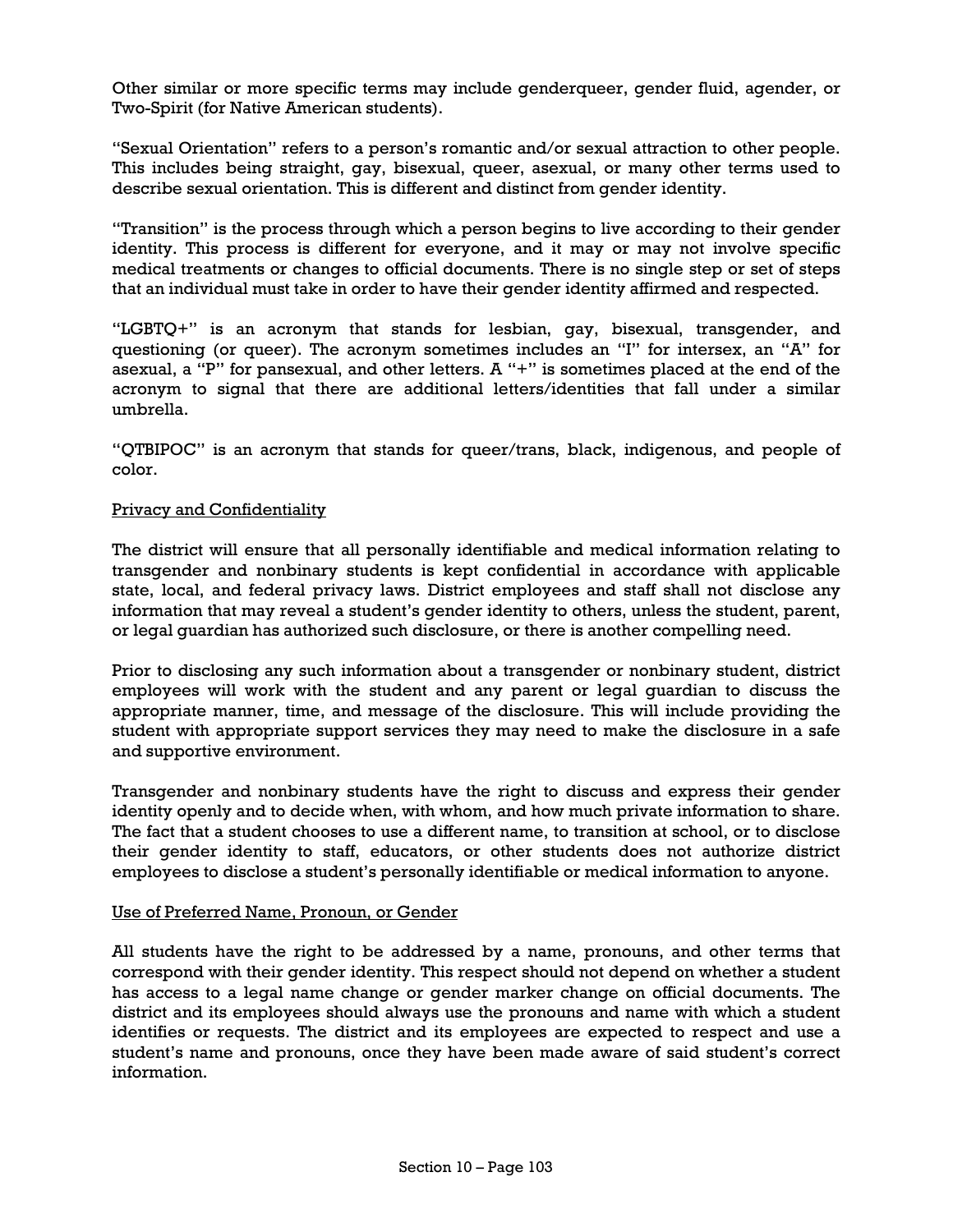#### Student Records

The district shall maintain an official, permanent record with the legal name and gender appearing on the student's birth certificate. On all other school-related records or documents, however, at the request of or with the consent of the student's parent/legal guardian as appropriate (unless the student is over 18), the district will use a student's requested name and gender pronouns. This would include physical records and documents, diplomas and other certificates of advancement, electronic records and documents, and school IDs. Reasonable efforts will be made to update student records with the student's requested name and gender pronoun or gender marker, and not to circulate records with the student's assigned birth name or gender marker. The district will also make reasonable efforts to also identify routine areas where a student's privacy could be violated by the improper usage of the legal name and gender marker. These include but are not limited to pre-printed labels, standardized tests, student IDs or library cards, school photos, notices from the main office, attendance slips, grade books, posted lists of student names, lesson plans, seating charts and roll sheets used by substitute teachers, and any other places where students' names are commonly written.

In order to protect a student's privacy, and to prevent accidental disclosure of a student's status, the district will maintain the official, permanent record in a secure location, separate from the student's other records. If the official record is maintained electronically, similar security measures shall be implemented to protect student privacy.

In the event that a student identifies as transgender or nonbinary, but is unable to obtain consent from a parent or legal guardian, a school administrator will meet with the student to discuss how the student would like to be addressed at school and implement an appropriate plan to ensure that the student's privacy is protected.

When a student or parent/legal guardian presents the district with documentation of a courtordered legal name and/or gender change, the district will then change the official, permanent pupil record, to reflect the student's new legal name and gender, in a timely manner.

Transgender and nonbinary students who transition after having graduated or transferred out of the district may request that the district amend school records, a diploma, or transcripts that include the student's birth name and gender. When requested, the district will amend the student's records, including reissuing a high school diploma or transcript, to reflect the student's current name and gender.

### Contact Information

Any student who has experienced gender-based harassment, discrimination, bullying, or similar misconduct, or has additional questions regarding the information contained in this policy should contact:

Superintendent Title IX Coordinator Midway Public Schools 316 S. Pine St. Council Hill, OK 74428 (918) 474-3434

Principal Bullying Coordinator Midway Public Schools 316 S. Pine St. Council Hill, OK 74428 (918) 474-3434